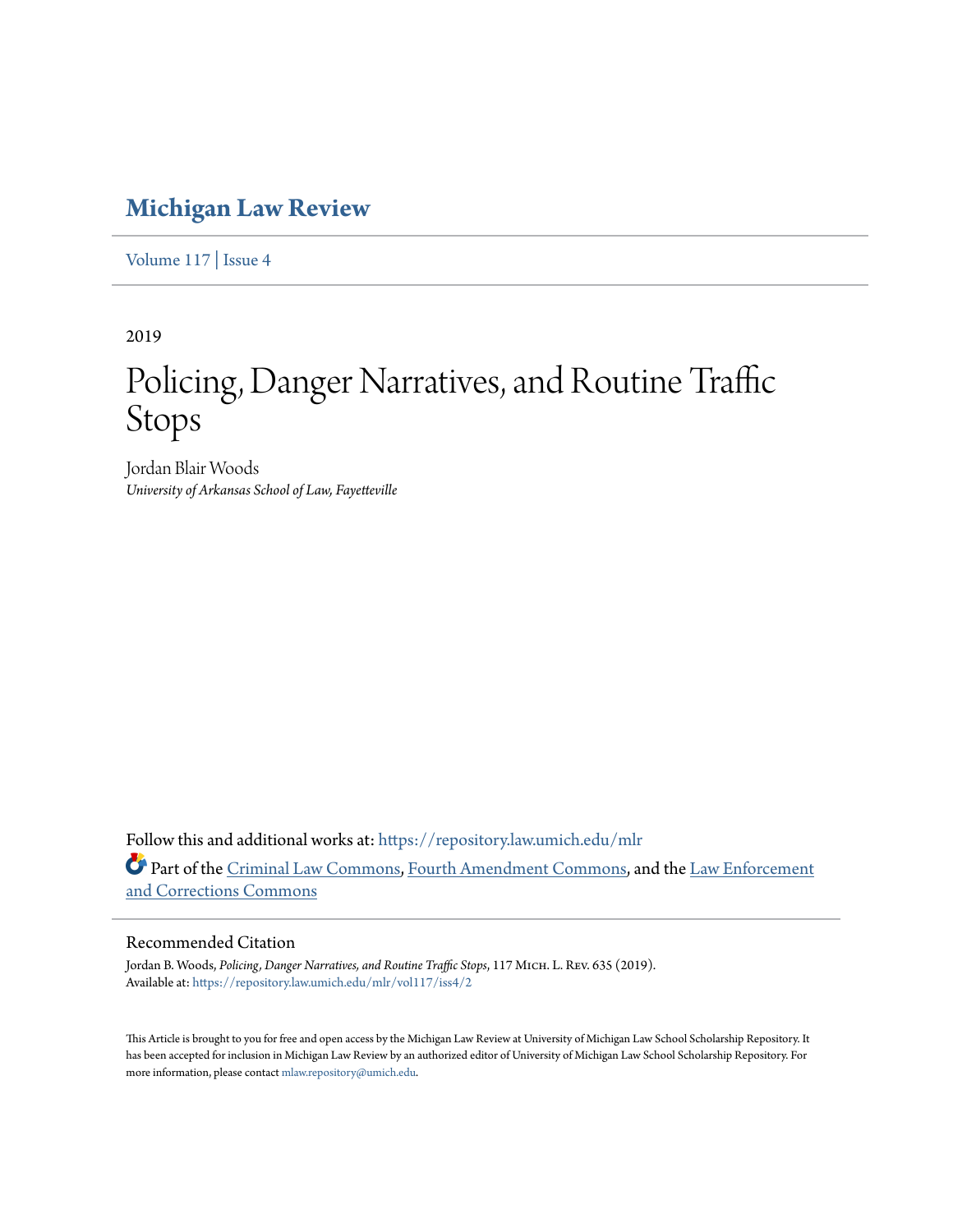### **POLICING, DANGER NARRATIVES, AND ROUTINE TRAFFIC STOPS**

#### Jordan Blair Woods\*

This Article presents findings from the largest and most comprehensive study to date on violence against the police during traffic stops. Every year, police officers conduct tens of millions of traffic stops. Many of these stops are entirely unremarkable—so much so that they may be fairly described as routine. Nonetheless, the narrative that routine traffic stops are fraught with grave and unpredictable danger to the police permeates police training and animates Fourth Amendment doctrine. This Article challenges this dominant danger narrative and its centrality within key institutions that regulate the police.

The presented study is the first to offer an estimate for the danger rates of routine traffic stops to law enforcement officers . I reviewed a comprehensive dataset of thousands of traffic stops that resulted in violence against officers across more than 200 law enforcement agencies in Florida over a 10-year period. The findings reveal that violence against officers was rare and that incidents that do involve violence are typically low risk and do not involve weapons. Under a conservative estimate, the rate for a felonious killing of an officer during a routine traffic stop was only 1 in every 6 .5 million stops, the rate for an assault resulting in serious injury to an officer was only 1 in every 361,111 stops, and the rate for an assault against officers (whether it results in injury or not) was only 1 in every 6,959 stops.

Assistant Professor of Law, University of Arkansas School of Law, Fayetteville. I am thankful for the helpful discussions and suggestions from Emilie Aguirre, Amna Akbar, Monica Bell, Robert Bloom, Bennett Capers, Maureen Carroll, Beth Colgan, Aliza Cover, Andrew Manuel Crespo, Sharon Dolovich, Jessica Eaglin, Sharon Foster, Will Foster, Brian Gallini, Adam Gershowitz, Carol Goforth, Lauryn Gouldin, Rachel Harmon, Irene Oritseweyinmi Joe, David Kwok, Gwendolyn Leachman, Kate Levine, Jonathan Marshfield, Sandra Mayson, Tiffany Murphy, Laurent Sacharoff, Jocelyn Simonson, Annie Smith, Seth Stoughton, Sherod Thaxton, Alan Trammell, Bob Weisburg, and Brandon Weiss. I am also grateful for the feedback that I received at the 2018 Yale/Stanford/Harvard Junior Faculty Forum, 2018 Law and Society Association Annual Meeting, 2017 New Scholars Program at the Southeastern Association of Law Schools (SEALS) Annual Meeting, 2017 American Bar Association-Association of American Law Schools Criminal Justice Section work-in-progress academic roundtable, 2017 AALS Midyear Meeting of the Criminal Justice Section, CrimFest 2016, University of Arkansas School of Law Faculty Workshop, and the Junior Scholars Criminal Justice Roundtable at Brooklyn and St. John's Law Schools. I received valuable research assistance from Hannah Andrews, Jett Hudgens, Elizabeth Kanopsic, Ross Kepesky, Brian McQuiston II, and Alex Shell. Thank you to the editors and staff of the Michigan Law Review for their careful edits, insightful suggestions, and hard work.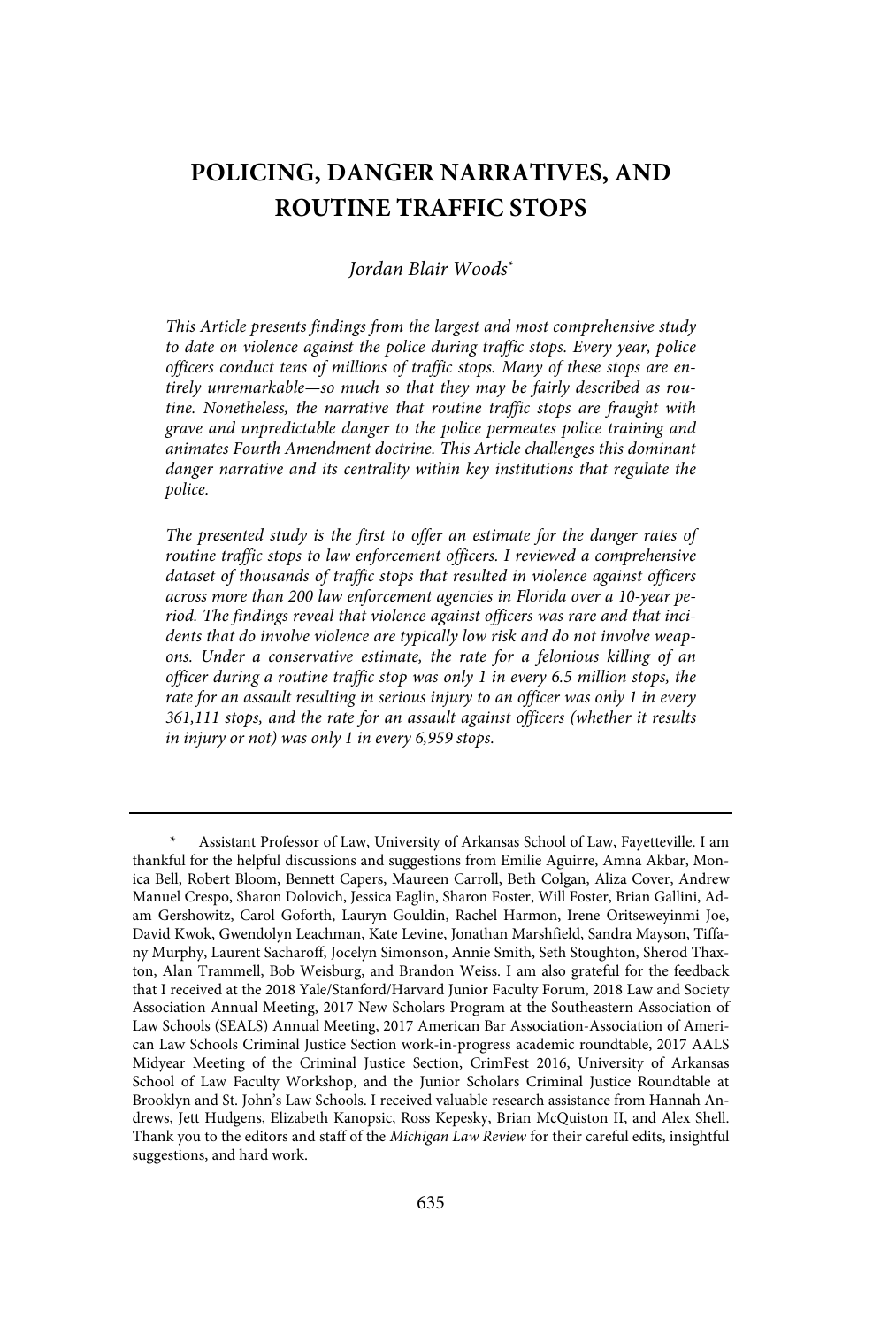This Article is also the first to offer a comprehensive typology of violence against the police during traffic stops. The typology indicates that a narrow set of observable contextual factors precedes most of this violence—most commonly, signs of flight or intoxication. The typology further reveals important qualitative differences regarding violence during traffic stops initiated for only traffic enforcement versus criminal enforcement.

The study has significant implications for law enforcement agencies and courts. The findings and typology have the potential to inform police training and prompt questions about whether greater invocation of police authority during routine stops for traffic violations undermines, rather than advances, both officer and civilian safety. The findings also lay an early empirical foundation for rethinking fundamental assumptions about officer safety and routine traffic stops in Fourth Amendment doctrine . This Article ultimately urges institutional actors that regulate the police to abandon oversimplified danger narratives surrounding routine traffic stops in favor of context-rich archetypes that more accurately reflect the risks and costs of policing during these stops.

#### TABLE OF CONTENTS

| L.   |                                                           |  |
|------|-----------------------------------------------------------|--|
|      |                                                           |  |
|      | <b>B.</b>                                                 |  |
|      |                                                           |  |
| H.   |                                                           |  |
| III. |                                                           |  |
|      |                                                           |  |
|      | B. Nature of the Violence: Officer Injury, Weapon Type,   |  |
|      |                                                           |  |
|      |                                                           |  |
| IV.  |                                                           |  |
|      |                                                           |  |
|      |                                                           |  |
|      | 1. During the Stop: Pre-Invocation of Police Authority688 |  |
|      | During the Stop: Post-Invocation of Police<br>2.          |  |
|      |                                                           |  |
|      |                                                           |  |
|      | D. Comparing Routine Traffic Stops and Criminal           |  |
|      |                                                           |  |
| V.   |                                                           |  |
|      |                                                           |  |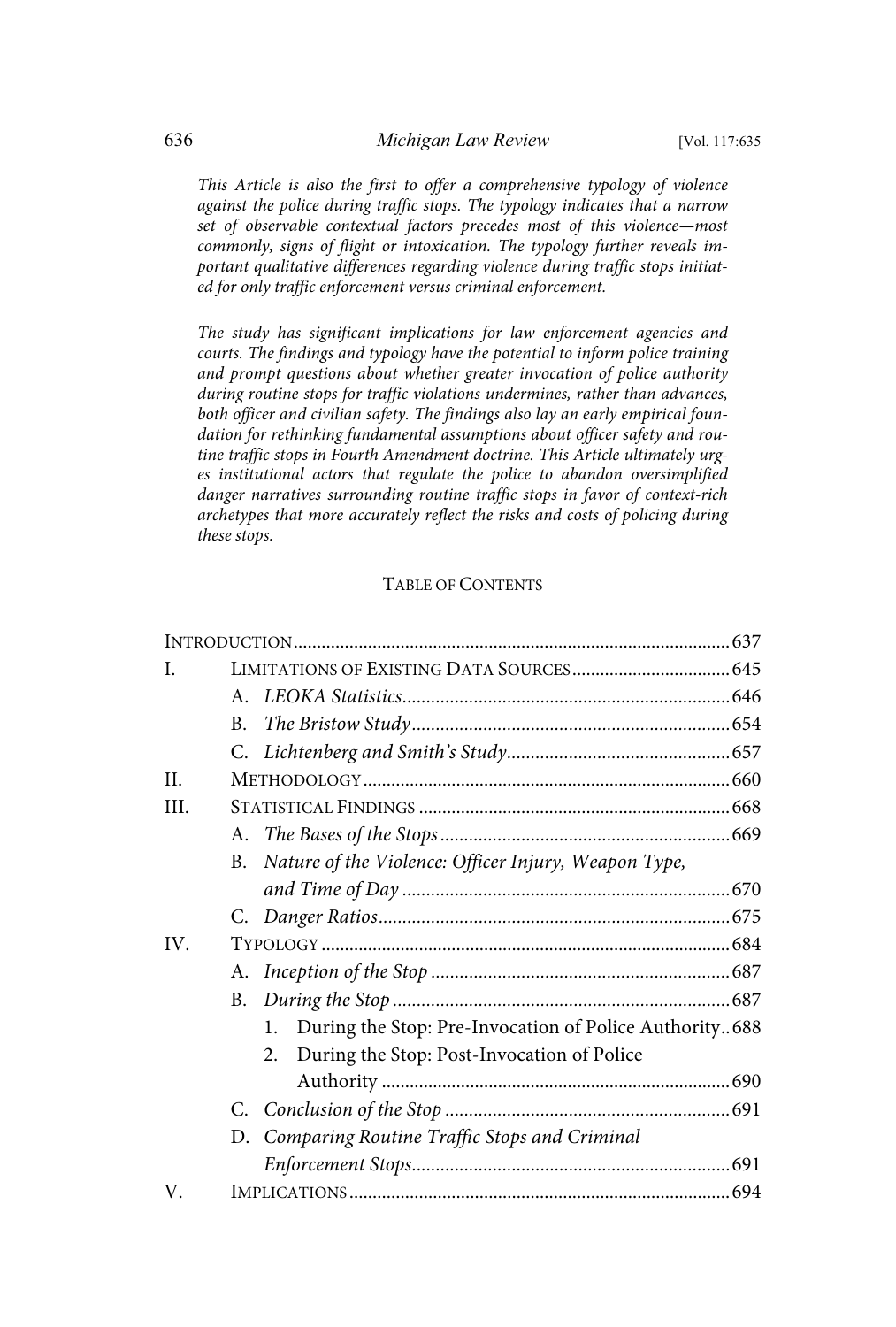#### **INTRODUCTION**

"Any vehicle encounter has the potential to be dangerous, so mitigate your risks on every stop."1

The traffic stop is the most common form of civilian interaction with the police.<sup>2</sup> Every year, police conduct tens of millions of traffic stops.<sup>3</sup> The dominant narrative in policing is that each one of these stops is not just highly dangerous but also potentially fatal.<sup>4</sup> Each stop is unique, and "there is no such thing as a routine traffic stop."<sup>5</sup>

Over the past few decades, police authority to question drivers and passengers, order them out of cars, and conduct various searches and seizures

3. ROBERT C. LAFOUNTAIN ET AL., NAT'L CTR. FOR ST. CTS., EXAMINING THE WORK OF STATE COURTS: AN ANALYSIS OF 2010 STATE COURT CASELOADS (2012), http://www.courtstatistics.org/~/media/Microsites/Files/CSP/DATA%20PDF/CSP\_DEC.ashx. [https://perma.cc/79FQ-SF9Y]; 2015 Statewide Traffic Case Loads and Rates – Trial Courts, NAT'L CTR. FOR ST. CTS., http://www.ncsc.org/Sitecore/Content/Microsites/ PopUp/Home/CSP/CSP\_Traffic [https://perma.cc/49U4-TS3D] (showing that states had at least 43 million incoming traffic cases in 2016).

See, e.g., Murgado, supra note 1 ("Any vehicle encounter has the potential to be dangerous, so mitigate your risks on every stop."); Chelsea Whitaker, The Routine Traffic Stop, LAWOFFICER (Nov. 21, 2016), http://lawofficer.com/special-assignment-teams/officersafety/the-routine-traffic-stop/ [https://perma.cc/X2TE-K4FQ] ("There isn't a more dangerous aspect of policing than traffic stops."); John Wills, Routine Traffic Stops, OFFICER.COM (June 3, 2013), https://www.officer.com/on-the-street/body-armor-protection/article/10952972/ routine-traffic-stops [https://perma.cc/CC9C-YYGT] ("Pulling over a vehicle is inherently dangerous.").

<sup>1.</sup> Amaury Murgado, How to Approach Traffic Stops, POLICE MAG. (Nov. 26, 2012), http://www.policemag.com/channel/careers-training/articles/2012/11/traffic-stops.aspx [https://perma.cc/MR8H-QJ6F] (offering guidance on best practices on how officers should approach routine traffic stops).

<sup>2.</sup> Traffic Stops, BUREAU JUST. STAT., http://www.bjs.gov/index.cfm?ty=tp&tid=702 [https://perma.cc/C98Y-UNM5] (noting that "[t]he most common reason for contact with the police is being a driver in a traffic stop").

<sup>5.</sup> See, e.g., Craig McMorris, Police: No Such Thing as a Routine Traffic Stop, FOX CAROLINA (Mar. 23, 2012, 11:26 AM) (updated Apr. 20, 2012, 11:32 AM), http://www.foxcarolina.com/story/17239535/police-say-no-such-thing-as-routine-traffic-stop (on file with the Michigan Law Review) (quoting one police sergeant who supervises road patrol officers as saying "officers are taught from day one that there is no such thing as a routine traffic stop"); Whitaker, supra note 4 ("There is no such thing as a routine traffic stop."); Wills, supra note 4 ("There is no such thing as a routine traffic stop.").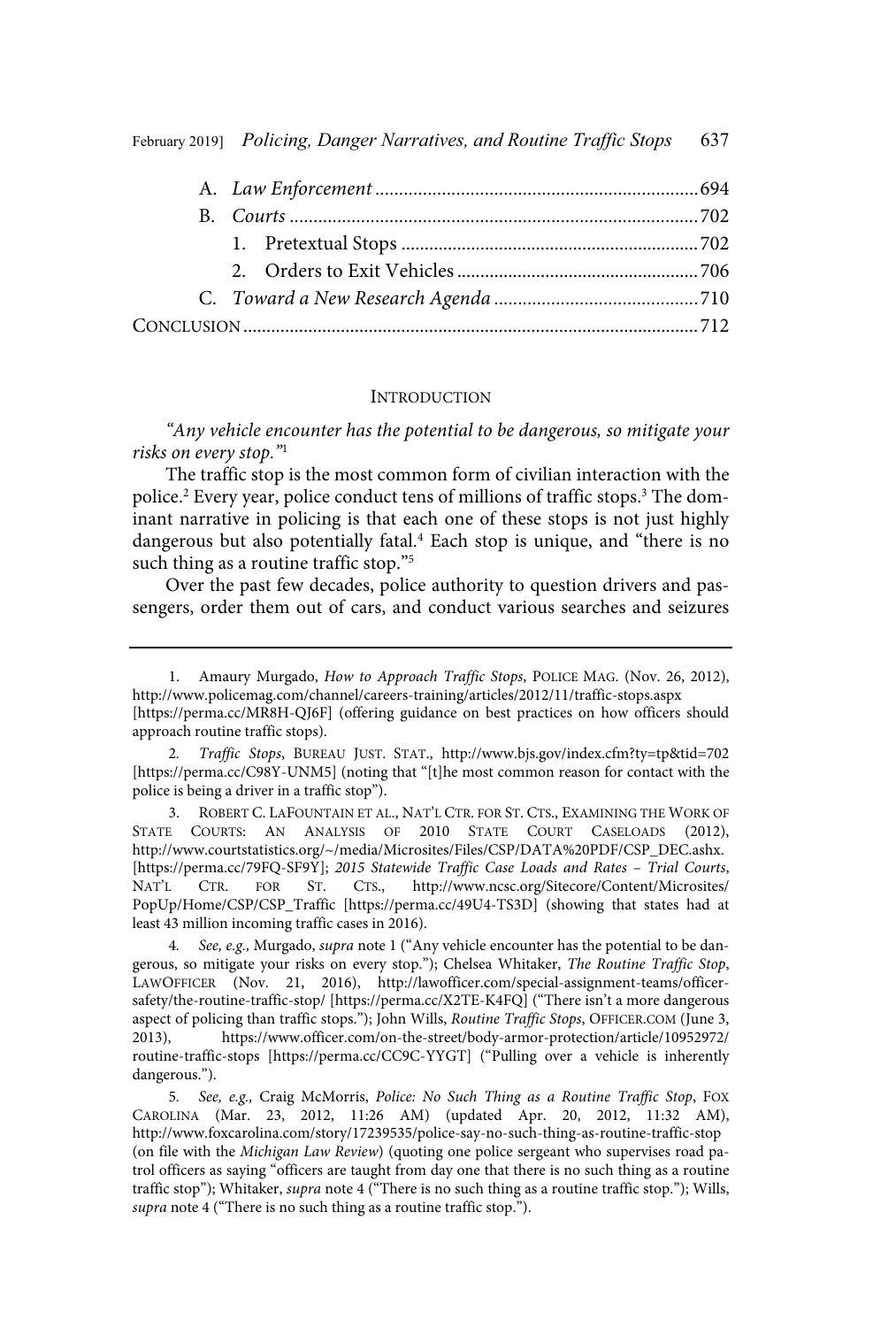has expanded significantly. $^6$  The idea that routine traffic stops $^7$  are fraught with grave and unpredictable danger to the police has animated this expansion. For instance, in several Fourth Amendment cases involving traffic stops, the U.S. Supreme Court has deferred to law enforcement based on officer safety concerns, stressing that officers must be empowered during these stops to take "unquestioned command of the situation."<sup>8</sup>

The idea that routine traffic stops pose grave and unpredictable danger to the police also influences how officers are trained to approach and act during these stops. Police academies regularly show officer trainees videos of the most extreme cases of violence against officers during routine traffic stops<sup>9</sup> in order to stress that mundane police work can quickly turn into a deadly situation if they become complacent on the scene or hesitate to use force.<sup>10</sup> With technological advances, these violent examples are also included as scenarios in virtual simulation programs that train officers in how to protect themselves during routine traffic stops.<sup>11</sup> Video clips and simulations

8. See, e.g., Arizona v. Johnson, 555 U.S. 323, 330 (2009) (quoting Maryland v. Wilson, 519 U.S. 408, 414 (1997)); see also Michigan v. Long, 463 U.S. 1032, 1048 (1983) (recognizing the Court's "view of the danger presented to police officers in 'traffic stop' and automobile situations"). For a broader discussion of courts' deference to law enforcement and police expertise, see generally Anna Lvovsky, The Judicial Presumption of Police Expertise, 130 HARV. L. REV. 1995 (2017). See also Alice Ristroph, The Constitution of Police Violence, 64 UCLA L. REV. 1182, 1210 (2017) ("[C]ourts defer almost invariably to officers' later accounts of their perceptions of danger or resistance.").

9. Thomas Lake, The Endless Death of Kyle Dinkheller, CNN: STATE (Aug. 2017), http://www.cnn.com/interactive/2017/politics/state/kyle-dinkheller-police-video/ [https://perma.cc/4HKJ-MU74]; Leon Neyfakh, How Police Learn When to Shoot, SLATE (May 21, 2015, 2015, 2:43 AM),

http://www.slate.com/articles/news\_and\_politics/crime/2015/05/police\_shootings\_the\_grim\_v ideos\_cops\_watch\_of\_their\_colleagues\_being\_killed.html [https://perma.cc/J5SZ-S4ZN]; Peter Robison, Inside the School Teaching Cops When It's OK to Kill, BLOOMBERG (July 1, 2015, 2:39 AM), https://www.bloomberg.com/news/articles/2015-07-01/the-policeman-s-id [https://perma.cc/6NKD-U6SV].

10. Seth Stoughton, Law Enforcement's "Warrior" Problem, 128 HARV. L. REV. F. 225, 227 (2015); Seth W. Stoughton, Police Body-Worn Cameras, 96 N.C. L. REV. 1363, 1397–98 (2018) [hereinafter Stoughton, Police Body-Worn Cameras] (discussing "officer survival" videos "which attempt to remind officers of the dangers of complacency by showing officers being brutally attacked, disarmed, or killed"); id. at 1297-98 nn.137-44 (providing examples of "officer survival videos"); Cammy Clark, Training Helps Keys Cops Make Better Split-Second Decisions About When to Shoot, MIAMI HERALD (Nov. 23, 2014, 1:20 PM), http://www.miamiherald.com/news/local/community/florida-keys/article4077525.html [https://perma.cc/7MYF-4QWA].

11. Clark, supra note 10; see, e.g., Sharon E. Crawford, GSP Using Simulator to Train Officers for Lethal Encounters, MACON TELEGRAPH, May 17, 2002, at B3.

<sup>6</sup> . See generally Lewis R. Katz, "Lonesome Road": Driving Without the Fourth Amendment, 36 SEATTLE U. L. REV. 1413 (2013); Wayne R. LaFave, The "Routine Traffic Stop" from Start to Finish: Too Much "Routine," Not Enough Fourth Amendment, 102 MICH. L. REV. 1843 (2004).

<sup>7.</sup> In this Article, I use the term "routine traffic stops" to refer to motor vehicle stops for purposes of only enforcing traffic violations and not enforcing the criminal law beyond a traffic violation.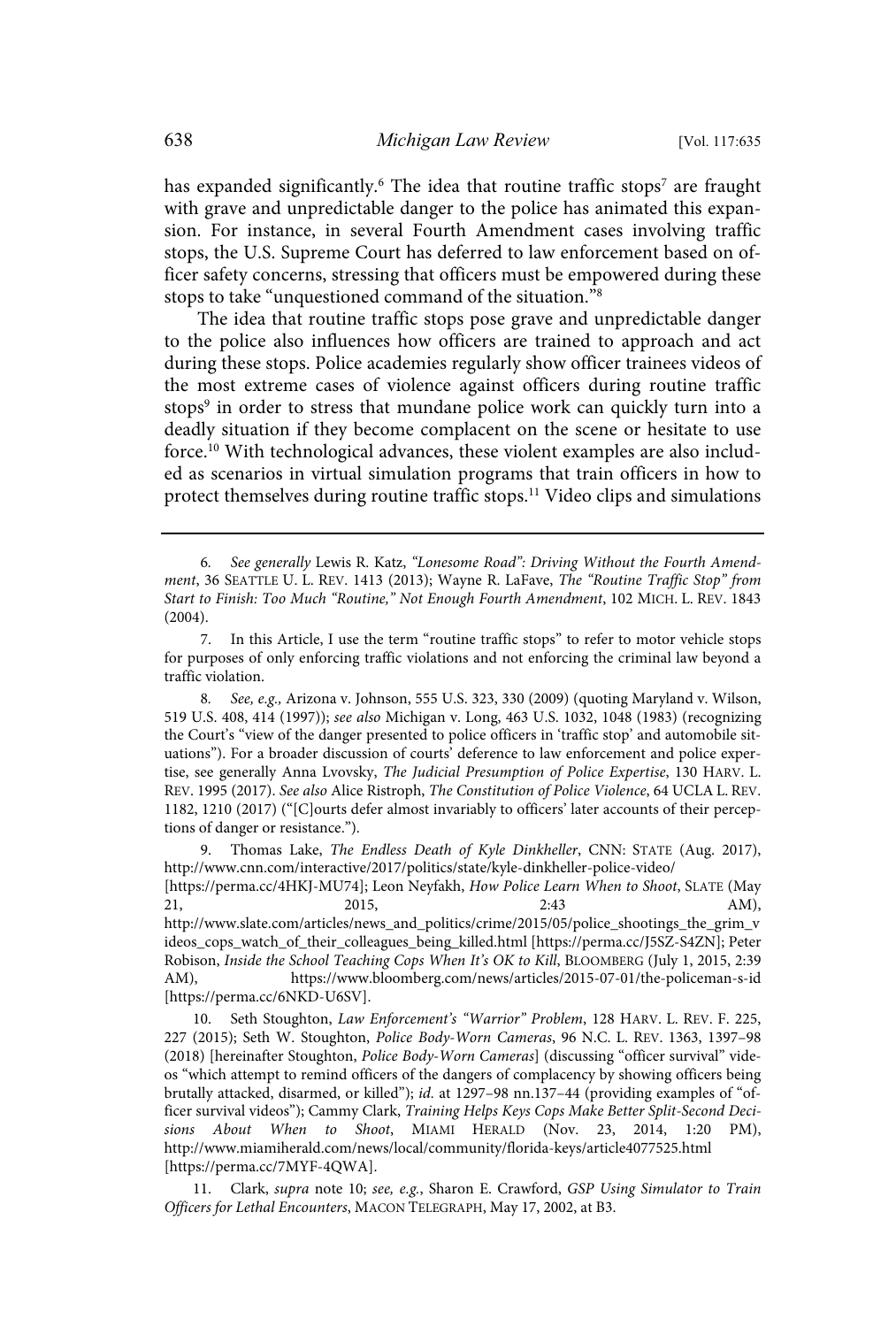make these extreme cases of violence all the more real for officers and define how they come to perceive the dangers of the routine traffic stops that they eventually conduct.<sup>12</sup>

The narrative that routine traffic stops are fraught with danger to the police is longstanding.<sup>13</sup> But as this Article explains, this narrative finds little support in existing studies or data.<sup>14</sup> One key shortcoming of leading sources is that they are largely devoid of context.<sup>15</sup> These sources provide little to no insight into the sequences, patterns, or trends connected to this violence.<sup>16</sup> They also offer no information on the contextual factors that precede this violence or the points of the traffic stop in which violence tends to occur. Given how little we know, it is not surprising that the most violent and extreme cases come to define the narrative surrounding routine traffic stops within key institutions that regulate the police (for instance, law enforcement agencies, courts, and legislatures).

To narrow this knowledge gap, I undertook the largest and most comprehensive study to date on violence against the police during routine traffic stops: defined in this Article as motor vehicle stops initiated only to enforce traffic violations. The study is the only qualitative study that systematically examines sequences, patterns, and trends surrounding this violence. Drawing on methods from the field of criminology, I gathered and analyzed incident narratives from a comprehensive sample of over 4,200 cases of violence against officers during traffic stops across more than 220 law enforcement agencies in the state of Florida over a 10-year period.<sup>17</sup> This study is the first to offer an informed estimate of the danger rate that police officers actually face during routine traffic stops for traffic violations.

16. See infra Part I.

<sup>12.</sup> Neyfakh, supra note 9. Relevant to this point is the "availability heuristic" concept. See Christine Jolls, Cass R. Sunstein & Richard Thaler, A Behavioral Approach to Law and Economics, 50 STAN. L. REV. 1471, 1477 (1998) (defining the availability heuristic as a rule of thumb "in which the frequency of some event is estimated by judging how easy it is to recall other instances of this type" and noting that the heuristic leads "us to erroneous conclusions"); Andrew E. Taslitz, Police Are People Too: Cognitive Obstacles to, and Opportunities for, Police Getting the Individualized Suspicion Judgment Right, 8 OHIO ST. J. CRIM. L. 7, 44 (2010) ("Police may also fall victim to the 'availability heuristic,' judging an event's probability based on what images or data are most readily available in the individual's memory."). See generally Amos Tversky & Daniel Kahneman, Availability: A Heuristic for Judging Frequency and Probability, in JUDGMENT UNDER UNCERTAINTY: HEURISTICS AND BIASES 163 (Daniel Kahneman et al. eds., 1982) (discussing the availability heuristic).

<sup>13.</sup> See, e.g., Long, 463 U.S. at 1048 (1983) (recognizing the Court's view "of the danger presented to police officers in 'traffic stop' and automobile situations"); CHARLES REMSBERG, THE TACTICAL EDGE 271 (1986) ("The fact is that of officers who die making vehicle stops, MOST die making so-called LOW-RISK stops for MISDEMEANOR violations."); see also sources cited *supra* notes 9–10 (discussing how the danger narrative surrounding traffic stops persists today).

<sup>14.</sup> See infra Part I.

<sup>15.</sup> See infra Part I.

<sup>17.</sup> I will provide a more detailed description of the study methodology infra in Part II.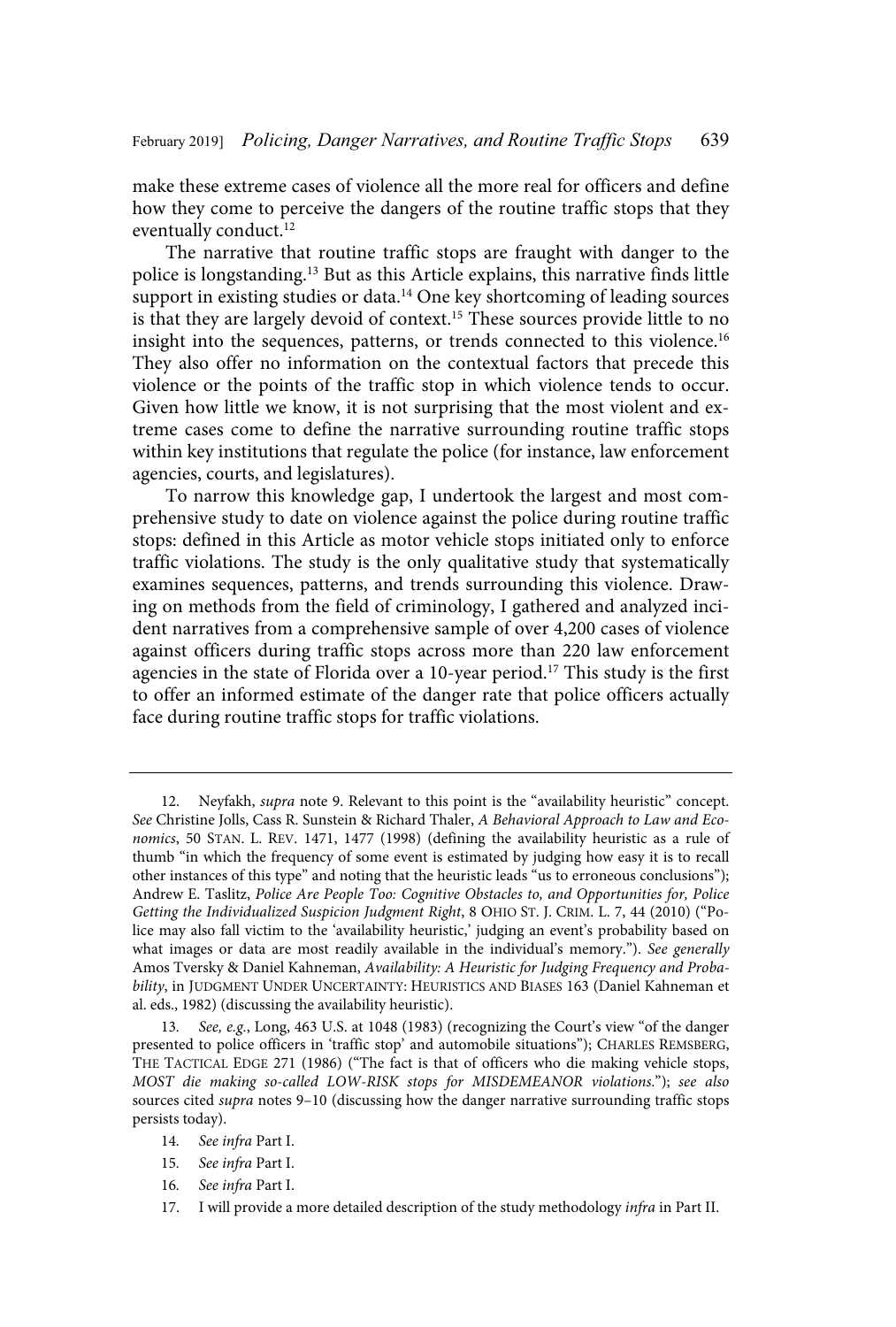To summarize, the findings do not support the dominant danger narrative surrounding routine traffic stops. Based on a conservative estimate, I found that the rate for a felonious killing of an officer during a routine traffic stop for a traffic violation was only 1 in every 6.5 million stops.<sup>18</sup> The rate for an assault that results in serious injury<sup>19</sup> to an officer was only 1 in every 361,111 stops. Finally, the rate for an assault (whether it results in officer injury or not) was only 1 in every 6,959 stops. Less conservative estimates suggest that these rates may be much lower.<sup>20</sup>

In addition, the vast majority (over 98%) of the evaluated cases in the study resulted in no or minor injuries to the officers. Further, only a very small percentage of cases (about 3%) involved violence against officers in which a gun or knife was used or found at the scene, and the overwhelming majority of those cases resulted in no or minor injuries to an officer.<sup>21</sup> Less than 1% of the evaluated cases involved guns or knives and resulted in serious injury to or the felonious killing of an officer.<sup>22</sup>

The study also identified that routine traffic stops have a different risk profile than criminal enforcement stops: defined in this Article as stops initiated to investigate or enforce the criminal law beyond a traffic violation.<sup>23</sup> The study is the first to systematically examine how violence against the police may differ within these stop categories. I found that the most common weapons used to assault officers during routine traffic stops were "personal weapons"—namely, a driver's or passenger's hands, fists, or feet.<sup>24</sup> Converse-

- 21. See infra Section III.B.
- 22. See infra Section III.B.

24. See infra Section III.B. For the purposes of the Federal Bureau of Investigation's (FBI) Uniform Crime Reporting Program, "personal weapons" are defined as "hands, fists, feet, arms, teeth, etc."). U.S. FED. BUREAU OF INVESTIGATION, CRIMINAL JUSTICE INFO. SERVICES DIV., UNIF. CRIME REPORTING PROGRAM, 2019 NATIONAL INCIDENT-BASED REPORTING

<sup>18.</sup> See infra Section III.C (presenting danger ratios).

<sup>19.</sup> The Florida Department of Law Enforcement's Uniform Crime Reports Guide Manual defines "serious injury" as "injury so severe that it results in disablement or disfigurement. . . . Examples of serious injury include broken bones, loss of teeth, lacerations so severe that stiches are needed, internal injuries, injuries resulting in paralysis or the deprivation of a limb/body part, loss of consciousness, etc." FLA. DEP'T OF LAW ENF'T, UNIFORM CRIME REPORTS GUIDE MANUAL 27 (2017), https://www.fdle.state.fl.us/FSAC/UCR/UCRGuideManual.aspx [https://perma.cc/BUA4- 3BQG].

<sup>20.</sup> See infra Section III.C (presenting danger ratios).

<sup>23.</sup> Here, I acknowledge that the line between traffic stops and criminal enforcement stops is not always clear. In fact, in 1974, Florida decriminalized the bulk of minor traffic offenses as civil violations. FLA. STAT. ANN. § 316.655 (West 2014) (noting that the bulk of traffic violations are civil infractions); see also Jordan Blair Woods, Decriminalization, Police Authority, and Routine Traffic Stops, 62 UCLA L. REV 672, 698 (2015). Florida, however, left a small group of more serious traffic violations classified as criminal traffic violations. Examples include driving while under the influence, reckless driving, leaving the scene of an accident, fleeing from a police officer, racing, and not having a valid license or registration. FLA. STAT. ANN. §§ 316.027, .191–.193; .1935, 322.34 (West 2014).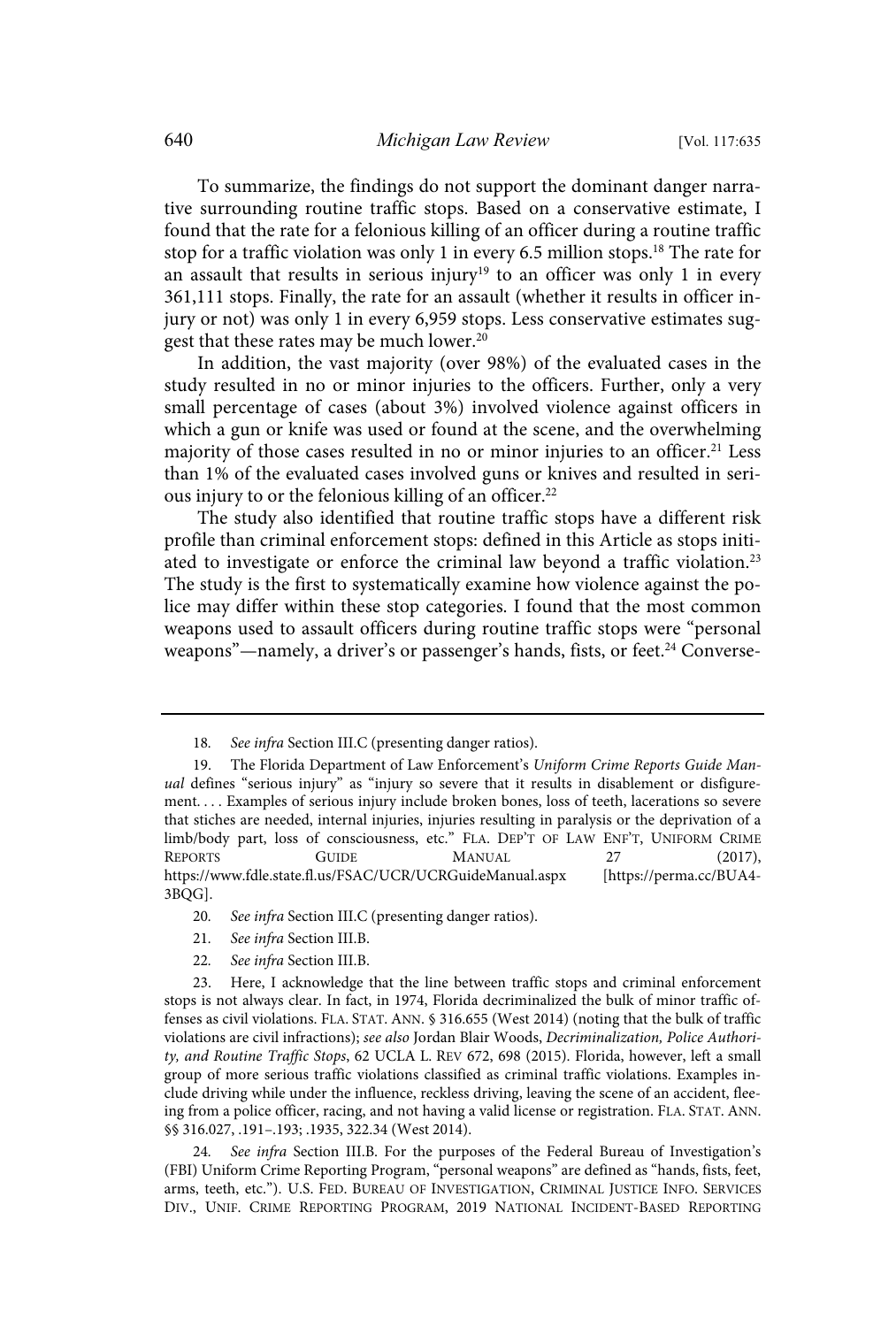ly, the most common weapon used to assault officers during criminal enforcement stops was the motor vehicle itself (for instance, using the car to run over an officer).

To enhance our contextual understanding of this violence, this Article also draws on qualitative methods to offer the first comprehensive typology of major traffic stop scenarios that escalate into violence against the police.<sup>25</sup> In short, four variables preceded the violence in most (just under 94%) of the evaluated cases: (1) the encounter resulted from a criminal enforcement stop rather than a routine traffic stop; (2) the driver refused to submit to the encounter, either by refusing to pull over or by fleeing, on foot or in the vehicle, after initially pulling over; (3) the officer reported noticing clear signs of intoxication upon initial contact with the driver or passenger; or (4) the officer invoked their authority during the stop in some way beyond asking for basic information, requesting documentation, or running a records check for instance, ordering drivers out of the car or placing their hands on the drivers.<sup>26</sup> Notably, only a very small percentage of violence against the police (just over 3%) involved violence that was random or unprovoked and was not preceded by one of these variables.<sup>27</sup> Only a handful of those cases involved guns or knives.

In enhancing our contextual understanding of this violence, this Article contributes to several discussions about policing in legal scholarship. To begin, the study provides further empirical support for the idea that we lack sufficient context-rich information to effectively regulate the police.<sup>28</sup> In so doing, it further establishes that this knowledge gap fosters inconsistencies between how key institutional actors that regulate the police perceive everyday police work and how everyday police work unfolds on the ground.<sup>29</sup> As Rachel Harmon explains, evaluating the true costs of policing requires us to

SYSTEM USER MANUAL 92 (2018), https://ucr.fbi.gov/nibrs/nibrs-user-manual [https://perma.cc/74ZH-243L].

28. See Rachel Harmon, Why Do We (Still) Lack Data on Policing?, 96 MARQ. L. REV. 1119, 1119–20 (2013); see also Joanna C. Schwartz, How Governments Pay: Lawsuits, Budgets, and Police Reform, 63 UCLA L. REV. 1144, 1196–97 (2016) ("[F]or decades, commentators have noted with concern the lack of data collected about officer uses of force, civilian complaints, and other evidence of misconduct.").

29. See generally, e.g., Brandon Garrett & Seth Stoughton, A Tactical Fourth Amendment, 103 VA. L. REV. 211 (2017) (advocating for a "tactical Fourth Amendment"); Seth W. Stoughton, Policing Facts, 88 TUL. L. REV. 847 (2014) (discussing problems when the U.S. Supreme Court grounds its justifications for constitutional norms on inaccurate factual or evidentiary grounds).

<sup>25.</sup> The typology is structured around a hierarchy of observable contextual factors that preceded the violence in the evaluated cases, as the routine traffic stop unfolded into its major stages (its inception, during its course, and its conclusion). See infra Part IV.

<sup>26.</sup> See infra Part IV.

<sup>27.</sup> As discussed infra in Part IV, the remaining 3% of cases were situations involving bystander perpetrators of violence or situations in which the violence against officers occurred after the drivers or passengers had been apprehended by officers (for instance, the violence occurred at the police station or DUI testing center).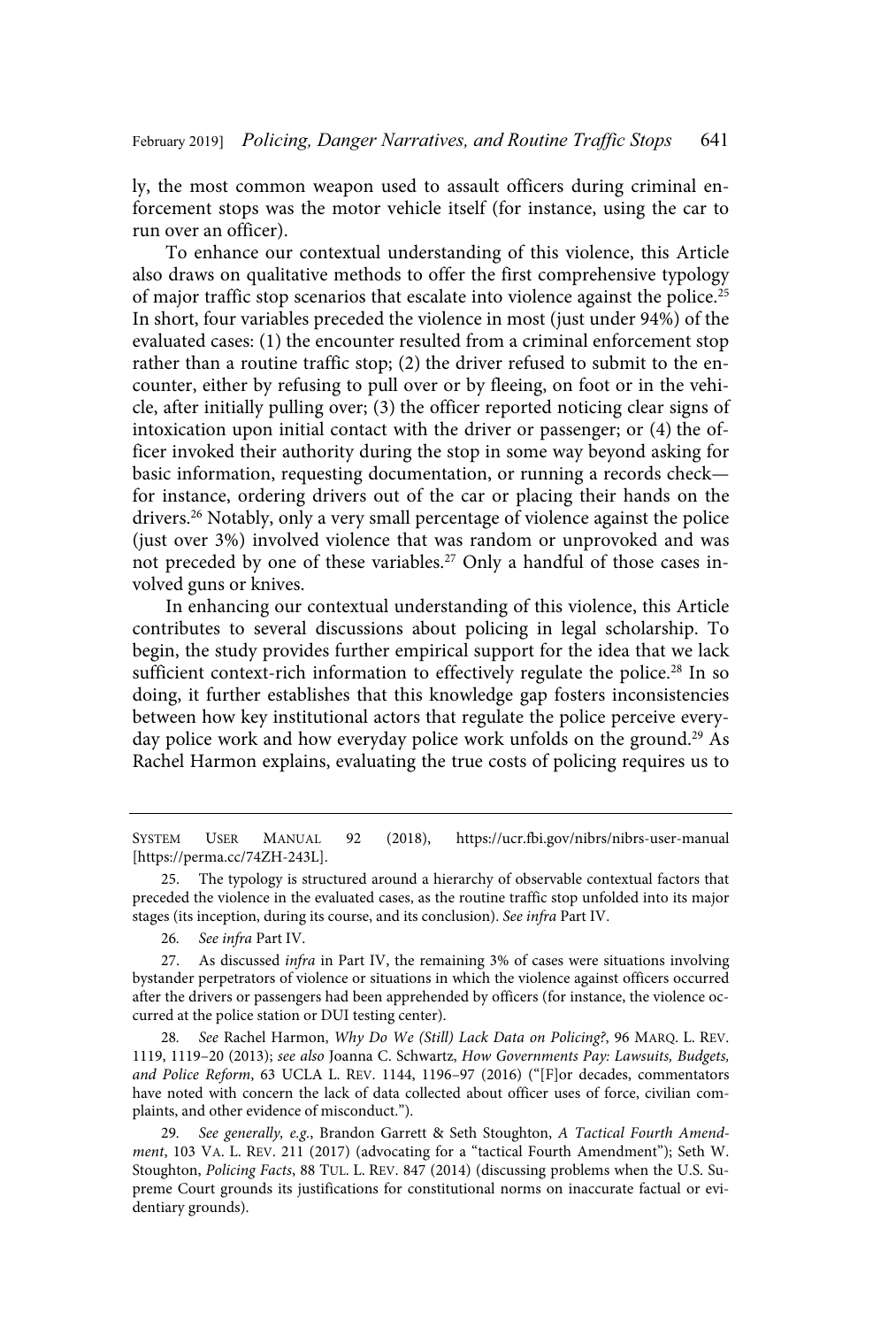narrow these knowledge gaps, and that, in turn, requires new types of data collection.<sup>30</sup> It is especially important to narrow the knowledge gap involving violence against the police during routine traffic stops because of the serious consequences that stopped drivers and passengers may face (e.g., officer force, arrest, conviction, or incarceration) for even the most minor assault against an officer (e.g., nudging or slapping an officer's hand).

The study presented in this Article embodies this type of needed research in at least three important ways. First, the study shows that the dominant danger narrative surrounding routine traffic stops has many potential costs. Specifically, it facilitates a mindset of fear that can undermine the ability of police to develop effective de-escalation measures in the specific situations in which the findings suggest that most of this violence occurs.<sup>31</sup> In addition, this danger narrative may instigate avoidable and unnecessary conflicts during routine traffic stops that undermine both officer and civilian safety.<sup>32</sup>

Second, the study illustrates how the dominant danger narrative is a vastly oversimplified archetype and that there is a need for new theories and archetypes to accurately account for violence against the police during routine traffic stops. On a broader level, violence against the police—both during routine traffic stops and in other policing contexts—remains underexplored and undertheorized. Rather, existing scholarship largely focuses on  $civilians$  as the *targets* of police violence.<sup>33</sup> To the extent that policing law and policy rest on nonempirical assumptions and myths about officer safety, it is necessary to pay greater attention to how assumptions about police dangerousness shape the legal and desirable scope of police powers. The findings

30. Harmon, supra note 28, at 1120–21.

33 . Cf . Illya Lichtenberg, The Dangers of Warrant Execution in a Suspect's Home: Does an Empirical Justification Exist for the Protective Sweep Doctrine?, 54 SANTA CLARA L. REV. 623, 630 (2014) ("[T]he application of research toward the violent victimization of the police in a context specific to the Fourth Amendment has only recently been examined."). Several criminological studies in the past three decades, however, have broadly examined violence against police officers, especially with regard to the felonious killings of officers. See generally, e.g., JODI M. BROWN & PATRICK A. LANGAN, U.S. DEPT. OF JUST., POLICING AND HOMICIDE, 1976-98: JUSTIFIABLE HOMICIDE BY POLICE, POLICE OFFICERS MURDERED BY FELONS (2001); ROBERT J. KAMINSKI, A DESCRIPTIVE ANALYSIS OF FOOT PURSUITS IN THE LOS ANGELES COUNTY SHERIFF'S DEPARTMENT (2010); Shannon Bohrer et al., Establishing a Foot Pursuit Policy, FBI L. ENFORCEMENT BULL., May 2000, at 10; Steven G. Brandl, In the Line of Duty: A Descriptive Analysis of Police Assaults and Accidents, 24 J. CRIM. JUST. 255 (1996); Michele W. Covington et al., Battered Police: Risk Factors for Violence Against Law Enforcement Officers, 29 VIOLENCE & VICTIMS 34 (2014); Robert E. Crew, Jr., An Effective Strategy for Hot Pursuit: Some Evidence from Houston, 11 AM. J. POLICE, no. 3, 1992, at 89; Robert J. Kaminski, Police Foot Pursuits and Officer Safety, LAW ENFORCEMENT EXECUTIVE F., Mar. 2007, at 59; ROBERT J. KAMINSKI, THE MURDER OF POLICE OFFICERS (Marilyn McShane & Frank P. Williams III eds., 2004); Rebecca Reviere & Vernetta D. Young, Mortality of Police Officers: Comparisons by Length of Time on the Force, 13 AM. J. POLICE, no. 1, 1994, at 51; William Wilbanks, Cops Killed and Cop-Killers: An Historical Perspective, 13 AM. J. POLICE, no. 1, 1994, at 31.

<sup>31.</sup> See infra Section V.A.

<sup>32.</sup> See infra Section V.A.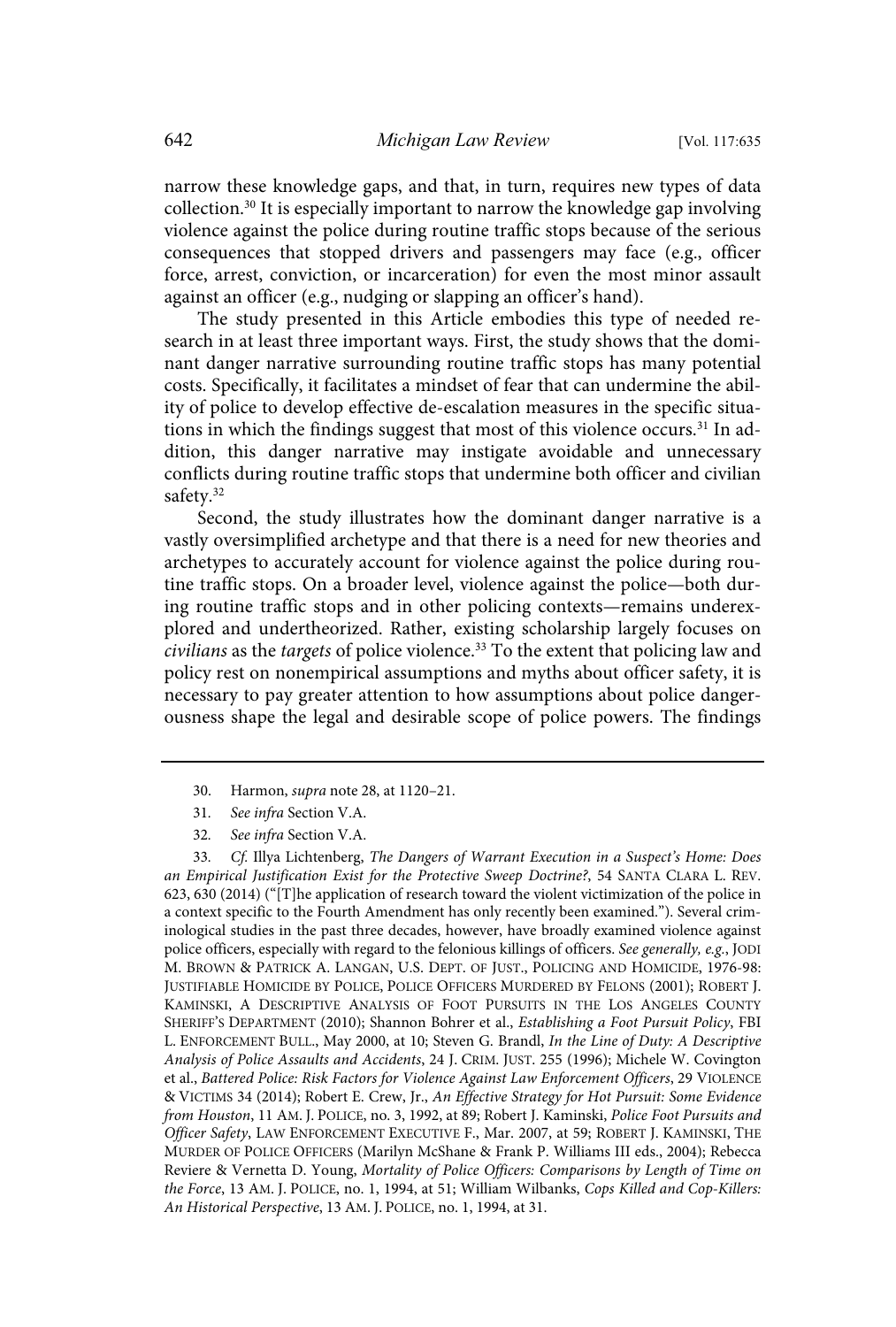and provisional typology move the conversation in this direction and lay an early empirical approach and foundation for generating new theories and testable hypotheses about this violence against the police during routine traffic stops as well as other policing contexts.<sup>34</sup> Put another way, the study findings and provisional typology broaden avenues for critiquing police power by considering police officers as the targets of civilian violence.

Both of these contributions are pertinent in the current political moment involving policing as well as for police reform moving ahead. On one hand, a long line of legal scholarship describes how pervasive police practices of racial profiling during routine traffic stops have taken, and continue to take, a harsh toll on minority drivers and passengers.<sup>35</sup> Several recently publicized cases and public protests have called attention to situations in which routine traffic stops escalate into fatal police shootings of unarmed people of color.<sup>36</sup> On the other hand, the former Obama Administration's more ag-

36 . See Eric. J. Miller, Encountering Resistance: Contesting Policing and Procedural Justice, 2016 U. CHI. LEGAL F. 295, 296; see also Jess Bidgood, No Third Trial for Ex-Officer Who Killed Cincinnati Driver, N.Y. TIMES (July 18, 2017), https://www.nytimes.com/2017/07/18/us/police-shooting-ray-tensing-cincinnati.html (on file with the *Michigan Law Review*) (discussing the fatal police shooting of Sam DuBose); Bill Kirkos & Ralph Ellis, Officer Who Shot Philando Castile: "I Thought I Was Going to Die," CNN (June 9, 2017, 10:50 PM), http://www.cnn.com/2017/06/09/us/philando-castile-officertrial/index.html [https://perma.cc/X385-5HMB?type=image] (discussing the fatal police shooting of Philando Castile); Hayden Mitman, *David Jones Shooting Protesters Issue Demands to*<br> *Police, Mayor*, METRO (July 28, 2017), http://www.metro.us/news/local-Mayor, METRO (July 28, 2017), http://www.metro.us/news/localnews/philadelphia/david-jones-shooting-protesters-issue-demands-to-police-mayor [https://perma.cc/66S4-J45C?type=image] (discussing the fatal police shooting of David Jones).

<sup>34.</sup> See infra Section V.C.

<sup>35.</sup> See CHARLES R. EPP ET AL., PULLED OVER: HOW POLICE STOPS DEFINE RACE AND CITIZENSHIP (2014); Mario L. Barnes & Robert S. Chang, Analyzing Stops, Citations, and Searches in Washington and Beyond, 35 SEATTLE U. L. REV. 673 (2012); Devon W. Carbado, (E)Racing the Fourth Amendment, 100 MICH. L. REV. 946 (2002); Devon W. Carbado, From Stopping Black People to Killing Black People: The Fourth Amendment Pathways to Police Violence, 105 CALIF. L. REV. 125, 149–62 (2017) [hereinafter Carbado, From Stopping Black People to Killing Black People]; Devon W. Carbado & Cheryl I. Harris, Undocumented Criminal Procedure, 58 UCLA L. REV. 1543 (2011); Angela J. Davis, Race, Cops, and Traffic Stops, 51 U. MIAMI L. REV. 425 (1997); Samuel R. Gross & Katherine Y. Barnes, Road Work: Racial Profiling and Drug Interdiction on the Highway, 101 MICH. L. REV. 651 (2002); David A. Harris, Essay, "Driving While Black" and All Other Traffic Offenses: The Supreme Court and Pretextual Stops, 87 J. CRIM. L. & CRIMINOLOGY 544 (1997) [hereinafter Harris, "Driving While Black"]; Elizabeth E. Joh, Essay, Discretionless Policing: Technology and the Fourth Amendment, 95 CALIF. L. REV. 199, 209 (2007); Kevin R. Johnson, Essay, How Racial Profiling in America Became the Law of the Land: United States v. Brignoni-Ponce and Whren v. United States and the Need for Truly Rebellious Lawyering, 98 GEO. L.J. 1005, 1009–45 (2010); Nancy Leong, The Open Road and the Traffic Stop: Narratives and Counter-Narratives of the American Dream, 64 FLA. L. REV. 305, 308 (2012); Tracey Maclin, Race and the Fourth Amendment, 51 VAND. L. REV. 333 (1998); L. Song Richardson, Response, Implicit Racial Bias and the Perpetrator Perspective: A Response to Reasonable but Unconstitutional, 83 GEO. WASH. L. REV. 1008 (2015); David A. Sklansky, Traffic Stops, Minority Motorists, and the Future of the Fourth Amendment, 1997 SUP. CT. REV. 271, 274 n.13; Nirej Sekhon, Blue on Black: An Empirical Assessment of Police Shootings, 54 AM. CRIM. L. REV. 189 (2017).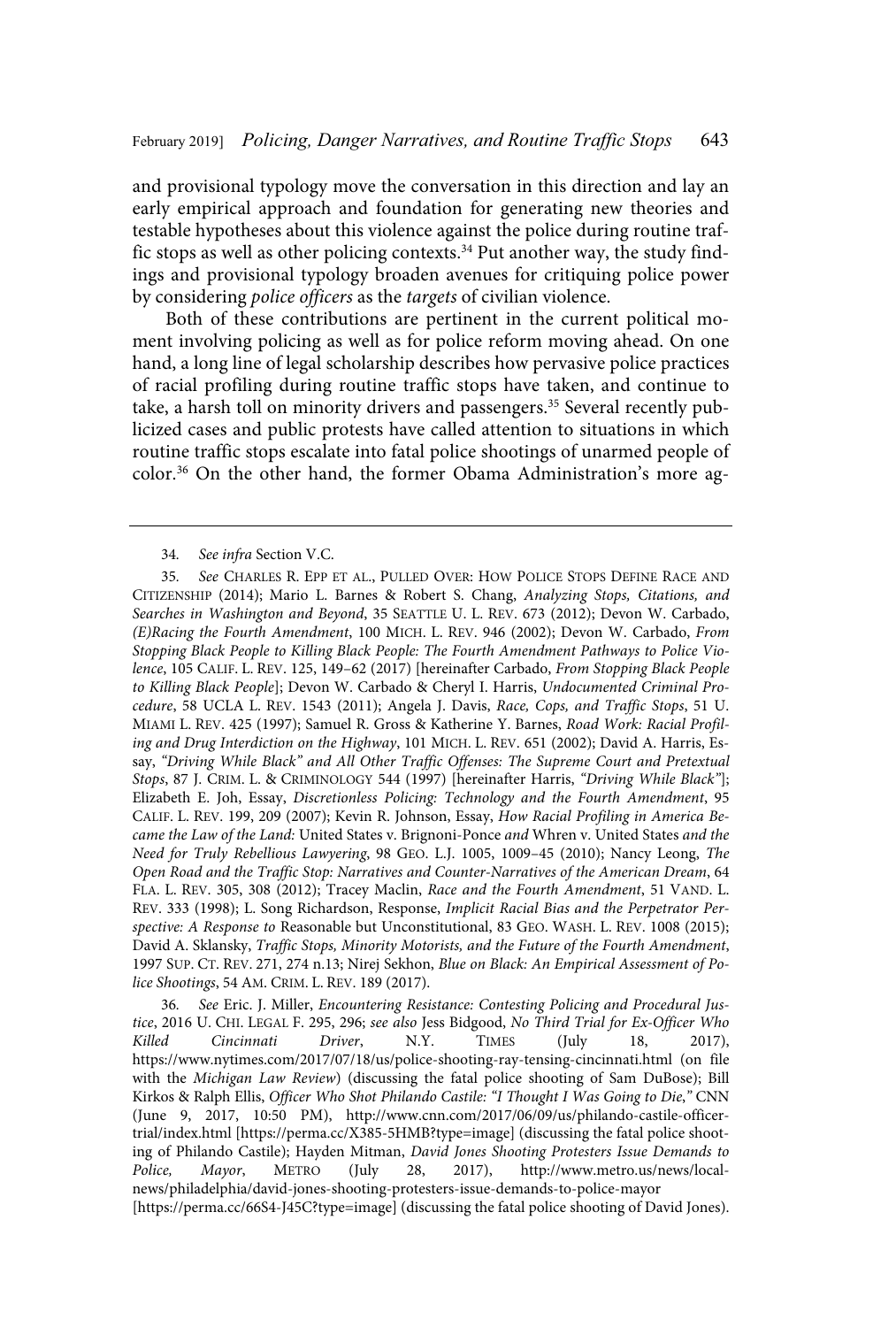gressive stance toward police misconduct and abuse has led some commentators to argue that there is currently a "war on cops" that undermines both officer and civilian safety.<sup>37</sup> Consistent with this idea, Former Attorney General Jeff Sessions ordered the Department of Justice to conduct a sweeping review of DOJ-initiated reform agreements with troubled police forces nationwide.<sup>38</sup> This move is part of the Trump Administration's broader agenda to promote "officer safety and morale while fighting serious crime."<sup>39</sup> This Article intervenes in this debate by showing how laws, policies, and doctrine that rest on nonempirical assumptions about officer safety do not help to mediate these tensions and may even exacerbate them.

Third and finally, this Article informs scholarly discussions about which institutional actors are in the best position to regulate the police and to use data when doing so. Some scholars have discussed the shortcomings of courts and the limitations of contemporary constitutional frameworks to effectively regulate the police.<sup>40</sup> They have also expressed skepticism about the institutional competency of courts to create and use data in ways that appropriately regulate the police.<sup>41</sup> Other scholars have advocated for courts to make greater use of empirical data when deciding cases involving police conduct and adopt a more favorable outlook on the institutional capacity of courts to accomplish this task.<sup>42</sup> From this perspective, improving how

38. Sari Horwitz et al., Sessions Orders Justice Department to Review All Police Reform Agreements, WASH. POST (Apr. 3, 2017), https://www.washingtonpost.com/world/nationalsecurity/sessions-orders-justice-department-to-review-all-police-reform-

agreements/2017/04/03/ba934058-18bd-11e7-9887-

1a5314b56a08\_story.html?utm\_term=.7f27707d9b39 [https://perma.cc/2S94-KJCK].

39. Id.

40. See, e.g., Barry Friedman & Maria Ponomarenko, Democratic Policing, 90 N.Y.U.L. REV. 1827, 1882–83 (2015); Rachel A. Harmon, The Problem of Policing, 110 MICH. L. REV. 761, 762–63 (2012); Eric J. Miller, Role-Based Policing: Restraining Police Conduct "Outside the Legitimate Investigative Sphere," 94 CALIF. L. REV. 617, 621 (2006); John Rappaport, Second-Order Regulation of Law Enforcement, 103 CALIF. L. REV. 205 (2015). In prior work, I have shared this skepticism about relying too much on constitutional law interventions to regulate the police. Woods, *supra* note 23, at 709-10.

41. See, e.g., Harmon, supra note 40, at 773-74.

42. See, e.g., Andrew Manuel Crespo, Systemic Facts: Toward Institutional Awareness in Criminal Courts, 129 HARV. L. REV. 2049, 2055–56 (2016); Tracey L. Meares, Three Objections to the Use of Empiricism in Criminal Law and Procedure—And Three Answers, 2002 U. ILL. L. REV. 851, 873; Tracey L. Meares & Bernard E. Harcourt, Foreword: Transparent Adjudication

These cases often go unprosecuted. See Kate Levine, How We Prosecute the Police, 104 GEO. L.J. 745, 763 (2016) ("Prosecutors decline to charge officers who kill (often unarmed) suspects at an extremely high rate."). See generally Kate Levine, Police Suspects, 116 COLUM. L. REV. 1197 (2016) (describing the ways in which criminal procedure rules advantage police suspects).

<sup>37.</sup> See generally, e.g., HEATHER MAC DONALD, THE WAR ON COPS (2016); Bianca Padró Ocasio, Police Group Director: Obama Caused a "War on Cops," POLITICO (July 8, 2016, 11:19 AM), http://www.politico.com/story/2016/07/obama-war-on-cops-police-advocacy-group-225291 [https://perma.cc/S65Q-LYX4]. Relatedly, some critics have argued that heightened scrutiny of the police increases crime rates by causing police officers to be less aggressive in enforcing the law. See Stephen Rushin & Griffin Edwards, De-Policing, 102 CORNELL L. REV. 721, 731–37 (2017) (discussing different versions of the "de-policing" hypothesis).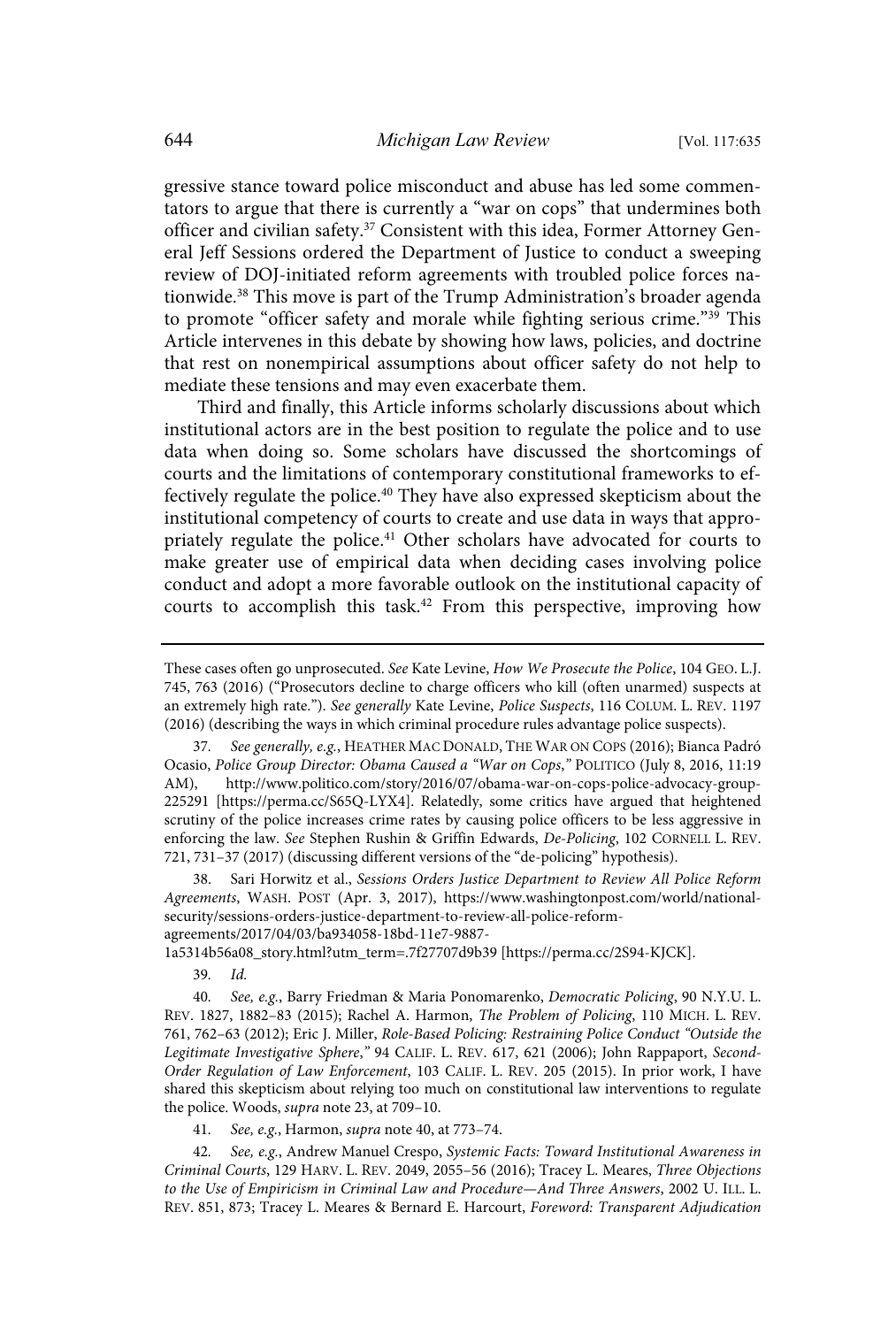courts regulate the police requires new forms of partnerships to equip judges with the type of empirical expertise that can inform judges' decisions.<sup>43</sup>

The findings presented in this Article have much to offer all perspectives in this scholarly conversation. With regard to nonconstitutional interventions, the greater contextual understanding of violence against the police that the study offers can inform how law enforcement agencies train officers to approach and act during routine traffic stops.<sup>44</sup> Of course, the work police officers do can involve risks to their safety. But certain exercises of police authority during routine traffic stops (for instance, grabbing drivers or telling them to exit the car) may not be desirable, even if legal or constitutional, if they instigate escalation in ways that harm officers or civilians. Regarding constitutional interventions, the study prompts novel questions about longstanding Fourth Amendment doctrine that invokes officer safety as a justification to allow officers to conduct various searches and seizures during routine traffic stops, regardless of the basis or context of those stops. As this Article will discuss, the findings open avenues to fundamentally rethink assumptions engrained in Fourth Amendment doctrine in at least two areas: pretextual traffic stops<sup>45</sup> and the routine ordering of drivers and passengers out of vehicles.<sup>46</sup>

This Article proceeds as follows. Part I explains the limitations of leading sources of information on violence against the police during routine traffic stops, which underscores the need for the study that I conducted. Part II explains the methodology of the study. Part III presents key statistical findings of the study. Part IV draws on qualitative methods to create a typology of major traffic stop scenarios that escalate into violence against the police. Finally, Part V examines the broader implications of the study for law enforcement agencies, courts, and future research on policing.

#### I. LIMITATIONS OF EXISTING DATA SOURCES

This Part evaluates existing data sources on violence against the police during routine traffic stops and identifies key limitations. The analysis shows that extant information is largely devoid of context. Specifically, existing data tell us very little about the patterns, sequences, and trends surrounding this violence against officers. As this Article will later discuss, this contextual knowledge is essential for institutional actors that regulate the police to accu-

and Social Science Research in Constitutional Criminal Procedure, 90 J. CRIM. L. & CRIMINOLOGY 733, 736–37 (2000).

<sup>43.</sup> Crespo, supra note 42, at 2105.

<sup>44.</sup> See infra Section V.A.

<sup>45.</sup> Joh, supra note 35, at 209 (defining pretextual traffic stops as "occasions when the justification offered for the detention is legally sufficient, but is not the actual reason for the stop" (footnote omitted)). In Whren v. United States, 517 U.S. 806, 819 (1996), the U.S. Supreme Court held that the subjective reasons why officers conduct traffic stops are irrelevant so long as the officers have probable cause of a traffic violation.

<sup>46.</sup> See infra Section V.B.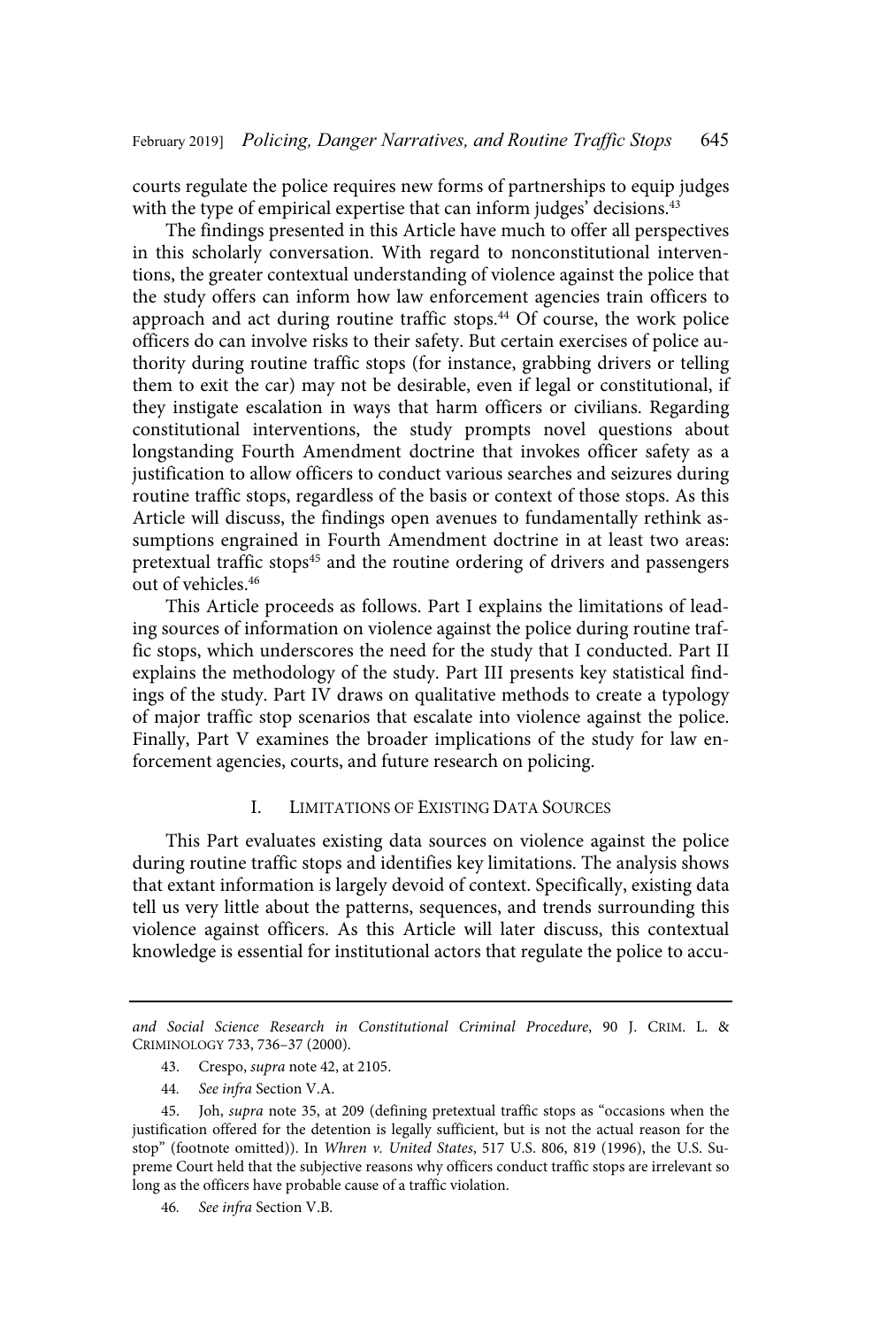rately identify, measure, and mitigate the risks and costs of policing during routine traffic stops.

#### A. LEOKA Statistics

The leading source of official statistics on violence against the police, including violence during routine traffic stops, is the Federal Bureau of Investigation's "Law Enforcement Officers Killed and Assaulted" (LEOKA) program.<sup>47</sup> LEOKA statistics are gathered as follows: Officers who are assaulted by a civilian provide information about the incident to their respective departments by filling out an incident report.<sup>48</sup> Incident reports are not standardized; they can vary from state to state or even from agency to agency. To increase uniformity in reporting, however, the LEOKA program uses standardized offense definitions by which law enforcement agencies submit crime data without regard to local or state definitions of crime.<sup>49</sup> Each participating agency voluntarily collects, organizes, and sends assault data to the FBI. The FBI then compiles this information and uses it to generate and release a comprehensive annual report on violence against law enforcement officers across the United States.<sup>50</sup>

The FBI has historically gathered and released LEOKA statistics on two categories of violence against the police that are relevant to this Article. First, the FBI has gathered and released annual national statistics on law enforcement officers killed in the line of duty since 1937.<sup>51</sup> Second, annual national statistics involving assaults against officers were added in 1960.<sup>52</sup> LEOKA reports are supposed to be based on actual assaults or homicides, and not mere

<sup>47.</sup> Brandl, supra note 33, at 256 (1996) ("Much of what is known regarding the felonious assault and murder of police officers comes from FBI annual data."). The LEOKA program is part of the FBI's annual Uniform Crime Reporting (UCR), which began in 1930 and is one of the main sources of official crime statistics in the United States. LARRY J. SIEGEL & JOHN L. WORRALL, ESSENTIALS OF CRIMINAL JUSTICE 31–32 (11th ed. 2017); Uniform Crime Reporting, FBI, https://ucr.fbi.gov/ [https://perma.cc/33NB-8L2W].

<sup>48.</sup> See, e.g., ARK. CRIME INFO. CTR., LEOKA: LAW ENFORCEMENT OFFICER KILLED OR ASSAULTED, http://www.acic.org/Websites/acic/images/pdfs/2016\_7NIBRS\_LEOKA.pdf [https://perma.cc/8256-NYTC] (explaining LEOKA reporting procedures in Arkansas).

<sup>49.</sup> GENNARO F. VITO & JEFFREY R. MAAHS, CRIMINOLOGY 29 (4th ed. 2017) (noting that the Uniform Crime Report "features standardized definitions of crime").

<sup>50</sup> . LEOKA Resources, FBI, https://ucr.fbi.gov/leoka-resources [https://perma.cc/T9EU-GPL9]. The most recent report was based on statistics collected from just over 12,400 law enforcement agencies. According to the FBI, these agencies employed 586,466 officers and provided service to more than 268.2 million people in the United States (which covers approximately 83% of the U.S. population). See 2016 Law Enforcement Officers Killed & Assaulted, FBI (2016), https://ucr.fbi.gov/leoka/2016/officers-assaulted/assaults\_topic\_page\_-2016 [https://perma.cc/4Q53-G7G6].

<sup>51</sup> . About Law Enforcement Officers Killed and Assaulted, FBI, https://ucr.fbi.gov/leoka/2016/about-leoka/about\_leoka\_-2016 [https://perma.cc/2PVE-8FAE]. 52. Id.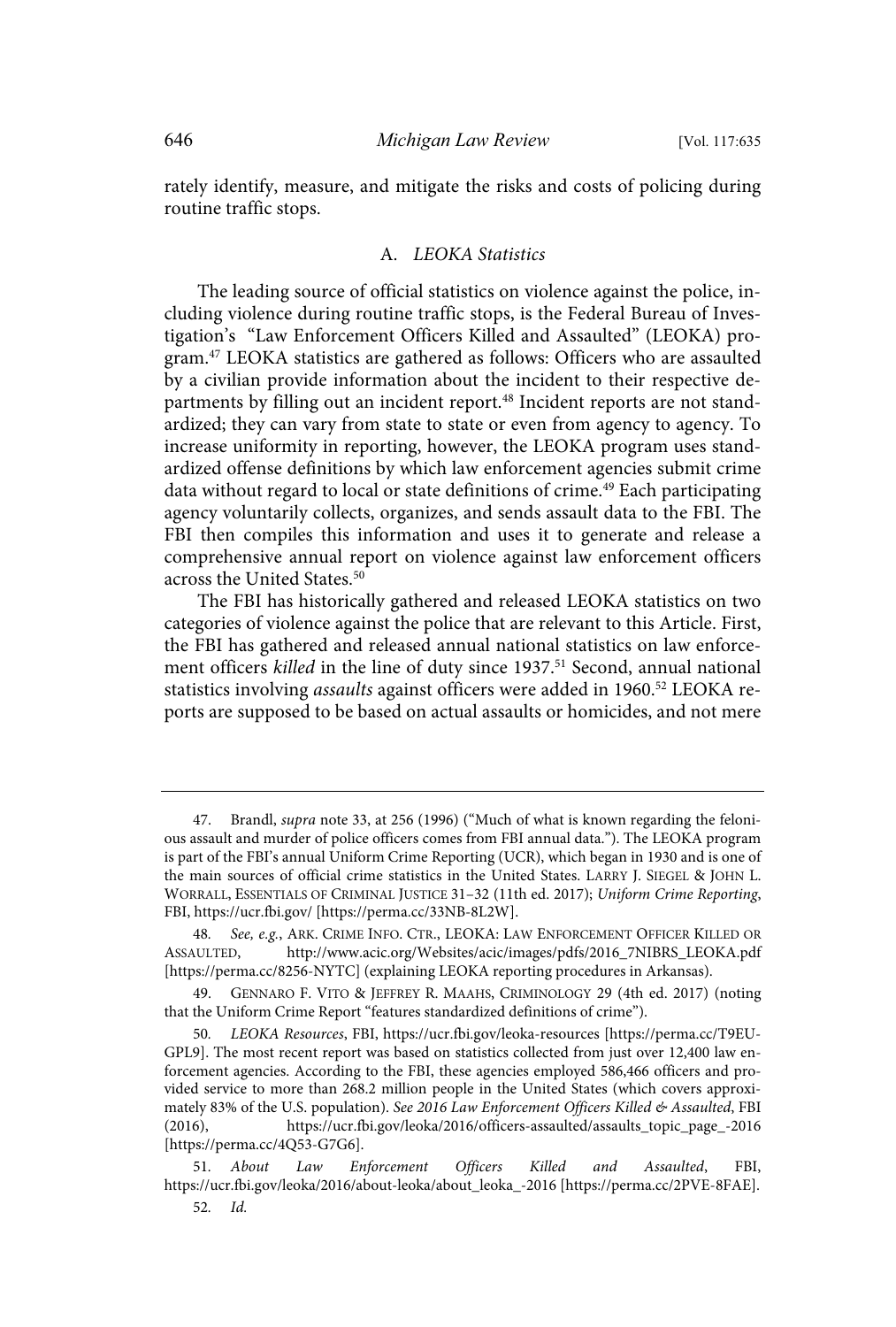threats or simple resistance without violence.<sup>53</sup> Importantly, the FBI's intended purpose in gathering these statistics is to assist law enforcement agencies in developing policies that enhance officer safety.<sup>54</sup> Several courts have also referenced or relied on LEOKA statistics in their opinions when discussing the safety risks that routine traffic stops pose to law enforcement officers.<sup>55</sup>

Until 2012, LEOKA statistics lumped together cases of violence against officers during any vehicle stop under a single category: "traffic pursuits and stops."<sup>56</sup> Critically, this category captured routine traffic stops, criminal enforcement stops, and felony vehicle stops for non-traffic-based offenses. This overinclusive classification makes it impossible to tell how many cases involve vehicle stops related to traffic enforcement, criminal enforcement, or both.

The problem with this overinclusive classification is that it fails to reflect important distinctions. Consider two hypotheticals. In the first, a police officer engages in a high-speed vehicle pursuit of an armed bank robber who fled the crime scene in a car. The robber eventually stops, and the officer approaches the car with her gun drawn. The robber puts the car into reverse and intentionally drives at the officer, who then falls back and suffers minor injuries from hitting the ground. In the second, a deputy sheriff pulls over a

56. Prior to 1972, the LEOKA program only used the term "traffic stop" when classifying violence against police officers involving any vehicle stop. Although this term was never specifically defined in the pre-1972 LEOKA reports, the 1972 report abandons the term "traffic stops" in favor of "traffic pursuits and stops." After this change, the LEOKA report reframes the pre-1972 statistics as involving both "traffic pursuits and stops." The 1972 LEOKA report included the following statistics: (1) from 1963 to 1967, 11 of the 298 officer killings (or 3.7%) involved "traffic pursuits and stops," (2) from 1968 to 72, 49 of the 488 officer killings (or 10%) involved "traffic pursuits and stops," and (3) in 1972, 3,523 (approximately 10.5%) of all total assaults of police officers involved "traffic pursuits and stops." See FBI, U.S. DEP'T OF JUSTICE, UNIFORM CRIME REPORTS FOR THE UNITED STATES 46, 168 (1972) (containing the 1972 LEOKA report).

<sup>53.</sup> Id. As I discuss later, a small subset of cases in my study were situations that involved mere threats against officers, and not actual or attempted violence against the officers.

<sup>54.</sup> LEOKA Resources, supra note 50.

<sup>55.</sup> See, e.g., Maryland v. Wilson, 519 U.S. 408, 413 (1997); Pennsylvania v. Mimms, 434 U.S. 106, 110 (1977) (per curiam) (citing United States v. Robinson, 414 U.S. 218, 234 n.5 (1973)); United States v. Robinson, 414 U.S. 218, 234 n.5 (1973); see also, e.g., United States v. Robinson, 846 F.3d 694, 699 (4th Cir. 2017) (en banc); United States v. Rochin, 662 F.3d 1272, 1273 (10th Cir. 2011) (Gorsuch, J.) (citing 2010 LEOKA statistics); United States v. Bullock, 510 F.3d 342, 349 (D.C. Cir. 2007) (Kavanaugh, J.); United States v. Holmes, 385 F.3d 786, 791 (D.C. Cir. 2004) (Roberts, J.) (citing 2002 LEOKA statistics); United States v. Pecina, No. 2:13– cr–00146, 2014 WL 3849847, at \*9 (N.D. Ind. Aug. 4, 2014) (citing 2012 LEOKA statistics); United States v. Dulaney, No. 2:06–cr–00281–HDM–LRL, 2007 WL 680785, at \*3 (D. Nev. Mar. 1, 2007) (quoting Wilson, 519 U.S. at 413) (citing 1994 LEOKA statistics), aff'd, 299 F. App'x 622 (9th Cir. 2008); Aguiar v. State, 199 So. 3d 920, 924 (Fla. Dist. Ct. App. 2016) (en banc) (quoting Wilson, 519 U.S. at 413–14) (citing 1994 LEOKA statistics); Hiibel v. Sixth Judicial Dist. Ct. ex rel. County of Humboldt, 59 P.3d 1201, 1205 n.20 (Nev. 2002) (citing 2000 LEOKA statistics), aff'd, 542 U.S. 177 (2004); State v. Sloane, 939 A.2d 796, 802 (N.J. 2008) (citing 2005 LEOKA statistics).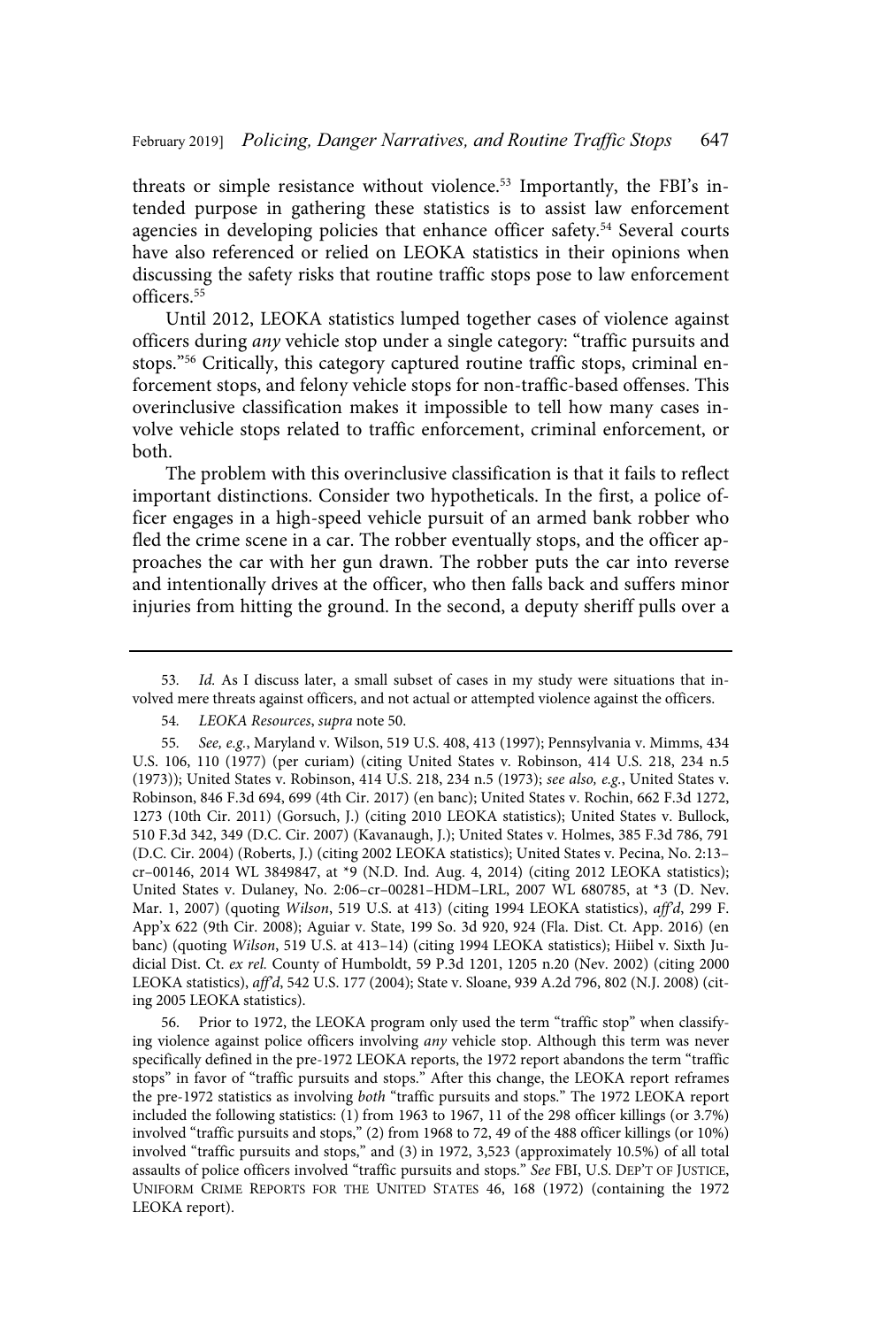woman for failure to wear a seatbelt, orders her out of the car, and starts to frisk her for weapons. Feeling personally violated as the deputy runs the edge of his hands down her chest, the driver lightly slaps the officer's hand.

LEOKA statistics would have classified both of these cases together under the "traffic pursuits and stops" category, even though a traffic violation was only central in the second case.<sup>57</sup> This lack of a distinction is problematic. Criminal enforcement stops for suspected felonies (for instance, a bank robbery) arguably pose greater risks to officer safety on the whole than do routine traffic stops for minor traffic infractions (for instance, failure to wear a seatbelt).<sup>58</sup> The grave and persistent dangers of felony vehicle stops is why police training has traditionally categorized such stops as "high-risk."<sup>59</sup>

Therefore, institutional actors that relied on pre-2013 LEOKA statistics to inform their decisions about appropriate policing during routine traffic stops did so with statistics that included a much broader swath of vehicle stops than routine traffic stops. In 1977, for example, the U.S. Supreme Court announced its decision in Pennsylvania v. Mimms, which held that officers may, at their discretion, routinely order drivers out of vehicles as a safety precaution.<sup>60</sup> To reach its holding, the Court relied on LEOKA statistics in the "traffic pursuits and stops" category to support its view that routine traffic stops are especially fraught with danger to the police.<sup>61</sup> Twenty years later, in Maryland v. Wilson, the Court extended Mimms to hold that officers also have unbridled discretion to routinely order passengers out of vehicles as a safety precaution.<sup>62</sup> The Court stressed the need for officers to "routinely exercise unquestioned command of the situation,"<sup>63</sup> again relying

63 . Id. at 414 (quoting Michigan v. Summers, 452 U.S. 692, 703 (1981)).

<sup>57.</sup> We can assume that the fleeing bank robber likely committed a range of traffic violations, but those were incidental, at best, to the reason for the stop.

See, e.g., Duane Wolfe, 5 Felony Traffic Stop Tactical Tips for Police Officers, POLICEONE.COM: THE WARRIOR'S PATH (Apr. 20, 2015), https://www.policeone.com/policeproducts/vehicles/articles/8529241-5-felony-traffic-stop-tactical-tips-for-police-officers/ [https://perma.cc/ET2P-Q7A4] (describing the felony stop as "one of the most-common [sic] high-risk" policing situations).

<sup>59.</sup> See, e.g., FLA. HIGHWAY PATROL, POLICY MANUAL § 17.21.06(C) (2015), https://www.flhsmv.gov/fhp/Manuals/1721.pdf [https://perma.cc/4UGU-BQBA]; GA. DEP'T OF PUB. SAFETY, POLICY MANUAL § 11.03.3(E) (2011), https://dps.georgia.gov/sites/dps.georgia.gov/files/Policies/Chapter11/11.03%20Traffic%20Sto ps%20revision%20March%204%2C%202011.pdf [http://perma.cc/ZQG3-MBLV] (discussing protocol on felony/high risk traffic stops); N.M. DEP'T OF PUB. SAFETY, POLICIES AND PROCEDURES: TRAFFIC CONTROL AND ENFORCEMENT OPERATIONS § 6.0(G)(3) (2015), https://www.dps.nm.gov/templates/g5\_hydrogen/custom/PDFs/AB&MOPR.41\_Traffic\_Contr ol\_Enforcement.pdf [https://perma.cc/V8FU-TYJY] (discussing protocol on felony/high risk stops).

<sup>60. 434</sup> U.S. 106, 109–11 (1977).

<sup>61.</sup> Mimms, 434 U.S. at 110 (citing Allen P. Bristow, Police Officer Shootings-A Tactical Evaluation 54 J. CRIM. L. CRIMINOLOGY & POLICE SCI. 93, 93 (1963)) (relying on data from the 1961 LEOKA report that found 32% of shooting incidents occurred in the course of vehicle stops).

<sup>62.</sup> Maryland v. Wilson, 519 U.S. 408 (1997).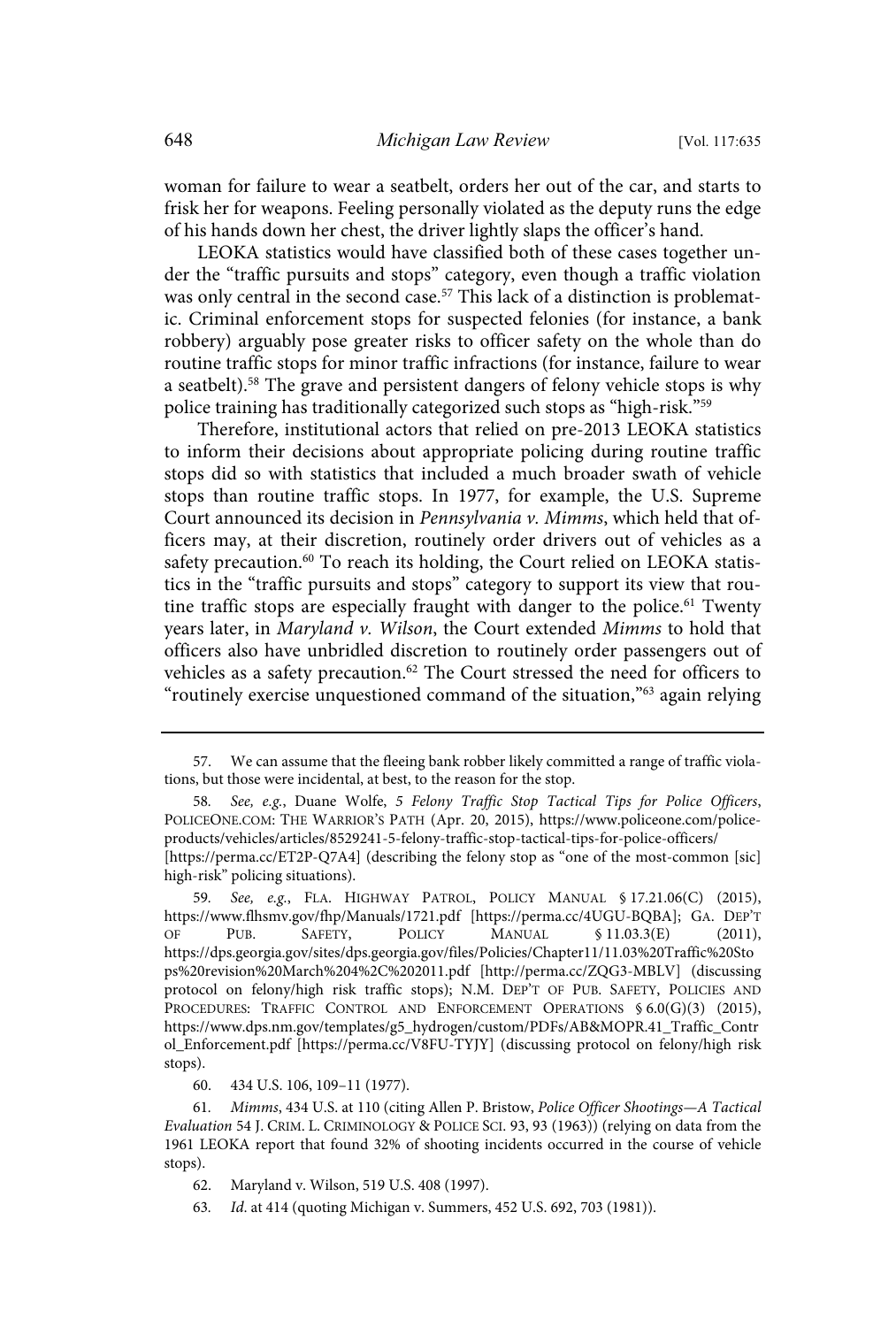on overinclusive LEOKA statistics to reaffirm its view that routine traffic stops are especially dangerous settings for officers.<sup>64</sup>

Even with this overinclusivity problem, LEOKA statistics from 2012, presented infra in Table 1, contradict the dominant danger narrative. Those statistics report that cases in the "traffic pursuits and stops" category accounted for only 8.41% of officers who reported assaults that year. Contrary to the dominant danger narrative, "traffic pursuits and stops" fell outside the top four major policing scenarios in which officers reported being victims of civilian-perpetrated assaults. Those scenarios included disturbance calls; attempted arrests on suspects other than burglary or robbery suspects; the handling, transporting, and custody of prisoners; and investigating suspicious persons/circumstances.

| <b>Law Enforcement Officers Assaulted by</b><br>Circumstance at Scene of Incident, 201265 |        |         |  |  |
|-------------------------------------------------------------------------------------------|--------|---------|--|--|
| <b>Circumstance</b>                                                                       | Freq.  | % Dist. |  |  |
| Disturbance call                                                                          | 17,205 | 32.52   |  |  |
| Attempting other arrest                                                                   | 8,057  | 15.23   |  |  |
| Handling, transporting, custody of prisoner                                               | 7,173  | 13.56   |  |  |
| Investigating suspicious person/circumstance                                              | 4,915  | 9.29    |  |  |
| Traffic pursuit/stop                                                                      | 4,450  | 8.41    |  |  |
| Handling person with mental illness                                                       | 1,353  | 2.56    |  |  |
| Burglary in progress/pursuing burglary suspect                                            | 760    | 1.44    |  |  |
| Civil disorder (mass disobedience, riot, etc.)                                            | 722    | 1.36    |  |  |
| Robbery in progress/pursuing robbery suspect                                              | 463    | 0.88    |  |  |
| Ambush situation                                                                          | 267    | 0.50    |  |  |
| All other                                                                                 | 7,536  | 14.25   |  |  |
| <b>Total number of victim officers</b>                                                    | 52,901 | 100.00  |  |  |

TABLE 1

<sup>64.</sup> Id.

<sup>65.</sup> This table was modified from FBI, LAW ENFORCEMENT OFFICERS KILLED AND ASSAULTED tbl.73 (2012), https://ucr.fbi.gov/leoka/2012/tables/table\_73\_leos\_asltd\_circum\_ at\_scene\_of\_incident\_by\_type\_of\_weapon\_and\_percent\_distribution\_2012.xls [https://perma.cc/76E5-2UR8].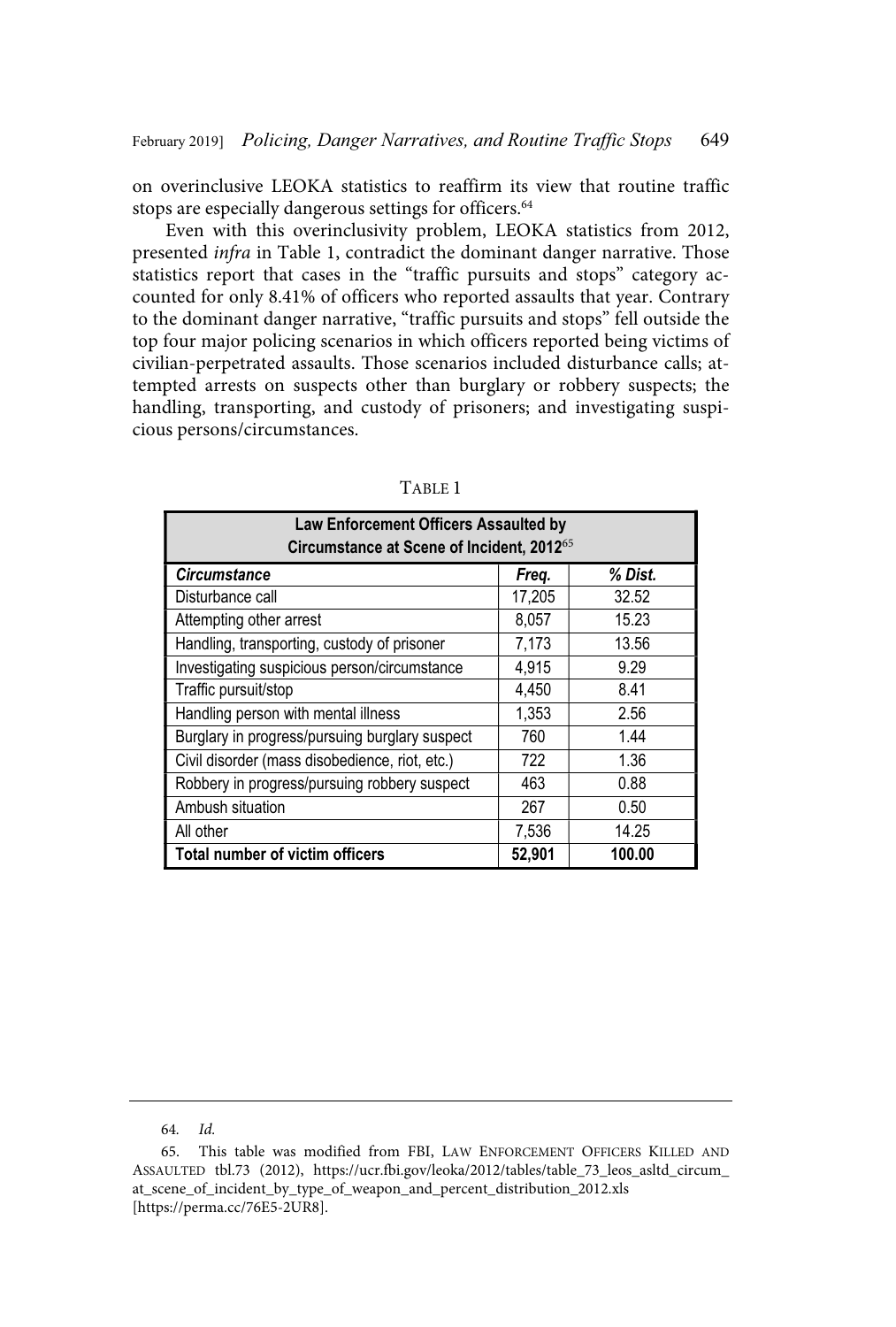In 2013, the FBI made a significant change to the LEOKA program that is relevant to this Article: it separated the "traffic pursuits and stops" category into two subcategories: (1) "traffic violation stops" and (2) "felony vehicle stops." These two new subcategories are now used to track the felonious killings of law enforcement officers as well as assaults against officers who are injured with "firearms or knives/other cutting instruments."<sup>66</sup>

These improved LEOKA statistics provide important insight into the problems with treating vehicle stops as a monolithic category. First, consider the improved statistics that separate incidents involving the felonious killings of officers during "traffic violation stops" versus "felony vehicle stops." According to the most recent LEOKA statistics, presented infra in Table 2, a total of 509 officers were feloniously killed between 2007 and 2016;<sup>67</sup> 79 officers were feloniously killed during "traffic pursuits and stops."<sup>68</sup> The total was more than the number of officers killed in any other single category except "arrest situations." When "traffic pursuits and stops" are viewed as a monolithic category, then institutional actors could easily extrapolate from these LEOKA statistics that routine traffic stops are one of the deadliest settings for law enforcement officers.

<sup>66.</sup> FBI, LAW ENFORCEMENT OFFICERS KILLED AND ASSAULTED tbl.101 (2016), https://ucr.fbi.gov/leoka/2016/detailed-assault-topic-page-summaries/tables/table-101.xls [https://perma.cc/56Y4-CH5U].

<sup>67.</sup> FBI, LAW ENFORCEMENT OFFICERS KILLED AND ASSAULTED tbl.23 (2016), https://ucr.fbi.gov/leoka/2016/tables/table-23.xls [https://perma.cc/M5MN-XA5H].

<sup>68.</sup> Id.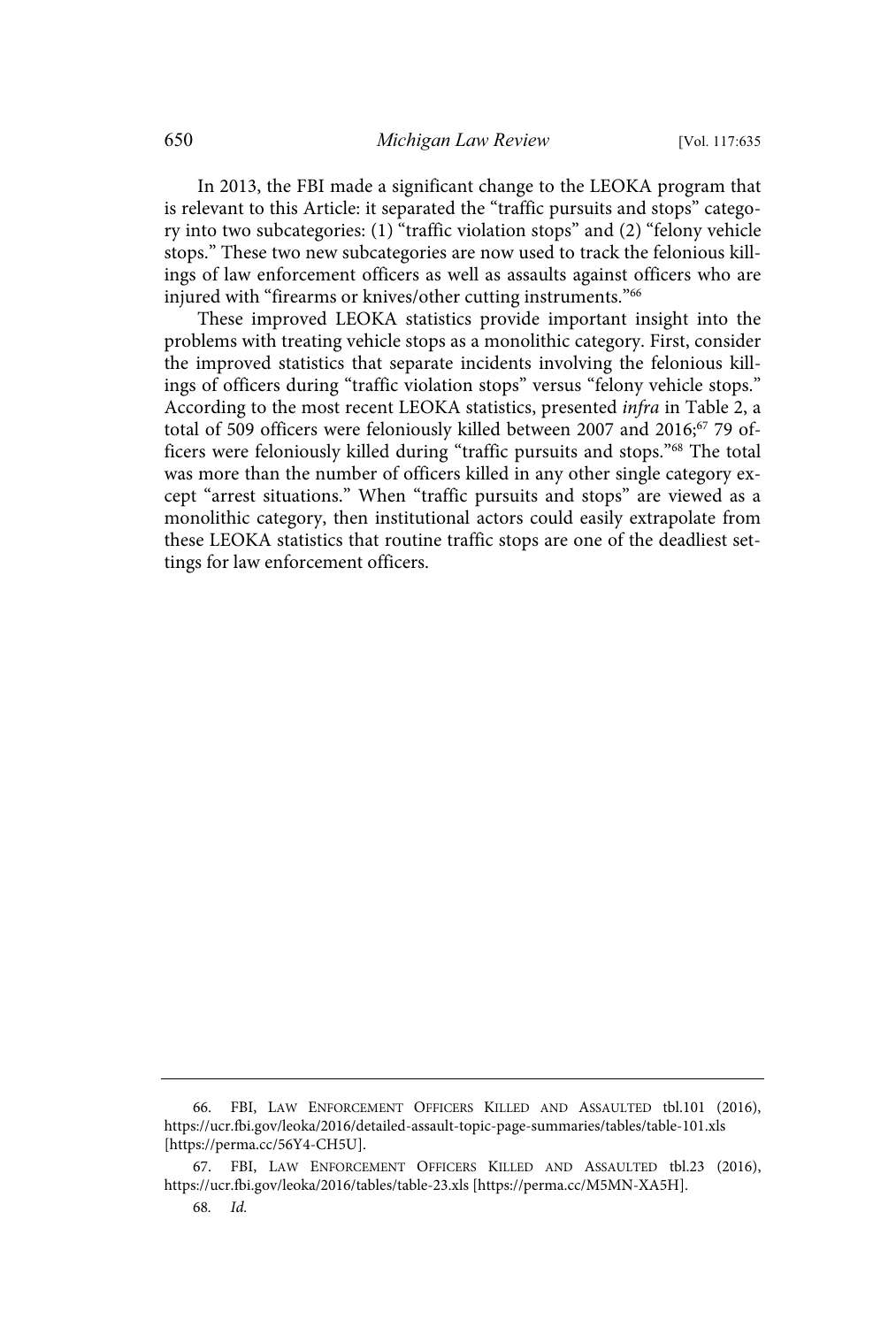| Law Enforcement Officers Feloniously Killed <sup>69</sup>              |    |  |  |
|------------------------------------------------------------------------|----|--|--|
| Circumstance at Scene of Incident, 2007-2016                           |    |  |  |
| Arrest situation                                                       |    |  |  |
| Robbery in progress/pursuing robbery suspect                           |    |  |  |
| Burglary in progress/pursuing burglary suspect                         |    |  |  |
| Drug-related matter                                                    | 9  |  |  |
| Attempting other arrest                                                | 37 |  |  |
| Traffic pursuit/stop                                                   | 79 |  |  |
| Traffic violation stop                                                 |    |  |  |
| Felony vehicle stop                                                    |    |  |  |
| Investigating suspicious person/circumstance                           |    |  |  |
| Disturbance call                                                       |    |  |  |
| Disturbance (bar fight, person with firearm, etc.)                     |    |  |  |
| Domestic disturbance (family quarrel, etc.)                            |    |  |  |
| Ambush (entrapment/premeditation)                                      |    |  |  |
| Tactical situation (barricaded offender, hostage taking, high-risk en- |    |  |  |
| try, etc.)                                                             |    |  |  |
| Unprovoked attack                                                      |    |  |  |
| Investigative activity (surveillance, search, interview, etc.)         |    |  |  |
| Handling, transporting, custody of prisoner                            |    |  |  |
| Handling person with mental illness                                    |    |  |  |
| Civil disorder (mass disobedience, riot, etc.)                         |    |  |  |
| <b>Total number of victim officers</b>                                 |    |  |  |

TABLE 2

Critically, a very different picture of the dangerousness of routine traffic stops emerges when "traffic violation stops" are separated from "felony vehicle stops." These improved statistics show that of the 79 total officer killings during "traffic pursuits and stops," 48 killings (or approximately 60%) involved "traffic violation stops," and 31 killings (or approximately 40%) involved "felony vehicle stops."<sup>70</sup> Contrary to the dominant danger narrative, these more nuanced statistics show that "traffic violation stops" accounted for fewer felonious killings of officers than six other major policing scenarios: disturbance calls, arrest situations, investigating suspicious persons/circumstances, ambushes, unprovoked attacks, and tactical situations. This more nuanced breakdown is also reflected supra in Table 2.

While "traffic violation stops" still account for a majority of the killings in the "traffic pursuits and stops" category, the 40% involving "felony vehicle stops" is far from insignificant—especially given that felony vehicle stops are conducted much less frequently than traffic violation stops.<sup>71</sup> Put simply,

<sup>69.</sup> This table appears in FBI, LAW ENFORCEMENT OFFICERS KILLED AND ASSAULTED tbl.23 (2016), https://ucr.fbi.gov/leoka/2016/tables/table-23.xls [https://perma.cc/M5MN-XA5H].

<sup>70.</sup> Id.

<sup>71.</sup> See sources cited supra notes 2-3.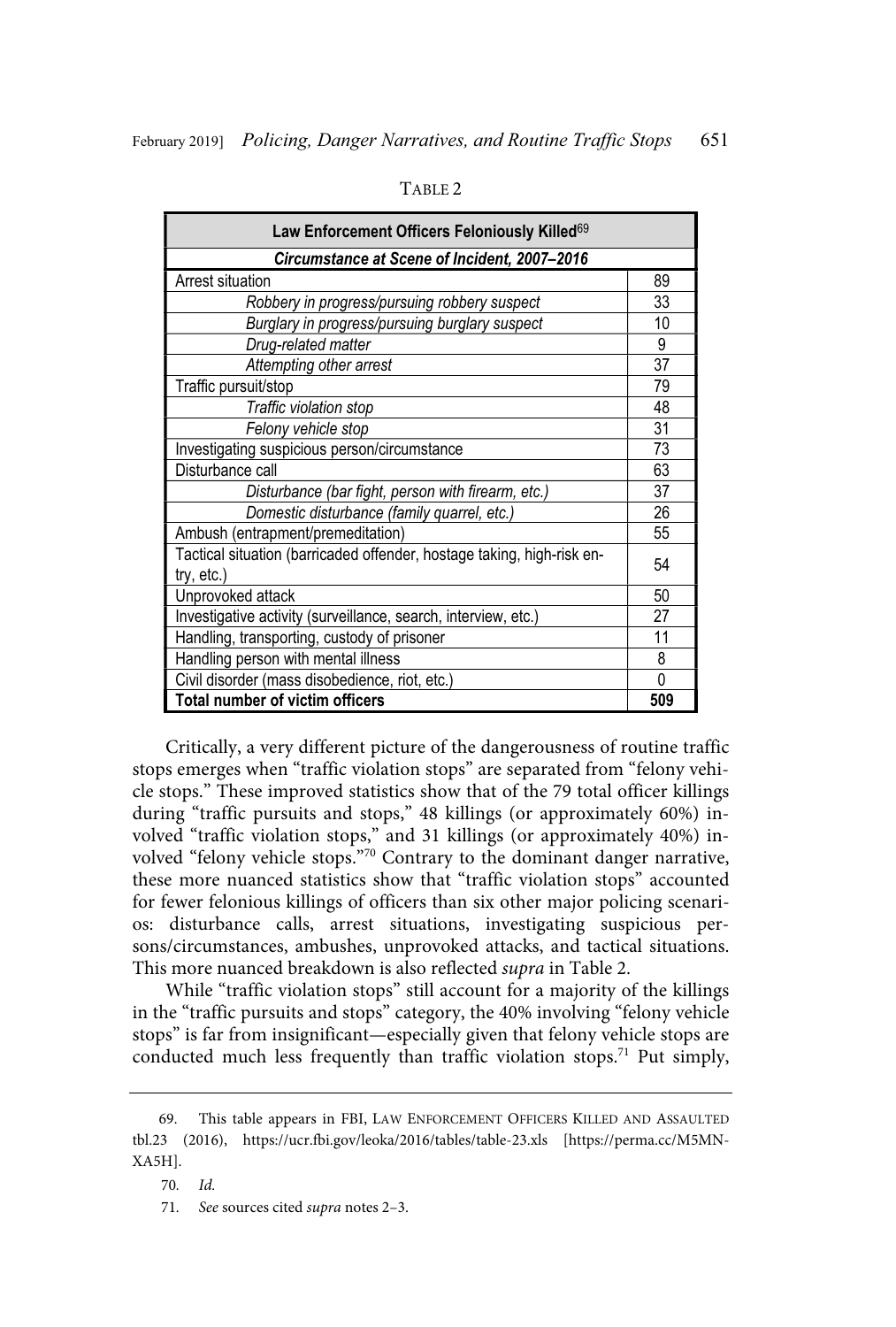these more refined statistics show how categorizing felony vehicle stops and routine traffic stops for only minor traffic violations together provides an inflated metric of the number of officers that are feloniously killed during routine traffic stops. Several courts—including the U.S. Supreme Court—have relied on these overinclusive LEOKA statistics in cases involving police authority and routine traffic stops.<sup>72</sup>

Second, consider the improved LEOKA statistics that separate incidents involving officers who are assaulted and injured with "firearms or knives/other cutting instruments" during "traffic violation stops" versus "felony vehicle stops."<sup>73</sup> According to the most recent LEOKA statistics, presented infra in Table 3, a total of 522 officers reported assaults and injuries with firearms or knives/other cutting instruments between 2012 and  $2016$ ;<sup>74</sup> 47 officers reported assaults and injuries during "traffic pursuits and stops."<sup>75</sup> This is not an insubstantial number, but it also does not rank as the most dangerous aspect of policing based on this metric: overinclusive "traffic pursuits and stops" accounted for fewer officer assaults and injuries with firearms or knives/other cutting instruments than four other major policing scenarios (disturbance calls, arrest situations, investigating suspicious persons or circumstances, and tactical situations).

- 74. Id.
- 75. Id.

<sup>72.</sup> See decisions cited supra note 55; see also infra Section V.B.2.

<sup>73.</sup> FBI, tbl.101, supra note 66.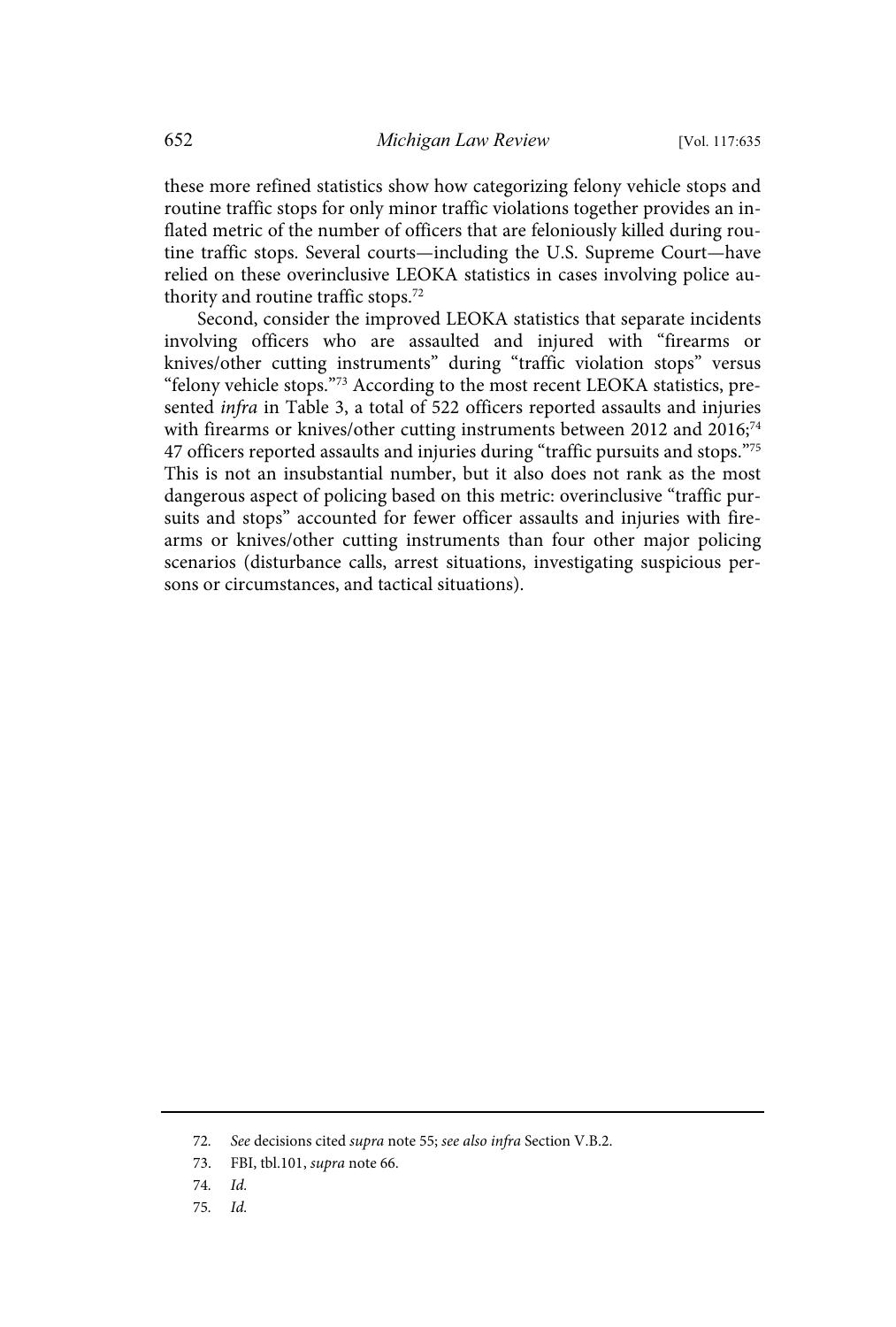| Law Enforcement Officers Assaulted and Injured with Firearms or<br>Knives/Other Cutting Instruments <sup>76</sup> |                |  |  |
|-------------------------------------------------------------------------------------------------------------------|----------------|--|--|
| Circumstance at Scene of Incident, 2012–2016                                                                      |                |  |  |
| Disturbance call                                                                                                  | 119            |  |  |
| Disturbance (bar fight, person with firearm, etc.)                                                                | 69             |  |  |
| Domestic disturbance (family quarrel, etc.)                                                                       | 50             |  |  |
| Tactical situation (barricaded offender, hostage taking, high-risk<br>entry, etc.)                                | 93             |  |  |
| Investigating suspicious person/circumstance                                                                      | 78             |  |  |
| Arrest situation                                                                                                  | 65             |  |  |
| Robbery in progress/pursuing robbery suspect                                                                      | 15             |  |  |
| Drug-related matter                                                                                               | 13             |  |  |
| Burglary in progress/pursuing burglary suspect                                                                    | 6              |  |  |
| Attempting other arrest                                                                                           | 31             |  |  |
| Traffic pursuit/stop                                                                                              | 47             |  |  |
| Traffic violation stop                                                                                            | 33             |  |  |
| Felony vehicle stop                                                                                               | 14             |  |  |
| Handling person with mental illness                                                                               | 39             |  |  |
| Investigative activity (surveillance, search, interview, etc.)                                                    | 34             |  |  |
| Ambush (entrapment/premeditation)                                                                                 | 26             |  |  |
| Unprovoked attack                                                                                                 | 15             |  |  |
| Handling, transporting, custody of prisoner                                                                       | 4              |  |  |
| Civil disorder (mass disobedience, riot, etc.)                                                                    | $\overline{2}$ |  |  |
| Total number of victim officers<br>522                                                                            |                |  |  |

More relevantly, though, the more refined statistics that separate "traffic violation stops" from "felony vehicle stops" further undermine the dominant danger narrative. Of the 47 officers who reported assaults and injuries with firearms or knives/other cutting instruments, 33 incidents involved "traffic violation stops," whereas 14 incidents involved "felony vehicle stops."<sup>77</sup> As Table 3 shows above, "traffic violation stops" accounted for fewer assaults and injuries with a firearm or knife/cutting instrument than six other major policing scenarios (disturbance calls, arrest situations, investigating suspicious persons or circumstances, tactical situations, investigative activities, and handling individuals with mental illness).

The newer and improved LEOKA statistics cast doubt on whether routine traffic stops are truly exceptional with regard to the safety risks that they pose to law enforcement officers. These improved statistics also show the importance of separating vehicle stops for traffic enforcement from vehicle stops for felony criminal enforcement in order to accurately measure the

<sup>76.</sup> This table appears in FBI, LAW ENFORCEMENT OFFICERS KILLED AND ASSAULTED tbl.101 (2016), https://ucr.fbi.gov/leoka/2016/detailed-assault-topic-page-summaries/tables/ table-101.xls [https://perma.cc/56Y4-CH5U].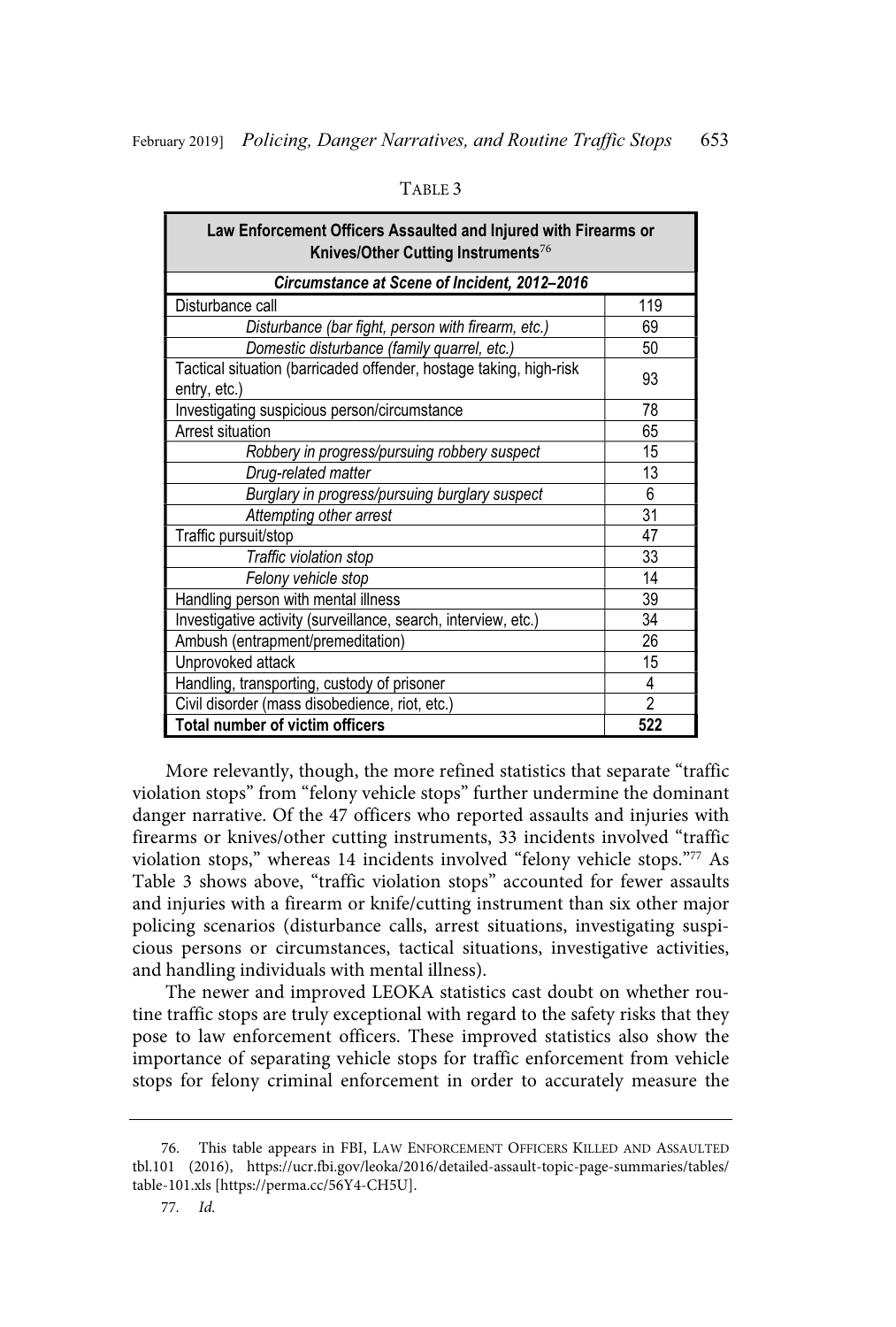dangerousness of routine traffic stops to officers. As explained later, my study expanded on this approach.<sup>78</sup>

Although these improved LEOKA statistics offer important insights, they also have significant limitations. To begin, these improved statistics only involve a very small subset of cases involving violence against the police during routine traffic stops—namely, the most violent ones: encounters that result in an officer being injured by a deadly weapon or feloniously killed. As discussed later in this Article, the overwhelming majority of violence against the police during routine traffic stops does not involve felonious killings of officers or assaults with guns or knives that lead to injury.<sup>79</sup> Rather, the bulk of violence involves unarmed assaults that cause no injury or minor injuries to officers.<sup>80</sup> Therefore, the improvements to the LEOKA statistics do not address the overinclusivity problems.

Similarly, both the old and newly improved LEOKA statistics present small subsets of police–civilian encounters. They do not capture the fact that tens of millions of routine traffic stops occur every year.<sup>81</sup> Traffic stops are the most common interaction between police and civilians,<sup>82</sup> so the number of incidents that result in violence against the police is only a drop in the bucket compared to the total number of encounters.<sup>83</sup> Further, neither the old nor the newly improved LEOKA statistics provide any contextual information on the bases of the stops or the sequence of events that escalated into violence against the officers during those stops.

As a result, LEOKA statistics do not help to evaluate whether certain exercises of police power during routine traffic stops—such as ordering drivers or passengers out of cars—create avoidable and unnecessary conflicts that may undermine both officer and civilian safety. Further, these statistics do not tell us whether cases of violence against the police during felony vehicle stops follow different patterns or sequences than do cases of violence involving routine traffic stops for only minor traffic violations. These questions are essential to evaluate whether and when it is appropriate for institutional actors to rely on officer safety as a justification to permit certain invocations of authority during routine traffic stops.<sup>84</sup>

#### B. The Bristow Study

Allen Bristow's study on civilian shootings of police officers ("the Bristow study") is a second major source of information on violence against the

82. See supra note 2 and accompanying text.

<sup>78.</sup> See infra Part II (discussing the methodology of the study).

<sup>79.</sup> See infra Section III.B.

<sup>80.</sup> See infra Section III.B.

<sup>81.</sup> See supra note 3 and accompanying text.

<sup>83.</sup> A more thorough discussion of this point will be provided infra Sections I.C and III.C.

<sup>84.</sup> See infra Sections V.A., V.B.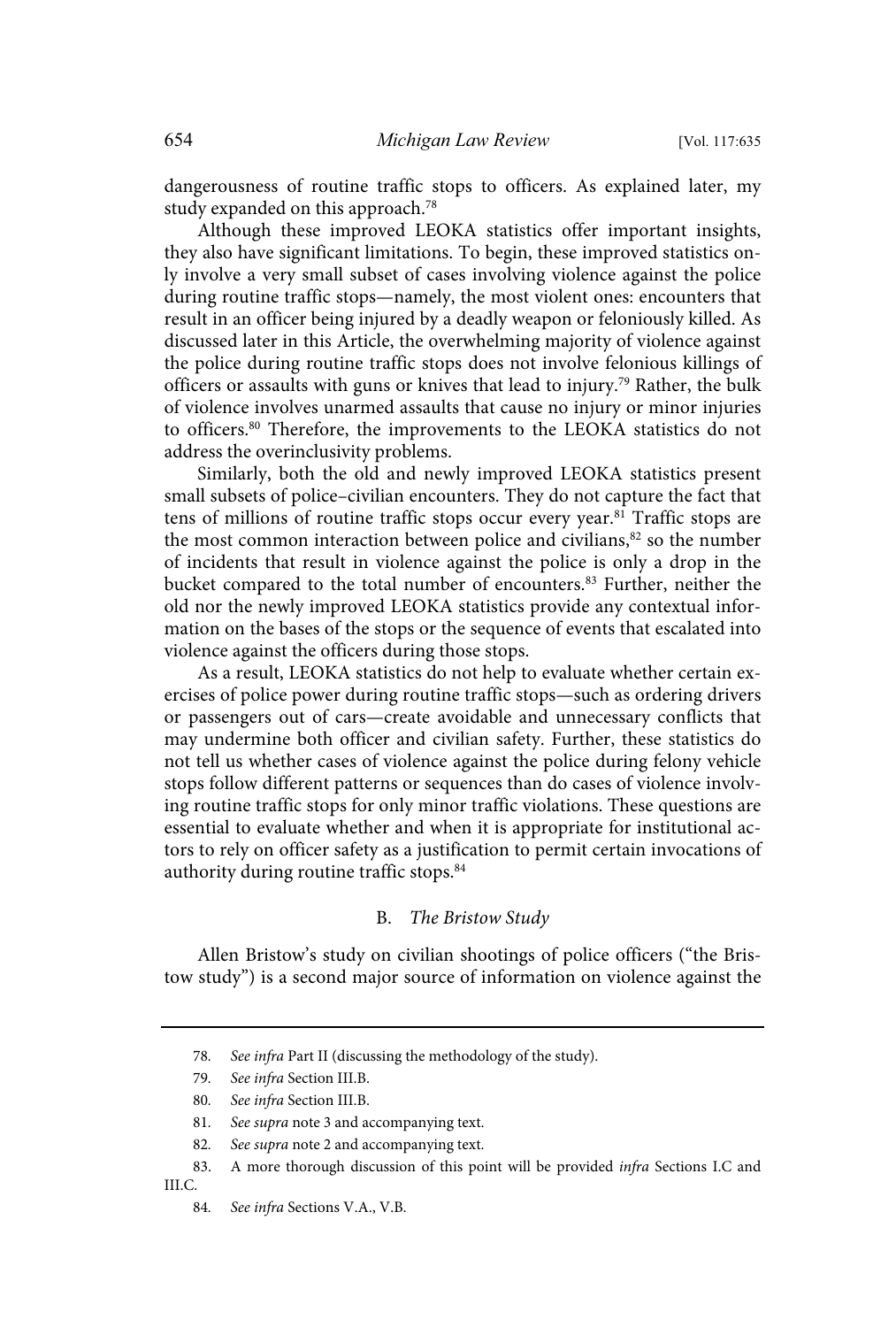police during routine traffic stops.<sup>85</sup> Published in 1963, the Bristow study is important because courts have relied on, and still reference, the study when emphasizing the dangers of routine traffic stops to the police.<sup>86</sup> Moreover, the Bristow study has shaped a common statistic within law enforcement circles: one-third of all officer killings involve a routine traffic stop.<sup>87</sup>

The continuing influence of the Bristow study warrants scrutiny, given that it was published over 50 years ago, in an era when routine traffic stops served a much different law enforcement purpose. Between the 1920s and 1970s, law enforcement agencies largely followed a reactive philosophy that was geared toward responding to civilian complaints of crime.<sup>88</sup> The Bristow study therefore applies to a time when reactive philosophies were the policing norm.

Dominant policing philosophies have shifted since then. During the 1960s and 1970s, rising crime rates and growing civil unrest generated skepticism over the effectiveness of reactive policing.<sup>89</sup> Proactive policing strategies emerged as the norm soon after in the 1980s.<sup>90</sup> These strategies shifted

87. This point is based on my conversations with several former law enforcement officers from different policing jurisdictions.

88. George L. Kelling & Mark H. Moore, The Evolving Strategy of Policing, PERSP. ON POLICING, Nov. 1988, at 4–5.

<sup>85.</sup> Allen P. Bristow, Police Officer Shootings—A Tactical Evaluation, 54 J. CRIM. L. CRIMINOLOGY & POLICE SCI. 93, 93 (1963).

<sup>86.</sup> See, e.g., Michigan v. Long, 463 U.S. 1032, 1049 n.3 (1983); Pennsylvania v. Mimms, 434 U.S. 106, 110 (1977); United States v. Robinson, 414 U.S. 218, 234 n.5 (1973); Adams v. Williams, 407 U.S. 143, 147-48, 148 n.3 (1972); see also, e.g., United States v. Washington, 490 F.3d 765, 771 (9th Cir. 2007) (quoting Adams, 407 U.S. at 148 n.3); United States v. Sakyi, 160 F.3d 164, 168 (4th Cir. 1998) (citing Mimms, 434 U.S. at 110, and Long, 463 U.S. at 1048 n.13); United States v. Stanfield, 109 F.3d 976, 981 (4th Cir. 1997) (quoting Mimms, 434 U.S. at 110); Ruvalcaba v. City of Los Angeles, 64 F.3d 1323, 1327 (9th Cir. 1995) (quoting Long, 463 U.S. at 1047); United States v. Pajari, 715 F.2d 1378, 1383 (8th Cir. 1983) (quoting Adams, 407 U.S. at 148 n.3); Flanegan v. O'Leary, No. 14–1379, 2015 WL 5311271, at \*3 (W.D. Pa. Sept. 11, 2015) (quoting Mimms, 434 U.S. at 110); Hall v. Raech, 677 F. Supp. 2d 784, 801 n.22 (E.D. Pa. 2010) (citing Mimms, 434 U.S. at 110); Merring v. Town of Tuxedo, No. 07–CV–10381 (CS), 2009 WL 849752, at \*7 (S.D.N.Y. Mar. 31, 2009) (quoting Adams, 407 U.S. at148 n.3); United States v. Williams, No. CRIM.A. H-05-68, 2005 WL 2171877, at \*2 (S.D. Tex. Sept. 2, 2005) (citing Mimms, 434 U.S. at 110); United States v. Garcia, 279 F. Supp. 2d 294, 302 n.1 (S.D.N.Y. 2003) (citing Mimms, 434 U.S. at 110); United States. v. Younger, No. 86–0036–F, 1986 WL 8790, at \*5 (D. Mass. Aug. 11, 1986) (citing Adams, 407 U.S. at 148 n.3); United States v. Balsamo, 468 F. Supp. 1363, 1384 n.30 (D. Me. 1979) (quoting Adams, 407 U.S. at 148 n.3). In addition, David Harris has discussed that the U.S. Supreme Court has misused the Bristow study to support the proposition that "stops of cars pose such danger to officers that they necessitate broad police powers to conduct vehicle searches," when the study does not support this conclusion. David A. Harris, Frisking Every Suspect: The Withering of Terry, 28 U.C. DAVIS L. REV. 1, 41 n.181 (1994).

<sup>89.</sup> Bruce A. Green & Alafair S. Burke, The Community Prosecutor: Questions of Professional Discretion, 47 WAKE FOREST L. REV. 285, 287 (2012).

<sup>90.</sup> Debra Livingston, Police Discretion and the Quality of Life in Public Places: Courts, Communities, and the New Policing, 97 COLUM. L. REV. 551, 565–78 (1997) (discussing the historical development of community policing and problem-oriented policing).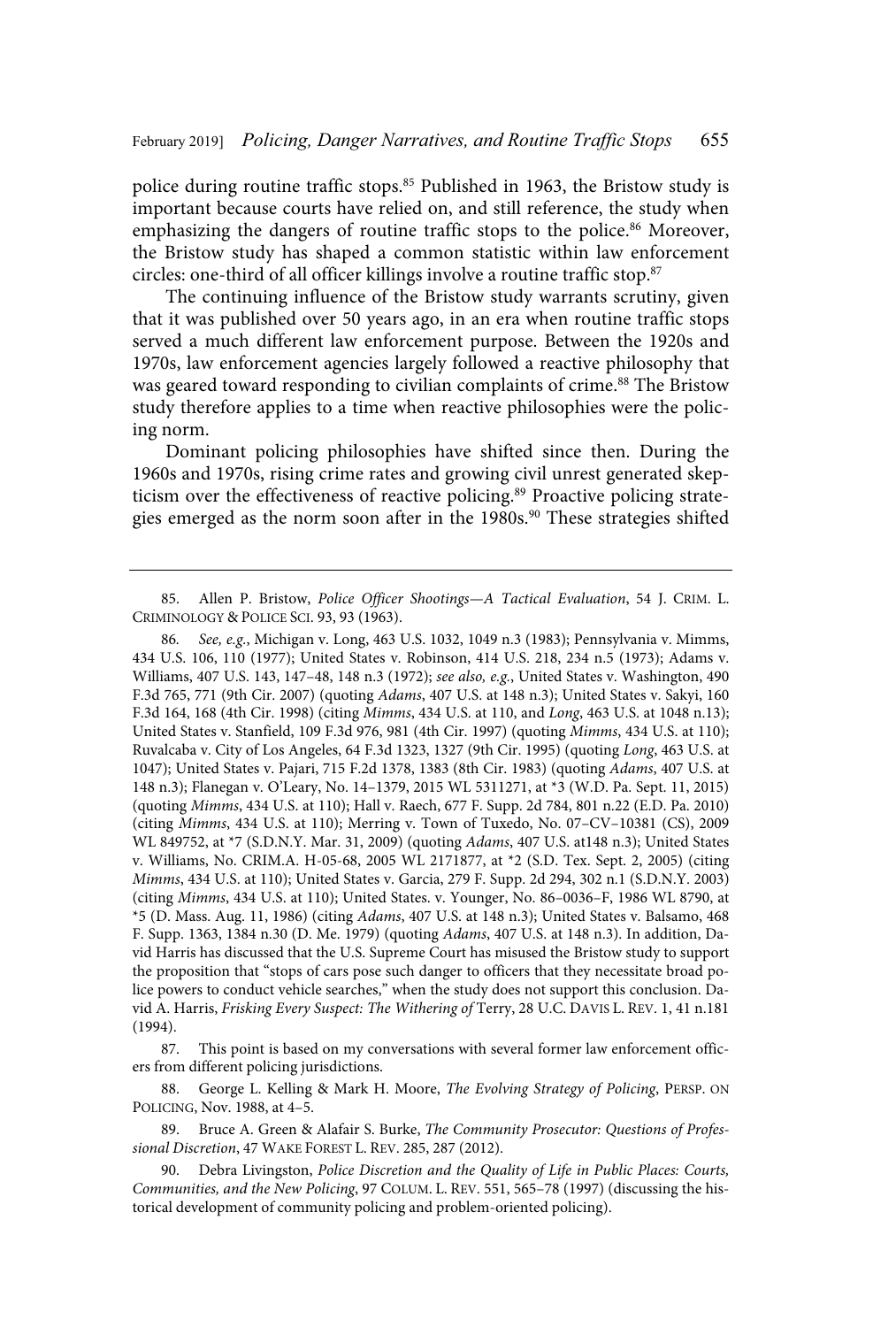the focus of policing away from individuals who committed crime toward individuals who had not yet committed crime, as well as the circumstances that might encourage them to offend.<sup>91</sup>

In this new policing climate, routine traffic stops assumed a greater role than mere traffic enforcement. Rather, law enforcement agencies came to view these stops as cost-effective tools for officers to stop and search "suspicious" drivers and passengers who the officers believed may be involved in nontraffic crime.<sup>92</sup> As routine traffic stops became increasingly entwined with criminal enforcement, the protective tools that officers had at their disposal also improved (for instance, bulletproof vests<sup>93</sup> and improved tactics<sup>94</sup>).

These important differences cast doubt on the applicability of the Bristow study to contemporary policing situations.<sup>95</sup> Beyond applicability concerns, however, the Bristow study also has several methodological shortcomings that undermine its ability to provide insight into the dangers of routine traffic stops to law enforcement. To begin, there are sampling problems with the study. The study examined a sample of 110 civilian shootings that resulted in injury or death involving 150 officers.<sup>96</sup> This sample was based on an informal collection of cases over a two-year period.<sup>97</sup> Bristow himself warned that the study was only intended to be a pilot study and that its findings should be viewed with caution.<sup>98</sup>

Putting aside sampling limitations, the Bristow study found that 32% (or 35 of the 110 police shootings) occurred while police officers were attempting to "investigate, control, or pursue suspects who were in automobiles."<sup>99</sup> Of those 35 cases, 7% of the officers were shot during a vehicle pursuit; 28% were shot while sitting in their patrol cars before exiting; 22% were shot while exiting from their vehicles or approaching a suspect's vehicle; and 43% were shot after initial contact with the suspect while questioning, issuing a

See Garrett & Stoughton, *supra* note 29, at 244–49 (discussing the "revolution" in police tactics in the 1960s and 1970s).

95. Relevant to this idea, Illya Lichtenberg recently attempted to replicate the Bristow study using more recent LEOKA statistics and could not replicate its results. See generally "Police Officer Shootings—A Tactical Evaluation": A Replication of the 1963 Bristow Study, 54 WILLAMETTE L. REV. 79 (2017).

99. Id.

<sup>91.</sup> FAIRNESS AND EFFECTIVENESS IN POLICING: THE EVIDENCE 85–88 (Welsey Skogan & Kathleen Frydl eds., 2004).

<sup>92.</sup> See Gross & Barnes, supra note 35, at 660 (discussing the use of traffic stops and racial profiling "to increase the probability of finding large hauls of drugs").

<sup>93.</sup> OSHA GRAY DAVIDSON, UNDER FIRE 87 (1998); Ronnie Garrett, *Body Armor: Pro-*<br> *ng Those Who Serve*, POLICE MAG., (July 17, 2012), tecting Those Who Serve, POLICE MAG., (July 17, 2012), http://www.policemag.com/channel/patrol/articles/2012/07/protecting-those-who-serve.aspx [https://perma.cc/3Z79-DGAK] (noting that the National Institute of Justice (NIJ) "began testing and developing body armor and performance standards for ballistic and stab resistance" in the mid-1970s).

<sup>96.</sup> Bristow, supra note 85, at 93.

<sup>97.</sup> Id.

<sup>98.</sup> Id.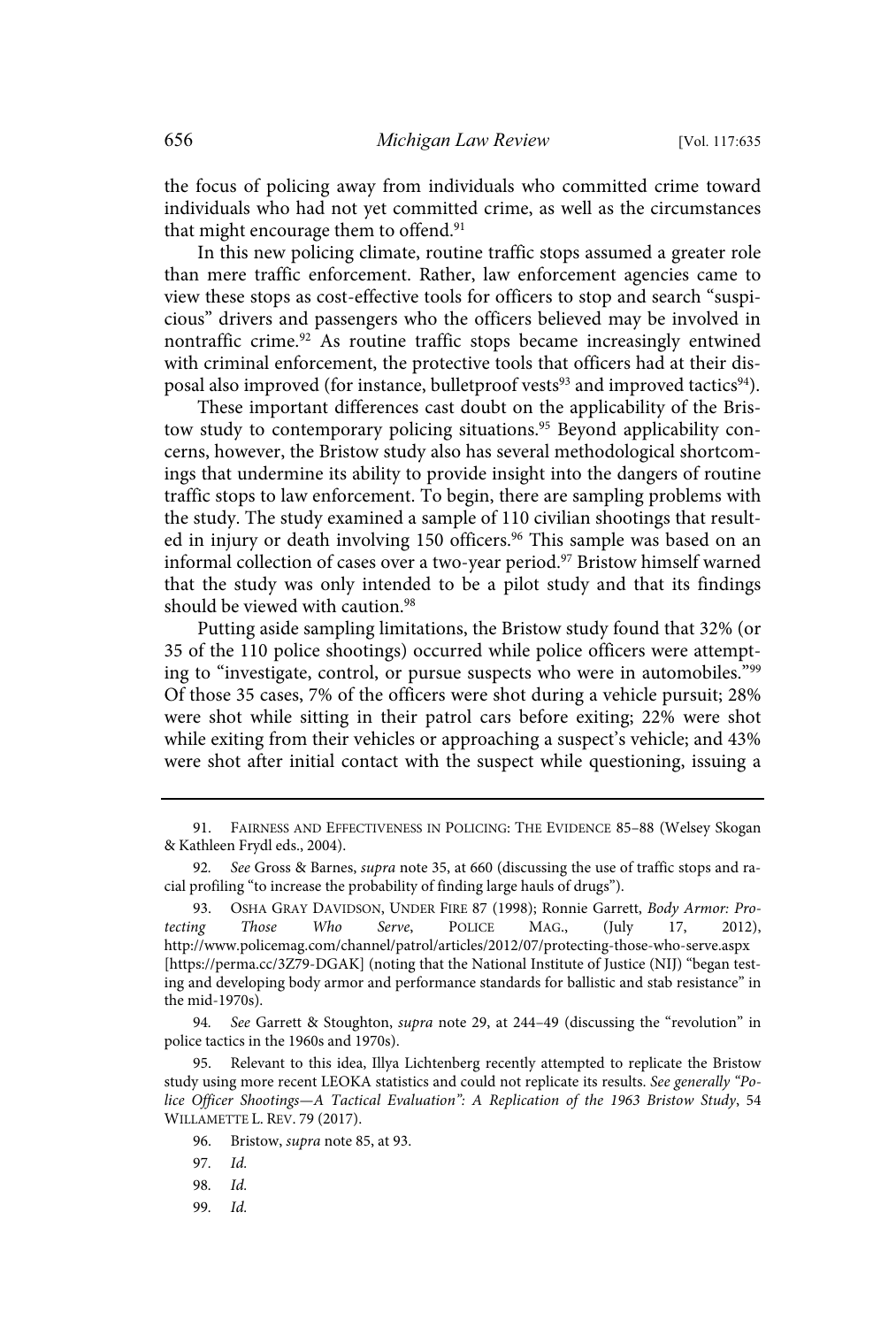citation, or requesting a record check on the suspect.<sup>100</sup> Critically, the study did not separate these 35 vehicle stop cases in terms of their underlying basis—the same shortcoming with most available LEOKA statistics.<sup>101</sup> It is unclear how many of the 35 cases involved criminal enforcement stops as opposed to routine traffic stops for traffic violations. Because of the overinclusive nature of the findings, the Bristow study cannot provide insight into the dangers that routine traffic stops specifically pose to the police. $102$ 

At the same time, the findings of the Bristow study are underinclusive in important ways. The Bristow study is limited to civilian shootings of police officers. But available LEOKA statistics show, and the findings presented in this Article further indicate, that only a very small percentage of violence against the police during routine traffic stops involves guns.<sup>103</sup> Therefore, because of its narrow focus, the Bristow study does little to enhance our understanding of the more common situations in which violence against the police during routine traffic stops occurs.

#### C. Lichtenberg and Smith's Study

The only other major published study that focuses on the dangerousness of routine traffic stops to law enforcement officers is Illya D. Lichtenberg and Alisa Smith's study.<sup>104</sup> Published over fifteen years ago, Lichtenberg and Smith examined 10 years of LEOKA statistics in the "traffic stops and pursuits" category between 1988 and 1997.<sup>105</sup> To measure the dangerousness of routine traffic stops to law enforcement officers, Lichtenberg and Smith used a metric called the "danger ratio."<sup>106</sup> This ratio, which researchers have also

 $100.$   $Id.$ 

<sup>101.</sup> See supra Section I.A.

<sup>102.</sup> Some U.S. Supreme Court justices stressed these problems with the Bristow study in their dissents. See Pennsylvania v. Mimms, 434 U.S. 106, 118 (1977) (Stevens, J., dissenting) ("These figures tell us very little about the risk associated with the routine traffic stop" and emphasizing that "the Court has based its legal ruling on a factual assumption about police safety that is dubious at best.").

<sup>103.</sup> See infra Section III.B (discussing the study findings on the nature of the violence). The most recent LEOKA statistics report that only 6.3% of assaults during "traffic pursuits [or] stops" involve firearms, and only 0.9% involve knives/other cutting instruments. FBI, LAW ENFORCEMENT OFFICERS KILLED AND ASSAULTED tbl.78 (2016), https://ucr.fbi.gov/leoka/2016/officersassaulted/tables/table-78.xls [https://perma.cc/MU7W-LKV6]. As discussed infra Section III.B, the percentage for routine traffic stops is likely less because the overinclusive "traffic pursuits [or] stops" category includes both routine traffic stops and felony vehicle stops. I also found many cases of assaults against an officer that were categorized as involving guns or knives/cutting instruments, but those weapons were merely found at the scene and were not the cause of the injuries the officer suffered.

<sup>104.</sup> Illya D. Lichtenberg & Alisa Smith, How Dangerous Are Routine Police–Citizen Traffic Stops? A Research Note, 29 J. CRIM. JUST. 419 (2001).

<sup>105.</sup> *Id.* at 421.

<sup>106.</sup> Id.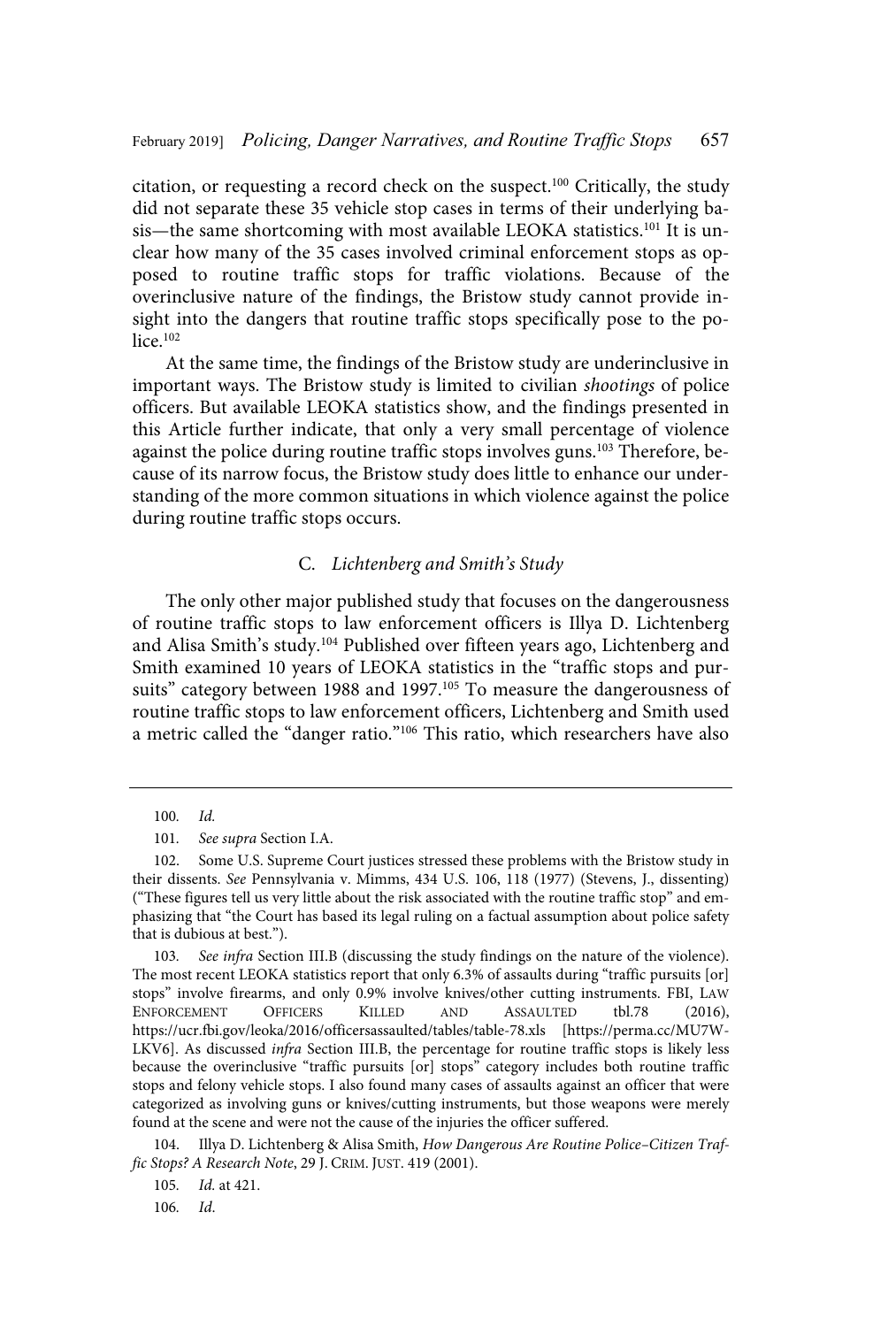applied to measure the dangerousness of domestic disturbance calls to officers,<sup>107</sup> is calculated by dividing the total number of relevant harmful incidents to the police by the total number of relevant police responses.<sup>108</sup>

Lichtenberg and Smith used LEOKA statistics from the overinclusive "traffic pursuits and stops" category to calculate the numerator of the danger ratio. According to these statistics, 89 law enforcement officers were feloniously killed in the line of duty during "traffic pursuits and stops" between 1988 and 1997,<sup>109</sup> which accounted for 12.9% of the total civilian killings of officers during that period.<sup>110</sup> The LEOKA statistics also reported 58,502 incidents involving assaults against officers during "traffic pursuits and stops," which accounted for 9.4% of the total assaults against officers during the same period.<sup>111</sup>

As discussed above, the major shortcoming of using these LEOKA statistics to calculate the numerator of the danger ratio is that the statistics do not distinguish between routine traffic stops and criminal enforcement stops. The previous analysis of post-2013 LEOKA statistics that separate "traffic violation stops" from "felony vehicle stops" showed how this overinclusive classification offers an inflated vision of the dangerousness of routine traffic stops for only traffic violations. As explained later, the study presented in this Article analyzed the underlying incident narratives to estimate the extent to which the overinclusive "traffic pursuits and stops" category captures routine traffic stops versus criminal enforcement stops.

Further, with regard to the denominator of the danger ratio, one difficulty in calculating the total number of routine traffic stops is that many stops occur that do not result in a citation.<sup>112</sup> To reduce the effects of possible missing cases, Lichtenberg and Smith calculated the denominator based on three different frequency estimates of the total number of routine traffic stops each year that officers initiate nationwide: (1) a low-end estimate (60 million stops) based on the number of annual reported traffic filings in 1991 as reported by the National Center of State Courts; (2) a mid-range estimate (120 million stops) based on a scholarly estimate that only one-half of stopped drivers ever receive a traffic citation; $113$  and (3) a high-end estimate (180 million stops) based on a different scholarly estimate that only one-

113. Lichtenberg & Smith, supra note 104, at 423 (citing DAVID H. BAYLEY, POLICE FOR THE FUTURE 30 (1994)).

<sup>107.</sup> Id. at 420 (citing Joel Garner & Elizabeth Clemmer, Danger to Police in Domestic Disturbances—A New Look, NAT'L INST. JUST. RES. BRIEF, Nov. 1986, at 1, 2).

<sup>108.</sup>  $Id.$ 

<sup>109.</sup> Id. at 423-24.

<sup>110.</sup> *Id.* at 424.

<sup>111.</sup>  $Id.$ 

<sup>112.</sup> Id. at 423. Issues surrounding how police exercise their discretion to issues citations, and how many, during routine traffic stops fit into broader debates about the role of underenforcement in shaping the fairness and legitimacy of the criminal justice system. For a broader discussion of under-enforcement in the criminal justice system see generally, Alexandra Natapoff, Underenforcement, 75 FORDHAM L. REV. 1715 (2006).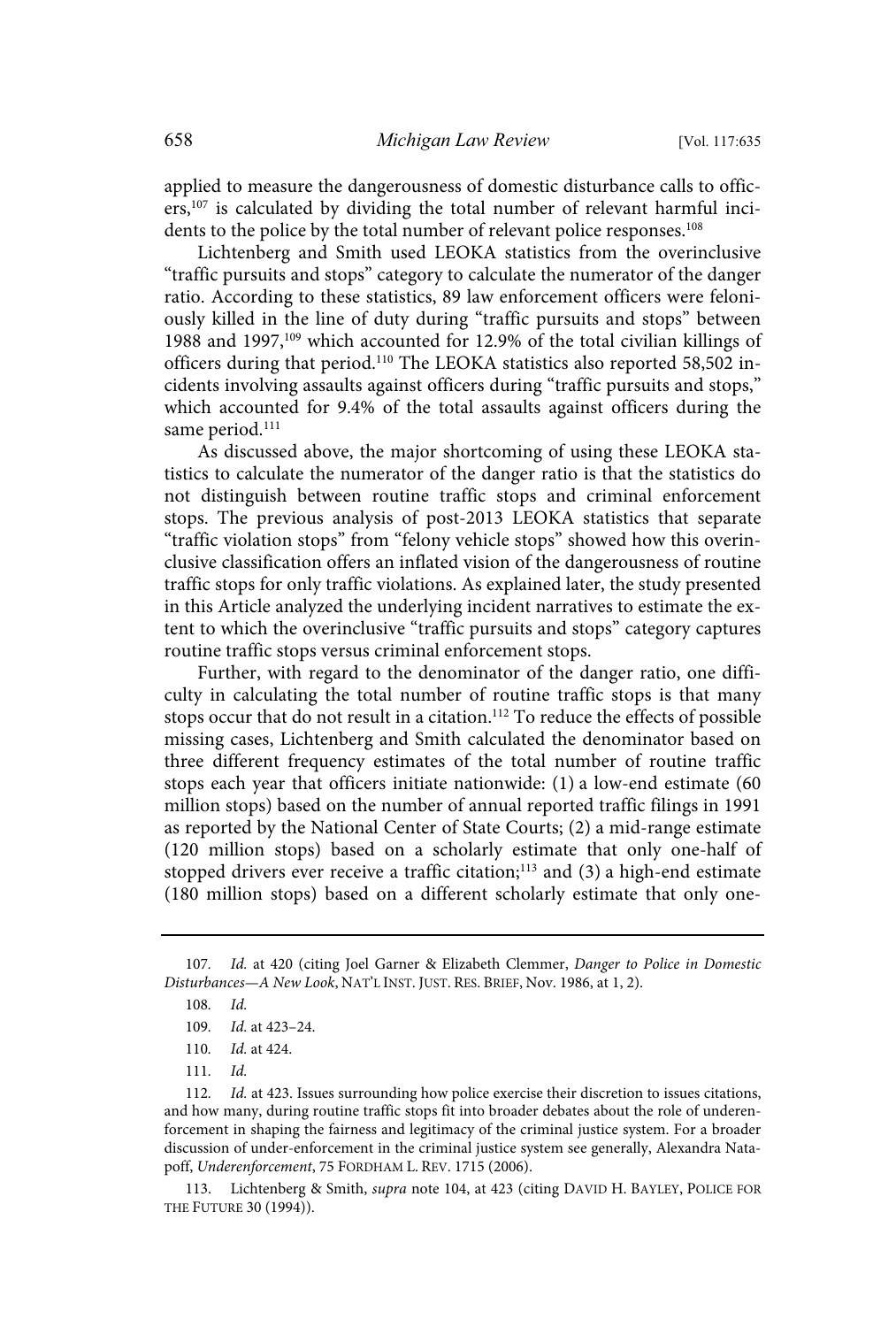third of stopped drivers ever receive a traffic citation.<sup>114</sup> Table 4 presents Lichtenberg and Smith's danger ratios for each estimate.<sup>115</sup>

| Lichtenberg and Smith (2011)<br><b>Danger Ratios</b> |                 |                           |  |  |
|------------------------------------------------------|-----------------|---------------------------|--|--|
|                                                      | <b>Killings</b> | <b>Assaults</b>           |  |  |
| Low-End                                              | 1 in $6.7M*$    | 1 in 10,256*              |  |  |
| Mid-Range                                            | 1 in 13.4M*     | 1 in 20,512*              |  |  |
| <b>High-End</b>                                      | 1 in 20.1M*     | 1 in 30,768*              |  |  |
|                                                      |                 | * Number of traffic stops |  |  |

TABLE 4

As Table 4 reflects, even the most conservative low-end ratio reflects how uncommonly violence against the police during routine traffic stops occurs.<sup>116</sup> That ratio suggests that based on nationwide LEOKA statistics, officers are at most feloniously killed by civilians in only 1 in every 6.7 million stops and assaulted—regardless of injury—in only 1 in every 10,256 stops. Based on these ratios, Lichtenberg and Smith concluded that the dangerousness of traffic stops to officers might not be as great as the U.S. Supreme Court has assumed in its Fourth Amendment jurisprudence.<sup>117</sup>

Although Lichtenberg and Smith's danger ratios provide a better estimate of violence against officers, these ratios cannot tell us about violence against the police during routine traffic stops specifically because they rely on overinclusive LEOKA data. This metric of dangerousness also does not offer any contextual information about the circumstances, or the sequences, patterns, or trends, surrounding this violence against officers. Relatedly, danger ratios do not help to evaluate whether specific invocations of police authority (for instance, ordering drivers and passengers out of vehicles) instigate escalation in ways that compromise both officer and civilian safety. Danger ratios can thus offer insight into aggregate probabilities of violence against the police during routine traffic stops, but they do not help to evaluate how much of this violence was avoidable or unnecessary in the first place.

\* \* \*

To summarize, leading sources of information on violence against the police during routine traffic stops have a common and significant shortcoming: they are largely devoid of context. The need for context-rich infor-

<sup>114.</sup> Id. (citing MICHAEL K. BROWN, WORKING THE STREET 227 (1981)).

<sup>115.</sup>  $Id.$  at 424-25.

<sup>116.</sup> In this regard, the danger ratio is predicated on what *actually* happened and not what could have happened during the traffic stop.

<sup>117.</sup> Lichtenberg & Smith, supra note 104, at 419.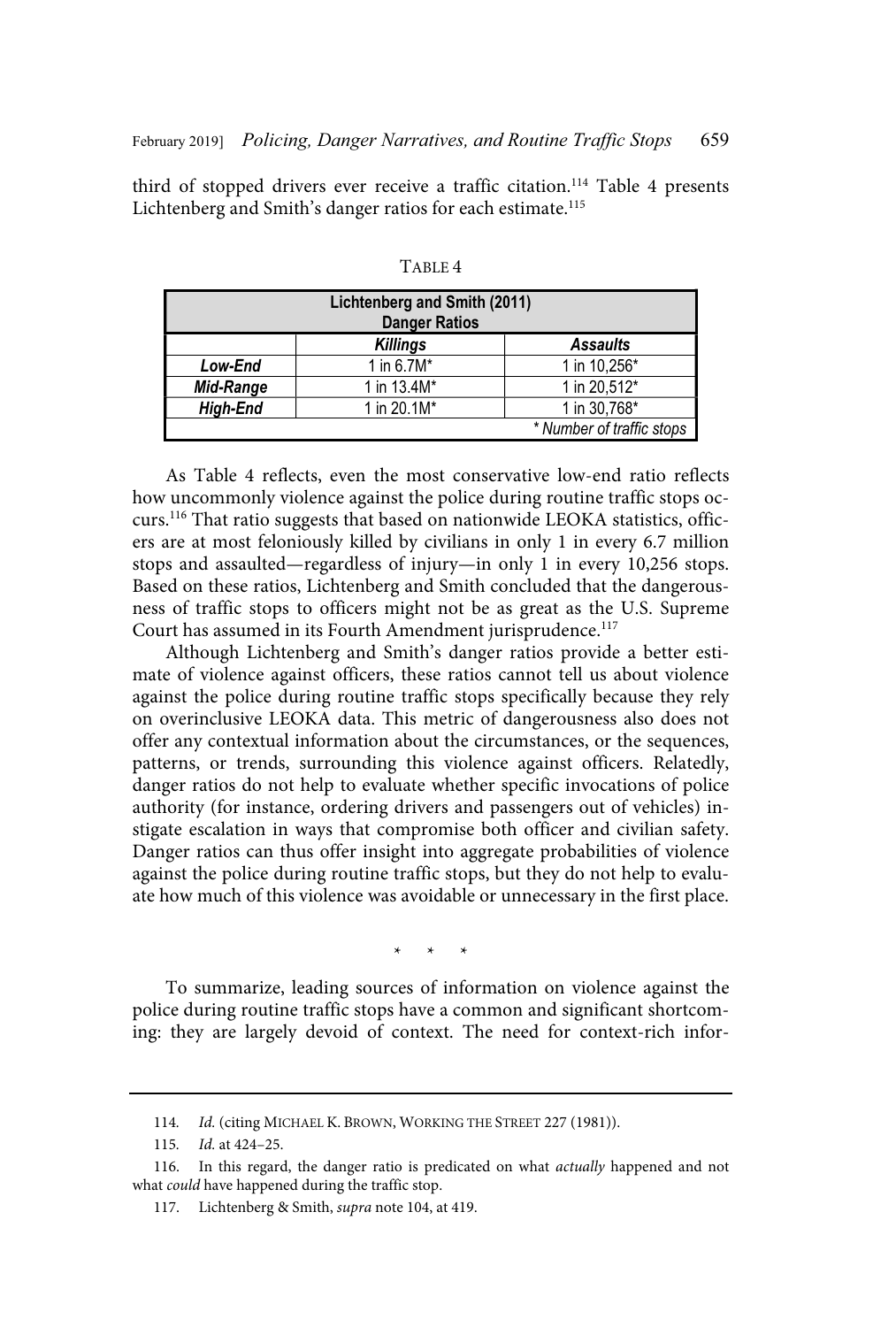mation on violence against the police during routine traffic stops informed the design of my study, which the Article will now describe.

#### II. METHODOLOGY

This Part explains the methodology of the study. It first explains the study design, data collection, and data analysis process. It then describes the limitations of the study.

The primary goal of the study was to further our contextual understanding of violence against the police during routine traffic stops.<sup>118</sup> The study mostly relied on qualitative methods because the nature of the research was inductive and not hypothesis driven.<sup>119</sup> I was also concerned with examining the ways in which violence against the police occurred in natural police settings as opposed to under experimental conditions.<sup>120</sup> A grounded-theory approach<sup>121</sup> served as the methodological framework for data collection and analysis, allowing for the generation of better-informed theories and propositions about when violence against the police during routine traffic stops occurs.

I chose to gather the underlying data from law enforcement agencies in Florida. Florida has one of the most comprehensive public records laws in the United States.<sup>122</sup> This level of access resulted in a nearly perfect response rate from the agencies that I contacted, although as explained further below,

120. See EMMA WINCUP, CRIMINOLOGICAL RESEARCH: UNDERSTANDING QUALITATIVE METHODS 13 (2d ed. 2017) (noting that "qualitative techniques offer[] the opportunity to make a distinct contribution by elucidating the context in which offending takes place and the meanings attached to such behaviour").

121. STRAUSS & CORBIN, supra note 119, at 12 (explaining "grounded theory" as the process by which theory is derived from data).

<sup>118.</sup> CATHERINE MARSHALL & GRETCHEN B. ROSSMAN, DESIGNING QUALITATIVE RESEARCH 75 (6th ed. 2016) (noting that "[h]istorically, qualitative methodologists have described three major purposes for research: to explore, explain, or describe a phenomenon").

<sup>119.</sup> MICHAEL QUINN PATTON, QUALITATIVE EVALUATION AND RESEARCH METHODS 44 (2d ed. 1990) ("Inductive analysis contrasts with hypothetical-deductive approach of experimental designs that requires the specification of main variables and the statement of specific research hypotheses before data collection begins."); ANSELM STRAUSS & JULIET CORBIN, BASICS OF QUALITATIVE RESEARCH 11 (2d ed. 1998) (noting that "[i]n speaking about qualitative analysis, we are referring not to the quantifying of qualitative data but rather to a nonmathematical process of interpretation, carried out for the purpose of discovering concepts and relationships in raw data and then organizing these into a theoretical explanatory scheme"); id. at 136 (discussing how the concept of induction is often applied to qualitative research and that "[a]lthough statements of relationship or hypotheses do evolve from the data (we go from the specific case to the general), whenever we conceptualize data or develop hypotheses, we are interpreting to some degree").

<sup>122.</sup> FLA. STAT. ANN. § 119.011–.19 (West 2014); FLA. GOV'T FIN. OFFICERS ASS'N, BASIC GOVERNMENT RESOURCE MANUAL 64 (2017) (noting that Florida has some of "the most comprehensive open government laws in the country," which includes its public records law); Keith W. Rizzardi, Sunburned: How Misuse of the Public Records Laws Creates an Overburdened, More Expensive, and Less Transparent Government, 44 STETSON L. REV. 425, 425 (2015) (noting that Florida's public records law "has been praised as a model of open government").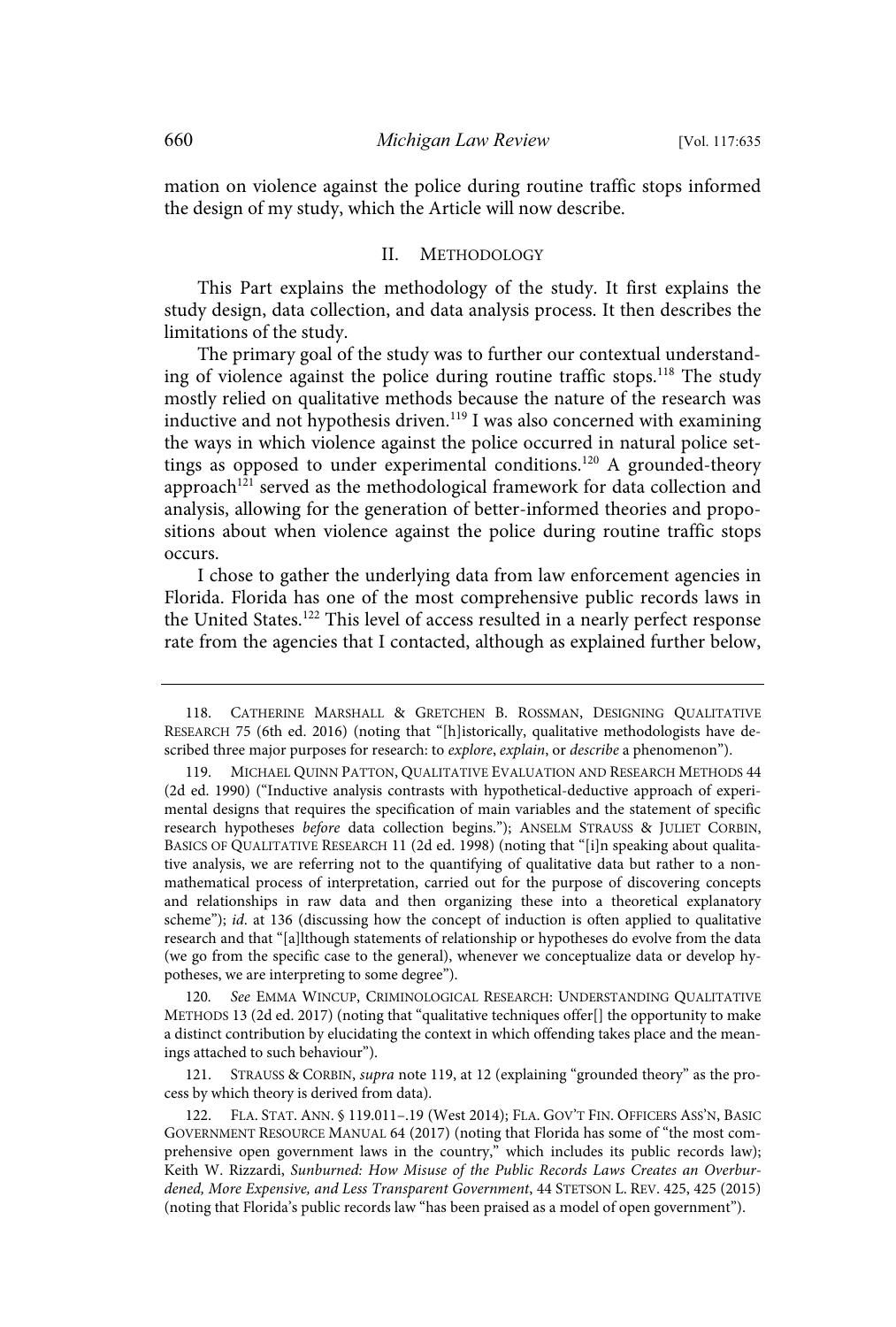those responding agencies did not necessarily have all the relevant cases on file $123$ 

Demographic factors also make Florida a prime location for the study. Florida is one of the most populous and diverse states with a mix of major urban, suburban, and rural areas.<sup>124</sup> Millions of traffic citations are issued in the state every year.<sup>125</sup>

Moreover, in 1974, Florida decriminalized the bulk of minor traffic offenses by removing criminal penalties and reclassifying those offenses as civil violations.<sup>126</sup> Those decriminalization reforms were part of a broader wave of traffic decriminalization that swept across over twenty states in the 1970s and 1980s.<sup>127</sup> As I have discussed in prior work, this wave of traffic decriminalization was "largely [a] product[] of legislative and public judgments that [minor] traffic violations: (1) do not pose a serious enough threat to warrant the significant penalty of the criminal law; [and] (2) pose too great of a burden on courts when handled inside the criminal framework . . . ."<sup>128</sup> Importantly, these judgments are in tension with the dominant danger narrative surrounding routine traffic stops.

The study drew on two original sources of data. The first source (what I call "the Florida LEOKA Database") was a comprehensive Excel database that I obtained through a public records request from the Florida Department of Law Enforcement.<sup>129</sup> The Florida LEOKA Database included all incidents of violence against officers during "traffic pursuits and stops" in Florida that resulted in a LEOKA report during the 10-year period of 2005 to

<sup>123.</sup> As discussed later, I did not receive responses from law enforcement agencies that had disbanded and, therefore, no longer existed when conducting the study. Several other agencies had been incorporated into a different Florida law enforcement agency, and I was able to obtain the relevant narratives by contacting the new agency if it held onto those records.

<sup>124.</sup> Florida Passes New York to Become the Nation's Third Most Populous State, Census Bureau Reports, U.S. CENSUS BUREAU (Dec. 23, 2014), http://www.census.gov/newsroom/press-releases/2014/cb14-232.html [https://perma.cc/GYC8-LXCS].

<sup>125.</sup> This number has wavered between 2.8 million and 5.2 million during the past decade. Crash and Citation Reports & Statistics, FLA. DEP'T OF HIGHWAY SAFETY & MOTOR VEHICLES, http://www.flhsmv.gov/resources/crash-citation-reports/ [https://perma.cc/D46N-YALQ].

<sup>126.</sup> See FLA. STAT. ANN. § 316.655 (West 2014) (noting that the bulk of traffic violations are civil infractions). Examples of criminal traffic violations include driving while under the influence, reckless driving, leaving the scene of an accident, fleeing from a police officer, racing, not having a valid license or registration, and having no or an expired tag. Id.; id. §§ 316.655; 318.17.

<sup>127.</sup> Woods, supra note 23, at 698.

<sup>128.</sup> *Id.* at 734-35.

<sup>129.</sup> The Florida Department of Law Enforcement is the primary entity that gathers data for the FBI's Uniform Crime Report (UCR) from participating law enforcement agencies across the entire state of Florida. See Uniform Crime Reports (UCR), FLA. DEP'T L. ENF'T, http://www.fdle.state.fl.us/FSAC/UCR-Reports [https://perma.cc/SXK2-DHLX].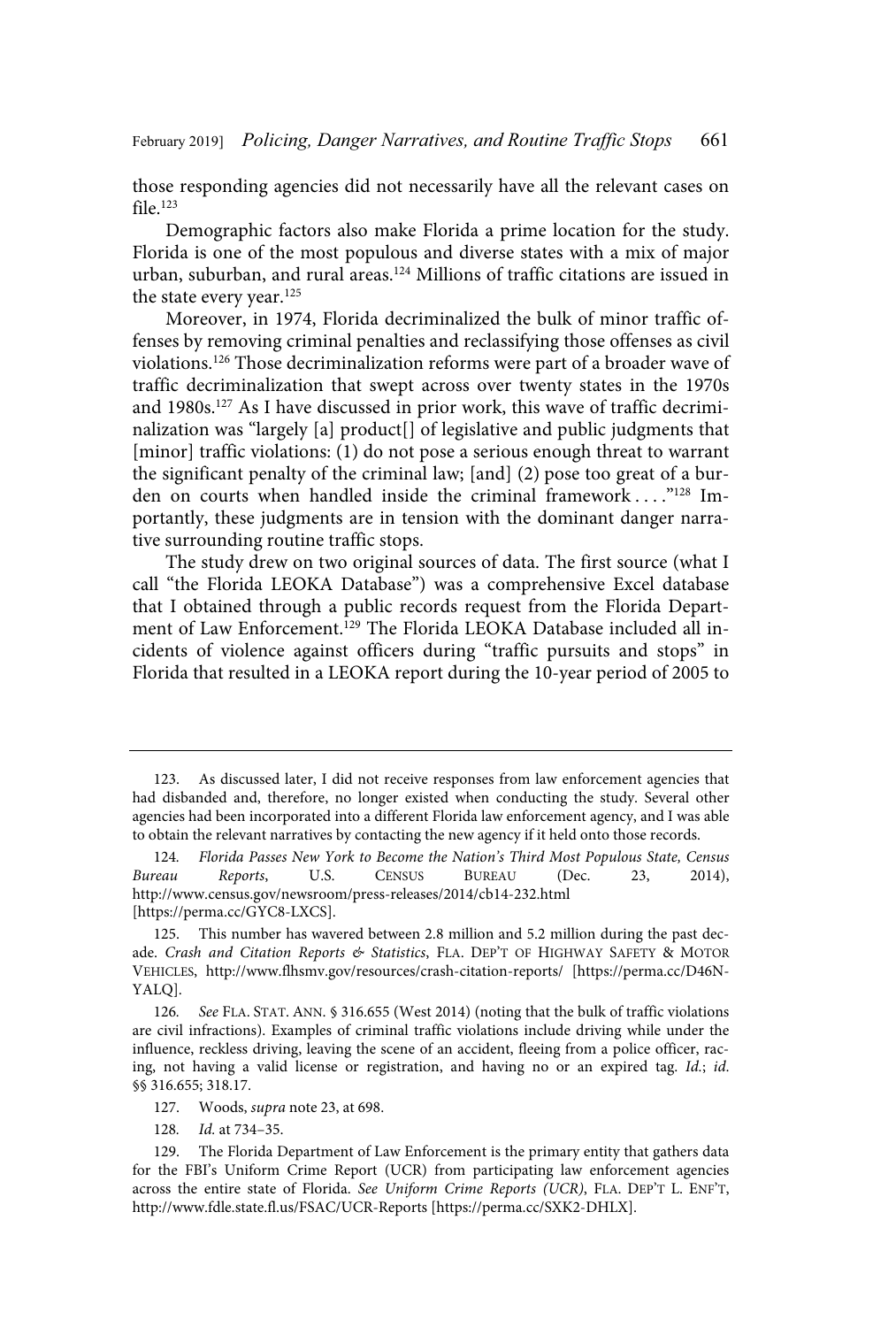2014.<sup>130</sup> For each incident, the Florida LEOKA Database reported the year; case number; affiliated law enforcement agency; assignment description (whether the officer was alone or assisted, as well as the type of vehicle the officer was driving); the extent of officer injury (felonious killing, serious, major, none); whether a civilian assailant used a weapon and, if so, what type of weapon; the incident time; the officer's age; and the number of years of officer experience.<sup>131</sup> The database included  $6,903$  total cases - 9 involving felonious killings and 6,894 involving assaults against officers—from 288 law enforcement agencies across Florida.<sup>132</sup> Almost all of the agencies were police departments or sheriff's offices.<sup>133</sup>

Although the Florida LEOKA Database provided useful information, it did not describe the bases of the stops or the sequences of events leading to violence against the officers.<sup>134</sup> For these reasons, the centerpiece of the study was the second source—a large sample of incident narratives (and other supplemental information) from the underlying incidents in the Florida LEOKA Database. To create this large sample, I submitted public records requests to 221 of the 288 law enforcement agencies represented in the Florida LEOKA Database. For every case that an agency was affiliated with in the Florida LEOKA Database, I requested the pages of the incident report, arrest record, or probable-cause affidavit that included the officer's narrative of what occurred. Between March 2016 and May 2018, I collected 4,255 narratives that fit the inclusion criteria for the assault cases.<sup>135</sup>

The sampling strategy, described in more detail below, guided which law enforcement agencies I decided to submit public records requests to. The

<sup>130.</sup> Fla. Dep't of Law Enf't, Law Enforcement Officers Killed or Assaulted, Florida Uniform Crime Report 2005–2014 [Computer Program] (2014) (on file with author) [hereinafter Florida LEOKA Database]. Some readers may wonder why the study stopped at 2014. When I began data collection in early 2016, some police departments had not yet compiled all of their relevant data for 2015 (especially during the later months of the year). In order to accurately calculate the danger rates of routine traffic stops, it was necessary to have the full universe of LEOKA "traffic pursuits and stops" cases over a particular year.

<sup>131.</sup> This Article only presents certain portions of this information, saving the rest for future scholarship.

<sup>132.</sup> Not included in these 6,903 cases were seven cases that I excluded from the Florida LEOKA Database involving duplicate incidents and five cases involving the accidental killings of officers. In addition, for simplicity purposes, I categorized cases coming from different station locations of the Florida Highway Patrol together as coming from a single agency—Florida Highway Patrol. The same applied to different station locations of the Florida Fish and Wildlife Conservation Commission.

<sup>133.</sup> Some exceptions included tribal police forces, station locations of the Florida Highway Patrol, and station locations of the Florida Fish and Wildlife Conservation Commission.

<sup>134.</sup> Harmon, supra note 28, at 1136 (discussing the FBI's Uniform Crime Reports and noting that "the federal government does not collect or analyze most of the extensive data produced by police departments through incident and arrest reports").

<sup>135.</sup> I excluded 164 narratives that I could not read because of illegible handwriting or that had insufficient information to determine whether the case involved a vehicle stop. A total of 598 narratives were unavailable from the agencies that I contacted because they did not keep records dating back to 2005.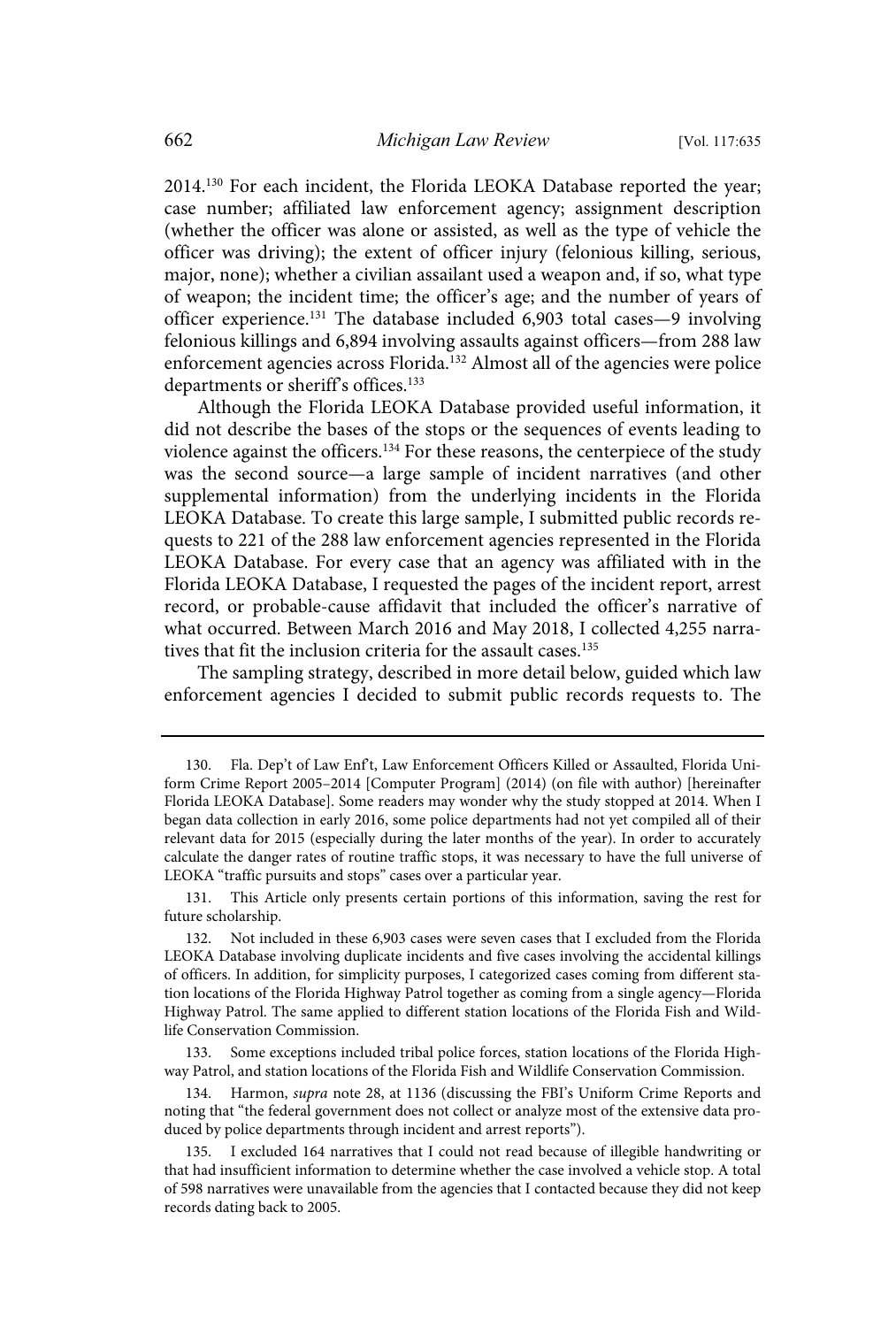most common reasons why I did not submit public records requests to the other 67 of the 288 law enforcement agencies represented in the Florida LEOKA Database included (1) the agencies had disbanded, (2) the agencies had been subsumed by a different agency that did not have the prior records on file; (3) the agency reported fewer than 5 incidents in the database, and I had a sufficient number of agencies that matched that agency in terms of geography, size, and agency type; and (4) the public records request was too costly because the agency did not store the relevant records electronically or in a way that was easy to access or retrieve.

Having a detailed narrative allowed me to go beyond any previous study by separating the LEOKA cases that involved routine traffic stops for traffic violations from felony vehicle stops for nontraffic crime. To the best of my ability, I was also able to identify and separate pretextual stops, relying on officers' descriptions of using a traffic violation to pull over a vehicle that they suspected was engaged in crime or that appeared otherwise suspicious.<sup>136</sup> After categorizing the different types of vehicle stops, I then explored relevant sequences, patterns, and trends. To do this, I coded and analyzed the narratives (and other provided supplemental information) in the qualitative data analysis software ATLAS.ti.

The length and detail of the information included in the reports varied. In order to qualify for the study, the report at a minimum had to include the officer's narrative of the routine traffic stop. Most narratives typically included the following information: (1) the officer's basis for initiating the stop, (2) the sequence of events during the stop that resulted in violence against the officer, (3) the presence and severity of any injuries the officer sustained from the violence, (4) the crimes for which the driver or passenger was arrested, and (5) the ways in which police invoked their authority during the stop and whether that invocation resulted in the discovery of any illegal drugs, weapons, or other contraband.

On balance, the narratives typically included two to three pages of typed text, although lengths ranged from one paragraph to over one hundred pages. The longer reports usually involved assaults that resulted in serious injuries or death to either an officer or a driver or passenger. Many cases also included narratives from multiple officers who were involved in the stop. These supplemental reports could have been written by officers who were on patrol with the assaulted officer or by officers who responded as backup or became involved in the stop as a result of a BOLO ("be on the look-out") for a driver or passenger fleeing the scene. Multiple reports made it possible to compare and contrast different versions of the events for consistency and, to some extent, accuracy.

<sup>136.</sup> In identifying pretextual stops, I looked for specific indicators in the officers' descriptions that suggested that before the officers pulled a vehicle over for a traffic violation, they were suspicious that the vehicle or its occupants were involved in crime beyond that traffic violation. I did not categorize cases as pretextual stops simply because the officers discovered evidence of crime beyond a traffic violation after it pulled over the vehicle during a routine traffic stop.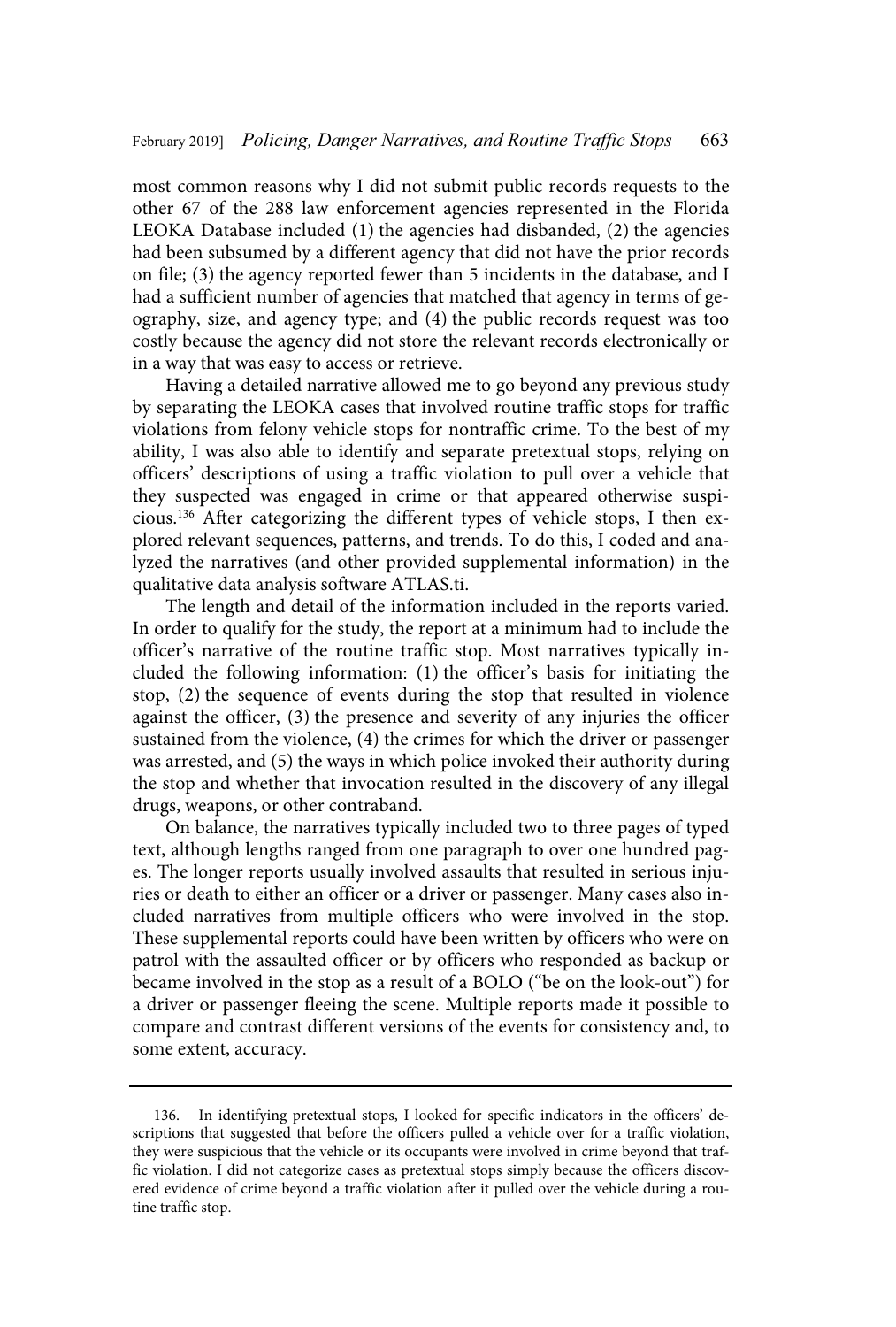Because the narratives were almost always specific sections from the incident or arrest reports, many agencies sent entire copies of the reports. Additional sections in the reports often included the same information that was listed in the Florida LEOKA Database, including the extent of the injury the officer suffered and the type of weapon used during the incident. I was then able to compare and contrast the information from both sources to check for consistency and, to some extent, accuracy.

I gathered as many narratives as possible and prioritized which narratives to obtain based on a purposeful sampling strategy known as maximum variation sampling.<sup>137</sup> This strategy is a common qualitative strategy when a random sample cannot be drawn,<sup>138</sup> and it aims to capture and describe central themes and patterns that cut across study sites with a great deal of variation.<sup>139</sup> To maximize variation in the sample, I chose a large sample of law enforcement agencies that varied based on agency size, geographic area (urban, rural, suburban), and agency type (police departments and sheriff's of $fices^{140}$ ).<sup>141</sup>

137. See generally PATTON, supra note 119, at 172 (providing an overview of maximum variation sampling). In this regard, the results of the study are not derived from a random nonprobability sample, which undercuts the generalizability of the findings. At the same time, the study adopted a maximum-variation sampling strategy with this limitation in mind.

138. STRAUSS & CORBIN, supra note 119, at 211 (explaining that "the ideal form of theoretical sampling might be difficult to carry out if a researcher does not have unlimited access to persons or sites" and that "[r]ealistically, the researcher might have to sample on the basis of what is available"). Because the study is based on a nonprobability sample, I did not use confidence intervals to validate my results. At the same time, the study adopted a maximum variation sampling strategy and a robust coding process with this limitation in mind.

139. PATTON, supra note 119, at 172 (noting that maximum-variation strategy sampling "aims at capturing and describing the central themes or principal outcomes that cut across a great deal of participant or program variation").

The distinction between police departments versus sheriff's offices was important for the study because 66 "of Florida's 67 counties have elected sheriffs as their chief law enforcement officers": only one county has an appointed sheriff as its chief law enforcement officer. Florida Sheriff Directory: Majority Elected, FLA. SHERIFF'S ASS'N, https://www.flsheriffs.org/sheriffs/directory [https://perma.cc/KGV2-7JUF]. Conversely, police chiefs in Florida are appointed officials. See, e.g., Frank Maradiaga, Boynton Beach Has Appointed a New Police Chief, CBS 12 (Dec. 8, 2017), http://cbs12.com/news/local/boyntonbeach-has-appointed-a-new-police-chief [https://perma.cc/ZHN6-REYZ] (describing appointment of Boynton Beach police chief); Linda Trischitta, Miramar Appoints Longtime City Police Leader as Chief, SUNSENTINEL (Mar. 18, 2016, 4:21 PM), http://www.sunsentinel.com/local/broward/fl-miramar-police-chief-20160318-story.html (on file with the Michigan Law Review) (describing appointment of Miramar police chief). Distinguishing between police departments and sheriff's officers in methodological terms is also important given the tendency in the literature to think of these entities as the same. See, e.g., James Tomberlin, Note, "Don't Elect Me": Sheriffs and the Need for Reform in County Law Enforcement, 104 VA. L. REV. 113, 116 (2018) (noting that "within policing scholarship, the county sheriff does not have an identity separate and distinct from other local law enforcement officers").

141. Kathleen M.T. Collins, Advanced Sampling Designs in Mixed Research: Current Practices and Emerging Trends in the Social and Behavioral Sciences, in SAGE HANDBOOK OF MIXED METHODS IN SOCIAL & BEHAVIORAL RESEARCH 353, 361 (Abbas Tashakkori & Charles Teddlie eds., 2d ed. 2010) (noting that "if the researcher's goal is to assess a range of variability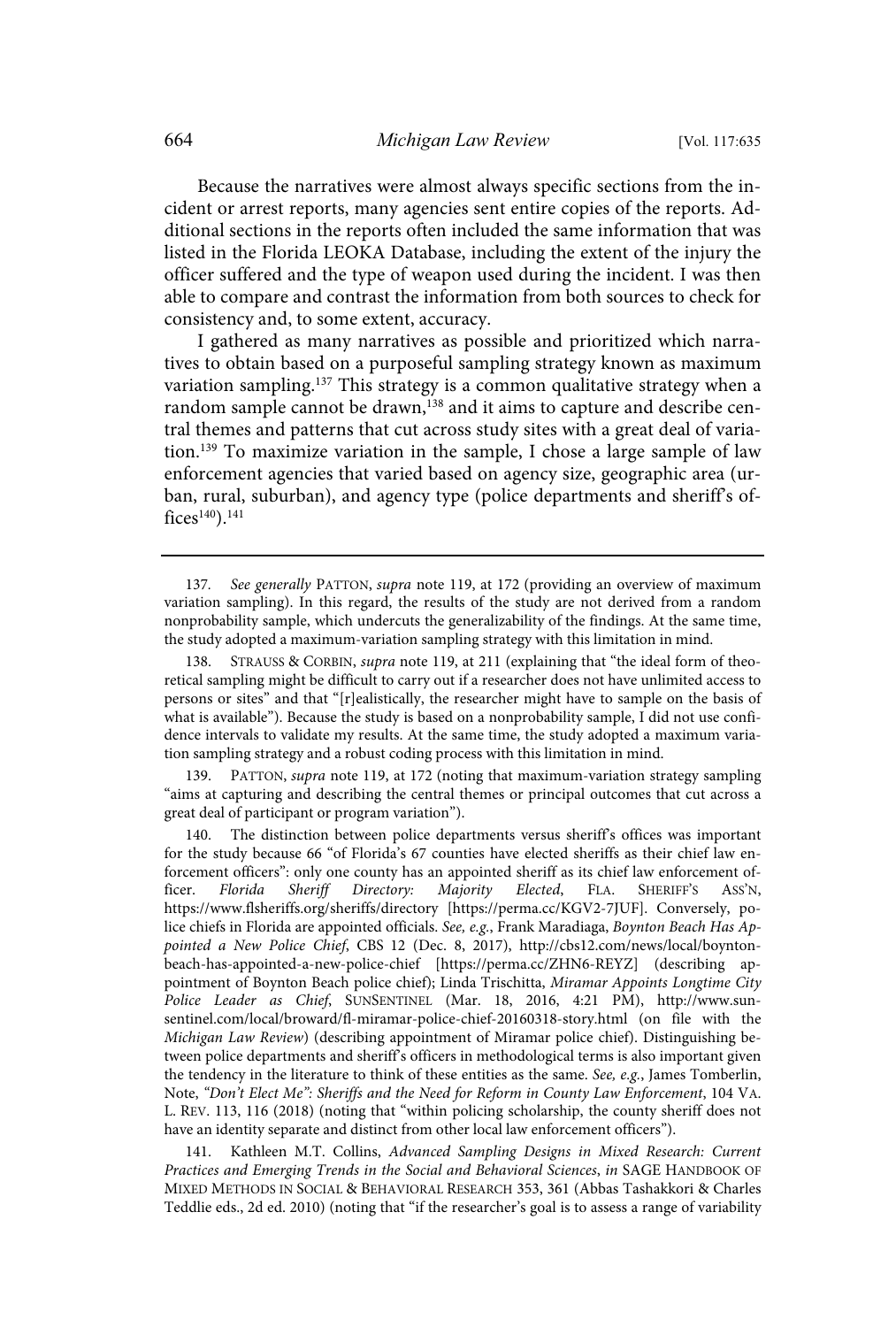I adopted this sampling strategy because I expected that it would not be possible to collect all the narratives from the 6,903 total cases in the Florida LEOKA Database.<sup>142</sup> As explained above, the most common obstacle I encountered during data collection was that many law enforcement agencies did not keep records dating as far back as 2005. A few law enforcement agencies did not electronically store their case files, which made it difficult for custodians to retrieve the records. In addition, several departments had disbanded by the time of the study.

At the same time, it is important to emphasize that the rules regarding sample size differ for qualitative and quantitative methods.<sup>143</sup> In quantitative research, large sample sizes are typically needed for statistical tests that use deductive reasoning to generalize from a sample to an underlying population.<sup>144</sup> Large sample sizes for quantitative research thus serve the purpose of reducing sampling error.<sup>145</sup> In contrast, the inductive nature of qualitative research means that the validity and insights generated from qualitative data have "more to do with the information-richness of the cases selected" than with the size of the sample itself.<sup>146</sup> Decisions about sample size are largely guided by whether increasing the sample would provide new information that is not already forthcoming from the sampled units.<sup>147</sup>

Consistent with a major tenet of qualitative analysis, I did not come to the data in advance with presuppositions or hypotheses.<sup>148</sup> Rather, data analysis unfolded in three stages.<sup>149</sup> During the first stage—deconstruction (open coding)—I perused the data with an open mind to look for topics and concepts of interest. I then created subcategories in order to operationalize those

147. Id. at 185-86 (quoting YVONNA S. LINCOLN & EGON G. GUBA, NATURALISTIC INQUIRY 202 (1985)).

within a sample" then "[w]hen using a maximum variation sampling scheme, the researcher likely would conduct a cross-case analysis involving a relatively large sample").

See generally JENNIFER MASON, QUALITATIVE RESEARCHING 91 (1996) ("[T]he pursuit of representativeness often requires the construction of very large samples which make the use of qualitative data generation methods very time consuming and costly and in many instances therefore impossible to achieve.").

<sup>143.</sup> David L. Morgan, Sample, in 2 THE SAGE ENCYCLOPEDIA OF QUALITATIVE RESEARCH METHODS 797 (Lisa M. Given ed., 2008) (noting that "qualitative and quantitative research emphasize different sample selection procedures that are specifically adapted to the purposes and goals that guide each kind of research").

<sup>144.</sup> Id.

<sup>145.</sup> JOHN W. CRESWELL, A CONCISE INTRODUCTION TO MIXED RESEARCH METHODS RESEARCH 76 (2015) (noting that for quantitative sampling "[i]t is important to select as large a sample as possible, because with a large sample there is less room for error in how well the sample reflects the characteristics of the population").

<sup>146.</sup> PATTON, supra note 119, at 185 (emphasis omitted).

<sup>148.</sup> Id. at 44 ("The qualitative methodologist attempts to understand the multiple interrelationships among dimensions that emerge from the data without making prior assumptions or specifying hypotheses about the linear or correlative relationships among narrowly defined, operationalized variables.").

<sup>149.</sup> These distinctions were only analytical, and the stages interwove in practice.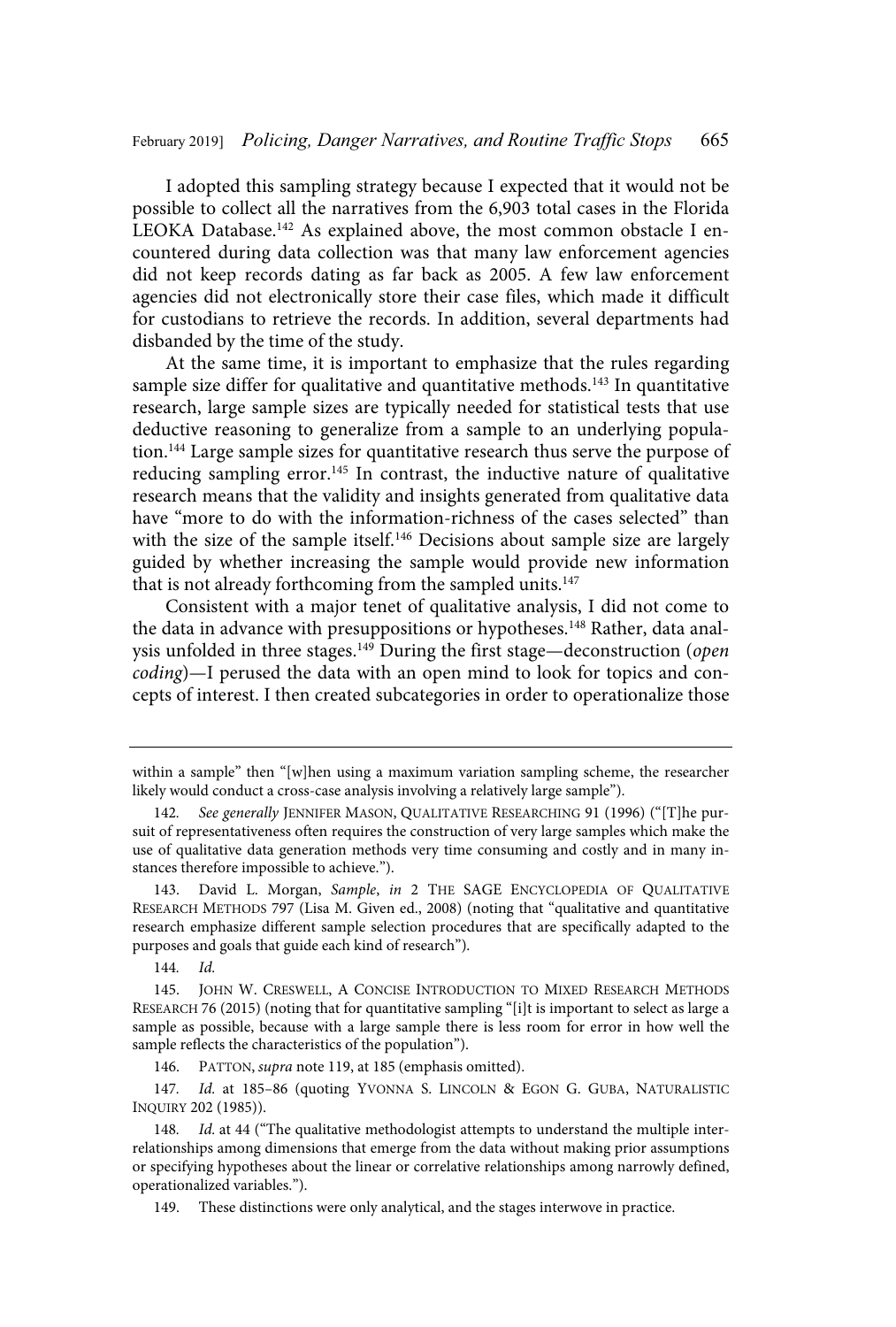topics and concepts. During the second stage—construction (axial coding)— I went beyond labeling and categorizing the data to look for connections and relationships within and among the categories. I then reassembled the topics and concepts developed in the deconstruction phase into new patterns that reflected these connections and relationships. I also explored interesting patterns, whether the data related to what one might expect based on previous research or common sense, and whether there were any contradictions in the data. During the last phase—confirmation (selective coding)—I triangulated the data in order to confirm the validity of the study findings and conclusions.<sup>150</sup> I triangulated the data in several ways, including comparing data from law enforcement agencies based on agency size, geographic area (urban, rural, suburban), and agency type (police departments versus sheriff's offices).

To maximize the success of the data analysis process, I conducted a pilot phase of coding on a smaller subsample of narratives. This pilot phase assisted in identifying relevant codes for the broader sample. I also coded each narrative twice at different times of the data analysis process. In addition, to maximize the reliability of the coding process and the findings, four research assistants independently verified my codes for each narrative.<sup>151</sup>

The study, like all empirical studies, has limitations. The Florida LEOKA Database and the collected narratives derive from the FBI's LEOKA program. Because agencies voluntarily submit data to the LEOKA program, there are uncertainties about the extent to which law enforcement agencies in Florida participate in the LEOKA program. At the same time, it is important to keep in mind that LEOKA statistics are still viewed as the best official source of statistics on violence against officers in the United States, in spite of the voluntary reporting limitation.<sup>152</sup>

Nonetheless, I cross-checked the law enforcement agencies represented in the Florida LEOKA Database with a comprehensive list of law enforcement agencies in Florida and discovered 9 sheriff's offices and 60 police departments that were not represented in the Florida LEOKA Database. Most of these unrepresented agencies served smaller areas in terms of population.<sup>153</sup> It is impossible to know whether these agencies are not represented in the Florida LEOKA Database because they did not participate in the LEOKA program or, because of their smaller size, they had no incidents to

<sup>150.</sup> STRAUSS & CORBIN, supra note 119, at 230 (noting that selective coding "denotes the final step in the analysis—the integration of concepts around a core category and the filling in of categories in need of further development and refinement").

<sup>151.</sup> DAVID SILVERMAN, INTERPRETING QUALITATIVE DATA: METHODS FOR ANALYZING TALK, TEXT AND INTERACTION 148 (1993) (noting that inter-rater reliability "involves giving the same data to a number of analysts (or raters) and asking them to analyze it according to an agreed set of categories").

<sup>152.</sup> See Brandl, supra note 33, at 256.

<sup>153.</sup> As mentioned previously, in executing the maximum-variation sampling strategy, I distinguished agencies by their size. Therefore, smaller policing jurisdictions were sufficiently represented in the study.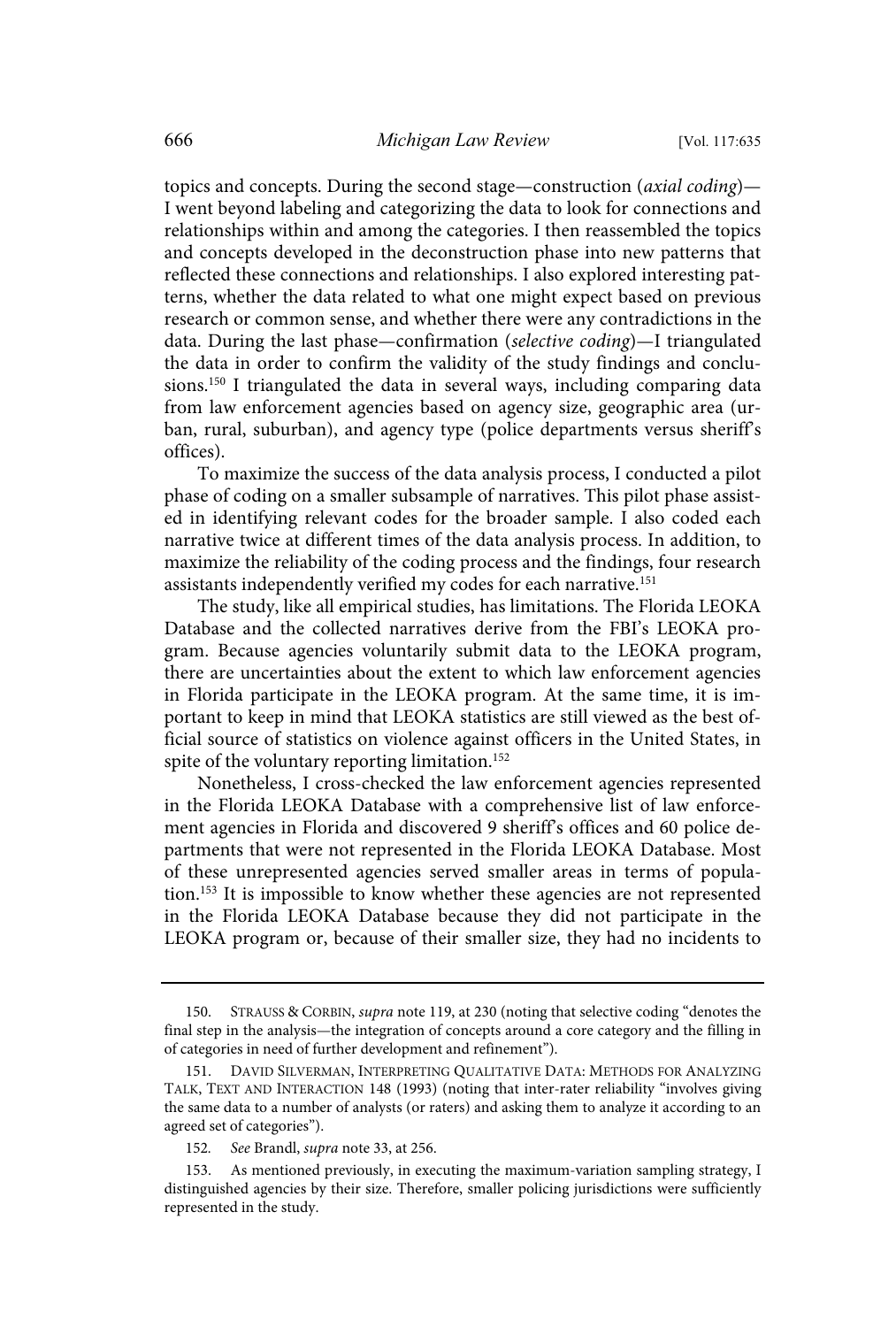report involving violence against officers during "traffic pursuits and stops" between 2005 and 2014.

Further, because arrest reports and probable cause affidavits tell versions of the events from the officer's perspective, perhaps the greatest methodological limitation of the study involves the limits of the arrest reports and probable cause affidavits themselves. For this reason, the decision to focus on the incident narratives warrants explanation. Arrest reports and probable cause affidavits often contain valuable information that the FBI does not collect or analyze under the LEOKA program.<sup>154</sup> In this study, almost all of the drivers and passengers in the evaluated cases were not only cited for traffic infractions, but also arrested for the crime of assault or battery on a law enforcement officer. Most narratives included detailed information about the incident, which was likely motivated by the officer's desire for the arrest and subsequent criminal charges to hold up in court.

Another benefit of these narratives is that their content often provided a lens into what the officers believed and saw, at what point of the routine traffic stop those beliefs and observations were made, and the time and events between those beliefs and observations and the purported violence against the officers. An understanding of these elements is critical given that institutional actors commonly prioritize officer perceptions in making determinations about the reasonableness of police activity and are hesitant to substitute their own judgment for that of trained officers.<sup>155</sup>

In addition, a sample based on the officers' perspectives should in theory provide the set of cases with versions of the events that are most favorable to affording deference to the police. That is especially the case for this study given that the officers had an incentive to include detail beyond boilerplate language in the incident description so that the arrest and subsequent charge for assaulting an officer could hold up in court. Accordingly, if the study findings from this set of cases casts doubt on officer safety as a justification for expansive police powers during routine traffic stops, then future research based on interviews of the stopped drivers and passengers would likely cast even further doubt.

At the same time, I fully recognize that officer and civilian descriptions of police encounters can and often do differ in meaningful ways. The rise of police body cameras and "copwatching" via cell phone recording has brought many discrepancies and questionable versions of police events into

<sup>154.</sup> Harmon, supra note 28, at 1136.

<sup>155.</sup> See Lvovsky, supra note 8 (discussing judicial presumptions involving police expertise); see also Graham v. Connor, 490 U.S. 386, 396 (1989) (noting that the reasonableness of police use of force under the Fourth Amendment "must be judged from the perspective of a reasonable officer on the scene, rather than with the 20/20 vision of hindsight"); Ristroph, supra note 8, at 1210 (noting that courts almost invariably defer to officers' perceptions of danger and resistance).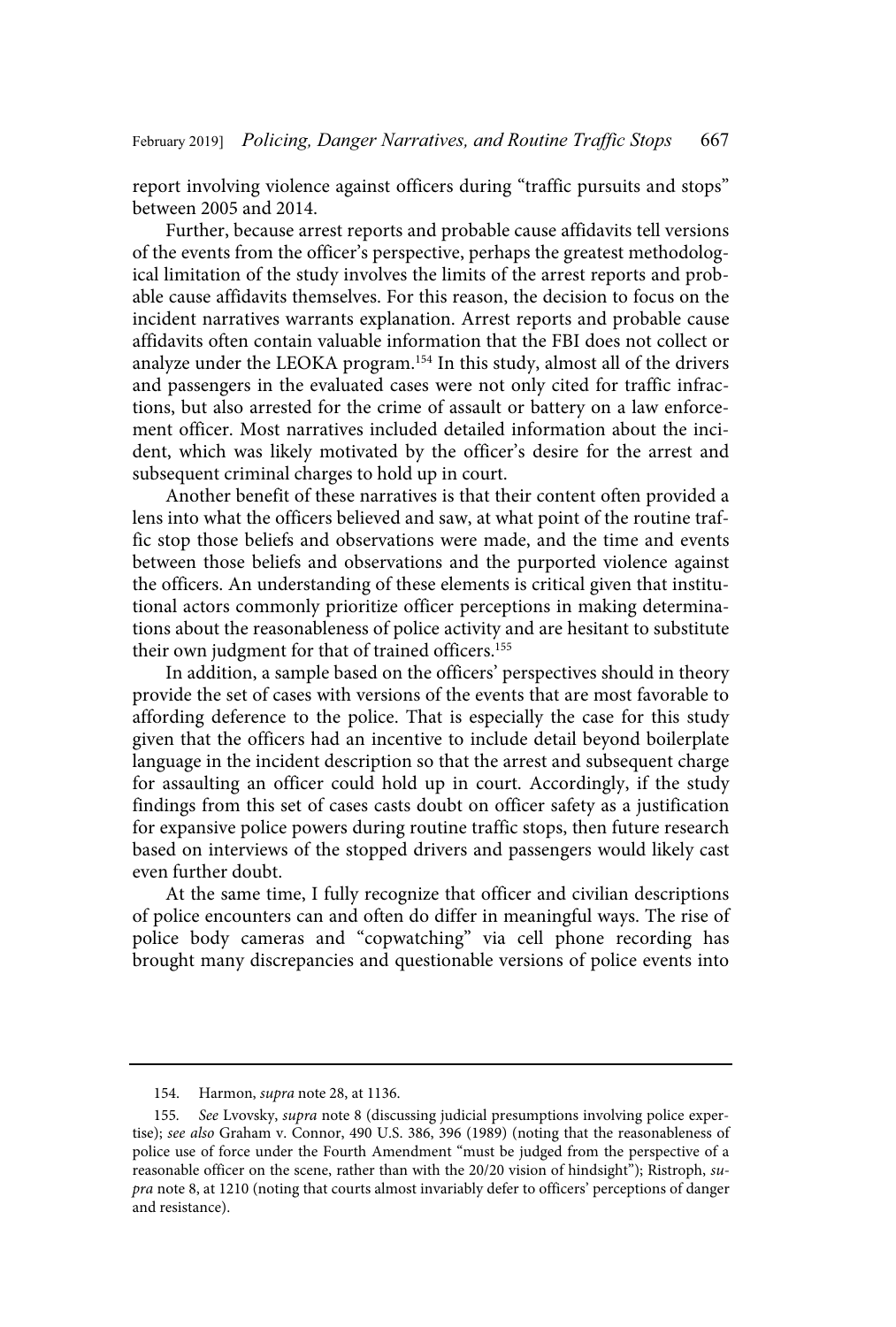the public view.<sup>156</sup> Therefore, the narratives provide only one of many possible lenses to study violence against the police during routine traffic stops.

#### III. STATISTICAL FINDINGS

This Part presents key statistical findings of the study. In short, the findings do not support the dominant danger narrative surrounding routine traffic stops. The findings are organized into three Sections. First, I found that the bases of the stops in approximately one in every three of the assault narratives involved more than traffic enforcement or did not involve traffic enforcement at all. Second, the bulk of violence against officers was relatively minor—both in terms of the degree of officers' injuries and the weapons used against them. At the same time, I discovered that a very different picture of assaults against officers emerged when routine traffic stops were separated from criminal enforcement stops. This finding underscores the need to avoid adopting a monolithic conceptualization of routine traffic stops: the very error that enables oversimplified danger narratives. Third, the danger ratios involving routine traffic stops were low.

<sup>156.</sup> See generally David A. Harris, Picture This: Body-Worn Video Devices (Head Cams) as Tools for Ensuring Fourth Amendment Compliance by Police, 43 TEX. TECH. L. REV. 357, 364 (2010) (noting that police body cams will sometimes support citizen complaints over the officer's version of the events); Laurent Sacharoff & Sarah Lustbader, Who Should Own Police Body Camera Videos?, 95 WASH. U. L. REV. 269 (2017) (discussing police body cams and their connection to police accountability); Jocelyn Simonson, Copwatching, 104 CALIF. L. REV. 391 (2016) (describing the phenomenon of organized copwatching and its connection to police accountability); Stoughton, *Police Body-Worn Cameras, supra* note 10 (discussing the arguments for and against police body-worn cameras); Molly Hennessy-Fiske, In Ferguson, Volunteers Have Electronic Eyes on Police, L.A. TIMES (Oct. 3, 2014, 8:00 AM),<br>http://latimes.com/nation/la-na-copwatch-20141003-story.html [https://perma.cc/DVG5http://latimes.com/nation/la-na-copwatch-20141003-story.html AWYP]. Advocates of body cameras within law enforcement circles have also argued that body cameras may assist in reducing false complaints of police misconduct. Mary D. Fan, Justice Visualized: Courts and the Body Camera Revolution, 50 U.C. DAVIS L. REV. 897, 926 & n.163 (2017).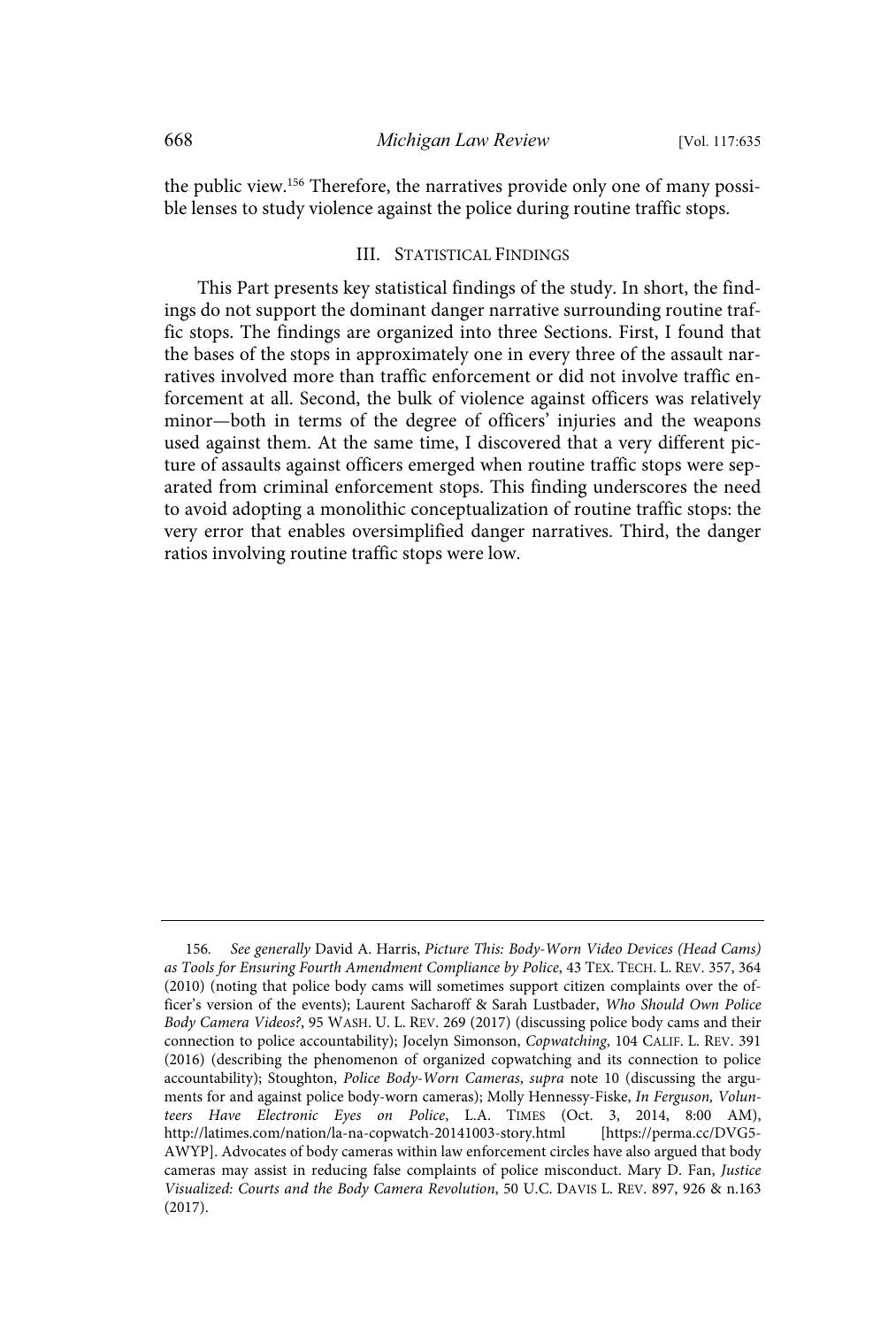#### A. The Bases of the Stops

Analysis of the 4,255 assault narratives that met the inclusion criteria of this study revealed four major types of stops in the sample. First, "routine traffic stops," which include motor vehicle stops based only on a traffic violation<sup>157</sup> or a checkpoint. Second, "criminal enforcement stops," which include motor vehicle stops initiated for the purpose of criminal enforcement beyond a traffic violation. These stops could also be, but are not necessarily, based on a traffic violation. Examples include felony vehicle stops, suspicious vehicle stops, pretextual stops,<sup>158</sup> hit-and-run cases, and motor vehicle stops for outstanding warrants. Third, "indeterminate stops," which include stops that involved a traffic violation, but it was unclear whether they fell into the routine traffic stop or criminal enforcement stop category. Fourth, "other stops," which include stops that did not involve motor vehicles (and were often erroneously classified as "traffic pursuits or stops") and encounters arising from motor vehicle accidents or crashes.

As Table 5 below shows, approximately one in every three of the 4,255 assault narratives did not involve a routine traffic stop. Rather, the stops had to do with criminal enforcement (for instance, a pretextual stop) or nothing to do with motor vehicle traffic enforcement (for instance, motor vehicle accidents or crashes). Put simply, many "traffic pursuits and stops" cases in the Florida LEOKA Database did not involve routine traffic stops, illustrating the breadth of this LEOKA category.

<sup>157.</sup> Although some traffic violations were more common than others, a broad range of traffic violations were represented in the sample, and many cases involved more than one observed traffic violation. Of the 2,911 cases in the "routine traffic stops" category, the most common reasons for pulling a car over were speeding (526 cases); erratic or reckless driving (378 cases); failing to stop at a stop sign (258 cases); no, improper, or expired tags or registration (231 cases); having no lights on or a broken headlight or taillight (224 cases); failure to maintain a single lane (126 cases); illegal window tints (123 cases); not wearing a seatbelt (118 cases); failure to stop at a red light (118 cases); suspicion of driving under the influence (109 cases); no tag light (108 cases); and knowledge of driving with no or an invalid or suspended license (87 cases). In 381 cases, the narratives simply stated "traffic infraction(s)" or "traffic violations." (Data on file with the author.)

<sup>158.</sup> Here, I acknowledge that the number of pretextual stops could be even higher in the sample for narratives that did not mention that the officers were suspicious that a vehicle or its occupants were engaged in crime beyond a traffic violation.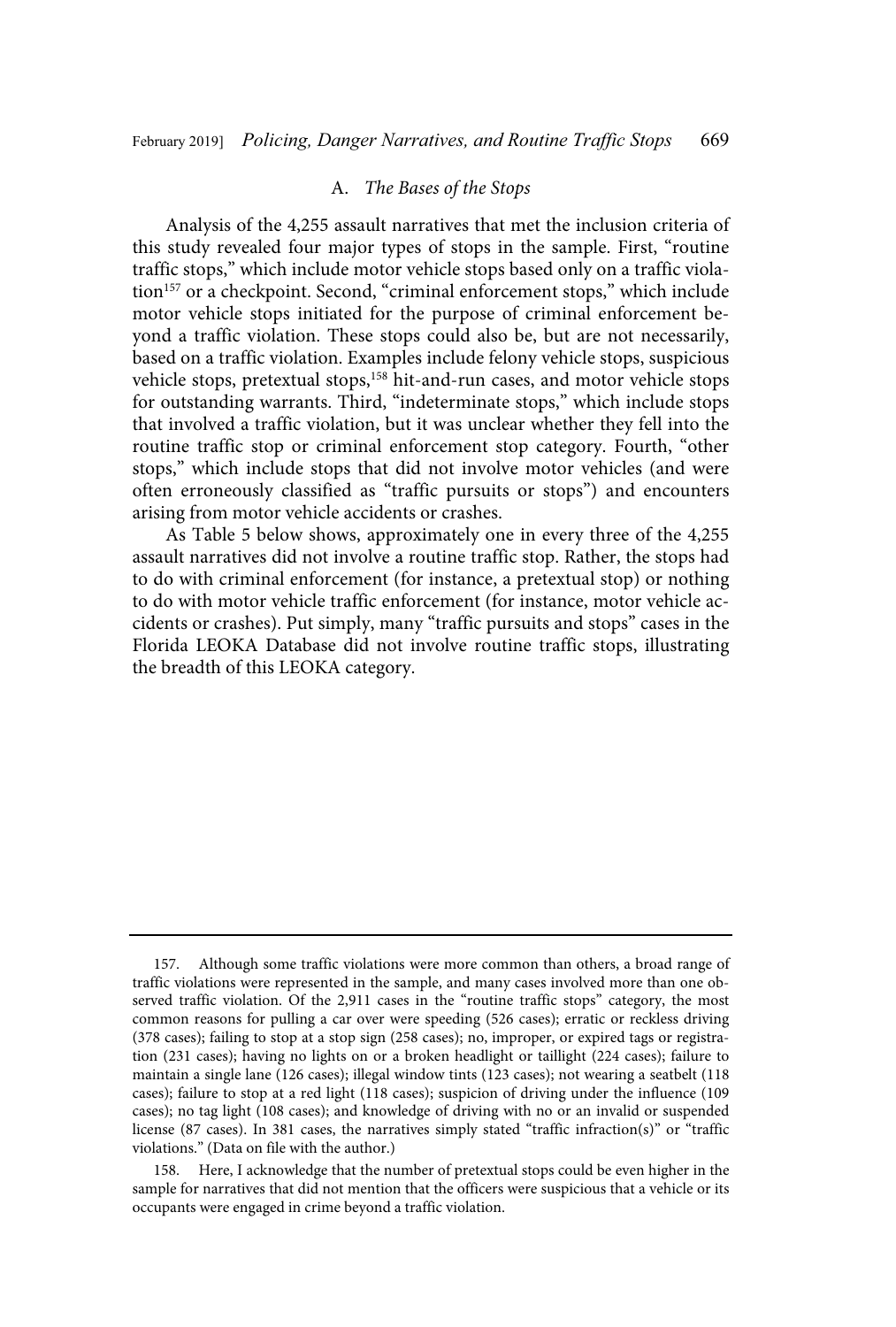| Frequencies of Type of Stop for Assaults Against Officers |       |  |  |  |
|-----------------------------------------------------------|-------|--|--|--|
| Routine traffic stops                                     | 2,911 |  |  |  |
| Traffic violation                                         | 2,897 |  |  |  |
| Checkpoint                                                | 14    |  |  |  |
| Criminal enforcement stops                                | 804   |  |  |  |
| Pretextual stop                                           | 256   |  |  |  |
| Stolen vehicle/tag                                        | 251   |  |  |  |
| Felony vehicle stop                                       | 141   |  |  |  |
| Hit and run                                               | 54    |  |  |  |
| Outstanding warrant                                       | 45    |  |  |  |
| Suspicious vehicle stop                                   | 44    |  |  |  |
| Previously eluded police                                  | 13    |  |  |  |
| Indeterminate stops                                       | 64    |  |  |  |
| Unclear whether traffic or criminal                       | 64    |  |  |  |
| Other stops                                               | 476   |  |  |  |
| Not a vehicle stop                                        | 208   |  |  |  |
| Bicycle case                                              | 142   |  |  |  |
| Crash or accident                                         | 89    |  |  |  |
| Golf cart/ATV                                             | 17    |  |  |  |
| Pedestrian                                                | 19    |  |  |  |
| Gas station drive off                                     | 1     |  |  |  |
| <b>Total number of narratives</b>                         | 4,255 |  |  |  |

TABLE 5

In my analysis, I separated the 9 cases involving the felonious killings of officers from the 4,255 narratives involving assaults against officers. A similar diversity emerged in the 9 felonious killings of officers. Five cases involved routine traffic stops: those stops were based on speeding, not stopping at a stop sign, no visible license plate, careless driving, and an unidentified minor traffic violation. Three cases involved criminal enforcement stops: one of those stops was initiated to investigate robbery suspects, another involved an officer who was checking the license plate of a parked car to see if the car was stolen, and the other involved a pretextual stop of a suspicious vehicle in a high-crime area. In the remaining case, the basis of the vehicle stop was unclear from the available information.<sup>159</sup>

# B. Nature of the Violence: Officer Injury, Weapon Type, and Time of Day

Going beyond what previous studies have done, the stop classification scheme described above allowed me to examine whether the nature of the

<sup>159.</sup> At the same time, the low number of felonious killings of officers makes it difficult, if not impossible, to apply common statistical methods to identify relationships beyond these basic qualitative trends. See supra notes 141–148 (discussing the differences between the different uses and purposes of large sample sizes in qualitative and quantitative research).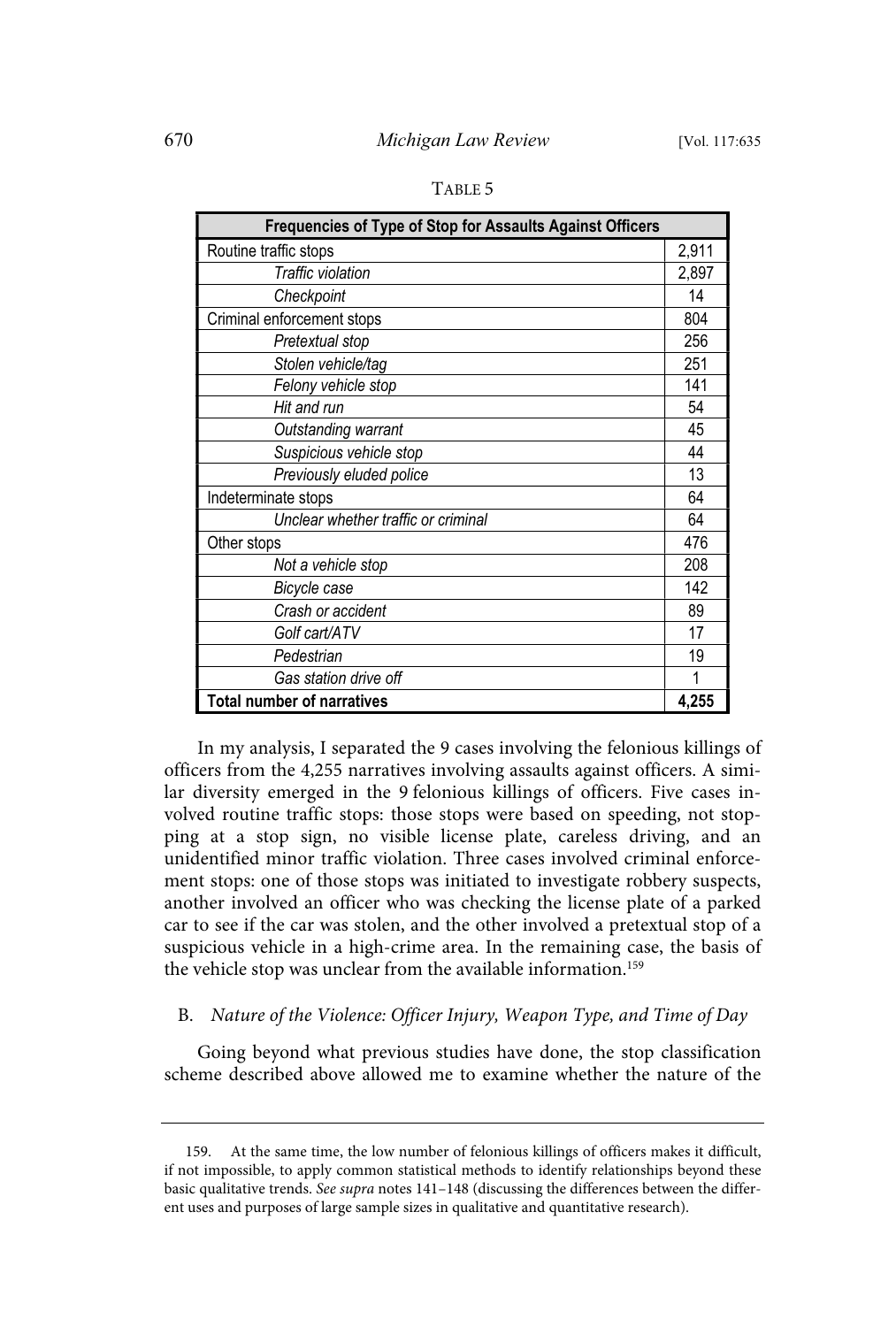violence against officers differed across major stop types. Here, I was particularly concerned with routine traffic stops and criminal enforcement stops. I then compared this more granular view within both stop categories with the overall totals in the Florida LEOKA Database.<sup>160</sup>

Consistent with the LEOKA reporting scheme, officer injuries were separated into three categories: no injury, minor injury, or serious injury.<sup>161</sup> Table 6 below shows that, contrary to the dominant danger narrative, most assault cases in the routine traffic stop and criminal enforcement stop categories as well as in the Florida LEOKA Database involved no injury or minor injuries to officers. Incidents that resulted in serious injuries to officers accounted for less than 2% of the cases in both major stop categories as well as in the Florida LEOKA Database overall.

| Frequencies of Injury by Type of Stop for Assault Cases <sup>162</sup> |       |                                        |       |                                             |       |                             |  |
|------------------------------------------------------------------------|-------|----------------------------------------|-------|---------------------------------------------|-------|-----------------------------|--|
|                                                                        |       | <b>Routine Traffic</b><br><b>Stops</b> |       | <b>Criminal</b><br><b>Enforcement Stops</b> |       | Florida LEOKA Da-<br>tabase |  |
| <b>Injury</b>                                                          | Freq. | % Dist.                                | Freq. | % Dist.                                     | Freq. | % Dist.                     |  |
| None                                                                   | 2,253 | 77.40                                  | 671   | 83.46                                       | 5,299 | 76.86                       |  |
| Minor                                                                  | 615   | 21.13                                  | 118   | 14.68                                       | 1.464 | 21.24                       |  |
| Serious                                                                | 43    | 1.48                                   | 15    | 1.87                                        | 131   | 1.90                        |  |
| Total                                                                  | 2,911 | 100                                    | 804   | 100                                         | 6,894 | 100                         |  |

TABLE 6

With regard to weapons, my analysis of the narratives revealed that many cases categorized under the "gun" or "knife/cutting object" category in the Florida LEOKA Database did not actually involve a gun or a knife that caused injury to an officer. Rather, a gun or knife had been found at the scene, and to the extent that an officer suffered an injury, it derived from anoth-

<sup>160.</sup> As discussed supra in Part II, extent of the injury and weapon used were codes in the Florida LEOKA Database. To reiterate, this database includes the total number of LEOKA "traffic pursuits and stops" cases during the relevant years (whether I was able to obtain a narrative or not).

<sup>161.</sup> As noted previously, the Florida Department of Law Enforcement's Uniform Crime Reports Guide Manual defines "serious injury" as "injury so severe that it results in disablement or disfigurement." FLA. DEP'T OF LAW ENF'T, supra note 19, at 27. "Examples of serious injury include broken bones, loss of teeth, lacerations so severe that stiches are needed, internal injuries, injuries resulting in paralysis or the deprivation of a limb/body part, loss of consciousness, etc." Id.

<sup>162.</sup> Although not presented in this table, I also calculated these figures for the indeterminate stops and other stops. For the 64 indeterminate stops, 53 (82.81%) involved no injury, 10 (15.63%) involved a minor officer injury, and 1 (1.56%) involved a serious officer injury. For the 476 "other" stops, 345 (72.48%) involved no injury, 116 (24.37%) involved a minor injury, and 15 (3.15%) involved a serious injury.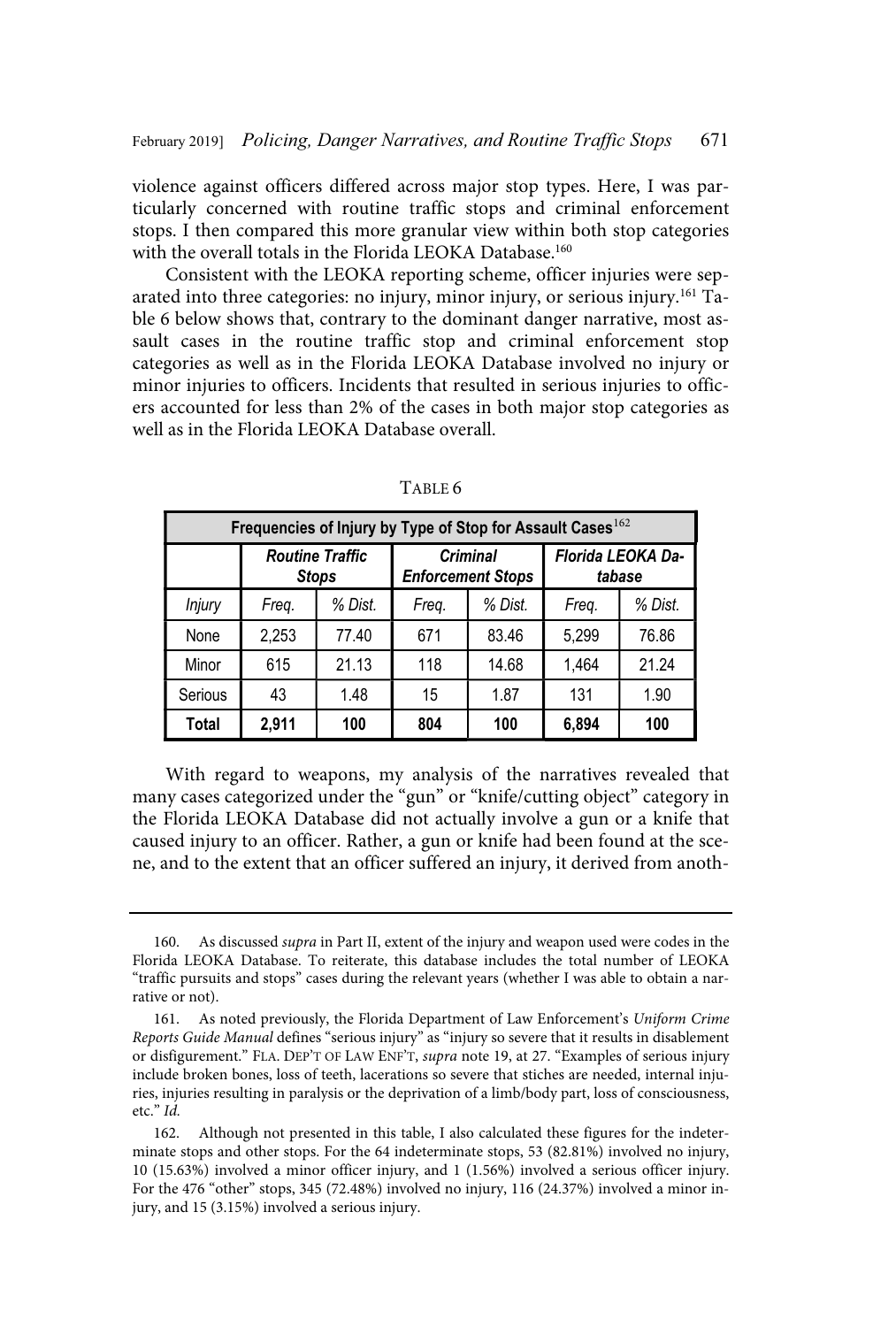er weapon source. Table 7 below presents the findings regarding the type of weapon for the assault cases. Cases in which guns or knives were used or found accounted for approximately 2.5% to 4% of cases in both major stop type categories as well as in the Florida LEOKA Database overall. Although more sophisticated quantitative tools are necessary to determine whether the differences are significant, a higher percentage of evaluative narratives in criminal enforcement stops (3.36%) involved guns than in routine traffic stops (1.99%) or the Florida LEOKA Database overall (2.48%).

Further analysis also revealed that, contrary to the dominant danger narrative, cases involving officers who were seriously injured or feloniously killed with guns or knives were even more rare and comprised less than 1% of the cases in both major stop categories as well as in the Florida LEOKA Database overall. Specifically, these incidents comprised 0.31% of the routine traffic stops, 0.50% of the criminal enforcement stops, and 0.29% of the cases in the Florida LEOKA Database.<sup>163</sup>

<sup>163.</sup> These percentages were calculated as follows: routine traffic stops [(4 felonious killing cases involving guns or knives during routine traffic stops + 5 serious injury cases involving guns or knives during routine traffic stops)/(5 felonious killings involving routine traffic stops + 2,911 assault cases involving routine traffic stops)]; criminal enforcement stops [(3 felonious killings involving guns or knives during criminal enforcement stops + 1 serious injury case involving guns or knives during criminal enforcement stops)/(3 felonious killings involving criminal enforcement stops + 804 assault cases involving criminal enforcement stops)]; Florida LEOKA Database [(9 felonious killings involving "traffic pursuits and stops" + 11 serious injury cases involving guns or knives during "traffic pursuits and stops")/(9 felonious killings involving "traffic pursuits and stops" + 6,894 assault cases involving "traffic pursuits and stops")].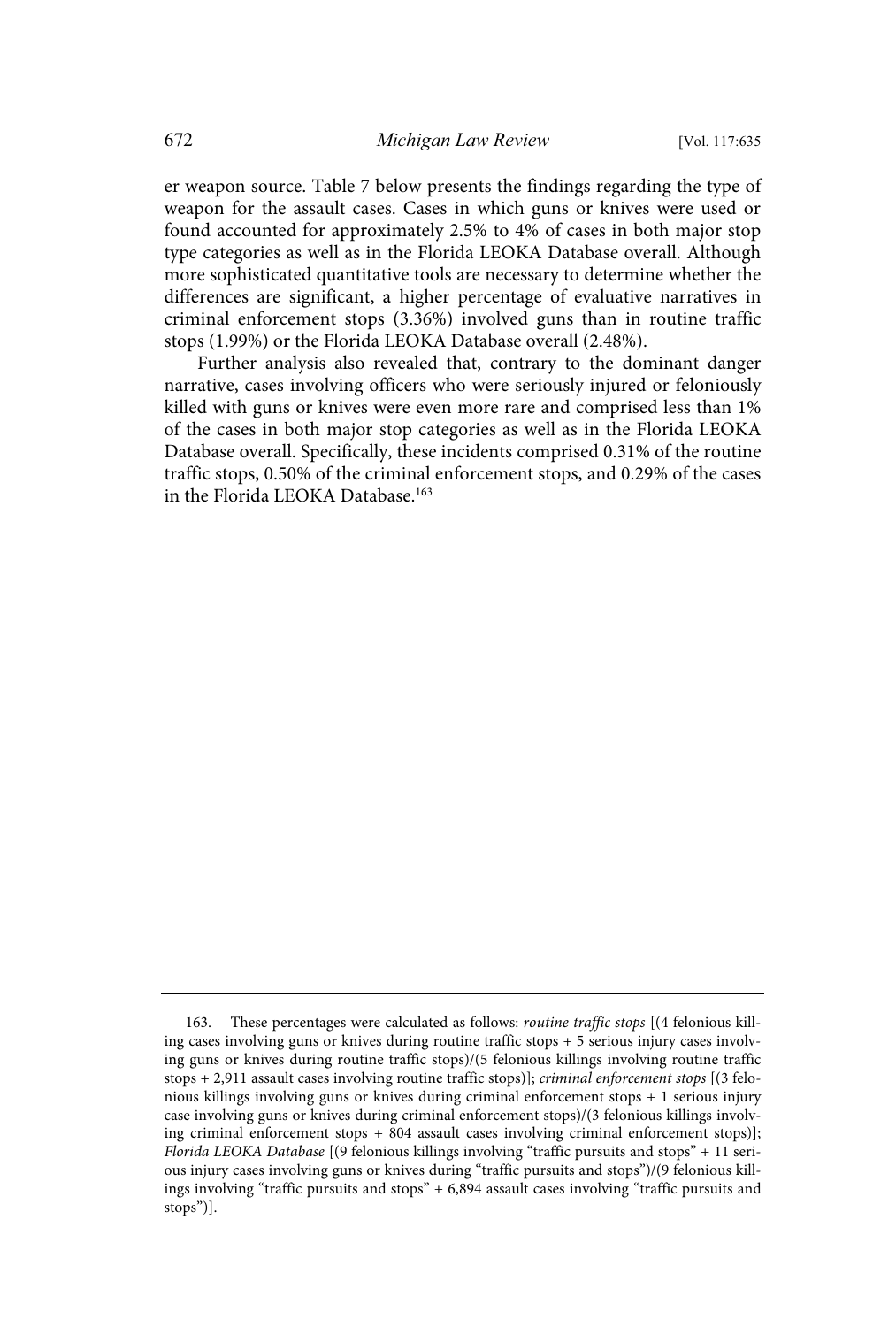| Frequencies of Weapons by Type of Stop for Assault Cases <sup>164</sup> |                                        |         |                                                       |         |                                  |         |  |
|-------------------------------------------------------------------------|----------------------------------------|---------|-------------------------------------------------------|---------|----------------------------------|---------|--|
|                                                                         | <b>Routine Traffic</b><br><b>Stops</b> |         | <b>Criminal</b><br><b>Enforcement</b><br><b>Stops</b> |         | <b>Florida LEOKA</b><br>Database |         |  |
| Weapon                                                                  | Freg.                                  | % Dist. | Freq.                                                 | % Dist. | Freq.                            | % Dist. |  |
| Hands/Fists/Feet                                                        | 1,761                                  | 60.49   | 262                                                   | 32.59   | 3.898                            | 56.54   |  |
| Other                                                                   | 998                                    | 34.28   | 474                                                   | 58.96   | 2,564                            | 37.19   |  |
| <b>Blunt Object</b>                                                     | 60                                     | 2.06    | 27                                                    | 3.36    | 157                              | 2.28    |  |
| Gun $165$                                                               | 58                                     | 1.99    | 27                                                    | 3.36    | 171                              | 2.48    |  |
| Knife/Cutting<br>Object                                                 | 17                                     | 0.58    | 4                                                     | 0.50    | 40                               | 0.58    |  |
| Unknown                                                                 | 14                                     | 0.48    | 10                                                    | 1.24    | 58                               | 0.84    |  |
| Fire/Incendiary                                                         | 3                                      | 0.10    | 0                                                     | 0       | 6                                | 0.09    |  |
| Total                                                                   | 2.911                                  | 100     | 804                                                   | 100     | 6.894                            | 100     |  |

TABLE 7

Moreover, Table 7 above shows that two very different pictures of violence emerged under the routine traffic stop and criminal enforcement stop categories. For routine traffic stops, the most commonly used weapon against officers was "personal weapons"—namely, the driver's or passenger's hands, fists, or feet. For the criminal enforcement stops, "other" weapons were the most commonly used weapon against officers. From the narratives, I discovered that "other" weapons usually involved the use of the motor vehicle as a weapon against the officer while it was moving (for instance, attempting to use a car to hit an officer who then gets injured while trying to get out of the way) or parked (for instance, opening and hitting an officer with a car door).<sup>166</sup> As Table 7 shows, approximately three in every five routine traffic stops in which an assault on an officer occurred involved an assault with a driver' or passenger's hands, fists, or feet, whereas approximately

<sup>164.</sup> Although not presented in this table, I also calculated these figures for the indeterminate stops and "other" stops. For the 64 indeterminate stops, 35 cases (54.69%) involved "other," 24 cases (37.50%) involved hands/fists/feet; 3 cases (4.69%) involved a blunt object, and 2 cases (3.13%) involved a gun. For the 476 "other" stops, 344 cases (72.27%) involved hands/fists/feet, 105 cases (22.06%) involved "other," 10 cases (2.10%) involved a knife/cutting object, 8 cases (1.68%) involved a gun, 6 cases (1.26%) involved a blunt object, 2 cases (0.42%) involved unknown weapons, and 1 case (0.21%) involved fire/incendiary.

<sup>165.</sup> This category combines incidents involving firearms, handguns, rifles, and shotguns—each of which have their own codes under the LEOKA program.

More specifically, I discovered from the narratives that for routine traffic stops, 904 of the 998 "other" weapon cases (90.58%) involved vehicles used as weapons against officers. Moreover, 44 of the 60 "blunt object" cases (73.33%) and 7 of the 14 "unknown" weapon cases (50.00%) also involved vehicles used as weapons against officers. Common "other" weapons besides vehicles included spit, dogs, and car keys. For criminal enforcement stops, 459 of the 474 "other" weapon cases (96.84%) involved vehicles used as weapons against officers. Moreover, 25 of the 27 "blunt object" cases (92.59%) and 6 of the 10 "unknown" weapon cases (60.00%) also involved vehicles used as weapons against officers.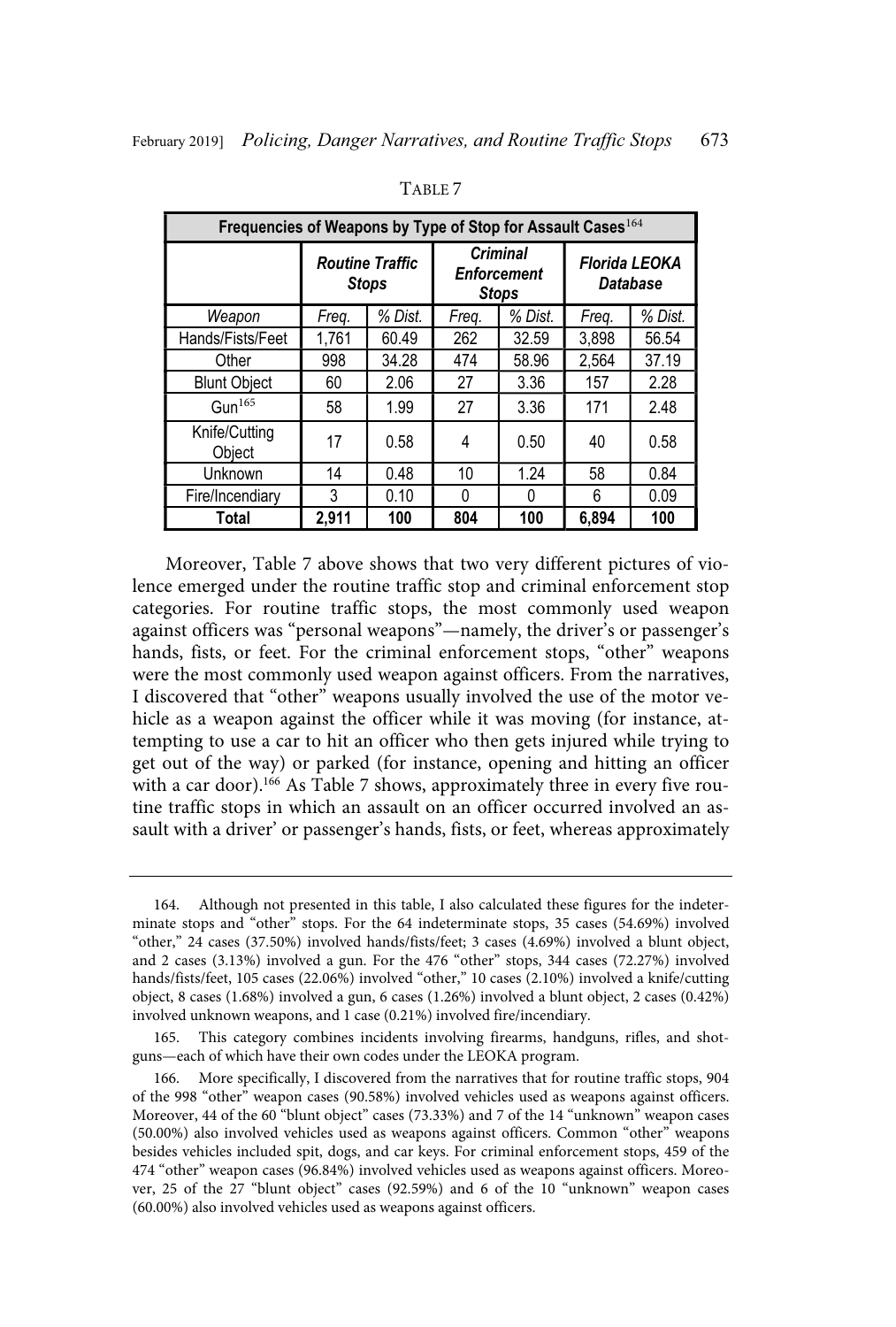one in every three assaults involved the car itself as a weapon. These ratios flipped for criminal enforcement stops.

This contrasting picture of violence held steady when separating the smaller subset of cases that resulted in serious injury to officers by weapon type. Table 8 presents these findings.

| Frequencies of Weapons by Type of Stop for Assault Cases that<br>Resulted in Serious Injury to an Officer <sup>167</sup> |       |                                                                                                 |       |            |       |                                  |  |
|--------------------------------------------------------------------------------------------------------------------------|-------|-------------------------------------------------------------------------------------------------|-------|------------|-------|----------------------------------|--|
|                                                                                                                          |       | <b>Criminal</b><br><b>Routine Traffic</b><br><b>Enforcement</b><br><b>Stops</b><br><b>Stops</b> |       |            |       | <b>Florida LEOKA</b><br>Database |  |
| Weapon                                                                                                                   | Freq. | ℅<br>Dist.                                                                                      | Freq. | ℅<br>Dist. | Freq. | ℅<br>Dist.                       |  |
| Hands/Fists/Feet                                                                                                         | 27    | 62.79                                                                                           | 4     | 26.67      | 78    | 59.54                            |  |
| Other                                                                                                                    | 11    | 25.58                                                                                           | 10    | 66.67      | 42    | 32.06                            |  |
| Gun                                                                                                                      | 5     | 11.63                                                                                           |       | 6.67       | 10    | 7.63                             |  |
| Knife/Cutting<br>Object                                                                                                  | 0     | 0                                                                                               | 0     | 0          |       | 0.76                             |  |
| Total                                                                                                                    | 43    | 100                                                                                             | 15    | 100        | 131   | 100                              |  |

TABLE 8

As Table 8 shows, hands/fists/feet were the most common weapon used during routine traffic stops that resulted in serious injury to an officer. In addition, hands/fists/feet accounted for 62.79% of routine traffic stops that resulted in serious injury to an officer, whereas "other" weapons (mostly, the motor vehicle)<sup>168</sup> accounted for 25.58%. These percentages flipped for criminal enforcement stops. "Other" weapons accounted for 66.67% of the criminal enforcement stops that resulted in serious injury to officers, whereas hands/fists/feet accounted for 26.67%.<sup>169</sup>

<sup>167.</sup> Although not presented in this table, I also calculated these figures for the indeterminate stops and "other" stops. Only 1 of the 64 indeterminate stops resulted in serious injury to an officer and that case involved an "other" weapon. Of the 476 "other" stops, 15 cases involved a serious injury to officers. Of those cases, 10 (66.67%) involved hands/fists/feet and 5 (33.37%) involved "other" weapons.

<sup>168.</sup> Motor vehicles were used to assault officers in 9 of the 11 routine traffic stop cases involving "other" weapons that resulted in serious injury to an officer.

<sup>169.</sup> The narratives revealed that all 10 of the criminal enforcement stops involving "other" weapons that resulted in serious injury to an officer involved motor vehicles used as weapons against officers. In addition, different patterns regarding gun violence emerged within the routine traffic stop and criminal enforcement stop categories. On one hand, Table 7, supra, shows that guns were found or used in a higher proportion of cases for criminal enforcement stops compared to routine traffic stops (3.36% versus 1.99%). On the other hand, Table 8, supra, shows that guns were found or used in a higher proportion of cases that resulted in serious injuries to officers during routine traffic stops compared to criminal enforcement stops (11.63% versus 6.67%). The number of cases in the gun violence category, however, was small and could be driving these patterns. Therefore, one caveat that is important to stress is that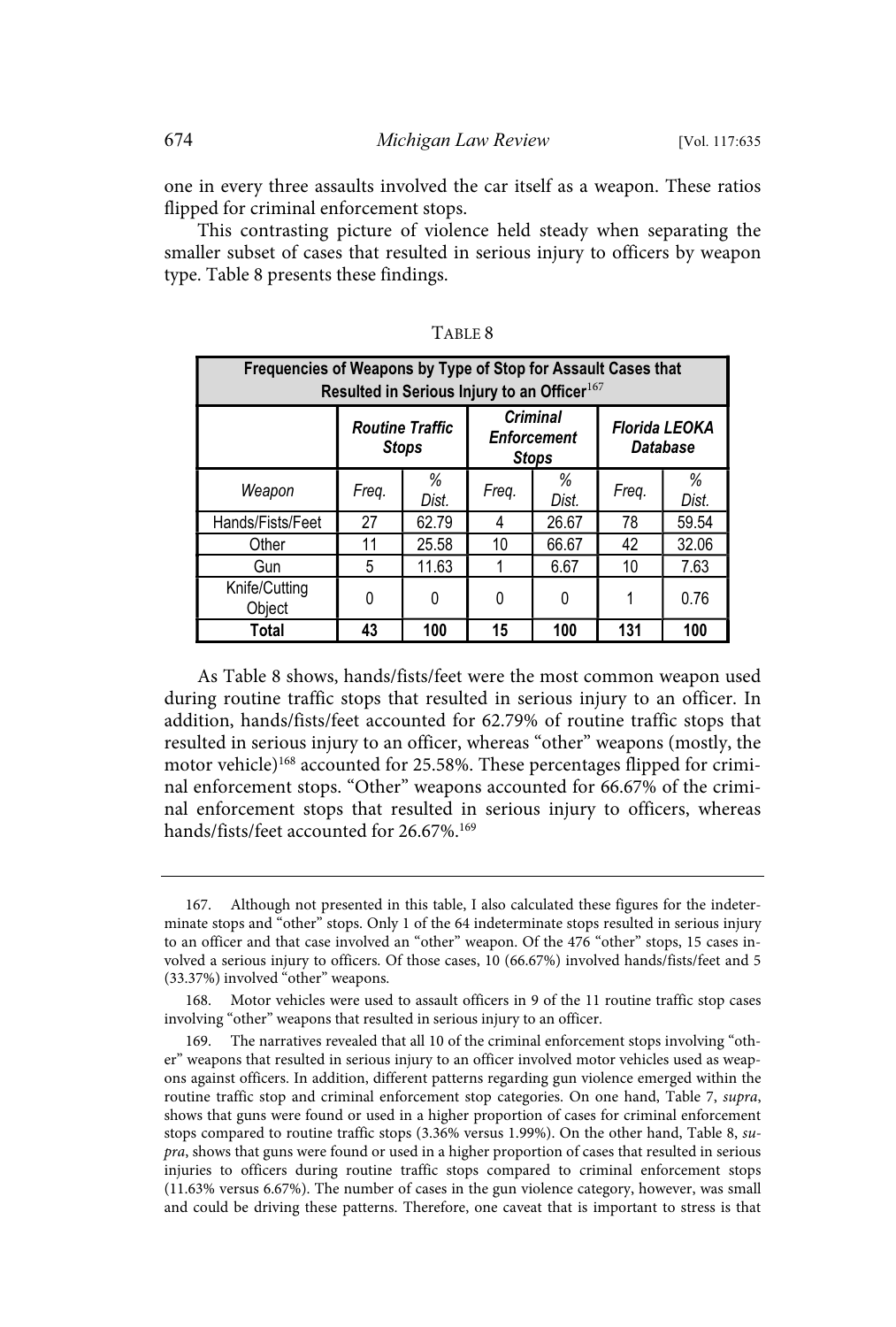Table 8 above further shows that the proportion of assaults that involve hands/fists/feet versus "other" weapons in the Florida LEOKA Database was more consistent with the routine traffic stops than the criminal enforcement stops. Put another way, the overall picture of violence that emerges from the official LEOKA statistics did not map onto all stop types. In this regard, the findings indicate that the overinclusive "traffic pursuits and stops" LEOKA category can obscure differences in the nature of the violence between different stop types. As discussed later in this Article, this point has significant implications for police training and Fourth Amendment doctrine, and it underscores the need to avoid conceptualizing routine traffic stops through monolithic classifications and oversimplified danger narratives.<sup>170</sup>

Finally, common trends emerged regarding time of day that applied to both routine traffic stops and criminal enforcement stops. As Table 9 below shows, in both stop categories assaults against officers started to increase in the late afternoon to early evening hours, hit their peak during the late night hours, and began to decline in the early morning hours.

| Frequencies of Assaults by Time of Day |                                 |         |                                                       |         |                           |         |  |
|----------------------------------------|---------------------------------|---------|-------------------------------------------------------|---------|---------------------------|---------|--|
|                                        | Routine<br><b>Traffic Stops</b> |         | <b>Criminal</b><br><b>Enforcement</b><br><b>Stops</b> |         | Florida LEOKA<br>Database |         |  |
|                                        | Freg.                           | % Dist. |                                                       | % Dist. | Freq.                     | % Dist. |  |
| 12:00am-2:59am                         | 700                             | 24.05   | 167                                                   | 20.77   | 1.535                     | 22.27   |  |
| $3:00$ am $-5:59$ am                   | 236                             | 8.11    | 64                                                    | 7.96    | 605                       | 8.78    |  |
| 6:00am-8:59am                          | 94                              | 3.23    |                                                       | 3.61    | 252                       | 3.66    |  |
| $9:00$ am $-11:59$ am                  | 177                             | 6.08    |                                                       | 9.45    | 462                       | 6.70    |  |
| 12:00pm-2:59pm                         | 228                             | 7.83    | 72                                                    | 8.96    | 588                       | 8.53    |  |
| $3:00$ pm $-5:59$ pm                   | 322                             | 11.06   | 115                                                   | 14.30   | 843                       | 12.23   |  |
| $6:00$ pm $-8:59$ pm                   | 456                             | 15.66   |                                                       | 17.16   | 1.115                     | 16.17   |  |
| 9:00pm-11:59pm                         | 698                             | 23.98   |                                                       | 17.79   | 1.494                     | 21.67   |  |
| Total                                  | 2,911                           | 100     | 804                                                   | 100     | 6.894                     | 100     |  |

TABLE 9

#### C. Danger Ratios

This Section presents two levels of danger ratios $171$  from the sample. First, to provide a point of comparison with Lichtenberg and Smith's study, it presents danger ratios for the "traffic pursuits and stops" cases in the Flor-

170. See infra Part V.

more nuanced statistics are needed to make sense of these patterns and to determine whether they apply on a more general scale.

<sup>171.</sup> To reiterate, danger ratios are a metric that captures the dangerousness of police encounters to officers. These ratios are calculated by dividing the total number of relevant harmful incidents by the total number of relevant police responses. See Lichtenberg & Smith, supra note 104, at 422.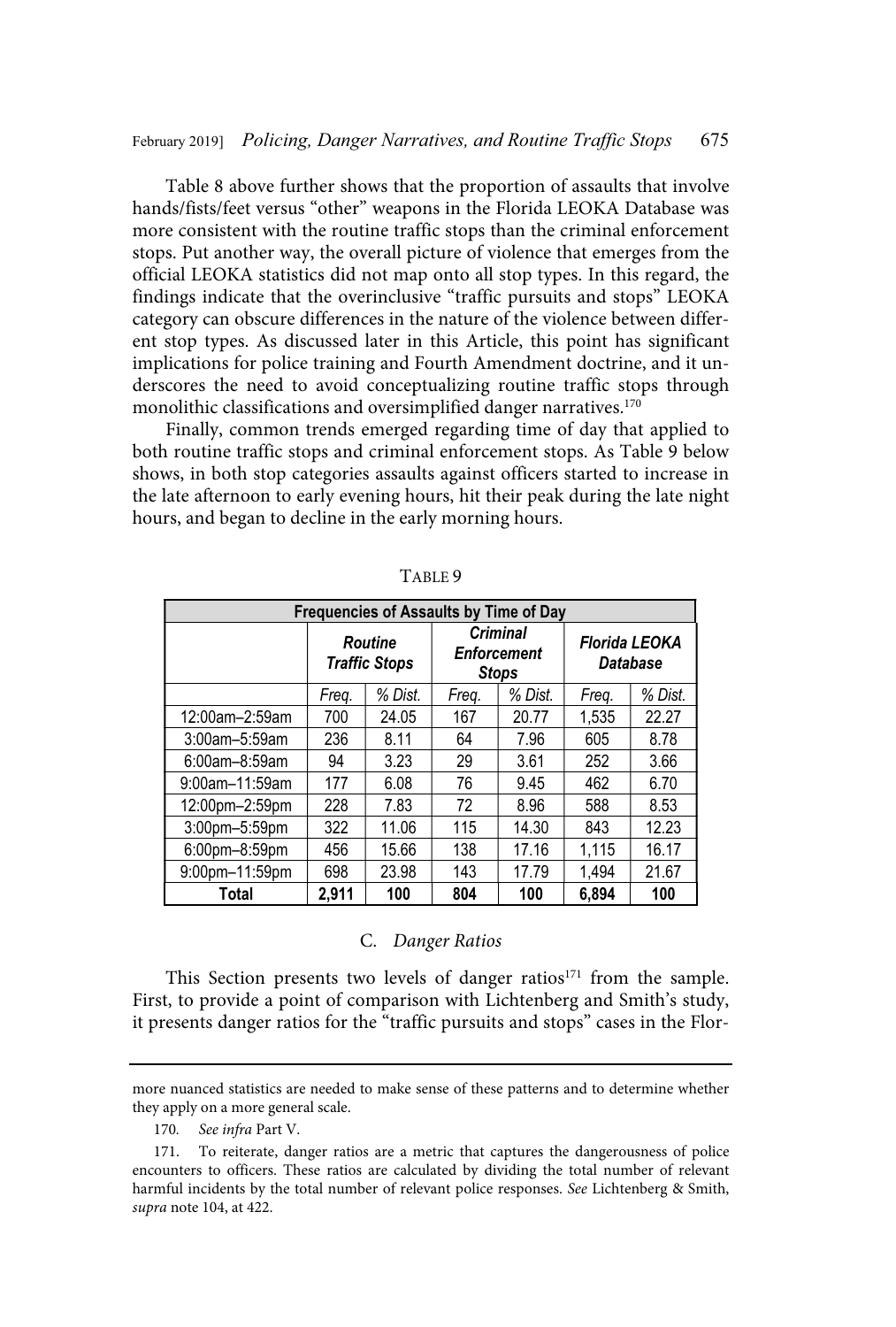ida LEOKA Database. Second, going beyond what previous studies have been able to do, this Section then provides the first estimate of danger ratios for routine traffic stops that only involve traffic violations. Consistent with prior studies, both levels of danger ratios were low—providing additional empirical evidence that undermines the dominant danger narrative surrounding routine traffic stops.

Beginning with the denominator of the danger ratio, the State of Florida keeps records of the total number of citations issued for traffic violations each year, but not the total number of conducted stops. Just under 46 million traffic citations were issued in Florida between 2005 and 2014, which translates into a yearly average of just under 4.6 million citations.<sup>172</sup> Two uncertainties, however, arise from citation data: (1) the number of traffic stops that are conducted that do not result in a citation; and (2) the number of traffic stops that result in multiple citations.

To account for the number of stops that are conducted that do not result in a citation, I followed the approach from Lichtenberg and Smith's study to calculate low-end (4.6 million stops), mid-range (9.2 million stops), and high-end (13.8 million stops) frequency estimates. The low-end estimate assumes that the number of citations is equivalent to the number of traffic stops. The mid-range estimate is based on one scholarly approximation that only 1 in every 2 traffic stops results in a citation.<sup>173</sup> The high-range estimate is based on an alternative scholarly estimate that only 1 in every 3 traffic stops results in a citation.<sup>174</sup>

There is a dearth of research on how many traffic stops involve multiple citations and how many citations are issued during those stops. It is important to attempt to account for multiple-citation stops, however, because of the disparities that are involved in those stops. Research shows that people of color are more likely to be cited multiple times in an individual traffic stop than white individuals.<sup>175</sup> To account for multiple-citation stops, I relied on

<sup>172.</sup> See Crash and Citation Reports & Statistics, FLA. HIGHWAY SAFETY & MOTOR VEHICLES, http://www.flhsmv.gov/resources/crash-citation-reports/ [https://perma.cc/D46N-YALQ]. The minimum total number of annual citations was in 2014 (approximately 3.6 million) and the maximum was in 2007 (approximately 5.3 million). Id.

<sup>173.</sup> Lichtenberg & Smith, supra note 104, at 421 (citing DAVID H. BAYLEY, POLICE FOR THE FUTURE 30 (1994)).

<sup>174.</sup> Id. (citing MICHAEL K. BROWN, WORKING THE STREET 227 (1981)).

<sup>175.</sup> See Barnes & Chang, supra note 35, at 687 (critically evaluating one study by stressing that "[w]e question why the researchers find the one recorded violation condition so helpful in a data set where the most concerning racially disparate result has to do with multiple citations and citation seriousness"). The report from the U.S Department of Justice on the Ferguson Police Department documented such evidence of racial disparities in multiple citations for individual traffic stops. U.S. DEP'T OF JUSTICE, CIVIL RIGHTS DIV., INVESTIGATION OF THE FERGUSON POLICE DEPARTMENT 66 (2015), https://www.justice.gov/sites/default/files/opa/press-

releases/attachments/2015/03/04/ferguson\_police\_department\_report.pdf

<sup>[</sup>https://perma.cc/X5Q6-2JRB]. The report stressed that in 2013, more than 50% of all African Americans received multiple citations with a single encounter with the Ferguson Police De-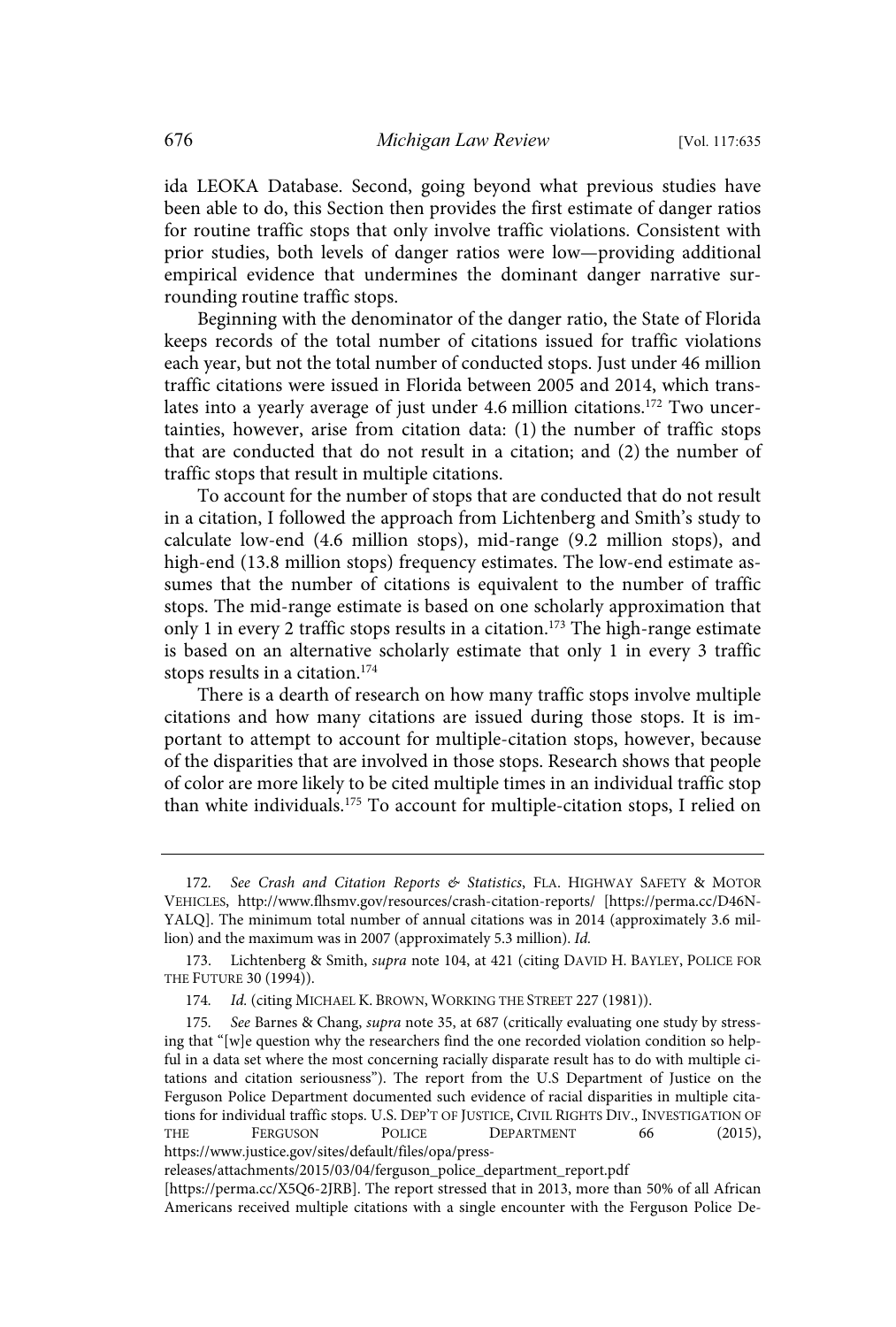two studies that offer different estimates of the percentage of traffic stops that involve multiple citations. I then used both approximations to split the low-end, mid-range, and high-end estimates derived from the approach taken in Lichtenberg and Smith's study into three additional frequency tiers.

For the high frequency estimate in each tier, I assumed that each individual traffic citation corresponded to an individual traffic stop. In this regard, the low-end, mid-range, and high-end estimates using the approach in Lichtenberg and Smith's study became the high frequency estimate in each of these three new frequency tiers (high-high-end; high-mid-range; and high-low-end). I adopted the following formula to calculate a middle frequency estimate in each tier (mid-high-end; mid-mid-range; and mid-lowend): 88.5% of stops result in 1 citation; 10% result in 2 citations; and 1.5% result in 3 or more citations.<sup>176</sup> Finally, I adopted the following formula to calculate a low frequency estimate in each tier (low-high-end; low-midrange; low-low-end): 71.75% of stops result in 1 citation; 18.75% result in 2 citations; 6.5% result in 3 citations; 2% result in 4 citations; and 1% result in 5 or more citations.<sup>177</sup> These three approaches yielded nine separate danger

ReportFINAL.pdf [https://perma.cc/428B-CVSH].

177. A different 3-year statewide study on traffic stops in Arizona tracked the number of citations issued in traffic stops conducted by officers each year. The study reported data for 2008, 2007, and 2006, but only the 2007 and 2006 data reported detailed data on the percentages of individual traffic stops that resulted in 3 or more citations. Therefore, I only used the 2007 and 2006 data to approximate the percentage of stops that result in 3 or more citations.

[https://perma.cc/FSL9-U8KV]. The number of traffic citations issued during an individual traffic stop ranged from 0 to 6 citations. Id. at 71. Regarding number of citations, 54.8% of stops did not result in a citation, 32.8% resulted in 1 citation, 8.4% resulted in 2 citations, 2.9% resulted in 3 citations, 0.8% resulted in 4 citations, 0.4% resulted in 5 citations; and less than 0.001% resulted in 6 citations. Id. Excluding the stops that did not result in a citation yields the following estimates for the number of stops that resulted in a citation for 2007: 159,140 stops (1 citation), 40,755 stops (2 citations), 13,585 stops (3 citations), 3,881 stops (4 citations), 1,940 stops (5 or more citations).

For 2006, the study reported 460,545 recorded traffic stops initiated by police officers. ROBIN S. ENGEL ET AL., TRAFFIC STOP DATA ANALYSIS STUDY: YEAR 1 FINAL REPORT xii (2007), http://www.azdps.gov/sites/default/files/media/Traffic\_Stop\_Data\_Report\_2007.pdf

[https://perma.cc/F8SL-63N6]. The number of citations issued during an individual traffic stop

partment, whereas only 26% of non-African Americans did. Id. The racial disparities were even greater for incidents that resulted in more than two citations. Id. Some jurisdictions use traffic fines as a means of revenue and target low-income communities and communities of color to do so. See Beth A. Colgan, The Excessive Fines Clause: Challenging the Modern Debtors' Prison, 65 UCLA L. REV. 2, 23 & n.23, 31, 34 (2018).

<sup>176.</sup> To calculate this mid-frequency range estimate, I looked to one recent study of a major police department in Virginia that tracked over 75,000 traffic stops over a 4-year period and found that 88.6% of the traffic stops resulted in only a single citation; 9.85% resulted in 2 citations; and 1.55% involved 3 or more citations. See CYNTHIA LUM & XIAOYUN WU, BASIC ANALYSIS OF TRAFFIC CITATION DATA FOR THE ALEXANDRIA POLICE DEPARTMENT (2011– 2015) 22 (2017), https://www.alexandriava.gov/uploadedFiles/police/info/AlexandriaPDTrafficCitationAnalysis

For 2007, the study reported 485,183 recorded traffic stops initiated by police officers. ROBIN S. ENGEL ET AL., TRAFFIC STOP DATA ANALYSIS STUDY: YEAR 2 FINAL REPORT x (2008), http://www.azdps.gov/sites/default/files/media/Traffic\_Stop\_Data\_Report\_2008.pdf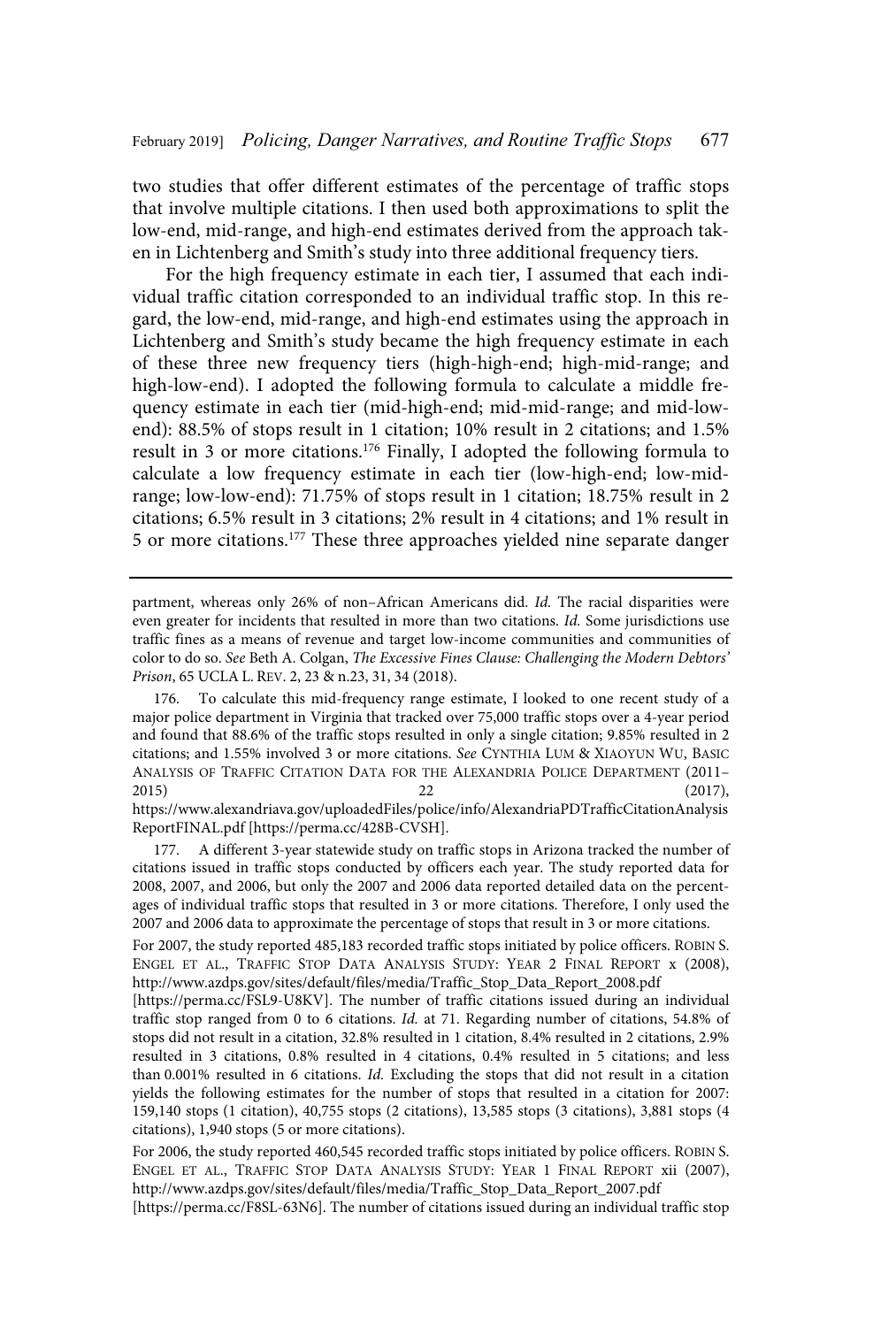ratios for each examined type of violence against officers that ranged from most to least conservative.

Table 10 presents and compares the danger ratios from the Florida LEOKA Database with the danger ratios from Lichtenberg and Smith's study. Overall, the danger ratios from the Florida LEOKA Database were higher than the danger ratios from Lichtenberg and Smith's study for both officer killings and assaults.<sup>178</sup>

ranged from 0 to 6. Id. at 122. Regarding number of citations, 54% of the stops did not result in a citation, 32.7% resulted in 1 citation, 8.7% resulted in 2 citations, 3.2% resulted in 3 citations, 1.0% resulted in 4 citations, 0.4% resulted in 5 citations, and 0.001% resulted in 6 citations. Id . Excluding the stops that did not result in a citation yields the following estimates for the number of stops that resulted in a citation for 2006: 150,598 stops (1 citation), 40,067 stops (2 citations), 14,737 stops (3 citations), 4,605 stops (4 citations), 1,842 stops (5 or more citations).

Averaging these estimates from the 2007 and 2006 data yielded the following results: 71.84% (1 citation), 18.74% (2 citations), 6.57% (3 citations), 1.97% (4 citations), .88% (5 or more citations). This formed the basis of the final low frequency tier estimates for the percentage of stops that result in a citation, excluding the stops that did not result in a citation: 71.75% (1 citation), 18.75% (2 citations), 6.5% (3 citations), 2% (4 citations), 1% (5 or more citations).

<sup>178.</sup> There are many ways to interpret these differences. One takeaway is that danger ratios may vary within and across geographic areas. Lichtenberg and Smith's ratios were based on national estimates, suggesting that the stops from the Florida LEOKA Database were on average more dangerous than the national averages captured in Lichtenberg and Smith's study.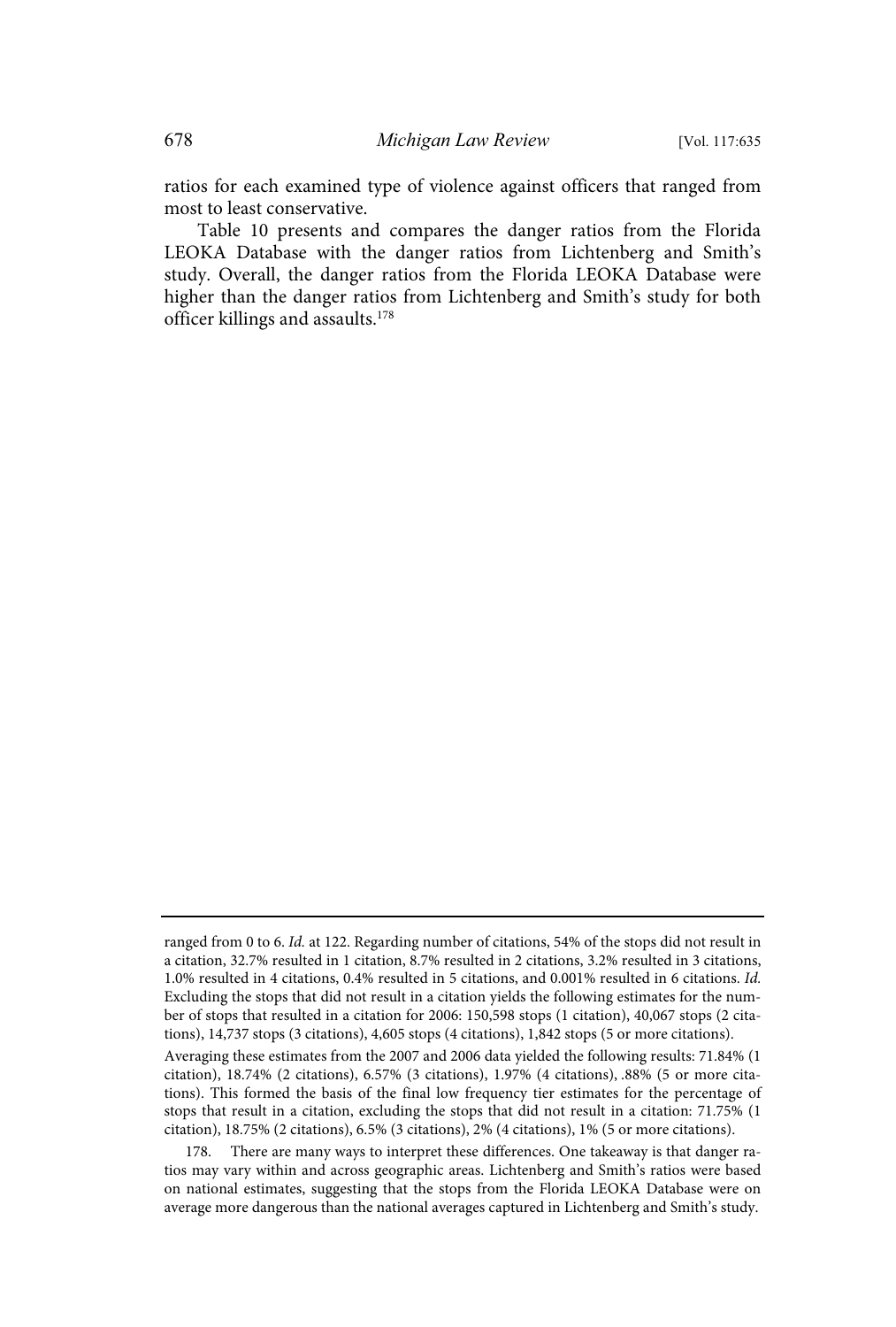| Danger Ratio Comparisons <sup>179</sup> |                                           |                   |                    |                        |                   |  |
|-----------------------------------------|-------------------------------------------|-------------------|--------------------|------------------------|-------------------|--|
| Lichtenberg & Smith (2001)              |                                           |                   |                    | Florida LEOKA Database |                   |  |
|                                         | Killings                                  | Assaults          |                    | Killings               | Assaults          |  |
|                                         |                                           |                   | Low-Low-<br>End    | 1 in<br>$3.61M*$       | 1 in 4,714*       |  |
| Low-End                                 | 1 in 6.7 M                                | 1 in 10,256       | Mid-Low-<br>End    | $1$ in<br>4.52M*       | 1 in 5,904*       |  |
|                                         |                                           | High-Low-<br>End  | $1$ in<br>$5.11M*$ | 1 in 6,672*            |                   |  |
| 1 in 13.4 M<br>Mid-Range                |                                           | Low-Mid-<br>Range | $1$ in<br>7.22M*   | 1 in 9,428*            |                   |  |
|                                         |                                           | 1 in 20,512       | Mid-Mid-<br>Range  | $1$ in<br>$9.04M*$     | $1$ in<br>11,807* |  |
|                                         |                                           |                   | High-Mid-<br>Range | $1$ in<br>10.22M*      | $1$ in<br>13,345* |  |
|                                         |                                           |                   | Low-High-<br>End   | $1$ in<br>10.83M*      | $1$ in<br>14,143* |  |
| High-End                                | 1 in 20.1 M                               | 1 in 30,768       | Mid-High-<br>End   | 1 in<br>13.57M*        | $1$ in<br>17,711* |  |
|                                         |                                           |                   | High-High-<br>End  | $1$ in<br>15.33M*      | $1$ in<br>20,017* |  |
|                                         | * Number of "traffic pursuits [or] stops" |                   |                    |                        |                   |  |

TABLE 10

At the same time, the danger ratios from the Florida LEOKA Database were still very low. Taking the most conservative ratio (the low-low-end estimate), the rate of a felonious killing of an officer was only 1 in every 3.6 million stops. Moreover, the rate for an assault (whether it resulted in injury or not to an officer) was only 1 in every 4,714 stops. The least conservative estimate suggests that the rate of violence for felonious killings and assaults is much lower: 1 in 15.3 million stops for felonious killings and 1 in 20,017 stops for assaults.

To provide an idea of how these danger ratios compare to other policing contexts, consider Rose Mary Stanford and Bonney Lee Mowry's study, which calculated the danger ratios for domestic and general disturbance calls.<sup>180</sup> Notably, Stanford and Mowry's study was based on a large dataset

<sup>179.</sup> The danger ratios involving felonious killings and assaults in the Florida LEOKA Database were calculated as follows. For the denominator for both felonious killings and assaults, I first calculated the three frequency tiers for the low-end estimate. The high-low-end estimate is based on the assumption that each individual stop produces a single traffic citation. On average, 4.6 million traffic citations were issued year, rendering a high-low-end estimate of 4.6 million stops.

The mid-range estimate is based on the approximation described above that 88.5% of stops result in 1 citation; 10% result in 2 citations; and 1.5% result in 3 or more citations. To simplify the calculation, I limited 3 or more citations to only 3. Based on these figures, every 200 stops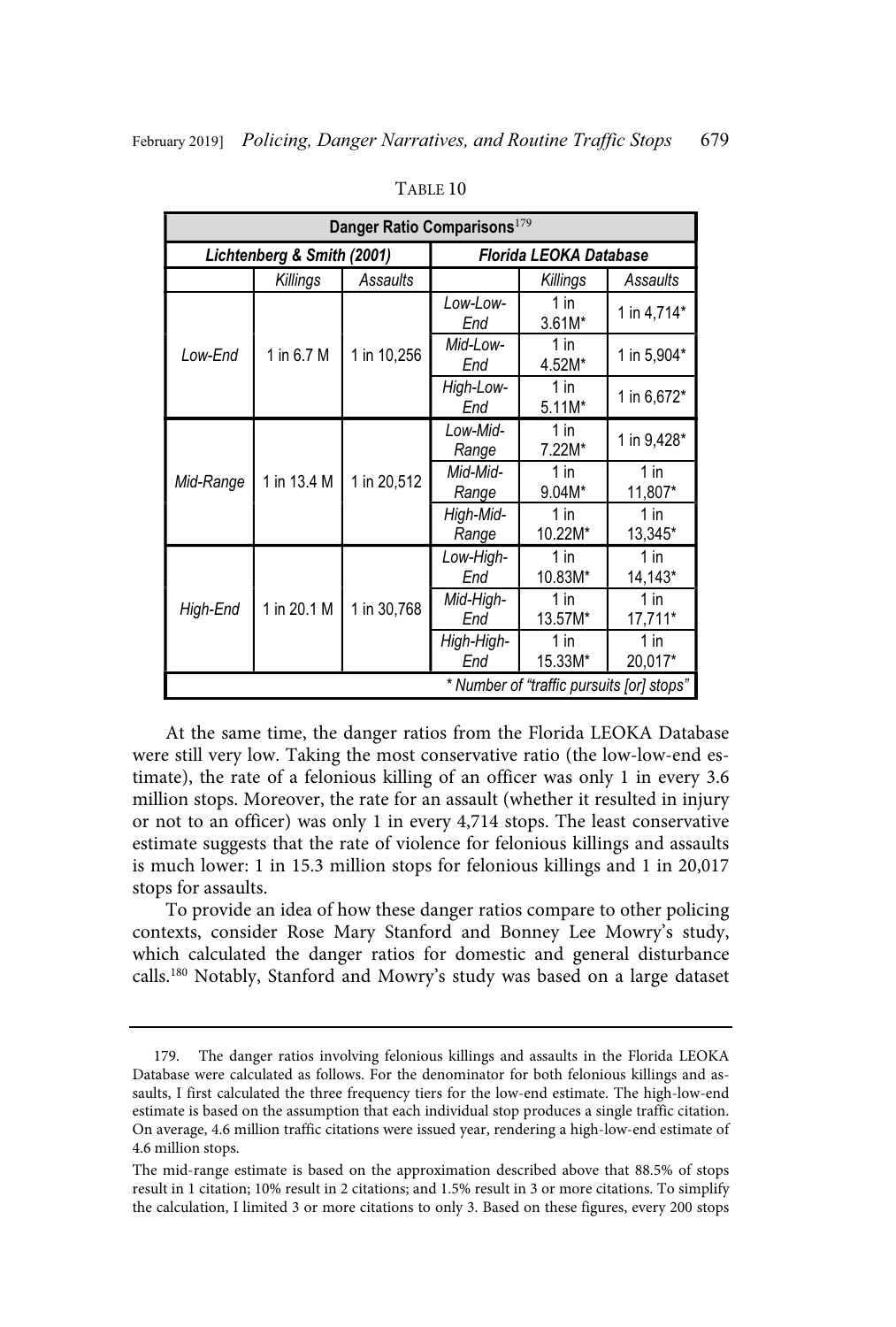from the Tampa Police Department,<sup>181</sup> which is one of the police agencies included in my study. Stanford and Mowry estimated that the rate for assault against an officer while handling a domestic disturbance call was 1 in every 385 calls,<sup>182</sup> which is over 12 times higher than the most conservative lowend danger ratio for assaults in the Florida LEOKA Database. In addition, Stanford and Mowry estimated that the rate for assault against an officer while handling a general disturbance call was 1 in every 323 calls,<sup>183</sup> which is over 14 times higher than the most conservative low-end danger ratio for assaults in the Florida LEOKA Database.

The findings presented in Section III.B revealed that only a very small percentage (less than 2%) of the total 6,894 "traffic pursuits and stops" assault cases in the Florida LEOKA Database resulted in serious injury to officers. With more detailed information on the extent of officer injury, I was able to go beyond Lichtenberg & Smith's study to calculate the danger ratios for assault cases based on injury. As Table 11 shows, the danger ratios for assaults resulting in serious injury to officers were dramatically lower than assaults that resulted in no or minor injury to officers.<sup>184</sup> Taking the most con-

The high-range estimate is based on the approximation that 71.75% of stops result in 1 citation; 18.75% result in 2 citations; 6.5% result in 3 citations; 2% result in 4 citations; and 1% result in 5 or more citations. To simplify the calculation, I limited 5 or more citations to only 5. Based on these figures, every 400 stops will yield 567 citations: 287 stops will involve 1 citation, 75 stops will involve 2 citations, 26 stops will involve 3 citations, 8 stops will involve 4 citations, and 4 stops will involve 5 citations. Applying these figures, 4.6 million citations equate to a high-low-end estimate of approximately 3.25 million stops: 2.34 million will involve 1 citation, 0.61 million will involve 2 citations, 0.21 million will involve 3 citations, 0.06 million will involve 4 citations, and 0.03 million will involve 5 or more citations.

For the numerator for felonious killings, I divided the total number of felonious killings involving "traffic pursuits and stops" (9 felonious killings) by 10 to obtain the average number of felonious killings of officers per year. I then took the reciprocal of the denominator divided by the numerator to obtain the appropriate ratio. For the numerator for assaults, I divided the total number of assaults involving "traffic pursuits and stops" (6,894 assaulted cases) by 10 to obtain the average number of assaults against officers per year. I then took the reciprocal of the denominator divided by the numerator to obtain the appropriate ratio.

Once I had the three frequency tier estimates for the low-end estimates, I could then divide those estimates by two and three to obtain the three frequency tier estimates for the mid-range and high-range estimates.

180. Rose Mary Stanford & Bonney Lee Mowry, Domestic Disturbance Danger Rate, 17 J. POLICE SCI. & ADMIN. 244 (1990).

181. *Id.* at 245.

182. See id. at 276 (reporting that "the potential for assault while handling a domestic disturbance call is estimated at 2.6 per 1000 calls").

183. See id. (reporting that the rate of assault against an officer while handling general disturbance calls is 3.1 assaults per 1000 calls).

184. Here, I acknowledge that the line between no injury, minor injury, and serious injury is arguably fortuitous. An assault that ended in no injury very well could have resulted in a

will yield 226 citations: 177 stops will involve 1 citation, 20 stops will involve 2 citations, 3 stops will involve 3 citations. Applying these figures, 4.6 million citations equate to mid-lowrange estimate of approximately 4.07 million stops: 3.6 million stops will involve 1 citation, 0.41 million stops will involve 2 citations, and 0.06 million stops will involve 3 citations.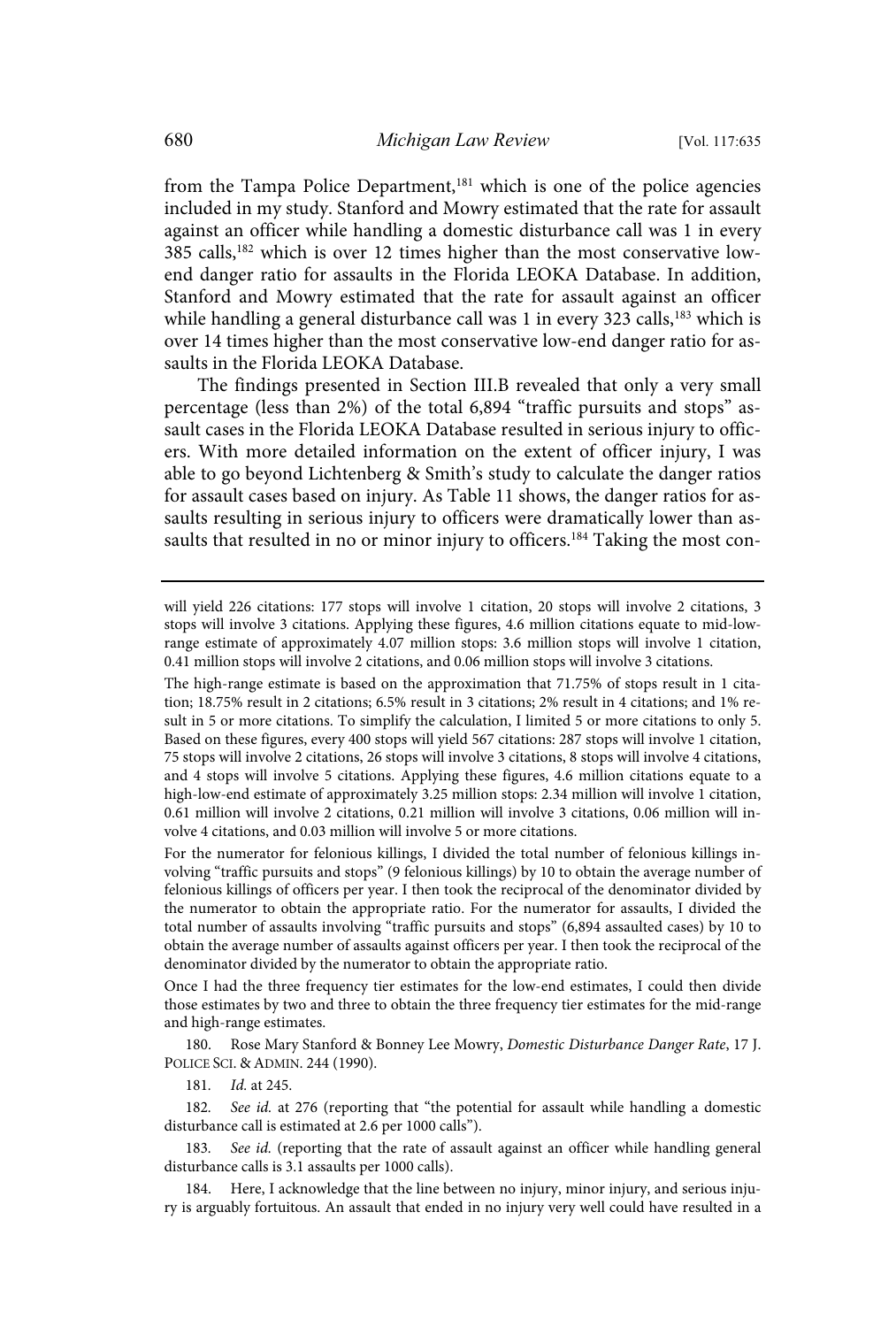servative estimate (low-low-end ratio), the rate for an assault that resulted in serious injury to an officer (regardless of weapon type) was only 1 in every 248,092 "traffic pursuits [or] stops." The least conservative estimate suggests that the rate of violence that results in serious injury to an officer is much less: 1 in 1.05 million stops.

| Danger Ratio Comparisons for the Florida LEOKA Database, 185<br><b>Assaults Based on Officer Injury</b> |              |              |               |  |  |  |  |
|---------------------------------------------------------------------------------------------------------|--------------|--------------|---------------|--|--|--|--|
| Minor Injury<br>Serious Injury<br>No Injury                                                             |              |              |               |  |  |  |  |
| Low-Low-End                                                                                             | 1 in 6,133*  | 1 in 22,199* | 1 in 248,092* |  |  |  |  |
| Mid-Low-End                                                                                             | 1 in 7,681*  | 1 in 27,801* | 1 in 310,687* |  |  |  |  |
| High-Low-End                                                                                            | 1 in 8.681*  | 1 in 31,421* | 1 in 351,145* |  |  |  |  |
| Low-Mid-Range                                                                                           | 1 in 12,266* | 1 in 44,399* | 1 in 496,183* |  |  |  |  |
| Mid-Mid-Range                                                                                           | 1 in 15,361* | 1 in 55,601* | 1 in 621,374* |  |  |  |  |
| High-Mid-Range                                                                                          | 1 in 17,362* | 1 in 62,842* | 1 in 702,290* |  |  |  |  |
| Low-High-End                                                                                            | 1 in 18,400* | 1 in 66,598* | 1 in 744,275* |  |  |  |  |
| Mid-High-End                                                                                            | 1 in 23,042* | 1 in 83,402* | 1 in 932,061* |  |  |  |  |
| High-High-End                                                                                           | 1 in 26,043* | 1 in 94,262* | 1 in 1.05M*   |  |  |  |  |
| * Number of "traffic pursuits [or] stops"                                                               |              |              |               |  |  |  |  |

TABLE 11

Although the danger ratios that emerge from the Florida LEOKA Database provide useful insight, even these estimates are too high because of the overinclusivity problems with available LEOKA statistics. In analyzing the incident narratives of the underlying LEOKA cases, I was able to provide the first estimates of danger ratios for routine traffic stops that only involve traffic violations. These danger ratios are a major contribution given the methodological shortcomings of available LEOKA statistics and the tendency for institutional actors to rely on LEOKA statistics when evaluating the dangerousness of routine traffic stops based on traffic violations.<sup>186</sup>

For routine traffic stops, I calculated moderate and maximum estimates for three sets of danger ratios: (1) felonious officer killings; (2) assaults resulting in serious injuries to officers; and (3) assaults against officers (whether resulting in officer injury or not). The moderate estimate captures where the direction of the data from the sample indicates that the danger ratios

serious injury. To reiterate, the danger ratio is predicated on what *actually* happened and not what could have happened during the traffic stop.

<sup>185.</sup> To calculate these danger ratios, I used the same method discussed in supra note 179 to calculate the denominator. The value of the numerator, however, changed. As Table 6 shows, 5,299 of the 6,894 total assault cases resulted in no injury; 1,464 cases resulted in minor injury; and 131 cases resulted in serious injury. I divided those values by 10 to obtain the average number of cases each year that resulted in no injury, minor injury, or serious injury to an officer.

<sup>186.</sup> See supra Part I; see also infra Section V.B.2.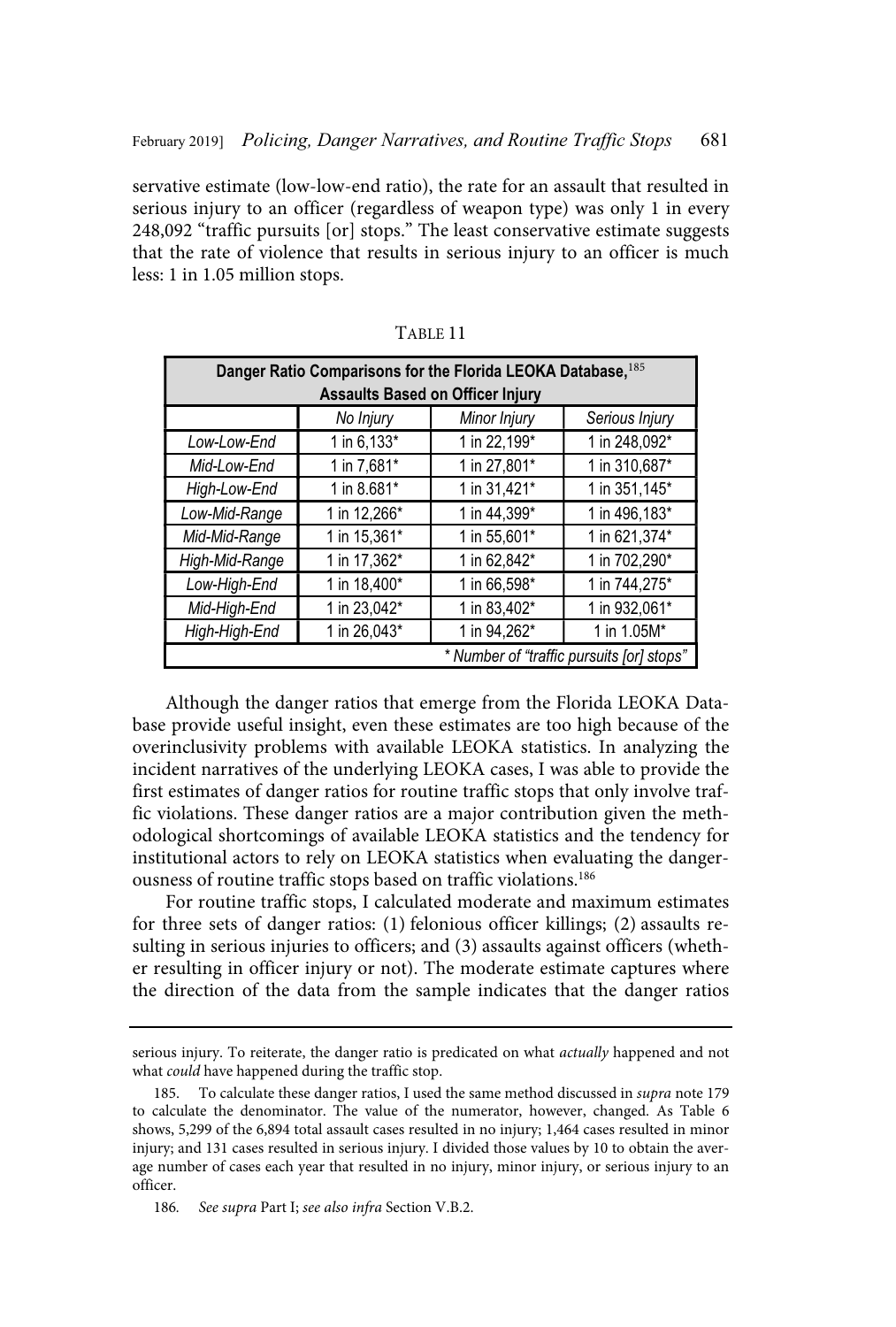most likely fall, whereas the maximum estimate captures the mathematically highest possibility for the danger ratios. At the outset, it is important to recognize that several methodological assumptions shaped the calculations. These assumptions took different approaches to account for the narratives that I was unable to obtain and thus analyze from the Florida LEOKA Database.<sup>187</sup> Table 12 presents the danger ratios for the routine traffic stops.

<sup>187.</sup> To explain those methodological assumptions in greater detail, first, for the danger ratios involving felonious killings, my analysis revealed that of the 9 cases involving felonious killings, 5 involved routine traffic stops, 3 involved criminal enforcement stops, and 1 involved indeterminate stops. For the moderate estimate, I assumed that the 1 indeterminate stop did not involve a routine traffic stop. For the maximum estimate, I assumed that the indeterminate stop involved a routine traffic stop, bringing the total to 6 felonious killings. Although the basis of the indeterminate stop is not entirely clear, the record indicates that the officer who conducted the vehicle stop was part of an agency operation in a high-crime neighborhood that attempted to catch thieves looking to steal recently bought Christmas gifts from homes or cars.

For the danger ratios involving assaults generally, my analysis revealed that 2,911 of the 4,255 assault narratives that met the inclusion criteria fell under the routine traffic stop category and 1,344 assault cases did not involve routine traffic stops (804 criminal enforcement stops, 476 "other" stops, and 64 cases indeterminate stops). See supra Section III.A, Table 5. This left 2,639 assault narratives to account for. For the moderate estimate, I calculated the total number of assaults for routine traffic stops as 4,670. Here, I applied my finding that two in every three cases in the Florida LEOKA Database fell into the routine traffic stop category in order to approximate that 1,759 (or two-thirds) of the 2,639 narratives that I could not obtain, read, or that had insufficient information involved a routine traffic stop. I then added this 1,759 value to the 2,911 cases that fell under the routine traffic stop category from the evaluated assault narratives to arrive at a total moderate estimate of 4,670. For the maximum estimate, I calculated the total number of assaults for routine traffic stops as 5,550. Here, I assumed that each of the 2,639 cases for which I was unable to obtain, read, or that had insufficient information fell under the routine traffic stops category and added that value to the 2,911 cases that fell under the routine traffic stop category from the evaluated assault narratives.

For the danger ratios that involved assaults resulting in serious injury to officers, three findings shaped my assumptions in calculating the moderate and maximum estimates. First, my analysis of the narratives that met the inclusion criteria revealed 43 cases that involved routine traffic stops that resulted in serious injury to officers and 31 cases that did not involve routine traffic stops (15 criminal enforcement stops, 15 "other" stops, and 1 indeterminate stop). See supra Part III.B, Table 6 & note 160. Second, from the information in the Florida LEOKA Database, I also knew that 131 of the 6,894 assault cases in the database involved serious injuries against officers. Therefore, there were 57 remaining cases involving serious injury to officers to account for. See supra Section III.B, Table 6. Third, less than 2% of all stops under each major stop category in which the basis was described (routine traffic stops, criminal enforcement stops, and "other" stops) as well as in the total number of "traffic pursuits and stops" cases in the Florida LEOKA database involved serious injuries to officers. See supra Section III.B, Table 6 & note 160. Thus, for the moderate estimate, I estimated the total number of routine traffic stops that resulted in serious injury to officers by averaging two estimates: (1) two-thirds of 131 = 87 (based on my estimate that two-thirds of the total cases in the Florida LEOKA Database involved routine traffic stops), and (2) 2% of 4,670 = 93 (which combined: (1) my findings that just under 2% of the cases in each major stop category resulted in serious injuries to officers and (2) my moderate estimate above that 4,670 cases in the Florida LEOKA Database involved routine traffic stops). The average of those two calculations came to a moderate estimate of 90 cases that involved routine traffic stops that resulted in serious injury to an officer. For the maximum estimate, I assumed that all of the 57 narratives involving serious officer injuries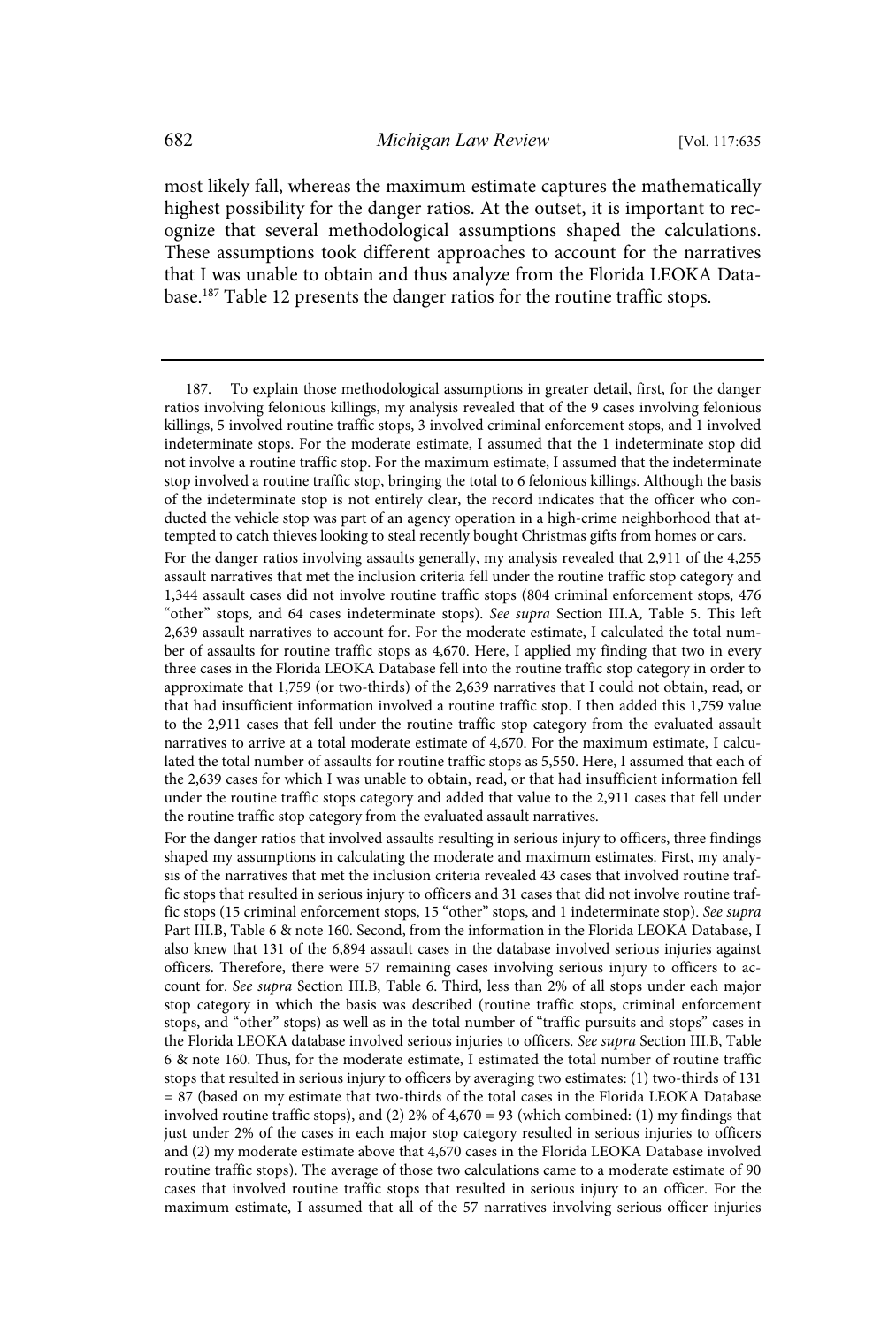| <b>Danger Ratios for Routine Traffic Stops</b> |                          |          |                   |                         |          |                          |  |
|------------------------------------------------|--------------------------|----------|-------------------|-------------------------|----------|--------------------------|--|
|                                                | <b>Moderate Estimate</b> |          |                   | <b>Maximum Estimate</b> |          |                          |  |
|                                                | Killings                 | Assaults | Serious<br>Injury | Killings                | Assaults | Serious<br><i>Injury</i> |  |
| Low-Low-                                       | 1 in                     | 1 in     | 1 in              | 1 in                    | $1$ in   | 1 in                     |  |
| End                                            | $6.5M*$                  | 6,959*   | 361,111*          | 5.42M*                  | 5,856*   | 325,000*                 |  |
| Mid-Low-                                       | $1$ in                   | $1$ in   | $1$ in            | $1$ in                  | $1$ in   | $1$ in                   |  |
| End                                            | 8.14M*                   | 8,715*   | 452,222*          | 6.78M*                  | 7,333*   | 407,000*                 |  |
| High-Low-                                      | 1 in                     | $1$ in   | $1$ in            | $1$ in                  | $1$ in   | 1 in                     |  |
| End                                            | $9.2M*$                  | $9,850*$ | 511,111*          | 7.67M*                  | 8,288*   | 460,000*                 |  |
| Low-Mid-                                       | $1$ in                   | 1 in     | $1$ in            | $1$ in                  | $1$ in   | $1$ in                   |  |
| Range                                          | $13M*$                   | 13,919*  | 722,222*          | 10.83M*                 | 11,712*  | 650,000*                 |  |
| Mid-Mid-                                       | $1$ in                   | 1 in     | $1$ in            | 1 in                    | $1$ in   | 1 in                     |  |
| Range                                          | 16.28M*                  | 17,430*  | 904,444*          | 13.57M*                 | 14,667*  | 814,000*                 |  |
| High-Mid-                                      | $1$ in                   | $1$ in   | 1 in              | $1$ in                  | $1$ in   | 1 in                     |  |
| Range                                          | 18.4M*                   | 19,700*  | $1.02M*$          | 15.33M*                 | 16,577*  | 920,000*                 |  |
| Low-High-                                      | $1$ in                   | $1$ in   | $1$ in            | $1$ in                  | 1 in     | $1$ in                   |  |
| End                                            | 19.5M*                   | 20,878*  | $1.08M*$          | 16.25M*                 | 17,568*  | 975,000*                 |  |
| Mid-High-                                      | $1$ in                   | $1$ in   | $1$ in            | $1$ in                  | $1$ in   | 1 in                     |  |
| End                                            | 24.42M*                  | 26,146*  | $1.36M*$          | 20.35M*                 | 22,000*  | $1.22M*$                 |  |
| High-                                          | $1$ in                   | 1 in     | $1$ in            | $1$ in                  | $1$ in   | $1$ in                   |  |
| High-End                                       | 27.6M*                   | 29,550*  | $1.53M*$          | 23M*                    | 24,865*  | $1.38M*$                 |  |
| * Number of routine traffic stops              |                          |          |                   |                         |          |                          |  |

TABLE 12

As Table 12 shows, the danger ratios are even lower in the routine traffic stop category than the danger ratios based on official statistics in the Florida LEOKA Database. Under the most conservative moderate estimate, the rate for a felonious killing of an officer during a routine traffic stop was 1 in every 6.5 million stops. The rate for an assault that results in serious injury to an officer was only 1 in every 361,111 stops. Finally, the rate for an assault (whether it results in officer injury or not) was only 1 in every 6,959 stops. The least conservative moderate estimate suggests that the rates are much less: 1 in every 27.6 million stops for a killing, 1 in every 1.53 million stops involving an assault that results in serious injury to an officer, and 1 in every 29,550 stops for an assault (whether it resulted in officer injury or not).

\* \* \*

In sum, the dominant danger narrative suggests that routine traffic stops are highly dangerous settings for police because officers are more frequently injured or killed during them compared to other police settings. The statistical findings, however, do not support this narrative. The bulk of violence

that I was unable to obtain, read, or that had insufficient information fell under the routine traffic stop category. That resulted in a maximum estimate of 100 cases.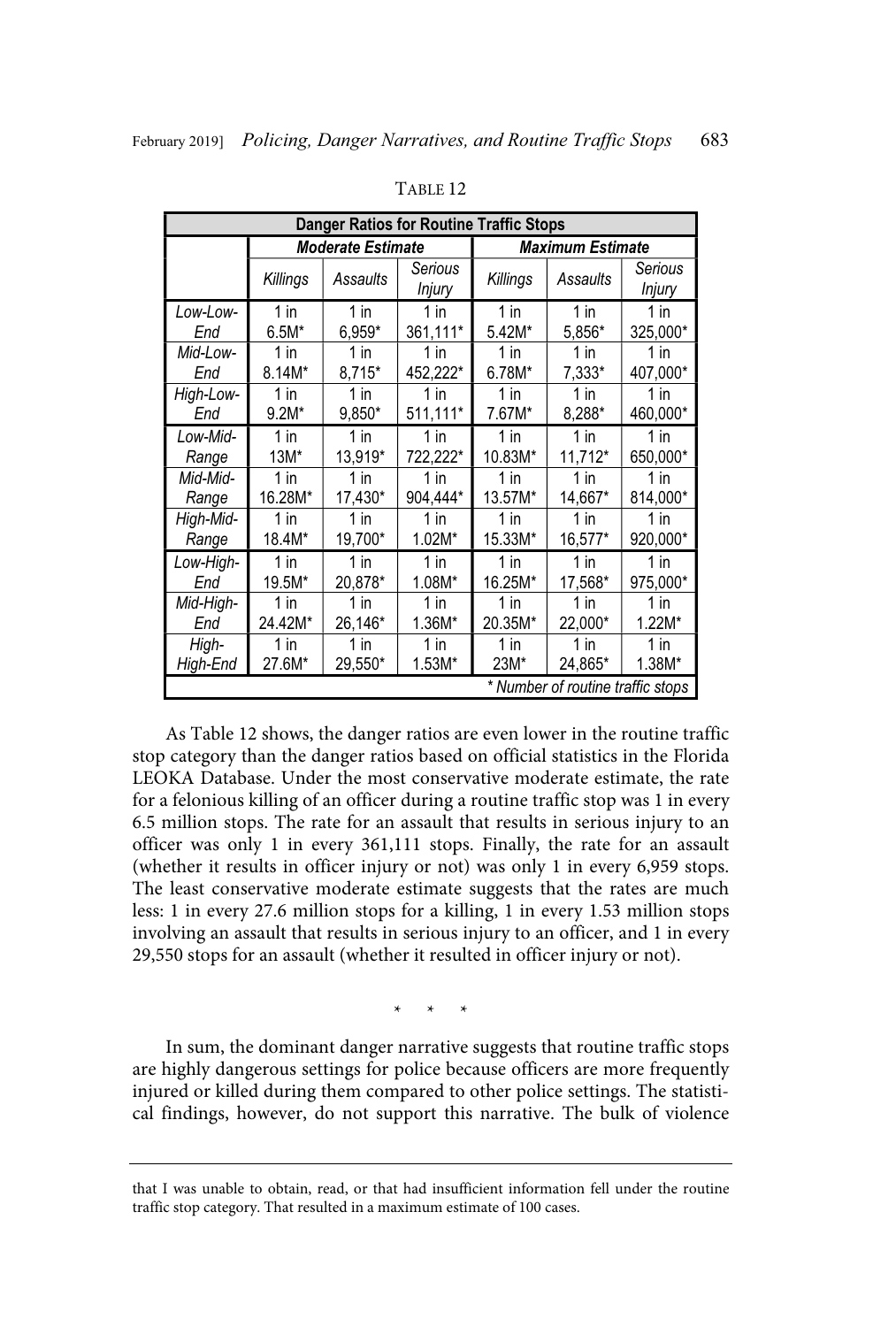against the officers in the evaluated cases was relatively minor—both in terms of the extent of the officer injuries and the weapons used against them. The danger ratios were also low, especially for cases that resulted in serious injury to officers. Having presented these findings, the next Part shifts gears to the typology and offers a more contextual interpretation of the circumstances under which violence against the police during routine traffic stops occurs.

## IV. TYPOLOGY

This Part draws on qualitative methods to develop a typology of major traffic stop scenarios that escalate into violence against the police. I was specifically interested in exploring the context surrounding the cases in the routine traffic stop and criminal enforcement stop categories, and whether overall trends of violence in the Florida LEOKA Database were more consistent with one or both categories.<sup>188</sup> Notably, over 99% of the 3,715 evaluated narratives involving routine traffic stops or criminal enforcement stops fit within the typology.<sup>189</sup> For simplicity purposes, in the Sections below I label the sum of the routine traffic and criminal enforcement stops as "total evaluated stops."190

Before presenting the typology, it is useful to explain its structure. The typology is organized around a hierarchy of mutually exclusive and observable contextual factors that preceded the violence in the evaluated cases and as the stop unfolded along its major phases: at inception, during its course, and after its conclusion.<sup>191</sup> I divided "during its course" into two separate stages related to officers' invocation of authority: First, violence that occurred before officers invoked their authority beyond that authority incidental to the traffic stop (i.e., asking for basic information, requesting documentation, or running a records check). Second, violence that occurred after officers invoked some additional authority such as orders to exit the vehicle, touching or handcuffing drivers or passengers, reaching inside the vehicle, telling drivers or passengers that they were under arrest, or asking for permission to search or searching the vehicle or its occupants.

At the outset, it is important to note a caveat concerning the typology. The typology is intended to be descriptive, not predictive. It enhances our

<sup>188.</sup> Therefore, for the purposes of the typology, I omitted cases in the indeterminate stop and "other" stop categories.

There were 2,911 cases in the routine traffic stop category and 804 cases in the criminal enforcement stop category. See supra Section III.A, Table 5.

<sup>190.</sup> In less than 1% of the total evaluated stops (34 cases), the violence was unclear, it appeared as though there was no violence and only threats or simple resistance, or the situations did not neatly fit into the major traffic stop scenarios. Of those cases, 20 involved routine traffic stops and 14 involved criminal enforcement stops.

<sup>191.</sup> Under the hierarchy, once a case satisfied a set of contextual factors, it was accounted for in the typology. In this regard, multiple sets of contextual factors might have applied to a specific case if the typology were organized in a nonhierarchical fashion.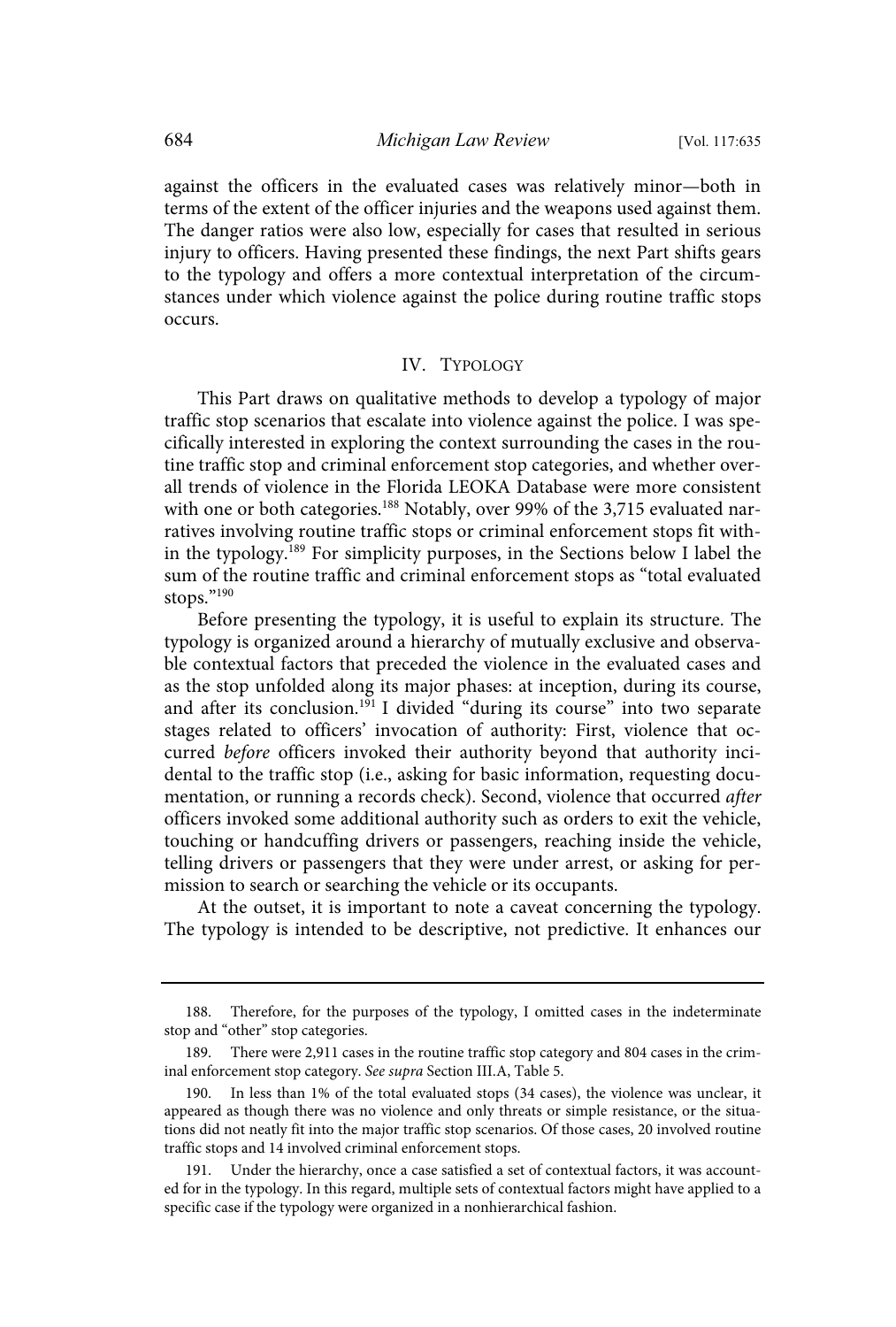contextual understanding of violence against the police during routine traffic stops through a heuristic that organizes and attempts to make sense of the many different contextual factors surrounding this violence. It does not establish causal relationships between the identified contextual factors and the violence. In addition, similar to many other typologies that have been introduced in the criminological realm, future research is necessary to continue to test the typology and explore its broader applicability.<sup>192</sup>

My analysis revealed eight major traffic stop scenarios, which are organized in the typology in hierarchical order as follows: (1) criminal enforcement stops; (2) drivers who refused to pull over; (3) drivers or passengers who attempted to flee after stopping but before the violence occurred against the officers; (4) drivers or passengers who officers noticed were possibly impaired immediately or soon after initiating the stop; (5) drivers or passengers who engaged in violence before the officers invoked their authority during the stop; (6) drivers or passengers who violently resisted after the officers invoked their authority during the stop; (7) bystander perpetrators (usually bystanders who assaulted the officers after the officers invoked their authority during the stop); and (8) drivers or passengers who assaulted an officer after they were already apprehended (for instance, at the police station after the stop concluded).

Figure 1 below presents the typology and the proportion of the total evaluated stops that fell under each scenario based on this hierarchy.

<sup>192.</sup> See, e.g., Lallen T. Johnson, Drug Markets, Travel Distance, and Violence: Testing a Typology, 62 CRIME & DELINQ. 1465 (2016) (testing Reuter and MacCoun's typology of drug market violence); Nickie D. Phillips, The Prosecution of Hate Crimes: The Limitations of the Hate Crime Typology, 24 J. INTERPERSONAL VIOLENCE 883 (2009) (testing Levin and McDevitt's hate crime typology).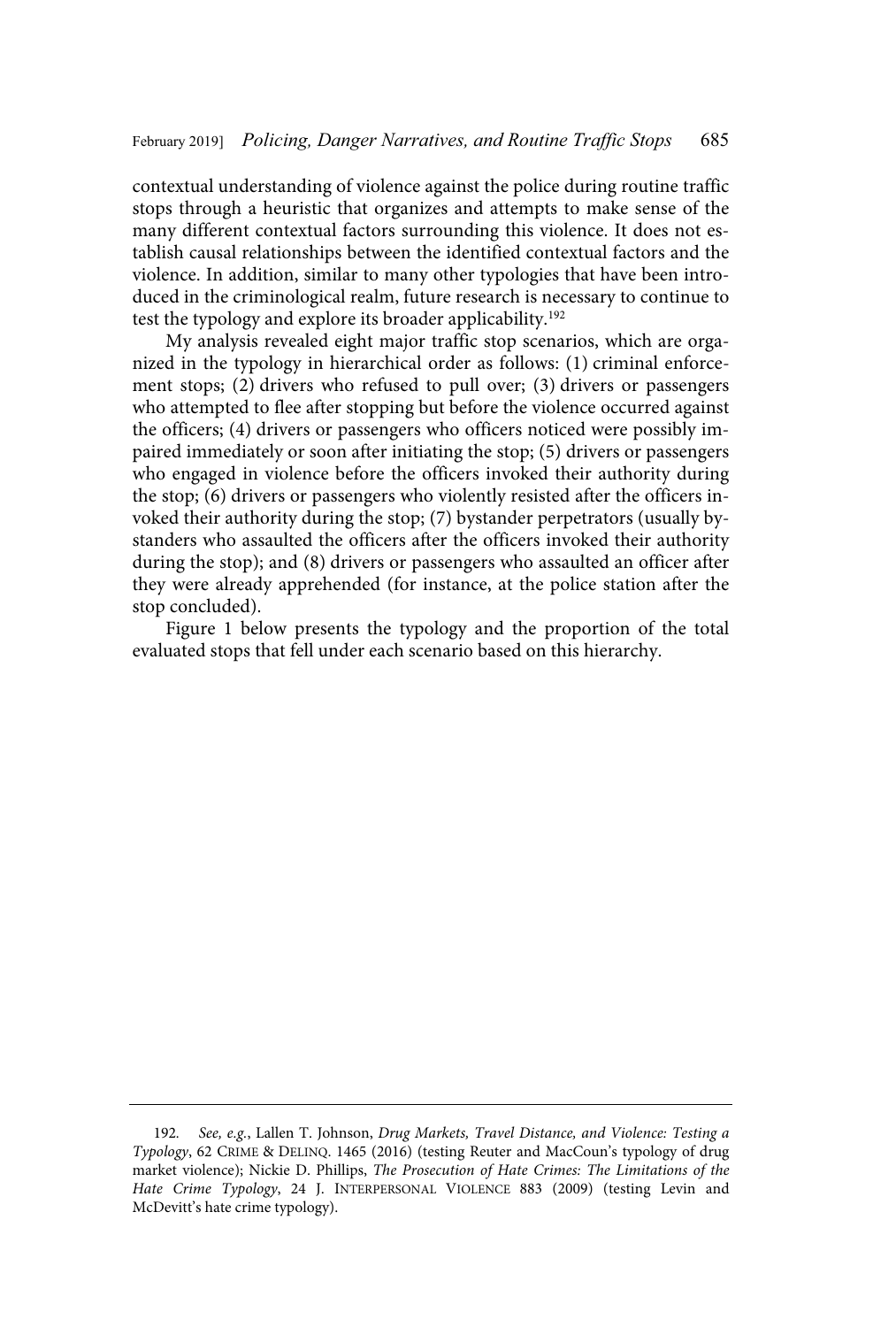| ۰.<br>٧<br>×<br>× |  |
|-------------------|--|
|-------------------|--|



As Figure 1 shows, qualitative analysis revealed that four sets of observable contextual factors preceded the violence in just under 94% of the total evaluated stops: (1) the encounter resulted from a criminal enforcement stop rather than a routine traffic stop (scenario 1); (2) the driver refused to submit to the encounter, either by refusing to pull over or by fleeing, on foot or in the vehicle, after initially pulling over (scenarios 2 and 3); (3) the officer reported noticing clear signs of intoxication upon initial contact with the driver or passenger (scenario 4); or (4) the officer invoked his or her authority during the stop in some way beyond asking for basic information, requesting documentation, or running a records check—for instance, ordering drivers out of the car or placing his or her hands on the drivers (scenario 6). Contrary to the dominant danger narrative, only a very small percentage of cases (just over 3%) involved violence against officers that did not precede one of these four sets of contextual factors and appeared unprovoked. Only a hand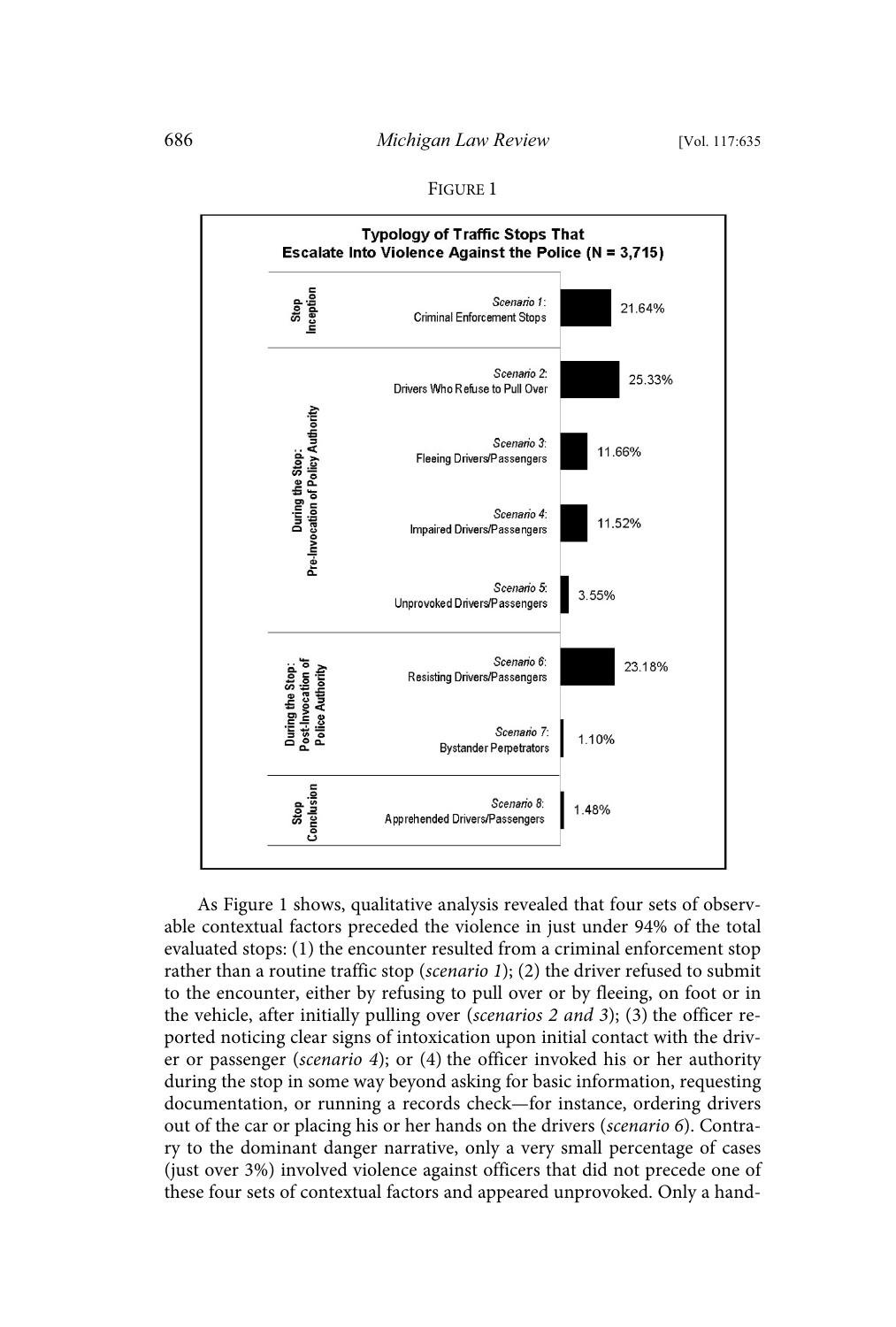ful of those cases involved guns or knives. The remaining 3% were situations involving bystander perpetrators of violence or situations in which the violence against officers occurred after the drivers or passengers had been apprehended by officers (for instance, the violence occurred at the police station or DUI testing center).

The Sections below explain the findings within each of the eight major scenarios in greater detail.

# A. Inception of the Stop

### Scenario 1: Criminal Enforcement Stops

The first major scenario in the typology involves stops that are initiated for the purpose of criminal enforcement to some degree. The stops under this scenario accounted for almost 21.64% (804 cases) of the total evaluated stops. During these stops, officers have at least some suspicion at the very inception of the stop that a vehicle, driver, or passenger is involved in crime beyond a traffic violation. As Table 5 (presented supra in Section III.A) reflects, the categories of stops that fall under this scenario include felony vehicle stops, suspicious vehicle stops, pretextual stops, stolen vehicles, hit-andrun suspects, suspects with outstanding warrants, and re-engagement with drivers who had previously eluded the police.

At this early point of the typology, all the criminal enforcement stops have been accounted for, leaving only the routine traffic stops to examine. In Section IV.D, I will provide a more refined analysis of how the picture of violence that emerges from the criminal enforcement stops differs from the routine traffic stops.

# B. During the Stop

The next group of scenarios involves contextual factors that appear during the course of the routine traffic stop. Given that this stage of the routine traffic stop is when officers have the most contact with drivers and passengers, it is not surprising that most evaluated cases fell under this phase of the stop. As noted previously, I separated this phase of the routine traffic stop into two distinct stages: contextual factors that appeared before and after officers invoked police authority beyond asking for basic information, requesting documentation, and conducting a records check. To be clear, the violence against officers did not necessarily occur during this part of the encounter, although it could have—the key point is that it is at this stage of the routine traffic stop when the first relevant factor is observed.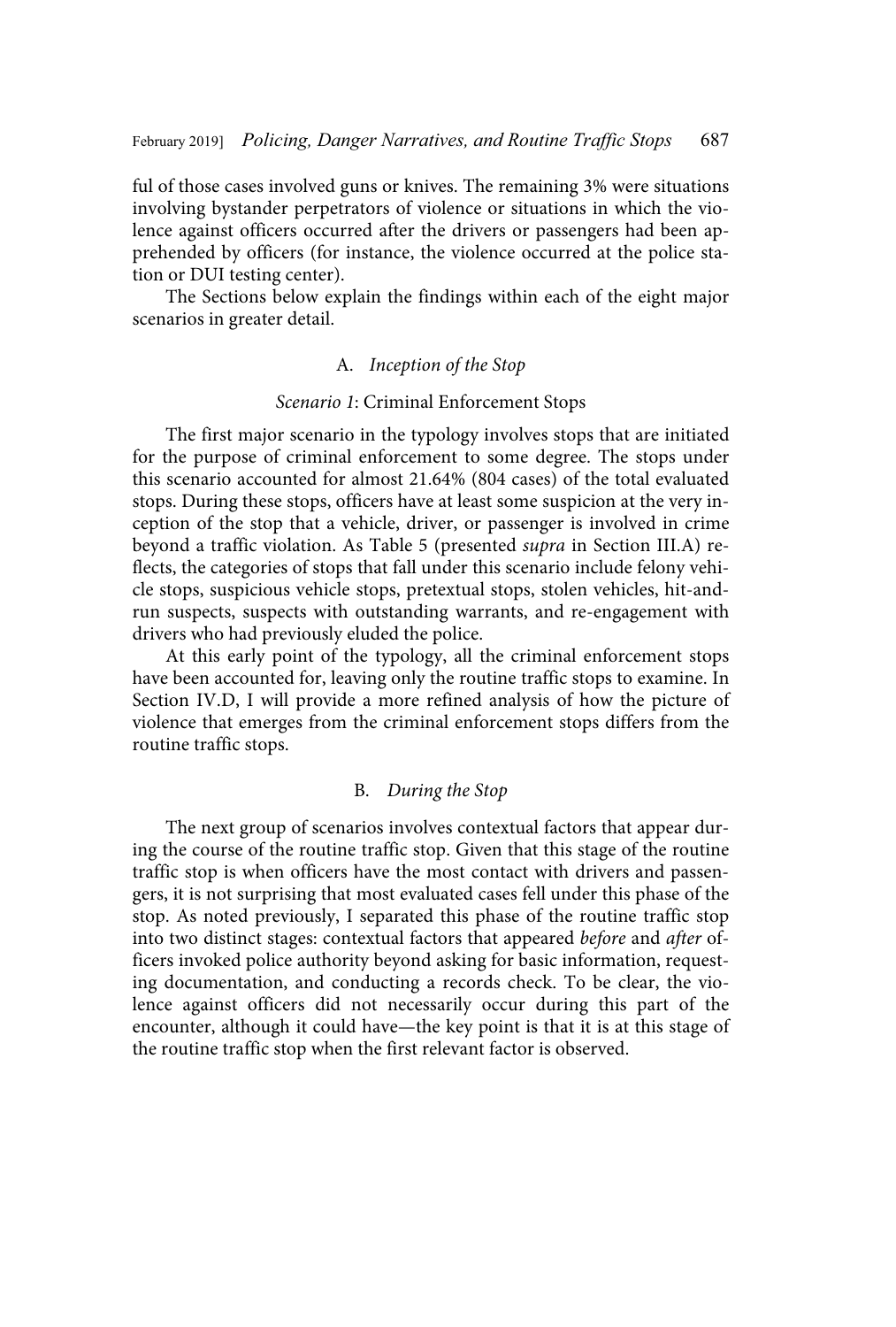## 1. During the Stop: Pre-Invocation of Police Authority

# Scenario 2: Drivers Who Refuse to Pull Over

This second scenario involves situations in which officers initiated traffic stops for traffic violations, and the officers noticed clear signs that drivers were refusing to pull over or accelerating to elude them. Another 25.33% of the total evaluated stops (941 cases) fell under this scenario. In many of the cases, a vehicle pursuit ensued, and often, drivers used their vehicles as weapons to hit (or attempt to hit) the officers or their patrol cars. In some cases, the drivers successfully eluded the officers. In situations when the drivers eventually stopped, violence against the police fell into two patterns. First, violence occurred when officers attempted to apprehend the drivers or passengers outside of the car. Second, after fleeing on foot, drivers or passengers assaulted the officers to get away or to physically resist detention or arrest.

## Scenario 3: Fleeing Drivers/Passengers

Another 11.66% of the total evaluated stops (433 cases) fell under this third scenario, which involves drivers or passengers who complied with an officer's initial orders to pull over and then fled or attempted to flee before assaulting the officer. To clarify, under this scenario the evidence of flight had to occur after the vehicle initially pulled over but before the officer invoked police authority beyond asking for basic information, requesting documentation, or conducting a records check. These cases followed two patterns. First, in approximately two-thirds of these cases, the drivers pulled over and drove away as the officers were approaching or soon after the officers made contact. Second, in approximately one-third of these cases, the drivers pulled over, and drivers or passengers fled via foot as the officers approached or soon after the officers made contact.

## Scenario 4: Impaired Drivers/Passengers

An additional 11.52% of the total evaluated stops (428 cases) fell under this fourth scenario, which involves impaired drivers and passengers. Here, the officers initiated traffic stops for traffic violations (most commonly DUI suspicion or erratic, reckless, or aggressive driving), and upon making contact with the drivers or passengers, the officers observed clear signs of intoxication. Common cues included a smell of alcohol emanating from inside the vehicle or the driver or passenger's breath, slurred speech, glassy eyes, uncoordinated conduct, or drivers who were unconscious.

Interestingly, although this contextual factor came into play prior to an officer's invocation of authority, the evaluated cases in this category were quite diverse in terms of when the violence ultimately occurred during the stop. In one-fourth of the cases, the violence occurred before the drivers or passengers were searched or apprehended; in about half, the violence occurred while the drivers or passengers were being searched or apprehended;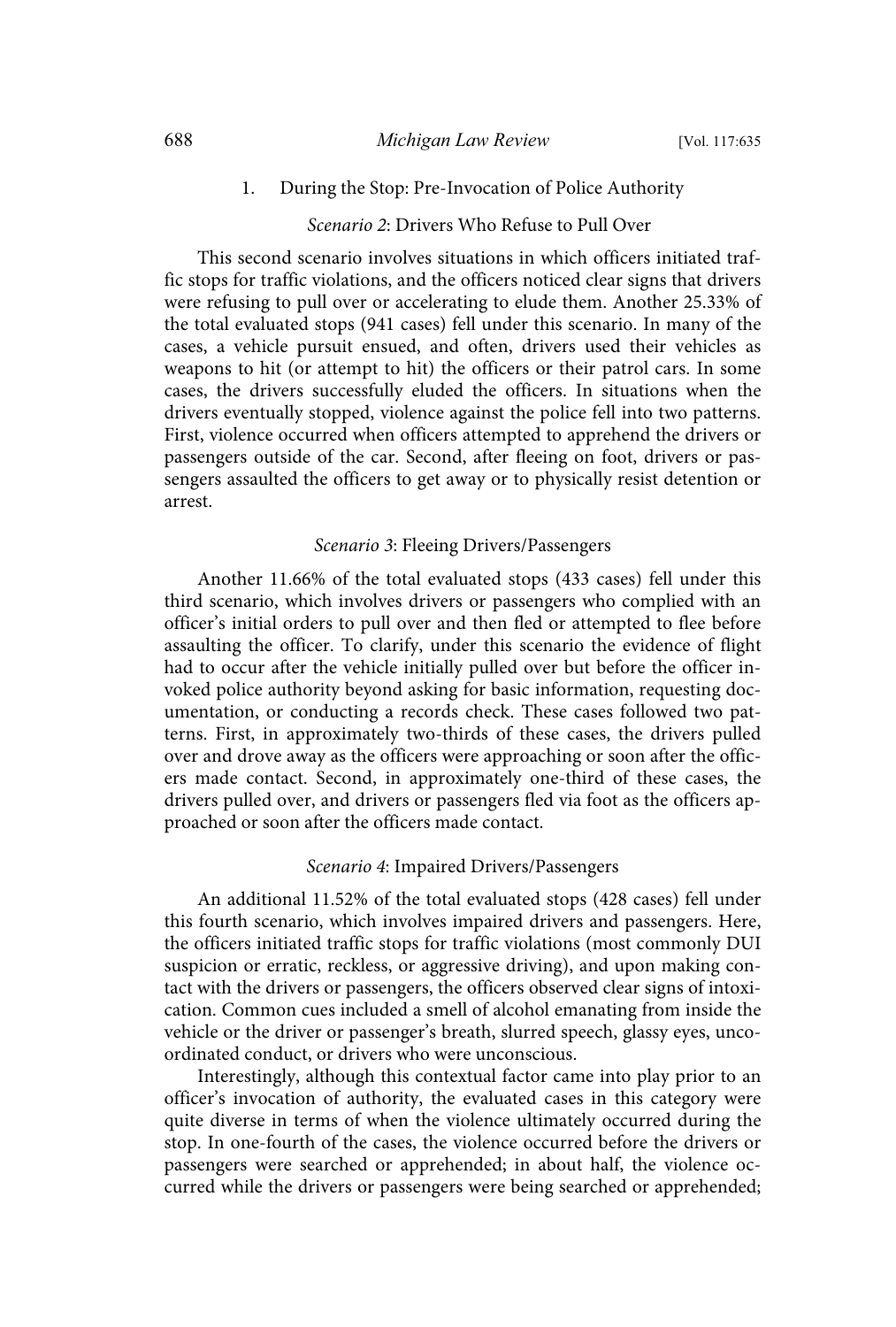and in one-fourth, the violence occurred after the drivers or passengers were already apprehended and were being placed into patrol vehicles, tested at the DUI centers, or processed at the police station or jail.<sup>193</sup> Moreover, drivers or passengers who appeared intoxicated were often belligerent before assaulting the officers. This belligerent behavior, however, did not always begin upon immediate contact with officers. In many instances, this behavior started after the officers asked the intoxicated drivers or passengers whether they had been drinking, ordered them out of the vehicles to perform field sobriety exercises, or told them that they were under arrest for driving under the influence.

### Scenario 5: Unprovoked Drivers/Passengers

This fifth scenario, which accounted for an additional 3.55% (132 cases) of the total evaluated stops, involved what I call "unprovoked drivers/passengers." This scenario includes cases of violence that occurred after the officers made contact with the drivers or passengers and before the officers invoked any additional police authority beyond initiating the stop, asking for documentation, or running a records check. Importantly, this scenario captures the prototypical cases of apparently random and unprovoked violence that animate the dominant danger narrative surrounding routine traffic stops. Therefore, institutional actors that are especially concerned with random or unprovoked violence against the police would likely be most interested in this scenario.

In general, the small proportion of cases that fell under this scenario followed two patterns. The first pattern includes cases that are apparently random violence. In some cases, the vehicle pulled over, and the driver or passenger immediately exited and charged at the officer. In other cases, the officers approached the driver or passenger window, and the driver or passenger opened the car door to hit the officer with it. A handful of cases involved serious violence in which the drivers or passengers pulled over and brandished a gun or knife, or shot at or cut the officers.

In the second pattern, the violence immediately preceded a driver or passenger's attempt to flee the scene. Put another way, the violence was intended as an aggressive attack on the officer as opposed to violence incidental to escape. To avoid confusion, what distinguishes these cases of violence from Scenario 3 ("fleeing drivers/passengers") is that the violence here occurred before, not after, the drivers or passengers fled or attempted to flee. Usually, this violence occurred after the drivers or passengers realized that the officers had discovered that they were driving with no or an invalid license, had outstanding warrants, or saw illegal drugs, drug paraphernalia, or weapons in plain view. In some of the plain view cases, the officers saw drugs, drug paraphernalia, or weapons through the driver or passenger win-

<sup>193.</sup> Future research is necessary to make better sense of these cases, but one possibility is that the diversity of the violence could be a reflection of people's unpredictable behavior while they are intoxicated. These questions, however, are beyond the scope of this Article.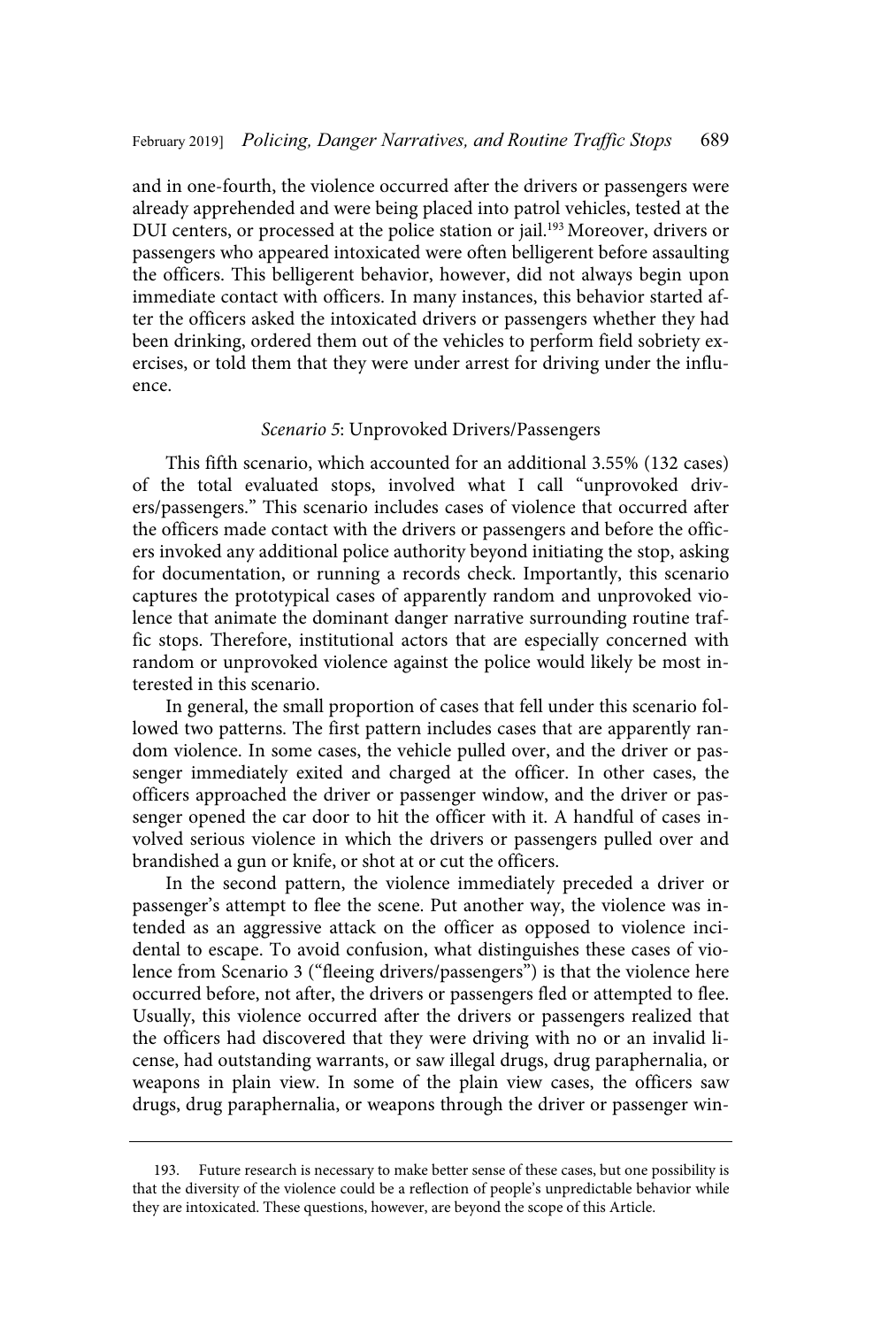dow. In other cases, drugs, drug paraphernalia, or weapons fell out of the drivers' or passengers' clothing after they exited the vehicle on their own initiative, without any prior orders from the officers to exit.

#### 2. During the Stop: Post-Invocation of Police Authority

## Scenario 6: Resisting Drivers/Passengers

Another 23.18% of the total evaluated stops (861 cases) fell under this sixth scenario, which involved officers who were assaulted after they invoked their authority beyond asking for basic information, requesting documentation, or running a records check. In general, the cases under this scenario followed three patterns.

The first pattern was the most common and involved drivers or passengers who resisted apprehension or arrest.<sup>194</sup> Here, officers pulled over a vehicle for a traffic violation. The encounter either started civilly or the drivers or passengers expressed frustration or disagreement with being pulled over. The situation then quickly escalated once the officer attempted to restrain or apprehend the driver or passenger for safety purposes, to prevent them from ingesting drugs, or to conduct an arrest. Examples of relevant police conduct include pulling drivers or passengers out of vehicles, telling drivers or passengers that they were under arrest, or attempting to apply handcuffs on the drivers or passengers. The most common reasons why police invoked or attempted to invoke these forms of authority were to subdue angry drivers and passengers; arrest them for having an outstanding warrant or not having a valid drivers' license or registration; arrest them for obstruction of justice after not complying with an officer's request during the stop; or arrest them after discovering contraband (most often, drugs) after a pat down, search of their person or vehicles, or discovering contraband in plain view.

The second pattern, which was less common,<sup>195</sup> involved drivers or passengers who resisted during a pat down of their outer clothing, search of their person or vehicles, or during a dog sniff of the vehicles. In many cases, the officers discovered contraband (usually drugs), but that discovery did not precipitate the violence—the request to conduct the pat down or search did.

The third pattern, which was also less common,<sup>196</sup> involved drivers or passengers who resisted exercises of police authority that did not involve a pat down of their clothing, search, or arrest. Examples include officers telling the driver to turn off the car, ordering a driver or passenger out of the car, grabbing the driver or passenger's cell phone, reaching inside the car, or touching the driver or passenger. These cases also involved drivers who refused to sign citations and the situation escalated when the officers told them that they had to sign.

<sup>194.</sup> This first pattern accounted for 14.10% of the total evaluated stops (524 cases).

<sup>195.</sup> This second pattern accounted for 2.64% of the total evaluated stops (98 cases).

<sup>196.</sup> This third pattern accounted for 5.95% of the total evaluated stops (221 cases).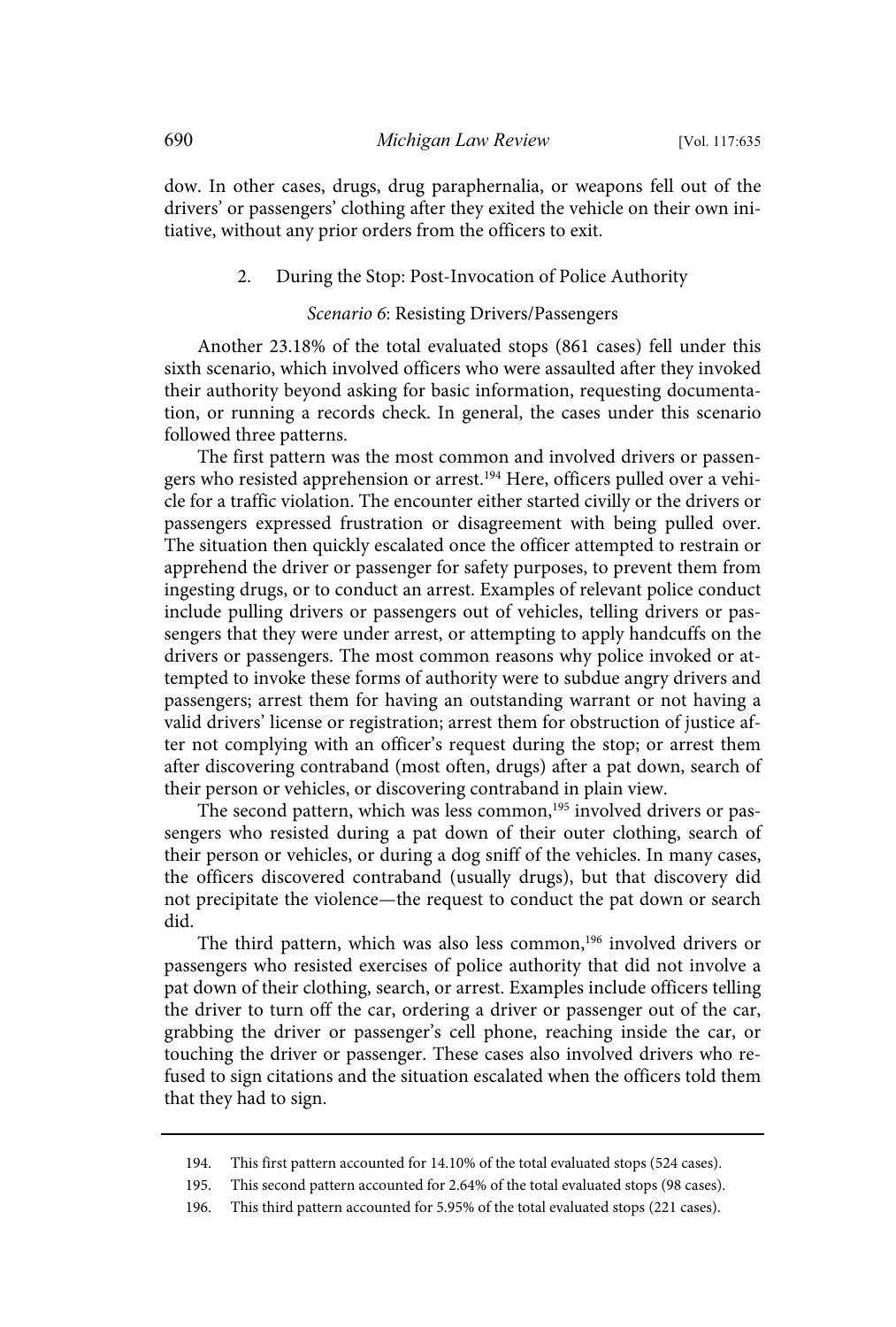#### Scenario 7: Bystander Perpetrators

The seventh scenario accounted for 1.10% of the total evaluated stops (41 cases) and involved third parties who arrived at the scene of the traffic stop and assaulted the officers. Most often, the third parties were relatives of the drivers or passengers, or community members who were attempting to defend the drivers or passengers during the police encounter. More often than not, the officers dismissed or abruptly told the bystanders to leave the scene or risk being arrested themselves, after which the situation escalated.

### C. Conclusion of the Stop

# Scenario 8: Apprehended Drivers/Passengers

This last scenario involves drivers and passengers who assaulted officers after they were already apprehended. This scenario accounted for an additional 1.48% of the total evaluated stops (55 cases). The cases under this scenario fell into three patterns. Under the first pattern, drivers or passengers who were already handcuffed assaulted officers while they were being escorted to, or placed into, patrol cars. Under the second pattern, the drivers or passengers were already secured in the back of patrol cars and either spat at the officers or kicked officers while they were standing beside the patrol car. Under the third pattern, drivers or passengers assaulted officers outside of the setting where the traffic stop occurred (for instance, at the police station, jail, DUI testing center, or hospital).

## D. Comparing Routine Traffic Stops and Criminal Enforcement Stops

My study is the first to offer a more nuanced view of how violence within different vehicle stop types captured in official LEOKA data may vary. This Section shows that when the typology is applied separately to criminal enforcement and routine traffic stops, a very different picture of violence emerges. This discovery underscores a need to avoid conceptualizing traffic stops as a monolithic category when assessing their dangerousness to police officers—a point that I will discuss later in this Article in greater detail.<sup>197</sup>

Figure 2 below shows how the typology separately maps onto criminal enforcement and routine traffic stops, as well as how that mapping compares to the overall proportions of violence when classified together.<sup>198</sup>

<sup>197.</sup> See infra Part V.

<sup>198.</sup> To explain the frequencies that support Figure 2, there were 2,911 routine traffic stops in the "total evaluated stops." In 20 routine traffic stops, the violence was unclear, it appeared as though there was no violence and only threats or simple resistance, or the situations did not neatly fit into the major traffic stop scenarios. As shown in Figure 2, 941 stops fell under Scenario 2, 433 stops fell under Scenario 3, 428 stops fell under Scenario 4, 132 stops fell under Scenario 5, 861 stops fell under Scenario 6, 41 stops fell under Scenario 7, and 55 stops fell under Scenario 8.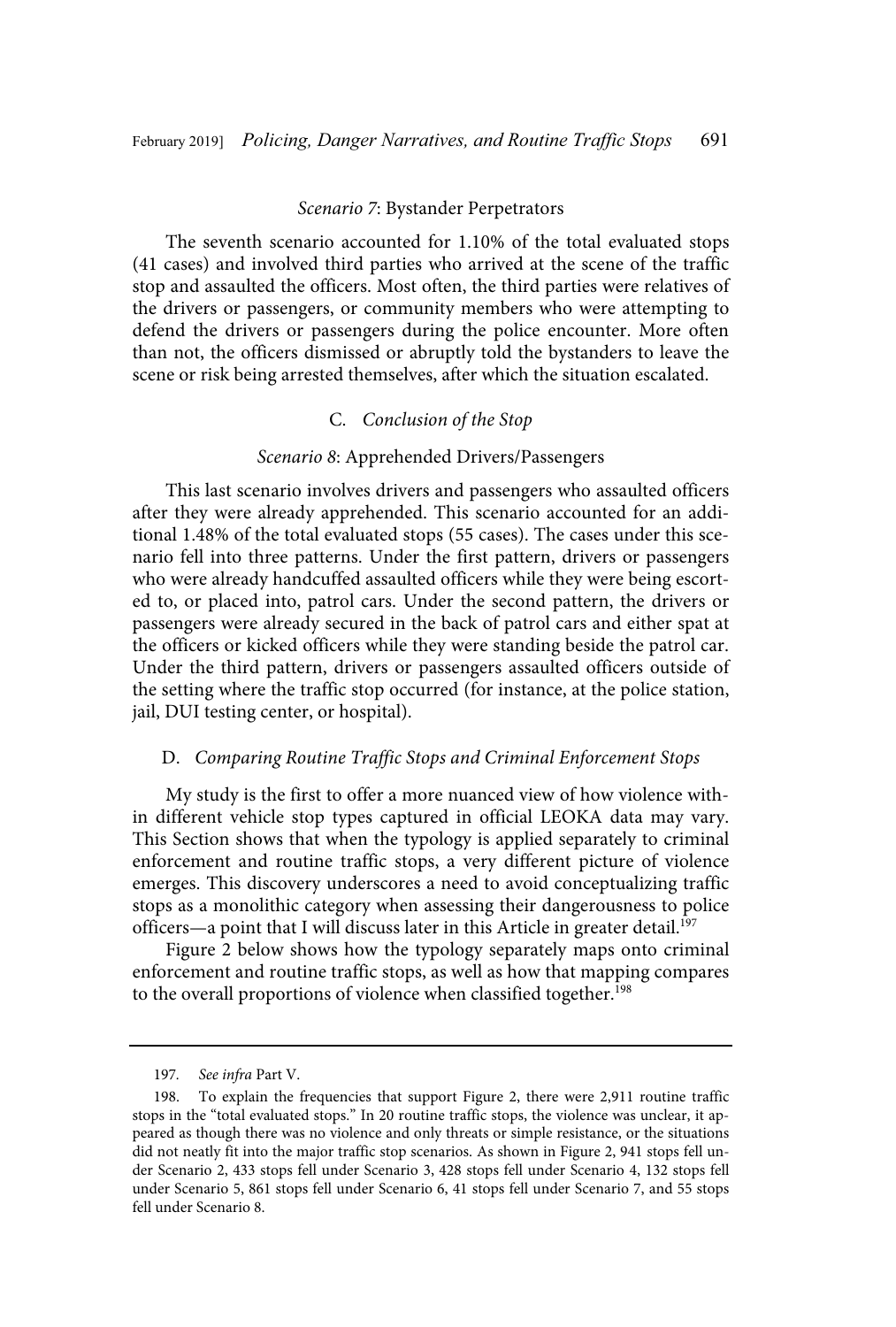# 692 *Michigan Law Review* [Vol. 117:635

#### FIGURE 2



Figure 2<sup>199</sup> reveals two meaningful differences. First, a much higher proportion of criminal enforcement stops fell under Scenario 2, which includes

There were 804 criminal enforcement stops in the "total evaluated stops." In 14 criminal enforcement stops, the violence was unclear, it appeared as though there was no violence and only threats or simple resistance, or the situations did not neatly fit into the major traffic stop scenarios. 463 stops fell under Scenario 2, 116 fell under Scenario 3, 28 fell under Scenario 4, 18 stops fell under Scenario 5, 154 stops fell under Scenario 6, 6 stops fell under Scenario 7, and 5 stops fell under Scenario 8.

<sup>199.</sup> Because criminal enforcement stops defined Scenario 1 in the typology, I excluded Scenario 1 from Figure 2 in order to compare and contrast the proportions of violence in the criminal enforcement and routine traffic stop categories. In addition, the percentages do not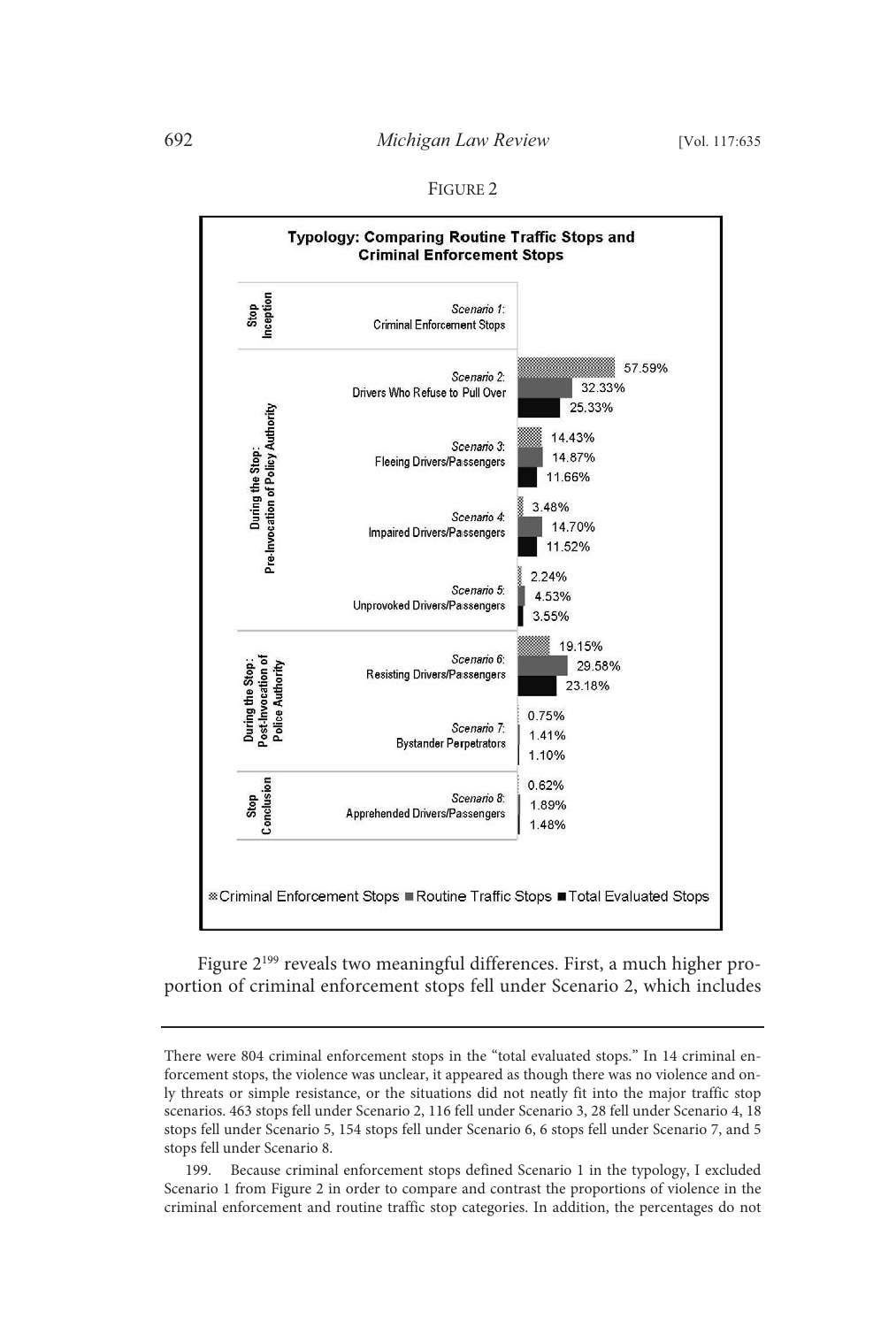cases in which drivers refused to pull over (57.59% versus 32.33%). Strikingly, qualitative analysis revealed that in more than 70% of criminal enforcement stops, the driver refused to pull over, or, the driver stopped and immediately or soon after stopping the driver or a passenger fled via vehicle or foot (scenarios 2 and 3). Figure 2 also shows that this difference was overshadowed in the typology when criminal enforcement and routine traffic stops were considered together—as they are in official LEOKA statistics.

Second, a lower proportion of the criminal enforcement stops fell under Scenario 6, which includes cases in which the violence occurred after officers exercised authority beyond asking for basic information, requesting documentation, or running a records check (19.15% versus 29.58%). At the same time, the proportion of criminal enforcement stops that fell under this scenario is not trivial. As the next Part discusses in more detail, this finding raises questions about the extent to which greater invocation of police power during routine traffic stops—especially for only traffic violations—creates avoidable and unnecessary conflicts that undermine both officer and civilian safety.

Figure 2 also illustrates an important similarity in how the typology maps onto the criminal enforcement and routine traffic stops. Specifically, the proportion of cases in Scenario 5—which captures random and unprovoked violence against officers—was very small for both criminal enforcement and routine traffic stops. As emphasized above, this scenario captures the stereotypical cases of random and unprovoked violence that animate the dominant danger narrative surrounding routine traffic stops.

\* \* \*

In sum, the presented typology provides a better contextual understanding of violence against the police during routine traffic stops. Contrary to the dominant danger narrative, only a very small proportion of cases in the sample involved apparently random or unprovoked violence that did not precede evidence of flight or intoxication. Further, applications of the typology suggest that monolithic conceptions of routine traffic stops can overshadow important contextual differences surrounding violence against officers during traffic stops, particularly when officers execute stops for only traffic enforcement and not criminal enforcement purposes. As the next Part discusses, these insights illustrate that an accurate evaluation of the risks and costs of policing during routine traffic stops requires abandoning the oversimplified danger narrative in favor of more sophisticated archetypes.

add up to 100 percent in light of the small subset of narratives that did not fit into the typology because the basis of the violence was unclear, because the incident involved only threats of violence, or because the situation did not fit under any of the major scenarios.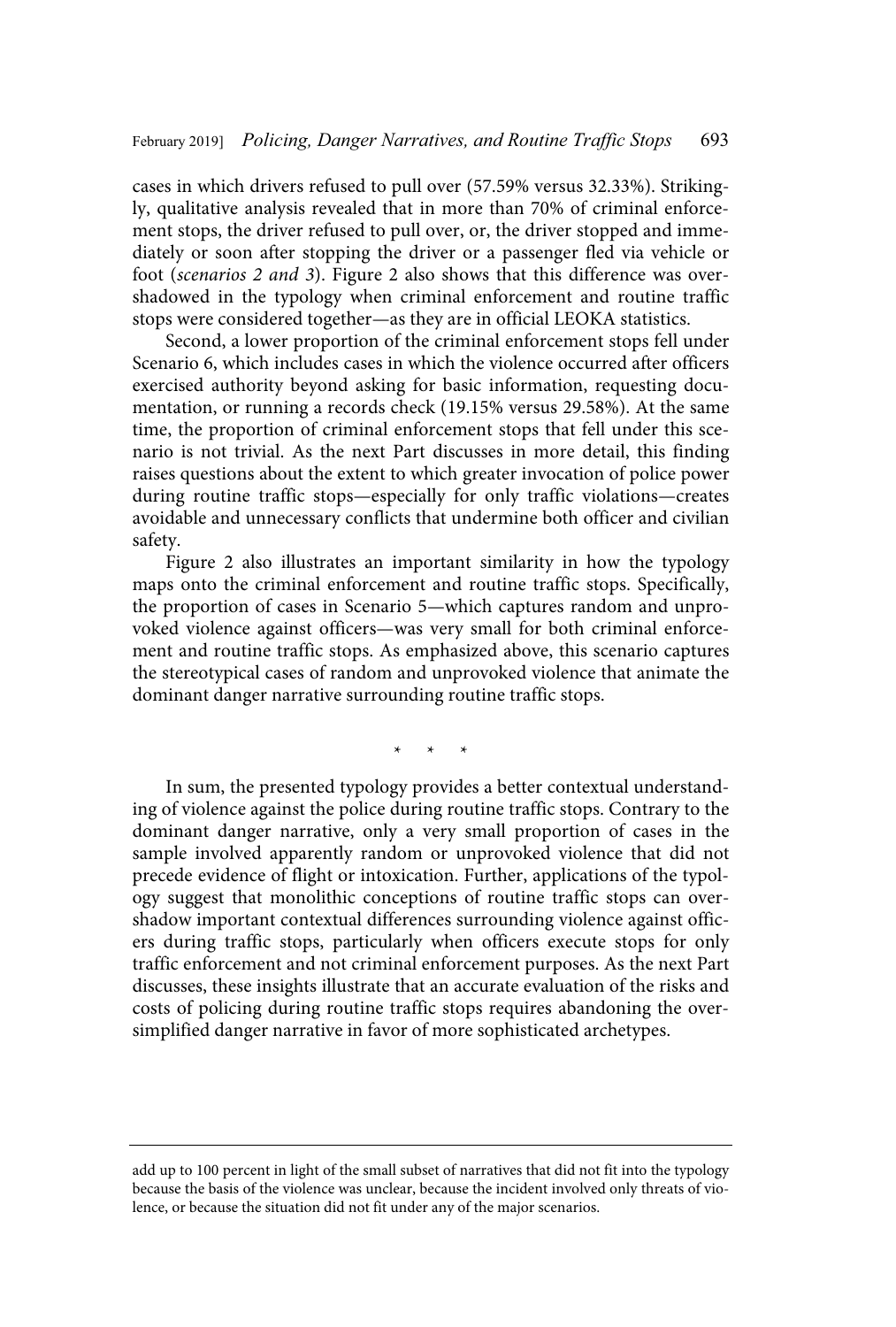#### V. IMPLICATIONS

At a conceptual level, the findings and typology illustrate that oversimplified archetypes of police encounters—such as the dominant danger narrative surrounding routine traffic stops—can distort how institutional actors, the public, and researchers evaluate the risks and costs of policing. Put differently, oversimplified archetypes frustrate the ability to achieve what Rachel Harmon has coined "harm-efficient policing"—that is, "policing that imposes harms only when, all things considered, the benefits for law, order, fear reduction, and officer safety outweigh the costs of those harms."<sup>200</sup> In this regard, the findings and typology offer empirical support for the idea that more accurate evaluations of the costs and harms of policing require context-rich information and more sophisticated archetypes.

In the routine traffic stop context more specifically, the findings undermine prevailing assumptions about the dangers of routine traffic stops within key institutions that regulate the police. Official LEOKA statistics reflect a tendency among institutional actors to think of all traffic stops alike, regardless of their basis or context. This monolithic view of the routine traffic stop overshadows the various contextual circumstances surrounding violence against officers during these stops and enables sensationalized danger narratives to shape how these stops are viewed within key institutions that regulate the police.

This Part examines the above points in greater detail. First, it discusses how the findings and typology can inform law enforcement policy and police training on routine traffic stops. Second, it explains how the findings and typology are relevant to Fourth Amendment doctrine involving police authority during routine traffic stops. Finally, it discusses the implications of the findings and typology for future research on policing.

### A. Law Enforcement

The findings and typology can inform law enforcement policy and police training in several respects.

The presented danger ratios suggest that routine traffic stops are not as dangerous as conventionally assumed in the law enforcement domain.<sup>201</sup> The findings further suggest that a considerable amount of violence against the police during routine traffic stops occurs when the stops escalate after officers invoke their authority in a substantial way during the stop (for instance, ordering drivers or passengers out of cars, touching drivers or passengers, or searching them or their vehicles).<sup>202</sup> In this regard, the exact things that officers may do to protect their safety—which, critically, the dominant danger

<sup>200.</sup> Harmon, supra note 40, at 792.

<sup>201.</sup> See supra Section III.C.

<sup>202.</sup> See supra Section IV.B.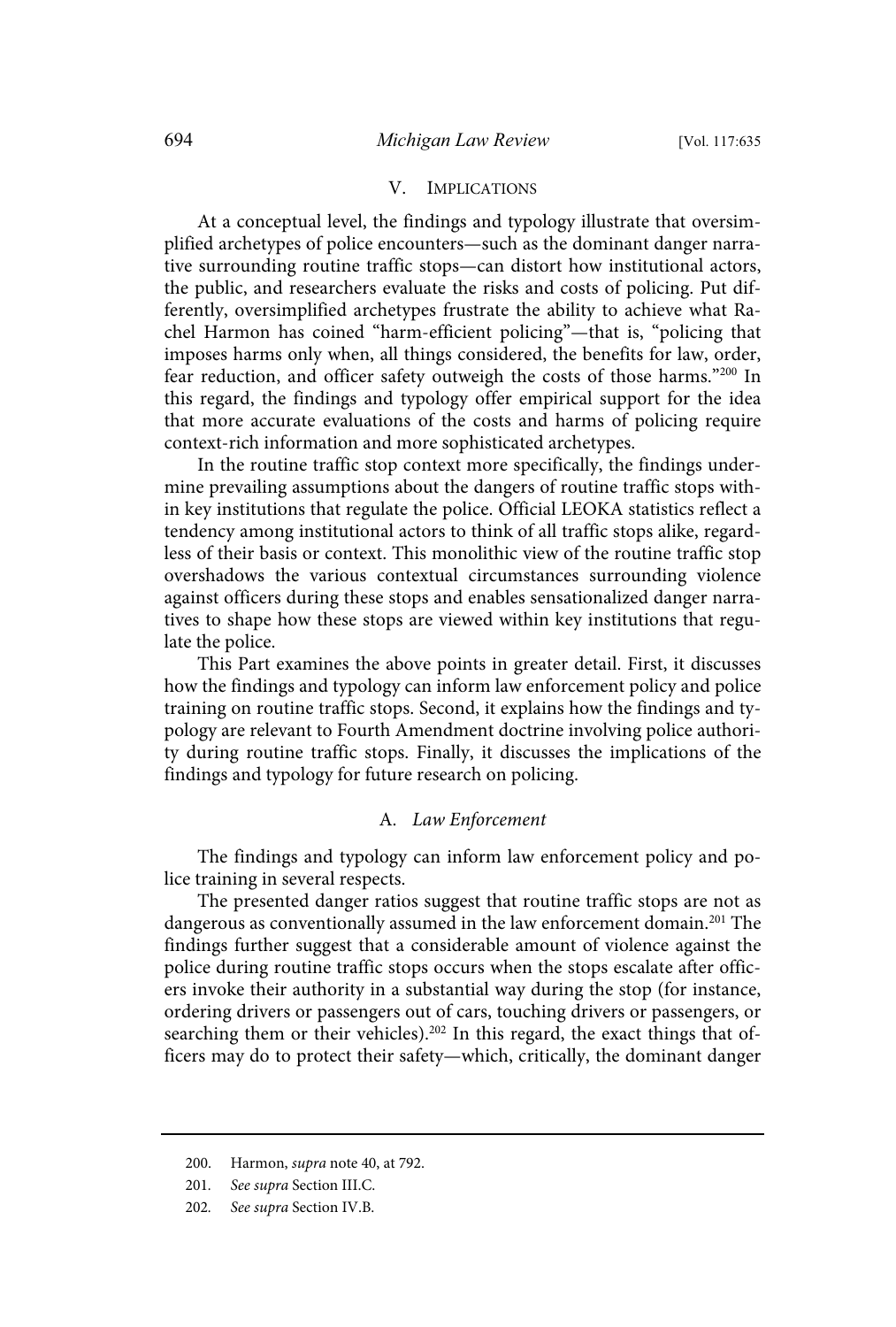narrative suggests that they should do, and which may be perfectly legal and constitutional—may be the exact things that officers should not do.

Currently, police academies regularly show officer trainees videos of the most extreme cases of violence against officers during routine traffic stops in order to stress that everyday police work can quickly turn into a deadly situation if they become complacent or hesitate to use force.<sup>203</sup> When police training places primacy on the worst-case scenario, it should be expected that officers may have misguided perceptions of danger during the routine traffic stops that they conduct.<sup>204</sup> It should be further expected that officers may respond to perceptions of danger during routine traffic stops in hyperaggressive ways that instigate escalation, and as a result, potentially undermine both officer and civilian safety. Explicit and implicit racial biases can further shape these perceptions and dangers.<sup>205</sup> Given how rare random and deadly violence with guns or knives against officers during routine traffic stops appears to occur, the study lays an early empirical foundation for critically examining whether, or the extent to which, police training should emphasize the worst-case scenario. On balance, showing videos of the most violent routine traffic stops may create avoidable and unnecessary problems during the stops that trainees will eventually conduct.

The findings also prompt important questions about whether the interplay between monolithic conceptions of routine traffic stops and police practices of pretextual traffic stops may exacerbate these problems. Today, pretextual traffic stops are a pervasive law enforcement practice.<sup>206</sup> As the next Section will discuss in further detail, Fourth Amendment doctrine has created a regime under which the subjective reasons why officers conduct traffic stops are irrelevant for the purposes of evaluating the reasonableness of the stop, so long as officers have probable cause of a traffic violation.<sup>207</sup> Legal scholars have critiqued this regime on the grounds that it enables harmful practices of racial profiling by obscuring when the real reason why officers

<sup>203.</sup> Stoughton, Police Body-Worn Cameras, supra note 10, at 1397–98 (discussing "officer survival" videos "which attempt to remind officers of the dangers of complacency by showing officers being brutally attacked, disarmed, or killed"); id. at \*1997-98 nn.137-44 (providing examples of "officer survival videos").

<sup>204.</sup> Here, the concept of the availability heuristic is relevant. See sources cited supra note 12.

<sup>205.</sup> L. Song Richardson, Arrest Efficiency and the Fourth Amendment, 95 MINN L. REV. 2035, 2045 (2011) (discussing how subconscious racial biases of police officers can result in officers unconsciously associating people of color with danger); Andrew E. Taslitz, Racial Profiling, Terrorism, and Time, 109 PENN ST. L. REV. 1181, 1196 (2005) (discussing connections between subconscious racial stereotypes and officer perceptions of danger).

<sup>206.</sup> Carbado, From Stopping Black People to Killing Black People, supra note 35, at 155– 56 (noting how law enforcement agencies are "very much aware of the on-the-ground implications" of Whren v. United States).

<sup>207.</sup> See infra Section V.B; Whren v. United States, 517 U.S. 806, 819 (1996) (holding that the subjective reasons why officers conduct traffic stops are irrelevant so long as the officers have probable cause of a traffic violation).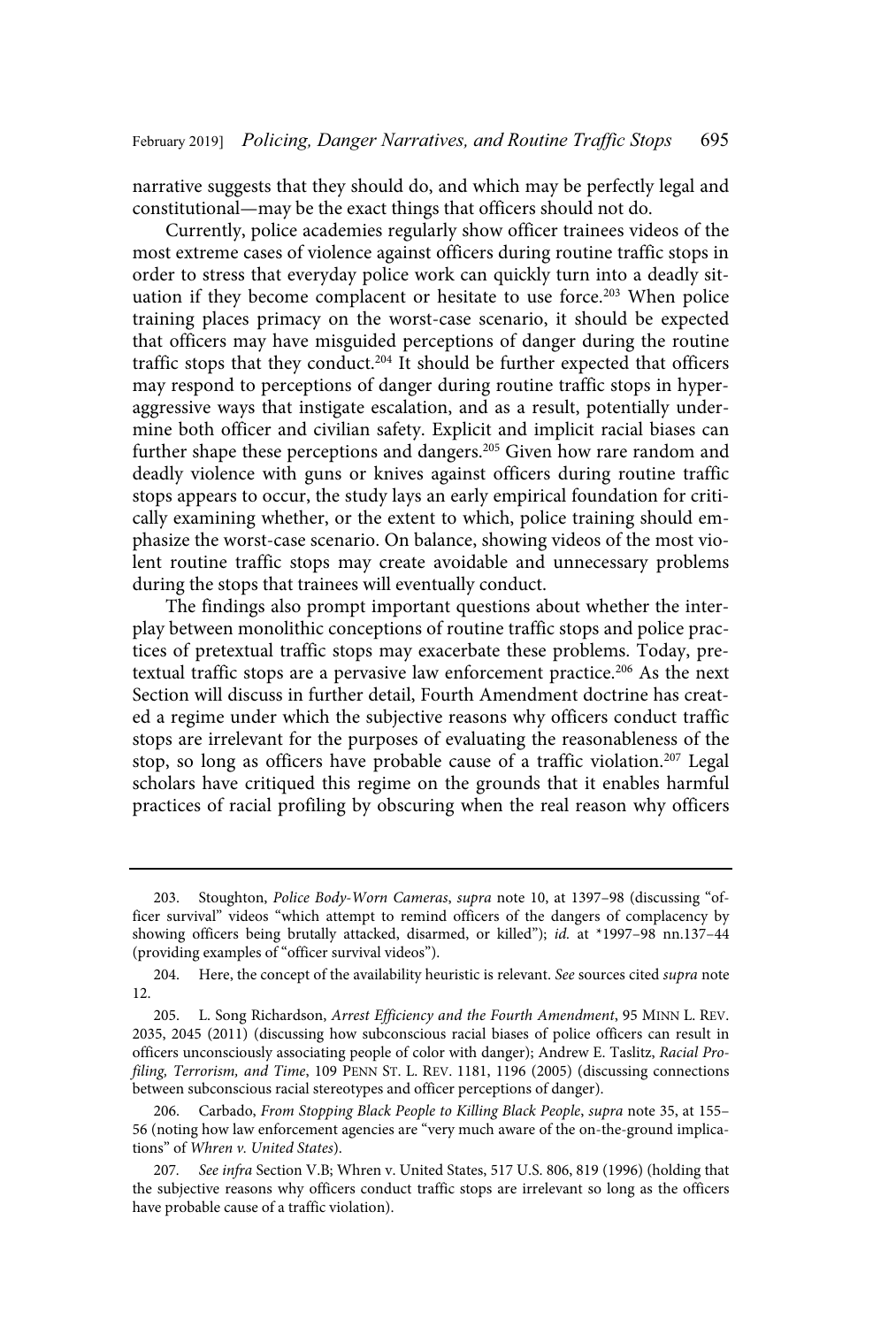conduct stops is the race or ethnicity of drivers or passengers.<sup>208</sup> As explained below, the findings open new avenues for critique by illuminating how obscuring whether stops are based on traffic enforcement or criminal enforcement can undermine officer safety. In this regard, pretextual traffic stops are not only bad for over-policed minority communities but are also bad for the police.

When the distinction between whether officers initiate traffic stops for only traffic enforcement versus criminal enforcement is legally and constitutionally irrelevant, the distinction also becomes obscured in law enforcement policy. Consider the policies and standards from one police department in Florida included in the study. The policies and standards provide guidelines for how police officers should conduct themselves during two types of stops: (1) felony vehicle stops<sup>209</sup> and (2) stops for traffic violations.<sup>210</sup> By its very definition, the latter category includes both traffic stops for only traffic enforcement and pretextual stops that also involve criminal enforcement. A similar distinction appears in the policy manual of the Florida Highway Patrol. The policy manual includes guidance on procedures for "traffic stops" and "felony/high risk traffic stops."<sup>211</sup>

This point is engrained at the highest level in the FBI's LEOKA statistics. As discussed previously, the newly improved post-2013 LEOKA statistics separate vehicle stops into two categories: "felony vehicle stops" and "traffic violation stops." <sup>212</sup> Everything in between "felony vehicle stops" and "traffic violation stops"—including pretextual stops—is obscured.

When the distinction between whether officers initiate traffic stops for only traffic enforcement versus criminal enforcement is obscured in law enforcement policy and is legally and constitutionally irrelevant, then the distinction also becomes obscured in everyday police work. Put another way, once a vehicle stop becomes about traffic, officers come to see the stop as a traffic stop. This applies to pretextual traffic stops. Officers come to view pretextual traffic stops as traffic stops when in reality they are criminal enforcement stops.

<sup>208.</sup> See, e.g., Carbado, From Stopping Black People to Killing Black People, supra note 35, at 152–56 (discussing the racialized consequences of pretextual traffic stops); Gabriel J. Chin & Charles J. Vernon, Reasonable but Unconstitutional: Racial Profiling and the Radical Objectivity of Whren v. United States, 83 GEO. WASH. L. REV. 882, 886 (2015) ("[S[cholars have been overwhelmingly critical of Whren."); Harris, "Driving While Black", supra note 35, at 546; Joh, supra note 35, at 209.

<sup>209.</sup> PALM BEACH GARDENS POLICE DEP'T, "FELONY VEHICLE STOPS," POLICY AND PROCEDURE 4.2.1.26, https://egov.pbgfl.com/cp/data/pdpolicies/4.2.1.26.pdf [https://perma.cc/ST9H-SFA8].

<sup>210.</sup> PALM BEACH GARDENS POLICE DEP'T, "STOPPING AND APPROACHING TRAFFIC VIOLATORS," POLICY AND PROCEDURE 4.2.3.8, https://egov.pbgfl.com/cp/data POLICY AND PROCEDURE 4.2.3.8, https://egov.pbgfl.com/cp/data /pdpolicies/4.2.3.8.pdf [https://perma.cc/CYB9-8HVR].

<sup>211.</sup> FLA. HIGHWAY PATROL, POLICY MANUAL, "TRAFFIC STOPS" 17.21, https://www.flhsmv.gov/fhp/Manuals/1721.pdf [https://perma.cc/JAU7-WHE3].

<sup>212.</sup> See supra Section I.A.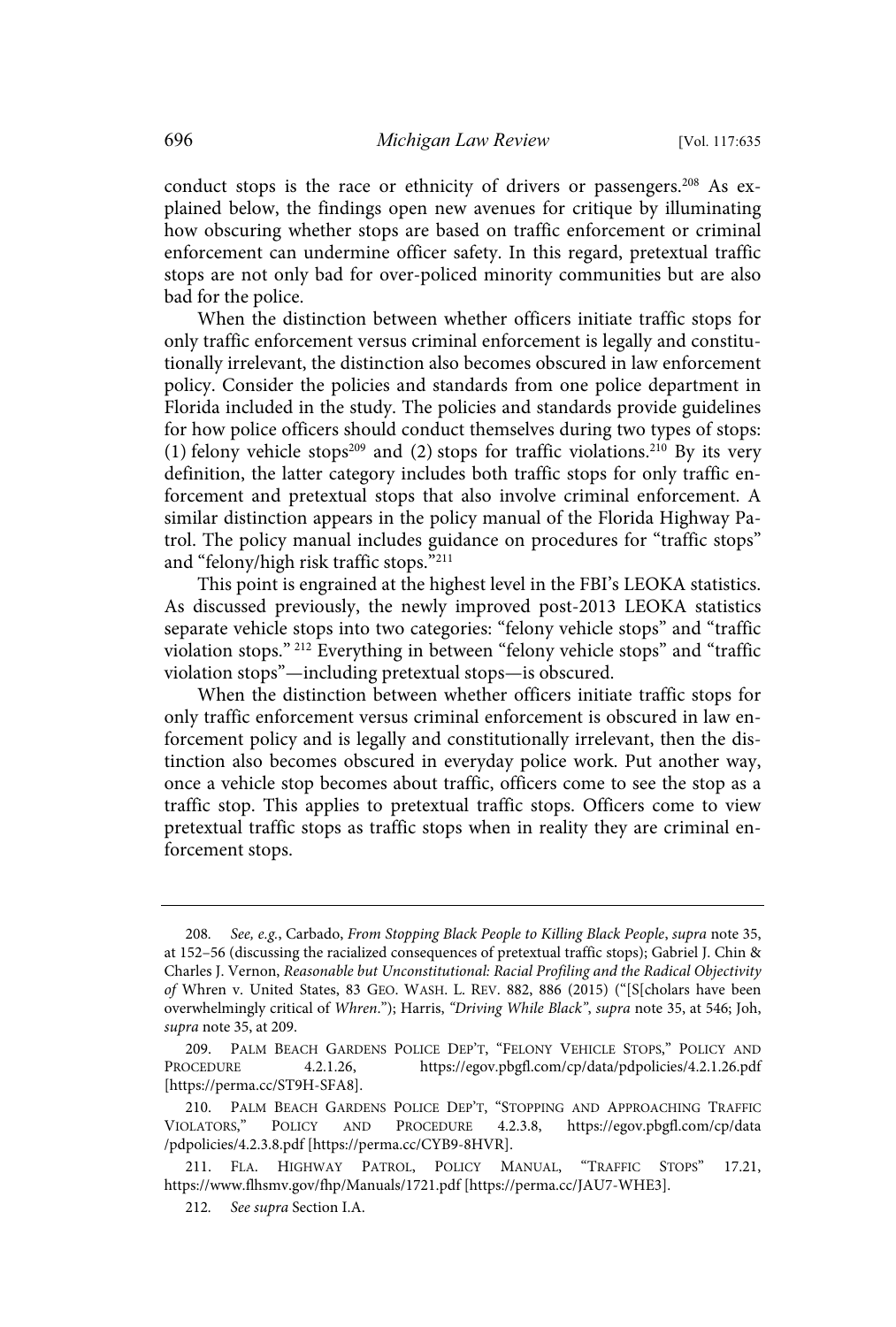Importantly, the findings suggest that when pretext obscures the subjective basis of a traffic stop in law enforcement policy and everyday police work, the dangers of the stop itself can become obscured. The findings and typology indicate that traffic stops based only on traffic violations and traffic stops based on criminal enforcement may have different risks to law enforcement, both qualitatively and quantitatively.<sup>213</sup> Therefore, even if legally and constitutionally irrelevant, distinctions between the subjective bases of traffic stops may have practical significance to officer safety on the ground. For instance, criminal enforcement stops in the study were much more likely to involve assaults with motor vehicles against officers rather than assaults with a driver or passenger's hands, fists, or feet.<sup>214</sup> Although more research is necessary, the findings illustrate that conceptualizing traffic stops in monolithic terms (such as under the LEOKA "traffic pursuits and stops" category) hides this important contextual difference.<sup>215</sup>

Therefore, one potential takeaway from the findings is that law enforcement agencies should stop conceptualizing pretextual traffic stops as traffic stops; instead, they should start thinking of those stops in terms of what they are—criminal enforcement stops. With greater context-rich information—like the findings and typology in the study—law enforcement agencies can then direct officers and officer trainees to approach routine traffic stops and traffic stops for criminal enforcement purposes differently. First, consider criminal enforcement stops. The findings and typology suggest that law enforcement should be most concerned about drivers or passengers who attempt to flee or elude the police and that they should take steps to minimize the risk of vehicles being used as weapons against them.<sup>216</sup>

The focus on danger involving flight and vehicles in current law enforcement policy, however, narrowly centers on high-speed vehicle pursuits. Calls for law enforcement agencies to adopt policy restrictions on high-speed vehicle chases go back decades<sup>217</sup> and persist today.<sup>218</sup> Two concerns animat-

- 213. See supra Section III.B, Part IV.
- 214. See supra Section III.B.
- 215. See supra Section III.B.

218. Recent incidents of serious injuries and fatalities during high-speed pursuits have prompted critical discussions about high-speed pursuit policies in several policing jurisdictions. See, e.g., Corey Jones, With Three Fatal Crashes Since May, OHP Pursuit Policy Remains Confidential, TULSAWORLD (Dec. 25, 2016), http://www.tulsaworld.com/news/local/withthree-fatal-crashes-since-may-ohp-pursuit-policy-remains/article\_4a38ba2b-7740-581a-aec6 f62364bc42a1.html [https://perma.cc/CB9P-R756]; Sharon Ko, Bexar County Sheriff's Office Changing Pursuit Policy to Protect Citizens, KENS5 (July 19, 2017, 11:27 PM);

<sup>216</sup> . See supra Sections III.B, IV.B; see also Jeffrey J. Noble & Geoffrey P. Alpert, State-Created Danger: Should Police Officers Be Accountable for Reckless Tactical Decision Making?, in CRITICAL ISSUES IN POLICING 567, 569 (Roger G. Dunham & Geoffrey P. Alpert eds., 7th ed. 2015) ("Officer-created jeopardy often results when dealing with suspects inside vehicles.").

<sup>217.</sup> See, e.g., HUGH NUGENT ET AL., U.S. DEP'T OF JUSTICE, NAT'L INST. OF JUSTICE,<br>STRICTIVE POLICIES FOR HIGH-SPEED POLICE PURSUITS (1990), RESTRICTIVE POLICIES FOR HIGH-SPEED POLICE PURSUITS (1990), https://www.ncjrs.gov/pdffiles1/Digitization/122025NCJRS.pdf [https://perma.cc/2BK4- SNAK].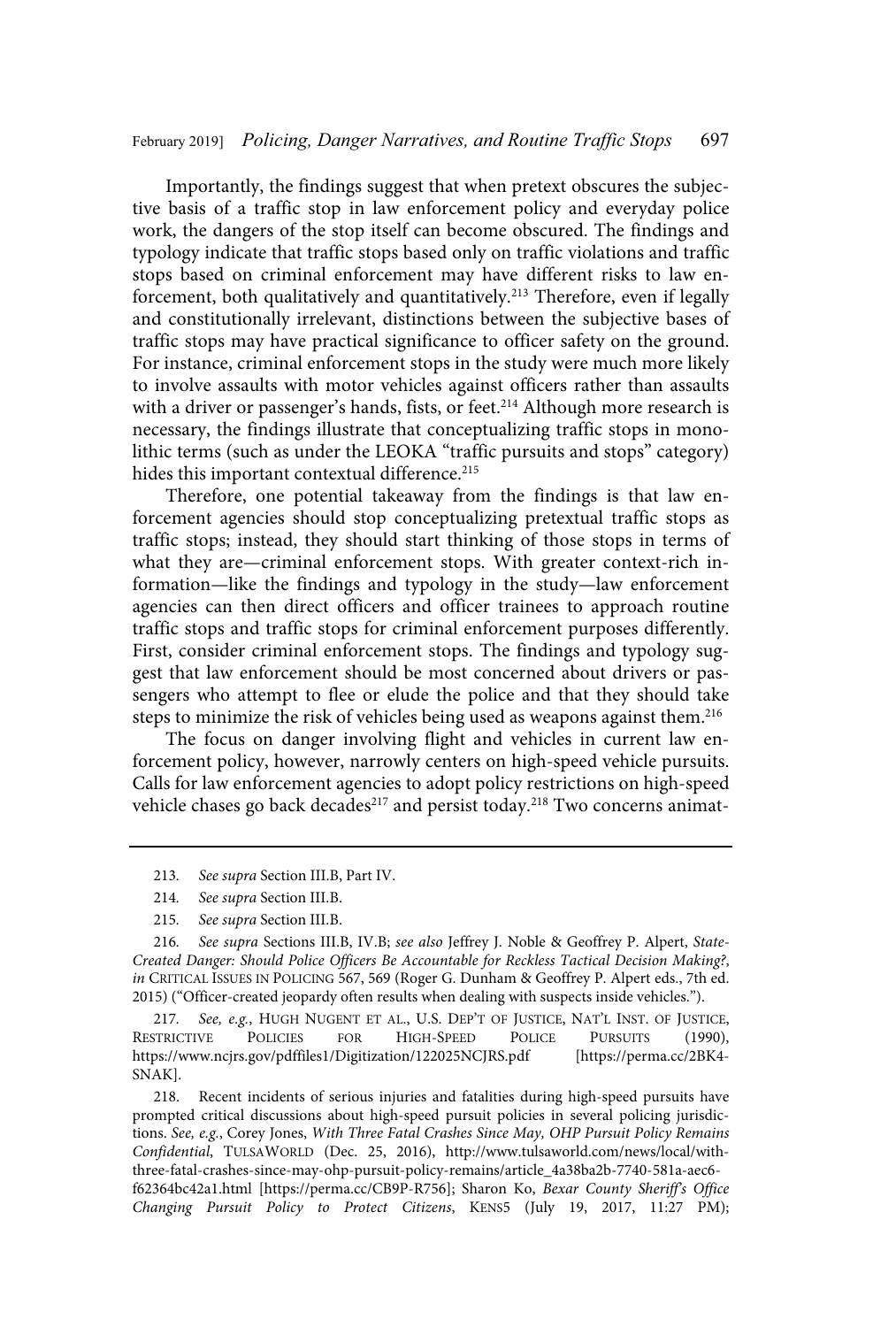ed these calls. First, Geoffrey Alpert's groundbreaking research in the 1980s called attention to the fact that most high-speed vehicle pursuits result from an observed traffic violation, not a serious crime.<sup>219</sup> Second, evidence suggested that high-speed vehicle pursuits posed great risk of serious injury and death to officers, drivers, passengers, and innocent bystanders.<sup>220</sup> In 1990, the U.S. Department of Justice described these pursuits as "the most dangerous of all ordinary police activities."<sup>221</sup> Since then, many law enforcement agencies have adopted policies that restrict when officers can engage in highspeed vehicle pursuits.<sup>222</sup>

The findings reveal that this focus on high-speed vehicle pursuits in law enforcement policy is far too narrow. Specifically, it does not capture the breadth of criminal enforcement stops in which vehicles are commonly used as weapons against the police. In the study, many criminal enforcement stops that involved vehicles used as weapons against officers did not involve "high-speed" pursuits. Rather, those cases involved drivers who hit or ran patrol cars off the road (or attempted to) while driving under or near the speed limit. In other cases, violence against an officer with a motor vehicle occurred before a vehicle pursuit, or in cases that did not involve a vehicle pursuit at all. For instance, some drivers hit (or attempted to hit) stationary patrol cars while the officers were inside or outside of the patrol cars, or tried to hit the officers as they approached the stopped vehicle. Other motorists used the car doors to hit officers or rolled up the windows while the officers reached inside. Those cases did not necessarily unfold into a high-speed vehicle pursuit.

Next, consider routine traffic stops. The findings and typology suggest that law enforcement should be especially concerned about drivers and passengers who use their hands, fists, or feet to assault officers after they exer-

219. See, e.g., Geoffrey P. Alpert & Patrick R. Anderson, The Most Deadly Force: Police Pursuits, 3 JUST. Q. 1, 10 (1986).

220. See id.

http://www.kens5.com/news/local/bexar-county-sheriffs-office-pursuit-policy-changes-da-

reviewing-draft/458079966 [https://perma.cc/E72J-HY2K]; Jacob Tierney, Allegheny County Police Departments Revisit High-Speed Chase Policies, TRIBLIVE (Jan. 11, 2017, 12:16 AM), http://triblive.com/local/valleynewsdispatch/11757116-74/police-pursuit-policy

<sup>[</sup>https://perma.cc/JWK9-J5S9]. In addition, a recently released study that received nationwide media coverage found that between 1979 and 2013, more than 5,000 passengers and innocent bystanders were killed, and tens of thousands were injured, during high-speed vehicle pursuits. In that same time frame, 139 police officers and 6,300 suspects died during these pursuits. Thomas Frank, High-Speed Police Chases Have Killed Thousands of Innocent Bystanders, USA TODAY (July 30, 2015, 12:05 PM), https://www.usatoday.com/story/news/2015/07/30/policepursuits-fatal-injuries/30187827/ [https://perma.cc/63RY-NZ5N].

<sup>221.</sup> Patrick Oliver & Samuel Kirchhoff, Managing High-Speed Pursuits, POLICE MAG. (June 15, 2017), http://www.policemag.com/channel/vehicles/articles/2017/06/managing-highspeed-pursuits.aspx [https://perma.cc/9T98-TD76].

<sup>222.</sup> John Rappaport, How Private Insurers Regulate Public Police, 130 HARV. L. REV. 1539, 1596 (2017) (noting that "insurers typically require police agencies to maintain adequate policies on vehicle pursuits"); Oliver & Kirchhoff, supra note 221.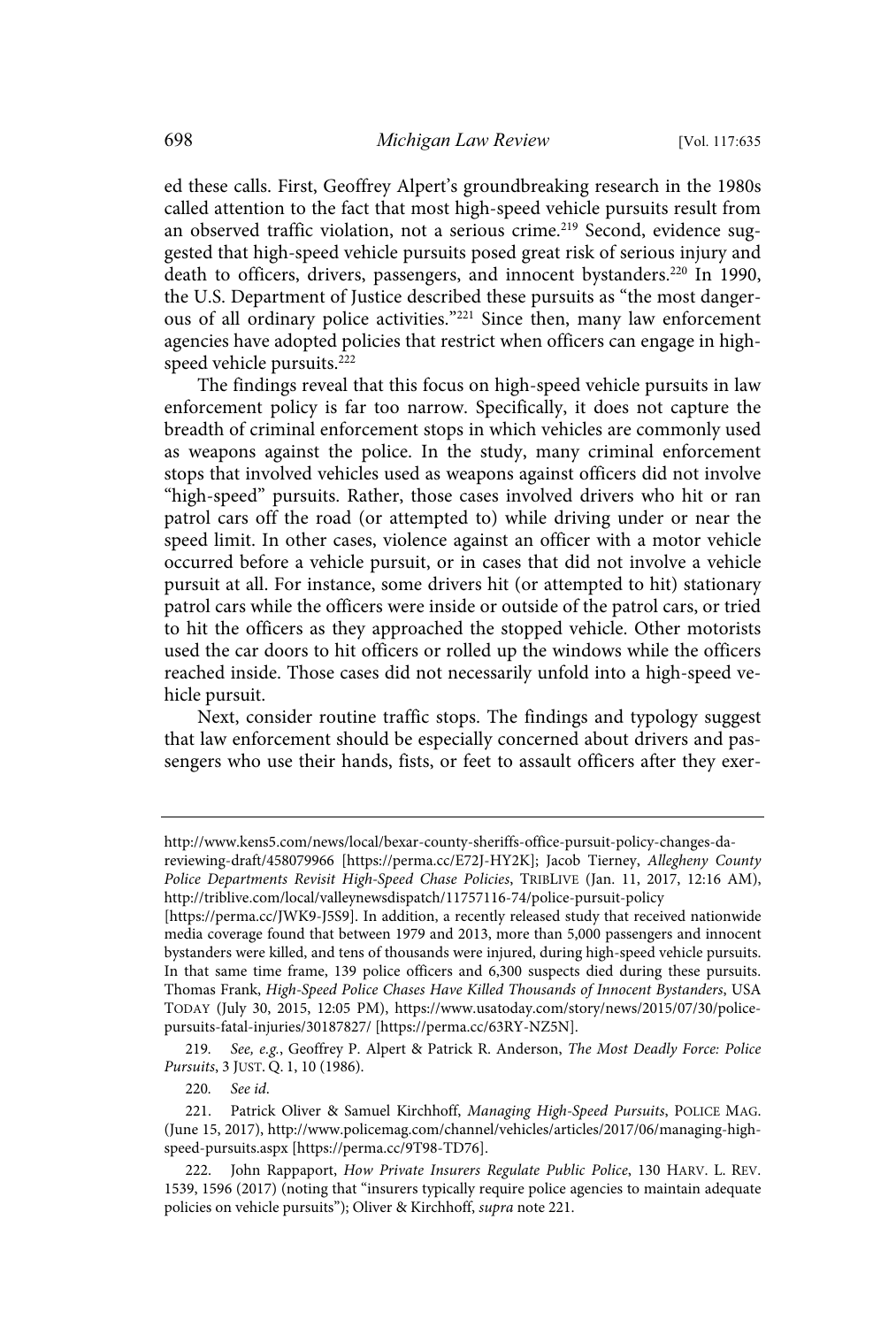cise authority beyond asking for basic information, requesting documentation, or running a records check.<sup>223</sup> This insight prompts questions about whether and when officers should exercise more authority than necessary to accomplish those tasks.

Accordingly, law enforcement policy might discourage officers from routinely ordering drivers and passengers out of vehicles during traffic stops based only on traffic violations, in the absence of convincing grounds that the drivers or passengers pose a threat. Or, with greater contextual information that a motorist's hands, fists, or feet are the most common threat during stops for only traffic violations, law enforcement agencies might discourage officers from responding to minor civilian resistance or aggression (for instance, cursing, pulling away, or pushing) with force in order to reduce possibilities for escalation. Some law enforcement policies, however, do the exact opposite. $224$ 

In certain instances, these greater invocations of police authority embody hyperaggressive officer responses to perceptions of danger. In other instances, however, these exercises of authority may be connected to authoritarian or hypermasculine officer personalities.<sup>225</sup> The findings and typology

<sup>223.</sup> See supra Section III.B.

<sup>224.</sup> For instance, consider the Tampa Police Department's policy on the use of tasers. On one hand, the policy states that a taser may not be used on a subject fleeing a traffic infraction stop when the only known criminal offense is obstruction based solely on the flight from the stop. On the other hand, the policy provides that officers may use the taser if the traffic violator engages in any physical resistance other than flight. Specific examples listed include pushing, pulling away, or striking. TAMPA POLICE DEP'T, STANDARD OPERATING PROCEDURES § 521.2. V.H.4(c) (2016), https://www.tampagov.net/sites/default/files/police/files/tpd-sop-2016-09-01.pdf [https://perma.cc/JB6Z-YUVN] (section on "Electronic Control Device (Tasers)"); see also Seth W. Stoughton, Principled Policing: Warrior Cops and Guardian Officers, 51 WAKE FOREST L. REV. 611, 652–58 (2016) (discussing how officers are taught to have a "command presence," which could increase the potential for conflict between police and civilians).

<sup>225.</sup> For a discussion of authoritarian officer personalities and policing and masculinity see generally Frank Rudy Cooper, "Who's the Man?": Masculinities Studies, Terry Stops, and Police Training, 18 COLUM. J. GENDER & L. 671 (2009) (discussing masculinity, policing, and Terry stops); Eric J. Miller, Detective Fiction: Race, Authority, and the Fourth Amendment, 44 ARIZ. ST. L.J. 213 (2012) (discussing authoritarian personalities and policing). See also Richard Delgado & Jean Stefancic, Critical Perspectives on Police, Policing, and Mass Incarceration, 104 GEO. L.J. 1531, 1542–50 (2016) (discussing hyperaggressive policing and authoritarian officer personalities); Angela P. Harris, Gender, Violence, Race, and Criminal Justice, 52 STAN. L. REV. 777, 781–83 (2000) (discussing masculinity and policing). Focus on authoritarian personalities in police work goes back several decades. See David Alan Sklansky, Police and Democracy, 103 MICH. L. REV. 1699, 1733–34 (2005) (discussing police sociology in the 1960s and 1970s); see also Jonathan Simon, Speaking Truth and Power, 36 LAW & SOC'Y REV. 37, 39 (2002) (same). Relevant here is Seth Stoughton's explanation of the "[w]arrior mindset" in policing, which he describes as in part defined by an officer's resolve and willingness to engage in righteous violence on the job. Stoughton, supra note 224, at 638–39. Stoughton describes four elements to this "Warrior mindset": honor, duty, resolve, and a willingness to engage in righteous violence. Id. at 668.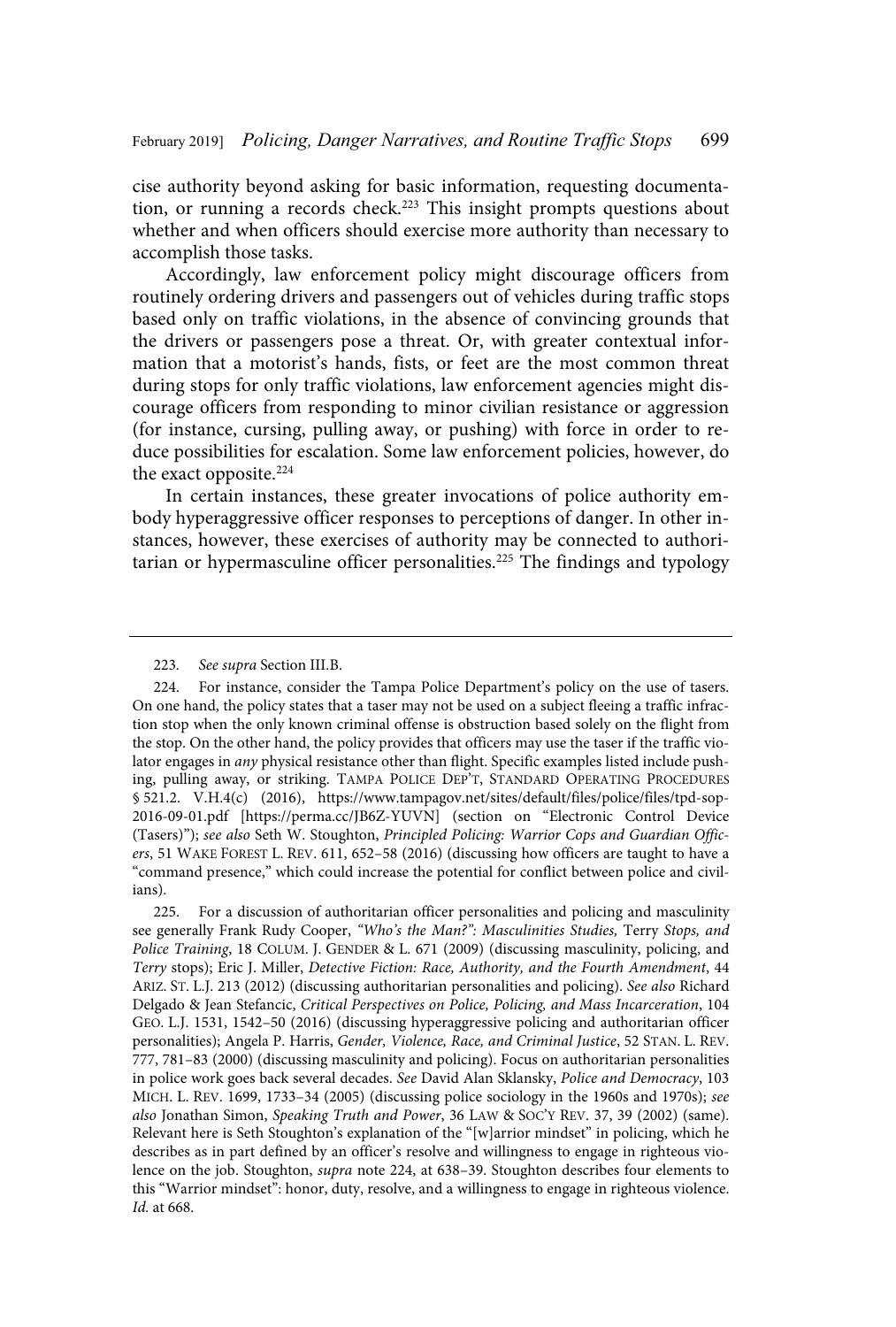also shed light on how police training might address officers who conduct routine traffic stops who fit this personality type.<sup>226</sup>

In the routine traffic stop context, drivers or passengers may not immediately comply with an officer's request or may directly challenge that officer's authority during the stop. Officers who fit this personality type may be more likely to lose their calm and assert their authority in more aggressive ways.<sup>227</sup> The findings suggest that such responses can facilitate escalation in ways that undermine both officer and civilian safety.

On this point, consider the facts surrounding the Sandra Bland case. Bland—a black woman—was pulled over in the middle of the day by a white male Texas state trooper for failing to signal during a lane change.<sup>228</sup> The trooper asked Bland for her driver's license and registration and walked to his patrol car with the documents. Several minutes later, the trooper intending to give Bland a warning—approached the driver's window. Sensing that Bland was irritated, the trooper asked if she was okay. Bland responded that she was unhappy about being pulled over. After Bland explained why she was upset, the trooper asked, "are you done," and then requested she put out her cigarette. Bland responded, "I'm in my car, why do I have to put out my cigarette?"

The encounter then took a turn for the worst. The trooper, irritated that Bland would not put out her cigarette, ordered her out of the car. Bland refused, expressing that she did not have to step out. The trooper opened the driver's door and tried to pull Bland from the car. Bland refused to get out of the car and did not want to talk to the cop other than to identify herself for the purposes of the traffic ticket. The officer then grabbed Bland, after which she screamed "Don't touch me, I'm not under arrest." The trooper then yelled that she was under arrest. Bland asked, "For what?" The trooper continued to order her out of the car, yelling "I will light you up!" while pointing a Taser. Bland yelled, "You're doing all of this for a failure to signal?" After exiting the car, the trooper put her hands behind her back, handcuffed her, slammed her head on the ground, and told her that she was being arrested for failure to comply.<sup>229</sup> The trooper told Bland that he was initially going to

<sup>226.</sup> Other legal scholars have recommended that police training address how officers with authoritarian personalities should engage with members of over-policed communities. See, e.g., Mary Fan, Street Diversion and Decarceration, 50 AM. CRIM. L. REV. 165, 204 (2013) (stressing that officers should "be trained to guard against aggravating mistrust among minority communities by adopting more authoritarian communication styles with people of color").

<sup>227.</sup> See, e.g., Josh Bowers, Annoy No Cop, 166 U. PA. L. REV. 129, 183-85 (2017) (discussing how disrespect of police led to state intrusions in the Sandra Bland case). See generally Phillip Atiba Goff et al., Illegitimacy is Dangerous: How Authorities Experience and React to Illegitimacy, 4 PSYCHOLOGY 340 (2013).

<sup>228.</sup> The facts to follow were captured on a released dashcam video. Dashcam Footage of Sandra Bland's Arrest During a Traffic Stop Before Her Death in Police Custody – Video, GUARDIAN (July 21, 2015, 9:40 PM), https://www.theguardian.com/usnews/videos/2015/Jul/22/dash-cam-sandra-bland-arrest-video [https://perma.cc/2WAB-4RJG].

<sup>229.</sup> See id.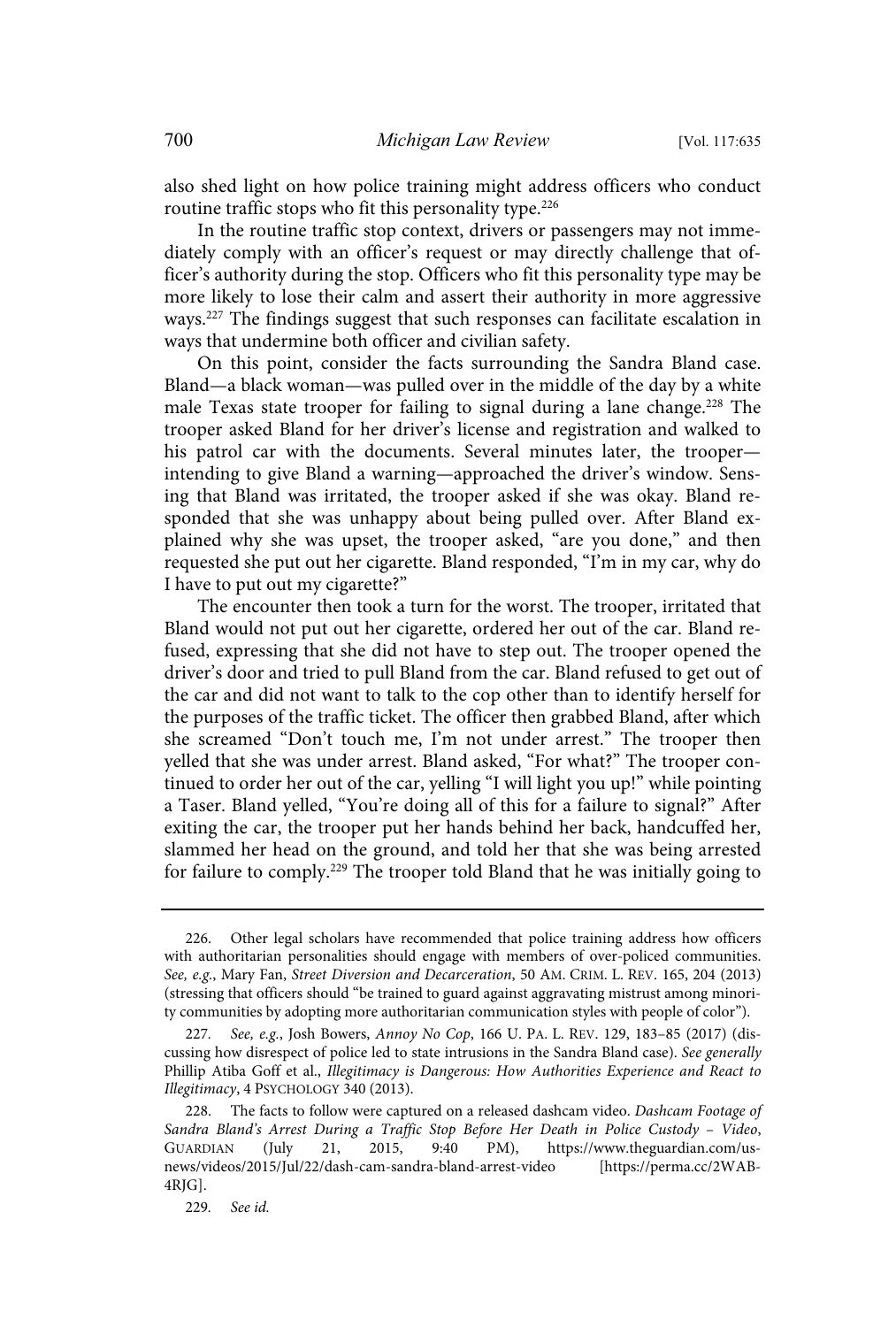give her a warning, but was now throwing her in jail. Three days later, Bland was found hanging from a plastic bag in her cell in an apparent suicide.<sup>230</sup>

These troubling facts call attention to how issues concerning implicit racial bias must inform policy and practice surrounding how officers respond to minor civilian resistance or aggression during routine traffic stops. In her work, Professor L. Song Richardson has thoroughly discussed how police officers' implicit racial stereotypes and racial anxieties $^{231}$  can shape interactions with civilians in ways that facilitate escalation.<sup>232</sup> Studies have found that officers who perceive civilians as not respecting them are also more likely to view those civilians as more dangerous.<sup>233</sup> Richardson stresses that these safety concerns are especially relevant to officer interactions with black individuals.<sup>234</sup> Critically, misguided assumptions about the dangers of routine traffic stops only boost the conditions for implicit racial stereotypes and racial anxieties to escalate encounters during routine traffic stops in ways that result in violence against the police (as well as civilians).

Of course, the analysis above does not discount the fact that there are times when it will be appropriate for officers to exercise police authority during routine traffic stops beyond asking for basic information, requesting documentation, and conducting a records check. For instance, perhaps an officer sees evidence of crime in plain view while conducting a traffic stop. When the cases simply involve a traffic violation, however, the key inquiry becomes whether the safety risks surrounding the power to detain, apprehend, and arrest for both officers and civilians is worth the perceived safety or authority benefits. To the extent that these exercises of authority create avoidable and unnecessary conflicts during routine traffic stops, they might not be.<sup>235</sup>

<sup>230.</sup> Katie Rogers, The Death of Sandra Bland: Questions and Answers, N.Y. TIMES (July 23, 2015), https://www.nytimes.com/interactive/2015/07/23/us/23blandlisty.html (on file with the Michigan Law Review).

<sup>231.</sup> L. Song Richardson, Implicit Racial Bias and Racial Anxiety: Implications for Stops and Frisks, 15 OHIO ST. J. CRIM L. 73, 79 (2017) (defining "racial anxiety" as "the worry that they will be perceived as racist by the civilians they encounter" (footnote omitted)). Richardson explains that racial anxiety is associated with a variety of physiological responses, including "sweating, increased heart rate, facial twitches, fidgeting, and avoiding eye contact." Id. (footnotes omitted).

<sup>232.</sup> Id.

<sup>233.</sup> Id. at 80-81 (citing Goff et al., *supra* note 227, at 343).

<sup>234.</sup> Id. at 80 (describing that connections between racial anxiety and safety concerns are especially relevant to police interactions with Black individuals because "the stereotype of police racism will be more salient").

<sup>235.</sup> Cf. Rachel A. Harmon, Why Arrest?, 115 MICH. L. REV. 307 (2016) (providing a comprehensive critique of the police power to arrest and arguing that this power should be curtailed).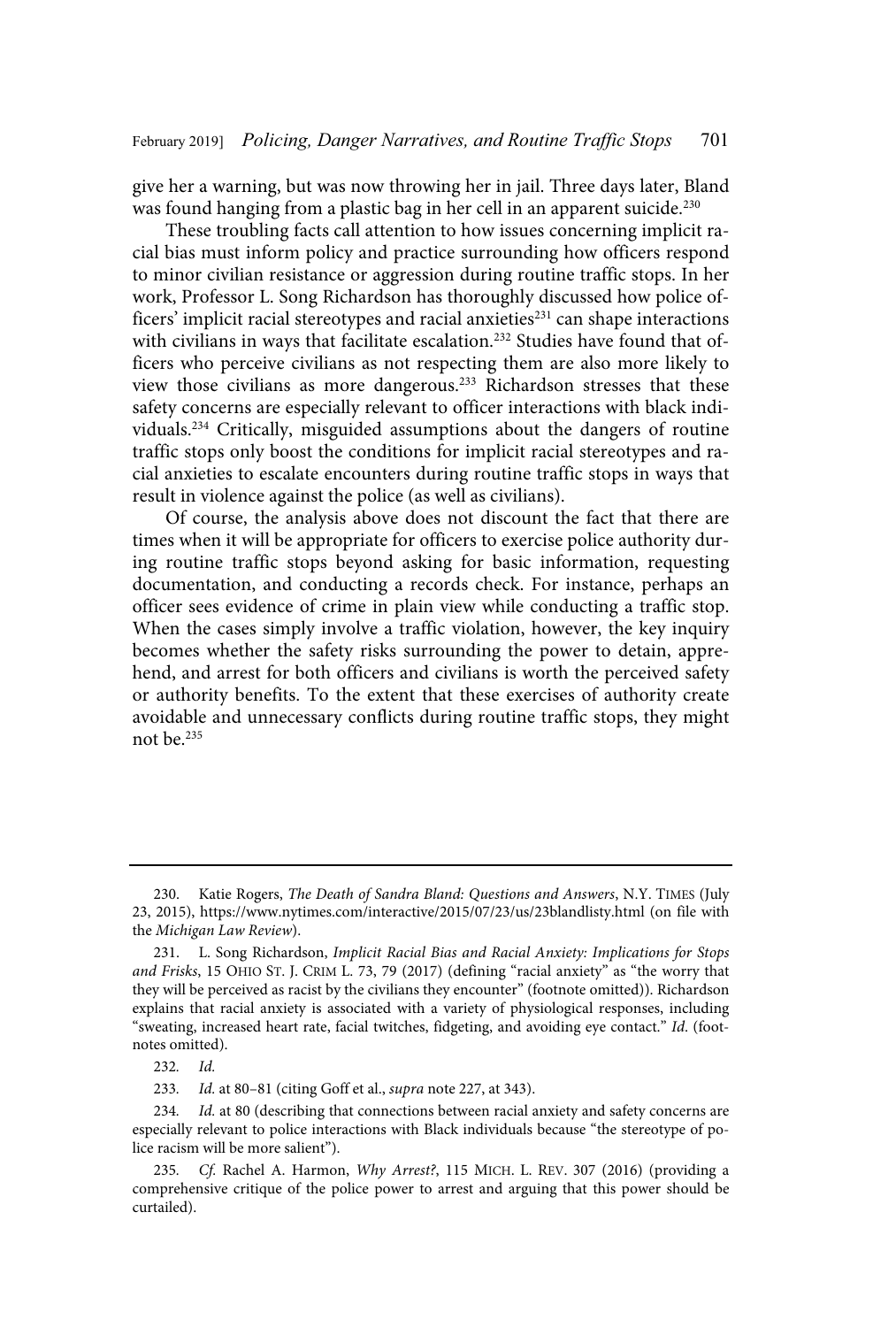#### B. Courts

In addition to law enforcement, the findings and typology are also relevant to courts. This Section demonstrates how the findings and typology lay an early empirical foundation for rethinking fundamental assumptions in two important areas of Fourth Amendment doctrine on police authority and routine traffic stops: (1) pretextual traffic stops and (2) the routine ordering of drivers and passengers out of vehicles. Although this Section focuses on the U.S. Supreme Court's Fourth Amendment jurisprudence, insights from this study could apply to lower federal or state courts in assessing the reasonableness of police conduct during routine traffic stops under either the federal or state constitutions.

## 1. Pretextual Stops

Whren v. United States is the U.S. Supreme Court's foundational case on pretextual traffic stops.<sup>236</sup> Whren involved a pretextual stop: a stop initiated on the basis of an observed traffic violation but that was really a criminal enforcement stop. The officers were patrolling a "high drug area" of Washington D.C. in an unmarked car.<sup>237</sup> The officers became suspicious when they passed a truck that had temporary license plates waiting at a stop sign.<sup>238</sup> The truck had youthful occupants, and the officers noticed the driver looking down into the lap of the passenger.<sup>239</sup> The truck remained at the stop sign for 20 seconds, which seemed like an unusually long time to the officers. $240$ When the police car made a U-turn to head back to the truck, the truck then turned without signaling and sped off at what the officers deemed an "unreasonable" speed.<sup>241</sup> The officers initiated a traffic stop and, upon approaching the driver's window, noticed Whren in the passenger's seat holding two plastic bags of what appeared to be crack cocaine.<sup>242</sup> After arresting the vehicle occupants, the officers found several illegal drugs in the truck.<sup>243</sup>

The defendants challenged the pretextual traffic stop on Fourth Amendment grounds. Specifically, they argued for the Court to adopt a test that evaluated whether a reasonable officer in the same circumstances would have made the stop for the reasons given.<sup>244</sup> The Court specifically rejected the idea that a police officer's subjective motivation for conducting a traffic

- $240.$   $Id.$
- $241.$   $Id.$
- 242. *Id.* at 808-09.
- 243. *Id.* at 809.
- 244. *Id.* at 810.

<sup>236. 517</sup> U.S. 806 (1996). See generally Harris, "Driving While Black," supra note 35 (exploring the consequences of Whren in pretexual traffic stops).

<sup>237.</sup> *Id.* at 808.

<sup>238.</sup> Id.

<sup>239.</sup> Id.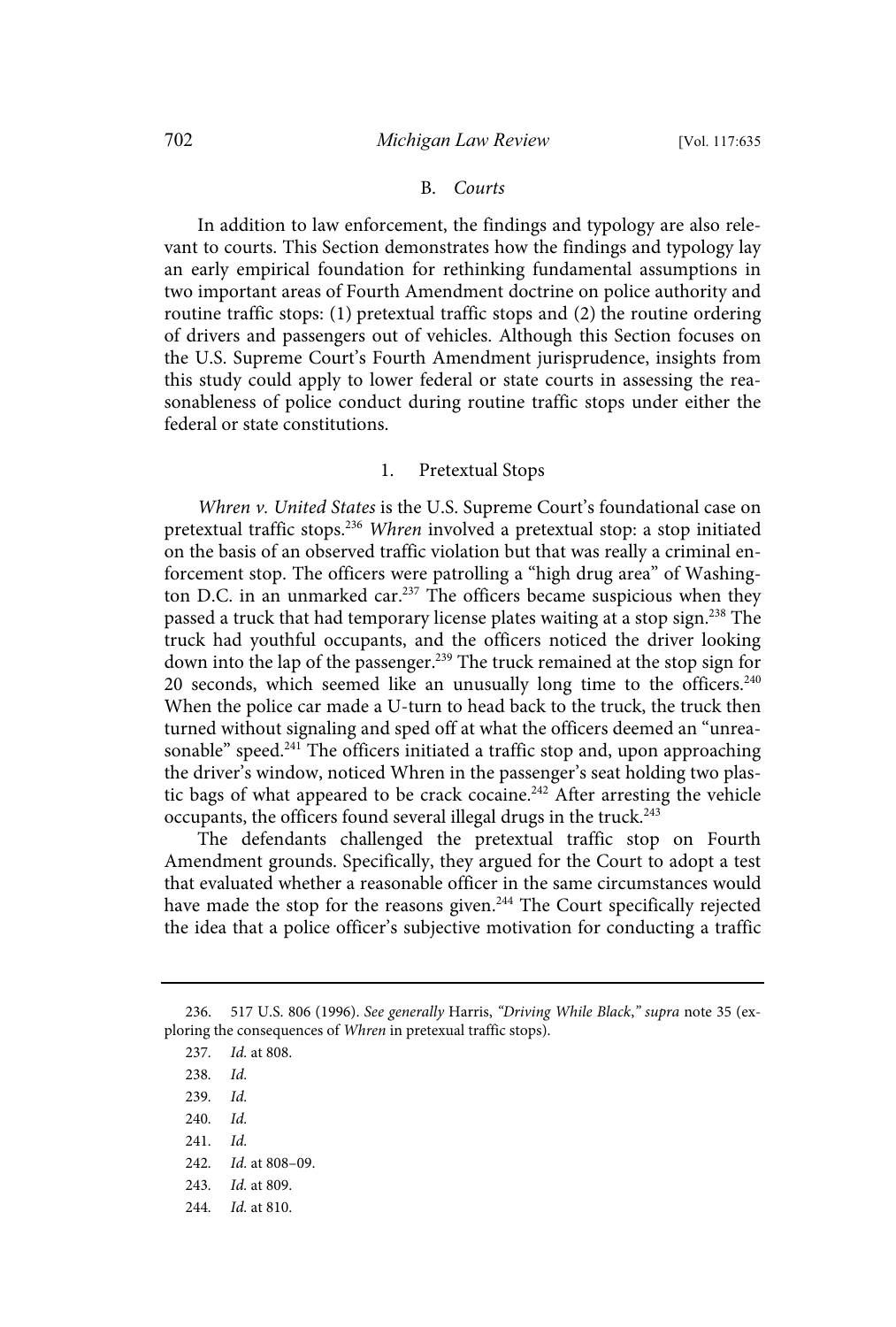stop (for instance, criminal enforcement) is relevant under the Fourth Amendment so long as the officer has valid objective grounds for stopping the vehicle (namely, probable cause of a traffic violation).<sup>245</sup> Based on this idea, the Court held that traffic stops are reasonable under the Fourth Amendment when police officers have probable cause that a traffic violation occurred.<sup>246</sup>

The defendants' challenge emphasized the racial consequences of pretextual traffic stops.<sup>247</sup> They argued that total compliance with traffic laws is nearly impossible, and as a result, officers would almost always be able to pull over almost any driver for a technical violation.<sup>248</sup> They claimed that this breadth creates opportunities for law enforcement to use probable cause of a traffic violation as a pretext to stop drivers and passengers—and in particular, minority drivers and passengers—for suspicion of crimes when officers do not have probable cause of those crimes.<sup>249</sup> The Court, however, concluded that these concerns about racial inequality were irrelevant for the purposes of the Fourth Amendment when officers have probable cause of a traffic violation.<sup>250</sup> It viewed those concerns as relevant to equal protection under the Fourteenth Amendment instead.<sup>251</sup>

In deeming the subjective basis of a traffic stop irrelevant under the Fourth Amendment, the Court in Whren did not just strip the stop at issue of its racial context.<sup>252</sup> Rather, it also stripped the stop of its criminal enforcement context. The officers were on patrol in a high crime area and were suspicious that the youthful vehicle occupants were involved in crime.<sup>253</sup> Nonetheless, the message that emerges from the Court's reasoning is that a vehicle stop based on a traffic violation is a traffic stop, regardless of whether officers have ulterior criminal enforcement motives.

The Court never mentions officer safety in Whren. As discussed in Section V.A, however, the findings and typology illustrate that obscuring the subjective bases of traffic stops can also obfuscate the potentially different danger risks that criminal enforcement and routine traffic stops pose to law enforcement. Nonetheless, Whren constitutionalized pretextual traffic stops under the Fourth Amendment and inspired a regime in which pretextual stops have become an institutionalized law enforcement practice to further

252. Maclin, *supra* note 35, at 336–38 (discussing how the Court in Whren rendered police motives based on racial stereotypes or bias irrelevant for Fourth Amendment purposes).

253. Whren, 517 U.S. at 808.

<sup>245.</sup> *Id.* at 813, 819.

<sup>246.</sup> *Id.* at 819.

<sup>247.</sup> *Id.* at 810.

<sup>248.</sup> Id.

<sup>249.</sup> Id.

<sup>250.</sup> *Id.* at 813.

 $251.$   $Id.$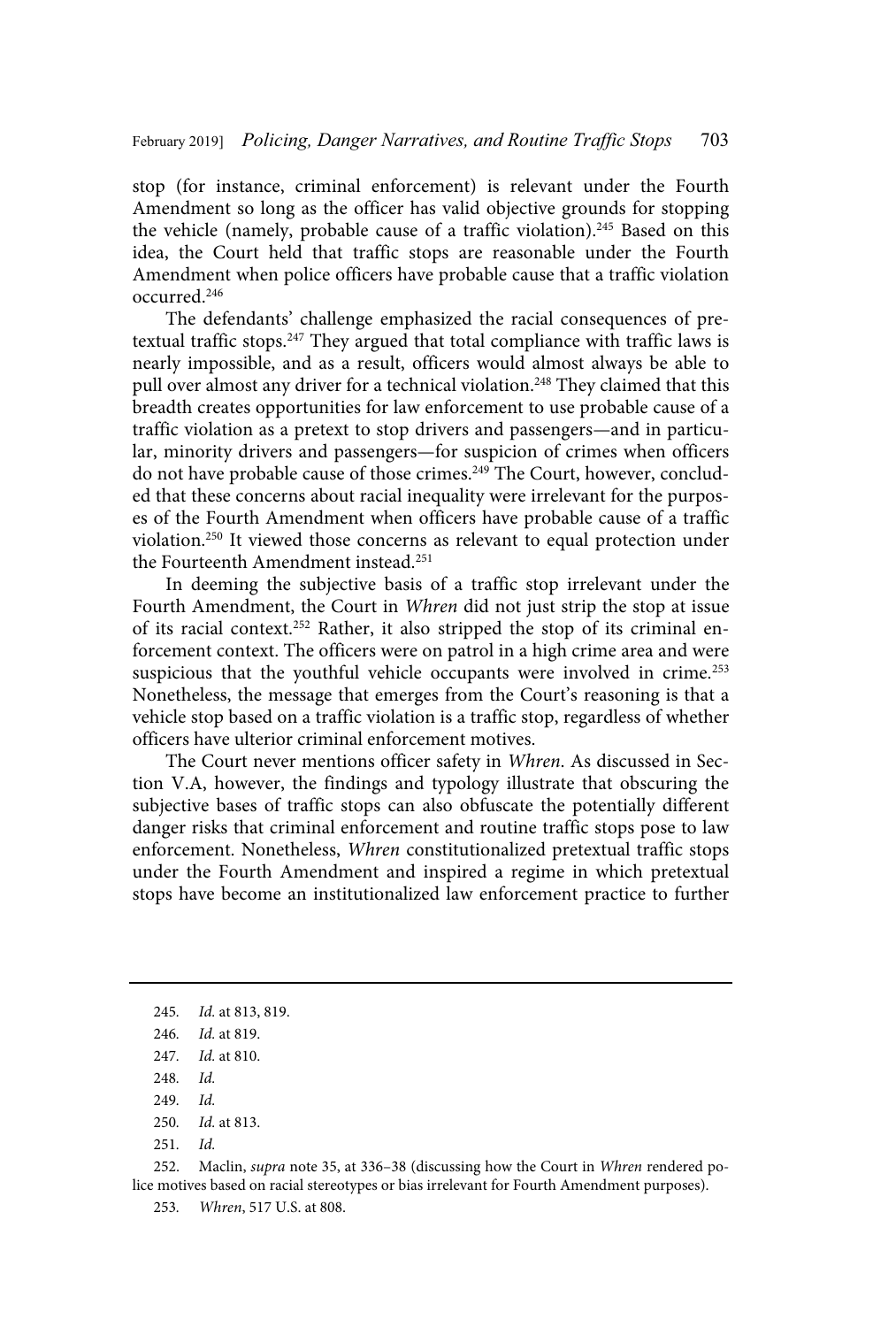criminal enforcement goals.<sup>254</sup> As explained below, this regime has significant implications for police safety from at least two perspectives.

First, from the perspective of law enforcement, this regime encourages a race to the bottom in terms of the quantum of evidence of crime that officers need to pull over traffic violators whom they suspect of crime. This low floor then shapes how much evidence officers obtain in everyday police work before initiating the vehicle stops. As scholars have described, officers use probable cause of the traffic violation as a means to sniff for criminal activity before they have reasonable suspicion or probable cause of crime beyond the traffic violation.<sup>255</sup> The defendants in Whren stressed this point<sup>256</sup>—although the implications for officer safety were never considered.

This race to the bottom, however, encourages uncertainty in the sense that officers have less and arguably insufficient information to assess whether the situation they are about to enter is really just about traffic or more serious crime. In some situations, this uncertainty might cause officers to overestimate the risks during pretextual stops and respond in hyperreactive and overaggressive ways that increase the likelihood of escalation. In other situations, this uncertainty might cause officers to underestimate danger risks when they have insufficient information to evaluate whether the traffic violators they approach during pretextual stops are engaged in more serious and potentially violent crime.

In these latter situations, an odd paradox arises. Pretextual traffic stops are a key tool of modern proactive policing.<sup>257</sup> From an officer safety perspective, however, pretextual traffic stops actually put officers in a reactive position. In obscuring the dangers of the stop at hand, officers can be caught off guard when a violent threat emerges during the stop, and that surprise can lead them to respond in aggressive ways that facilitate escalation and violence during the encounter. With greater knowledge about whether they are initiating encounters with criminal suspects, officers could proactively take control of the situation by using the minimum amount of force necessary.

Second, from the perspective of drivers and passengers, pretextual traffic stops have become so commonplace that it is difficult for civilians to discern when they are being pulled over for just a traffic violation or something

256. *Whren*, 517 U.S. at 810.

<sup>254.</sup> Carbado, From Stopping Black People to Killing Black People, supra note 35, at 155– 56.

<sup>255.</sup> Tracey Maclin, Let Sleeping Dogs Lie: Why the Supreme Court Should Leave Fourth Amendment History Unabridged, 82 B.U. L. REV. 895, 943–944 (2002) ("[O]fficers who initiate these intrusions may well lack the requisite level of suspicion required to stop and search for criminal activity, and these minor traffic offenses may be used as a pretext to facilitate the discovery of illegal narcotics or other criminal evidence." (footnote omitted)).

<sup>257.</sup> Steven Maynard-Moody & Michael Musheno, Social Equities and Inequities in Practice: Street-Level Workers as Agents and Pragmatists, 72 PUB. ADMIN. REV. S16, S21 (2012) ("[O]ne of the primary and most institutionalized 'crime-fighting' tools of modern proactive policing is the investigatory stop of drivers and pedestrians.").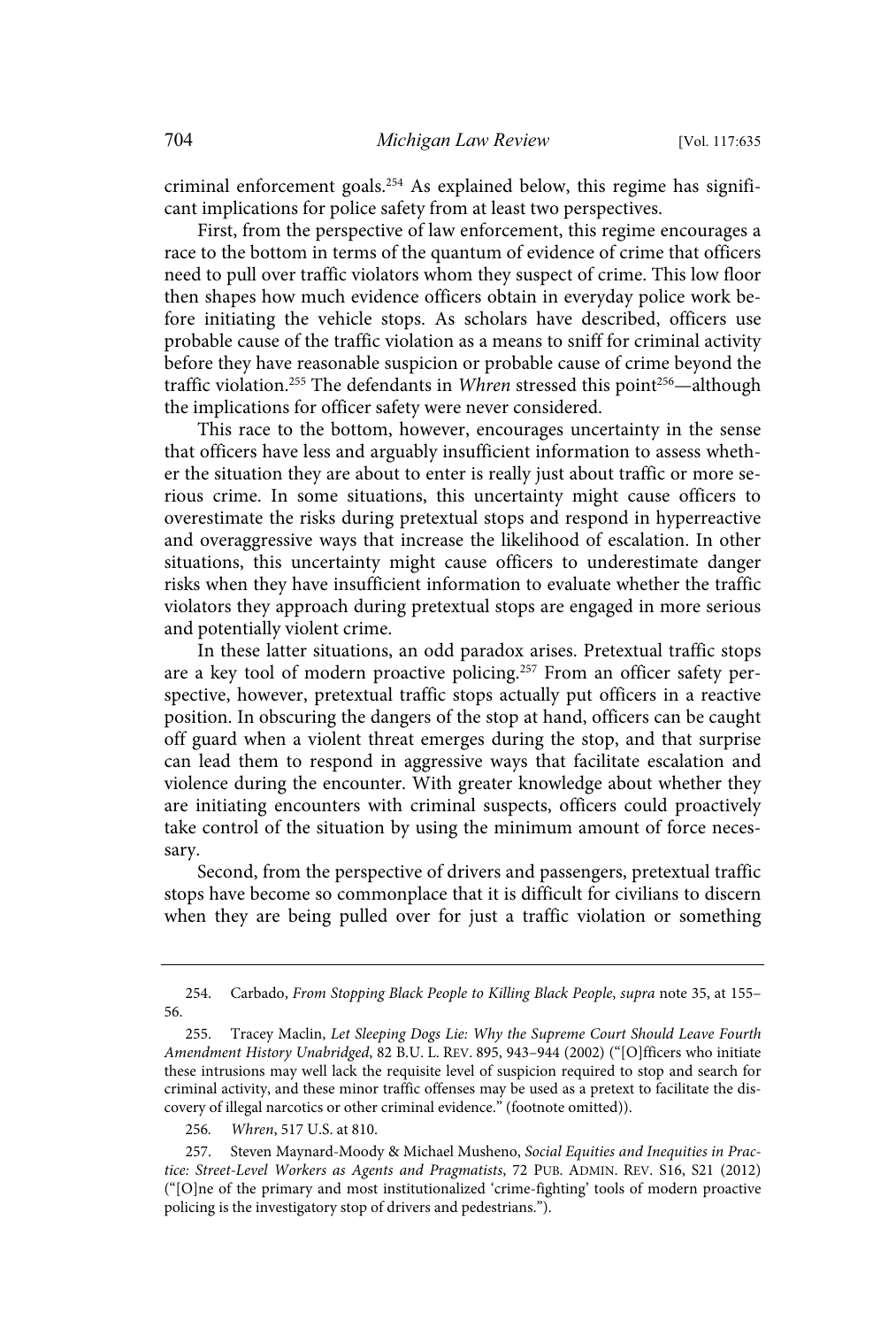else—like their race.<sup>258</sup> Put differently, Whren not only obscures the subjective basis of the traffic stop in doctrine, but it also encourages a regime in which the basis of a traffic stop is obfuscated for drivers and passengersand in particular, overpoliced minority drivers and passengers, who are more commonly subjected to pretextual traffic stops.<sup>259</sup> As a result, drivers and passengers may view traffic stops as instances of profiling (perhaps correctly in many cases), and that anxiety can encourage escalation during the encounters that unfolds into violence against officers. The findings suggest that this violence is not necessarily major or serious and can stem from simple traffic violators using their hands, fists, and feet to assault officers.<sup>260</sup>

To make these points more concrete, consider the following narrative from the study.<sup>261</sup> At 7:30 AM, an officer stopped a black mother with her three children in the car for driving 28 miles per hour in a school zone that had a posted speed limit of 15 miles per hour. According to the officer, the driver refused to sign the citation and exhibited "a belligerent, sarcastic, and insulting manner of speech and demeanor" by demanding that she see the digital read out of the radar unit. The officer told the driver that she would be arrested if she refused to sign the citation. The driver refused the citation and stated "[g]o ahead arrest me. That's what you want to do anyway. I can see how this works. All you are is a redneck hick, who only targets young black women with out of state tags." When the officer then radioed for backup, she mumbled "[o]h just give it to me," grabbed the citation book, and signed the citation while repeatedly stating "I know my rights, I know my rights you redneck hick." After signing the citation, the driver aggressively tore off the citation and threw the citation book at the officer, striking him on the hand and chest. The officer then forcibly removed her from the car and placed her into handcuffs. Her vehicle was towed and an officer transported her three children to the police station, where she was processed in the main county jail for assaulting an officer.

As will become clearer in the next Section, the state interest in officer safety has animated Fourth Amendment jurisprudence in situations other than pretextual stops.<sup>262</sup> The findings reveal that if the Court is truly committed to officer safety in assessing the constitutional reasonableness of police conduct during routine traffic stops, then Fourth Amendment doctrine should not ignore the subjective bases of those stops. Rather, Fourth Amendment rules should encourage a regime in which officers have more, not less, information about the context surrounding the stops that they initiate.

<sup>258.</sup> Cf. Richardson, supra note 231, at 80 (discussing how racial anxiety can contribute to "Black individuals approaching police interactions with heightened suspicion and anxiety").

<sup>259.</sup> Maclin, supra note 35, at 336.

<sup>260.</sup> See supra Sections III.B, IV.B.

<sup>261.</sup> Narrative No. 1221 (on file with author). All quotes in the following paragraph are contained within this narrative. Narative No. 1221 (on file with the author).

<sup>262.</sup> See infra Section V.B.2.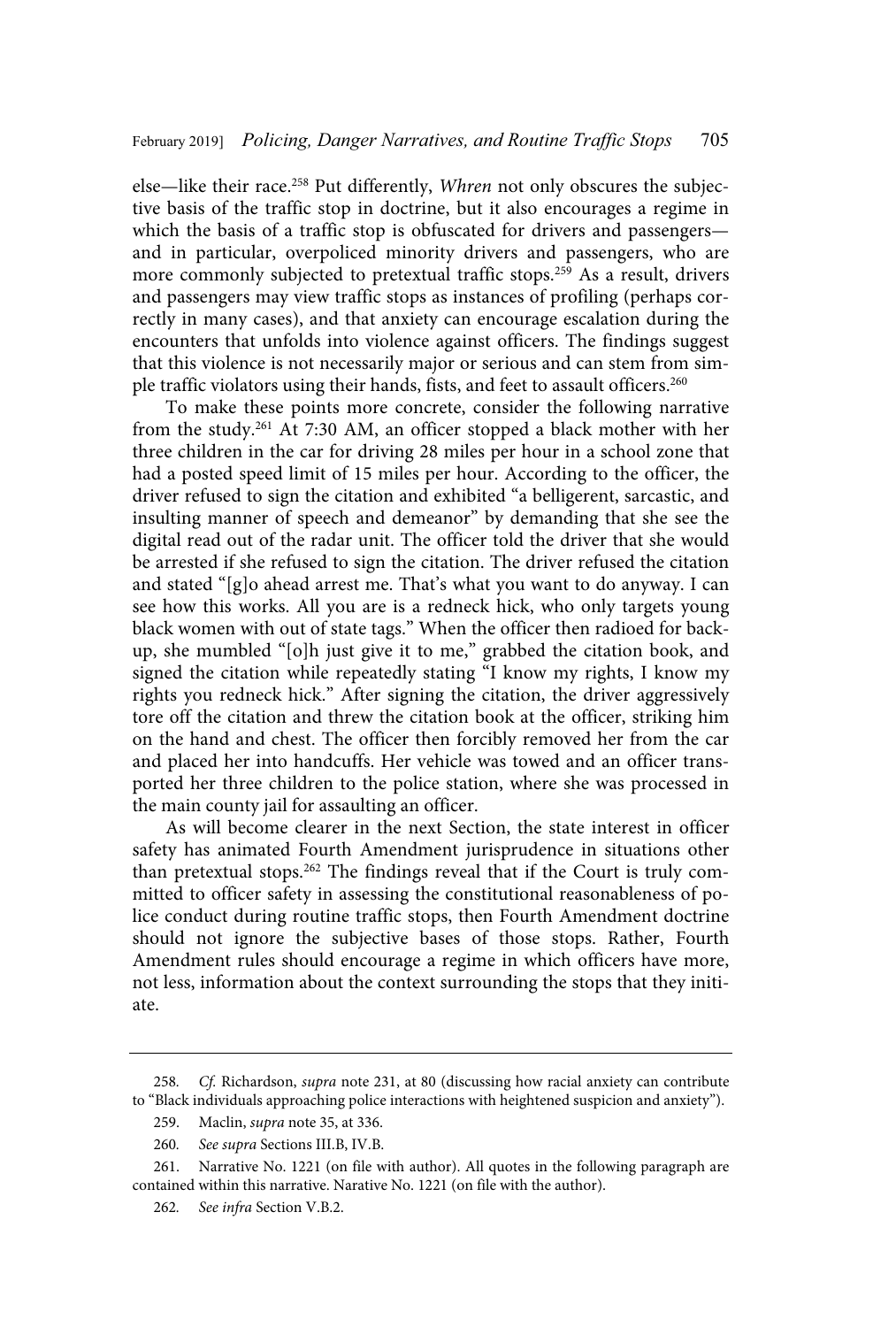These critiques are salient in the current moment. Whren was unanimously decided in 1996.<sup>263</sup> Last term, however, the Court decided District of Columbia v. Wesby.<sup>264</sup> In Wesby, the Court held that officers had probable cause to arrest partygoers for unlawful entry and emphasized that the probable cause inquiry was an objective one.<sup>265</sup> Justice Ginsburg opened her concurrence by stating that the case led her to "question whether this Court, in assessing probable cause, should continue to ignore why police in fact acted."<sup>266</sup> Justice Ginsburg further stressed that a number of commentators had criticized the path that the Court had taken in Whren, and that ignoring the subjective basis of police conduct may weigh too heavily in favor of law enforcement to the detriment of Fourth Amendment protection.<sup>267</sup> Although it is unclear whether the Court will ultimately reexamine this issue, the findings and typology indicate that the path the Court took in Whren may also have dangerous consequences for law enforcement.

## 2. Orders to Exit Vehicles

As discussed below, officer safety is a major theme in the U.S. Supreme Court's Fourth Amendment jurisprudence on the routine ordering of drivers and passengers out of vehicles. Contrary to the image of routine traffic stops as mundane and unexceptional in Whren, these decisions emphasize that routine traffic stops pose grave danger to officers. The findings and typology call into question whether the Court's assumptions about the dangers of routine traffic stops are correct.

In its 1977 decision in Pennsylvania v. Mimms, the Court held that officers may routinely order drivers out of vehicles as a safety precaution without violating the Fourth Amendment.<sup>268</sup> Mimms involved a routine traffic stop in which officers discovered a gun—which, critically, my findings suggest is rarely the weapon used to assault officers during these stops.<sup>269</sup> In Mimms, two officers conducted a traffic stop on a car with an expired license plate.<sup>270</sup> One of the officers approached the car and asked the driver to step out and produce his driver's license and registration.<sup>271</sup> When the driver stepped out, the officer noticed a large bulge under the driver's sports jacket.<sup>272</sup> Fearing

- 268. 434 U.S. 106, 107 (1977).
- 269. See supra Section III.B.
- 270. Mimms, 434 U.S. at 107.
- $271.$   $Id.$
- 272. Id.

<sup>263.</sup> Whren v. United States, 517 U.S. 806 (1996).

<sup>264. 138</sup> S. Ct. 577 (2018).

<sup>265.</sup> *Id.* at 589.

<sup>266.</sup> Id. at 593 (Ginsburg, J., concurring in judgment in part).

<sup>267.</sup> *Id.* at 594.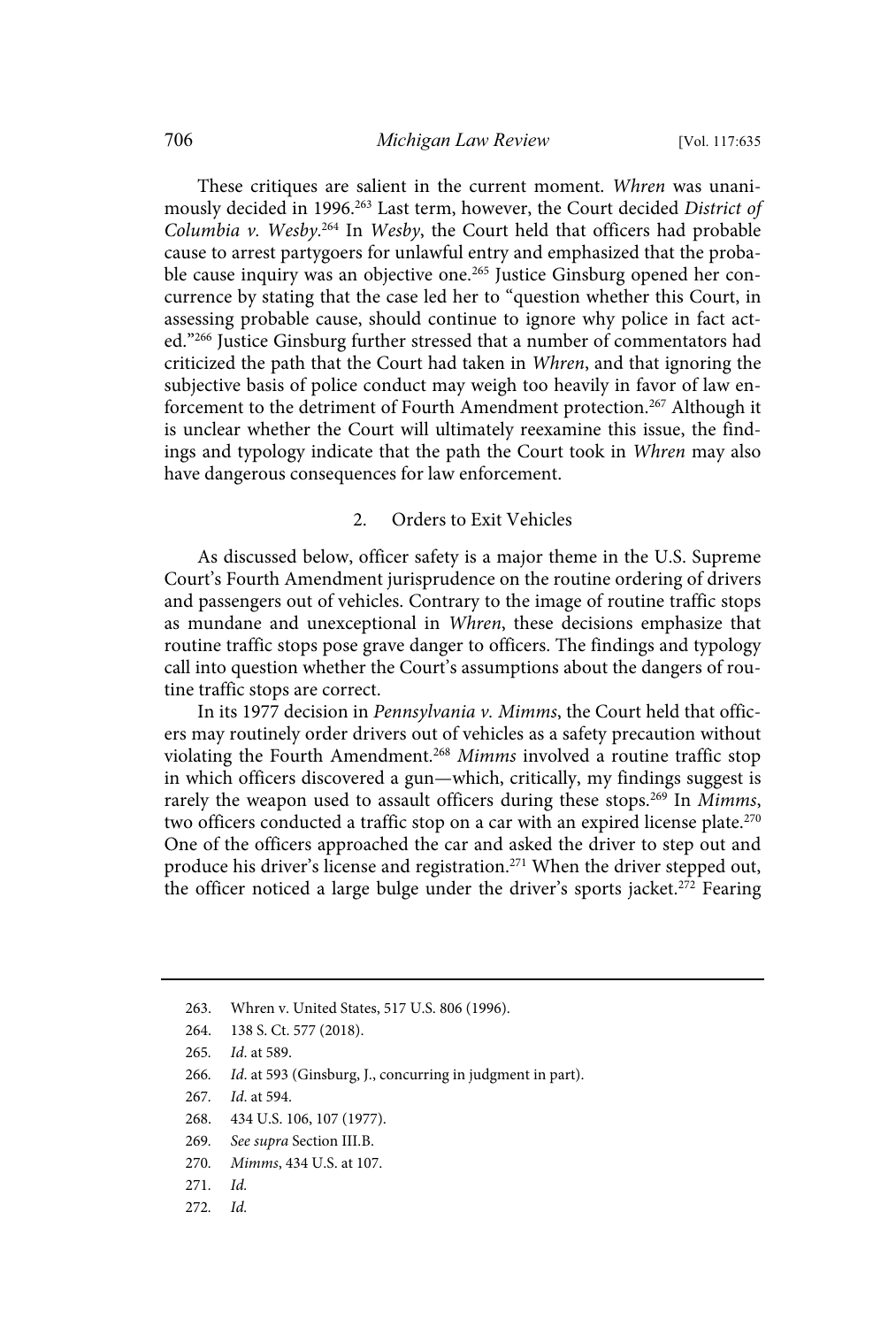that the driver may possess a weapon, the officer frisked the driver and discovered a gun.<sup>273</sup>

The driver argued that the officer's request to exit the car violated the Fourth Amendment.<sup>274</sup> To reach its holding, the Court balanced the asserted governmental interests against the extent of the individual intrusion. The Court considered the intrusion that stemmed from the officer's request to exit the vehicle as "*de minimis*" and "a mere inconvenience,"<sup>275</sup> especially because the vehicle was already lawfully stopped. On the other side of the balancing scale, the Court considered the government's interest in protecting officer safety.<sup>276</sup>

Importantly, before the officer requested that the driver exit the car, there were no facts to suggest that the driver posed a safety risk or that the driver was involved in crime.<sup>277</sup> The government conceded this point, but argued that the state interest in officer safety weighed in favor of granting officers authority to routinely order drivers out of stopped vehicles.<sup>278</sup> The Court agreed with the government, stressing that it was "too plain for argument" that the government's interest in officer safety was "both legitimate and weighty."<sup>279</sup> Based on this idea, the Court concluded that the officer's command did not violate the Fourth Amendment.<sup>280</sup>

The Court in Mimms rooted its intuitions about the dangers of routine traffic stops in empirical data. It first cited the finding of the Bristow study that approximately 30% of shootings of police officers occurred when they "approached a suspect seated in an automobile."<sup>281</sup> The Bristow study, however, never separated those shootings in terms of their underlying basis (as explained in the previous Parts).<sup>282</sup> It is unclear how many of those shootings involved traffic stops, and specifically traffic stops based only on traffic violations.<sup>283</sup> In addition, the Court in Mimms relied on LEOKA statistics to conclude that "a significant percentage" of civilian killings of officers occurs during traffic stops.<sup>284</sup> Those statistics, however, include a much broader swath of vehicle stops than routine traffic stops, including felony vehicle stops (as also explained in the previous Parts).<sup>285</sup>

 $273.$   $Id.$ 274. *Id.* at 108. 275. *Id.* at 109-11. 276. *Id.* at 110-11. 277. *Id.* at 109. 278. *Id.* at 109-10. 279. *Id.* at 110. 280. *Id.* at 111. 281. Id. at 110 (citing Bristow, *supra* note 85, at 93). 282. See supra Section I.B. 283. See supra Section I.B. 284. *Mimms*, 434 U.S. at 110 (quoting United States v. Robinson, 414 U.S. 218, 234 n.5 (1973)).

285. See supra Section I.A.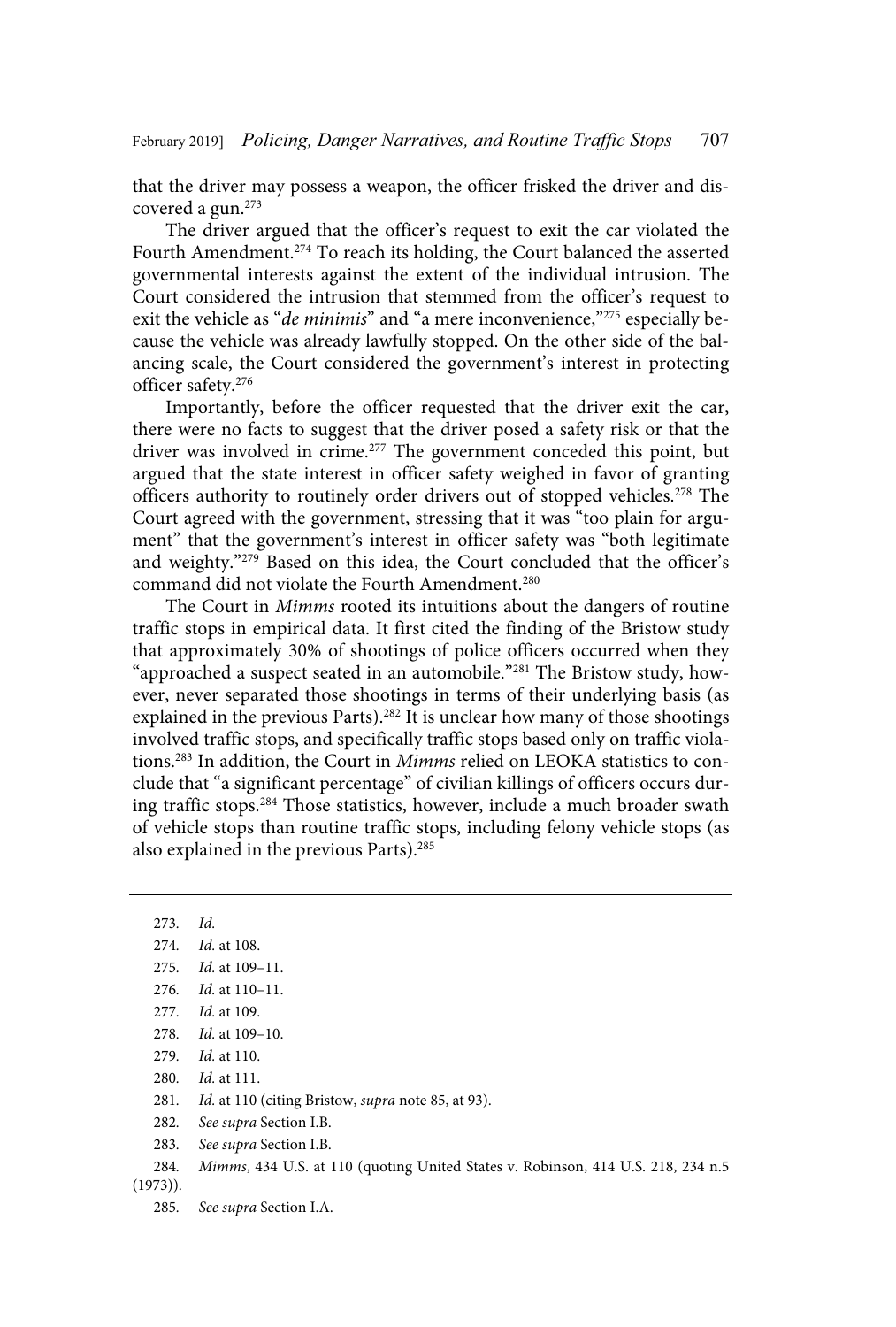The Court in Mimms acknowledged that not all shootings of officers during routine traffic stops occur when officers issue traffic citations.<sup>286</sup> Nonetheless, it declined to view the circumstances under which officers may be at greater risk of harm during routine traffic stops as relevant to its Fourth Amendment analysis.<sup>287</sup> It further rejected the idea that routine traffic stops involve less danger to officers than other types of police encounters.<sup>288</sup> The danger ratios presented in this Article, however, support this very point.<sup>289</sup> The Court's refusal to consider these important contextual differences in its analysis contributes to the idea that all routine traffic stops are potentially dangerous, no matter what their basis or context. In this regard, the anticontextualist approach of the Court in Mimms laid the groundwork for the dominant danger narrative to shape how routine traffic stops are perceived in Fourth Amendment doctrine.<sup>290</sup>

The findings and typology prompt questions about whether this anticontextualist approach fosters Fourth Amendment rules that undermine officer safety on the whole. For instance, the findings suggest that the most common weapons used against officers during routine traffic stops for only traffic violations involve drivers' hands, fists, or feet.<sup>291</sup> In many cases, violence occurred after the officers invoked their authority in a substantial way during the stop—including ordering drivers to exit the car—after which the situation soon escalated.<sup>292</sup> Some narratives clearly reflected that the drivers perceived the officer requests to exit the car as illegitimate, especially since they were being pulled over for only a minor traffic infraction.<sup>293</sup> A constitutional rule that authorizes officers to routinely order drivers out of stopped vehicles only increases opportunities for drivers to use their hands, fists, or feet to assault officers when those stops escalate.

Justice Stevens' dissent in Mimms offers a glimpse into how greater contextual information—like the findings and typology presented in this Arti-

- 291. See supra Section III.B.
- 292. See supra Section IV.

293. Although future research is necessary to more fully theorize these findings, Monica Bell's work discusses how experiences in which individuals feel unfairly treated by law enforcement (what she labels as "procedural injustice") are an underlying feature of a new concept she advances called "legal estrangement." Bell stresses that "[l]egal estrangement is a theory of detachment and eventual alienation from the law's enforcers, and it reflects the intuition among many people in poor communities of color that the law operates to exclude them from society." Monica C. Bell, Essay, Police Reform and the Dismantling of Legal Estrangement, 126 YALE L.J. 2054, 2054 (2017).

<sup>286.</sup> Mimms, 434 U.S. at 110.

<sup>287.</sup> See id. at 110-11.

<sup>288.</sup> Id. at 110 (citing United States v. Robinson, 414 U.S. 218, 234 (1973)).

<sup>289.</sup> See supra Section III.C.

<sup>290.</sup> Related to this point, some scholars have recently critiqued the ways in which Fourth Amendment doctrine should recognize tactical training. This perspective calls attention to other ways in which Fourth Amendment rules operate in ways that are divorced from context during police work on the ground. See generally Garrett & Stoughton, supra note 29 (advocating for a "tactical Fourth Amendment").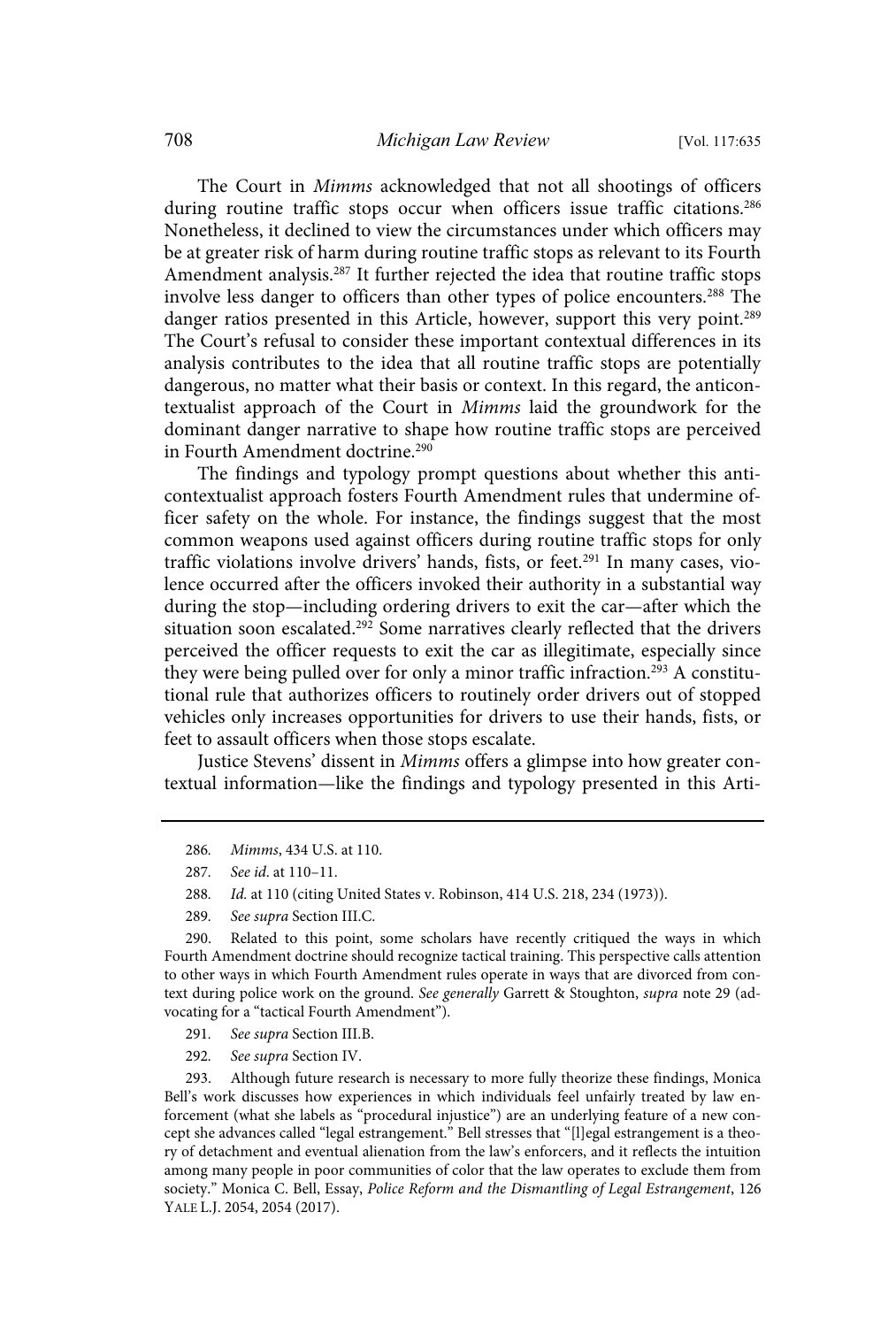cle—might inform Fourth Amendment doctrine. Justice Stevens critiqued the majority's conclusion that routine traffic stops pose serious dangers to law enforcement.<sup>294</sup> He emphasized that the majority made no attempt to distinguish among the different situations in which an officer may approach a person seated in a car, and the different safety risks to officers that those situations might pose.<sup>295</sup> Justice Stevens noted that the Bristow study never distinguished traffic stops for common traffic offenses versus other incidents involving civilians in vehicles who killed police officers.<sup>296</sup>

In this regard, Justice Stevens' dissent challenges a monolithic conception of the routine traffic stop. Unlike the majority, his analysis rejects the idea that all vehicle-stop types pose similar dangers to law enforcement. With better context-rich information, Justice Stevens might have successfully advanced an alternative Fourth Amendment rule that restricted officers from ordering drivers out of vehicles without specific facts to suggest that the officers are in danger.

Twenty years later, in *Maryland v*. Wilson,<sup>297</sup> the Court extended Mimms to hold that officers may also routinely order passengers to exit a vehicle during a traffic stop.<sup>298</sup> The Court's analysis includes different assumptions about police danger and routine traffic stops that are worthy of scrutiny. In considering the governmental interests, the Court affirmed its view in Mimms that it is "too plain for argument" that the government's interest in officer safety is "both legitimate and weighty."<sup>299</sup> The Court again rooted its intuition about the risks of routine traffic stops to officer safety in empirical data. This time it cited more recent, yet still overinclusive, LEOKA statistics that reported 5,762 assaults against officers and 11 felonious killings during "traffic pursuits and stops" in 1994.<sup>300</sup>

The Court in Wilson also explained its view as to why passengers contributed to the danger that officers face during routine traffic stops. It stressed that "the fact that there is more than one occupant of the vehicle increases the possible sources of harm to the officer."<sup>301</sup> It further explained that outside the car, passengers would not have access to any weapons concealed in the interior of the passenger compartment.<sup>302</sup> Finally, it noted that "the possibility of a violent encounter stems . . . from the fact that evidence of

<sup>294.</sup> Pennsylvania v. Mimms, 434 U.S. 106, 117 (1977). (Stevens, J., dissenting) ("[T]he Court has based its legal ruling on a factual assumption about police safety that is dubious at best.").

<sup>295.</sup> Id. at 117-18 296. Id. at 118 n.8. 297. 519 U.S. 408 (1997). 298. *Id.* at 411. 299. Id. at 412 (quoting Mimms, 434 U.S. at 110). 300. *Id.* at 413.  $301.$   $Id.$ 302. *Id.* at 414.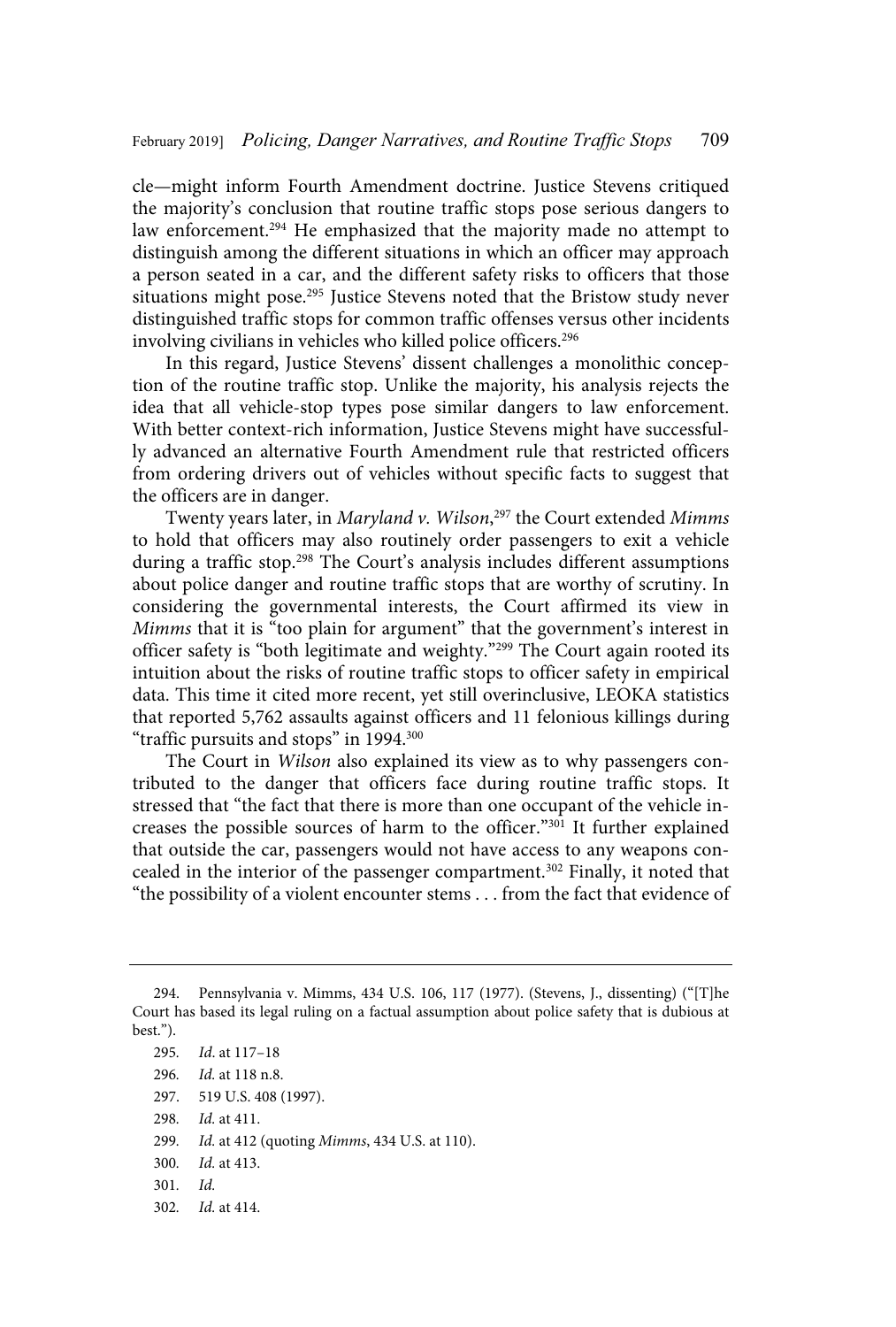a more serious crime might be uncovered during the stop."<sup>303</sup> The Court viewed the passenger's motivation to use violence as a means to prevent officers from discovering evidence of crime as just as strong as that of the driver.<sup>304</sup>

This discussion in Wilson is significant because it reveals that criminal opportunity theory is the theoretical frame through which the Court is evaluating the dangers of routine traffic stops to officers. Criminal opportunity theory assumes that offenders are rational actors and asserts that there are three essential elements to crime: (1) a motivated offender, (2) a suitable target, and (3) the absence of a capable guardian.<sup>305</sup> Under this theory, one could conceptualize the routine traffic stop as a situation in which motivated offenders (the drivers and passengers who are stopped and involved in crime) come into regular contact with suitable targets (officers who initiate and conduct the traffic stops) in relatively unguarded locations (streets, roads, and highways).

The findings suggest that this theoretical frame is far too narrow and too simplistic to account for violence against the police during routine traffic stops. In particular, this frame ignores the racialized consequences of how traffic enforcement has become intertwined with criminal enforcement.<sup>306</sup> The institutionalization of pretextual traffic stops and concentrated police surveillance in certain communities can lead not only drivers, but also passengers, who are innocent of non-traffic-based crime to resist officers with minor violence when officers invoke greater authority than necessary during the stops. That greater authority includes the routine ordering of drivers and passengers out of vehicles. For these reasons, the findings and typology prompt questions about whether the rule announced in Wilson is both empirically and theoretically unsound.

## C. Toward a New Research Agenda

The presented findings and provisional typology are just a beginning. They open avenues and lay a foundation for a new research agenda on how to conceptualize and evaluate dangerousness in everyday police work, including routine traffic stops. This new research agenda is consistent with broader calls in legal scholarship for better contextual data on policing to inform laws, policy, and doctrine.<sup>307</sup> My study focused on the routine traffic stop because it is the most common interaction that civilians have with the

<sup>303.</sup> Id.

 $304.$   $Id.$ 

<sup>305.</sup> Ronald V. Clarke & Marcus Felson, Introduction: Criminology, Routine Activity, and Rational Choice, in 5 ROUTINE ACTIVITY, AND RATIONAL CHOICE (Ronald V. Clarke & Marcus Felson eds., 1993).

<sup>306.</sup> Woods, supra note 23, at 709.

<sup>307.</sup> Harmon, supra note 40, at 773–74.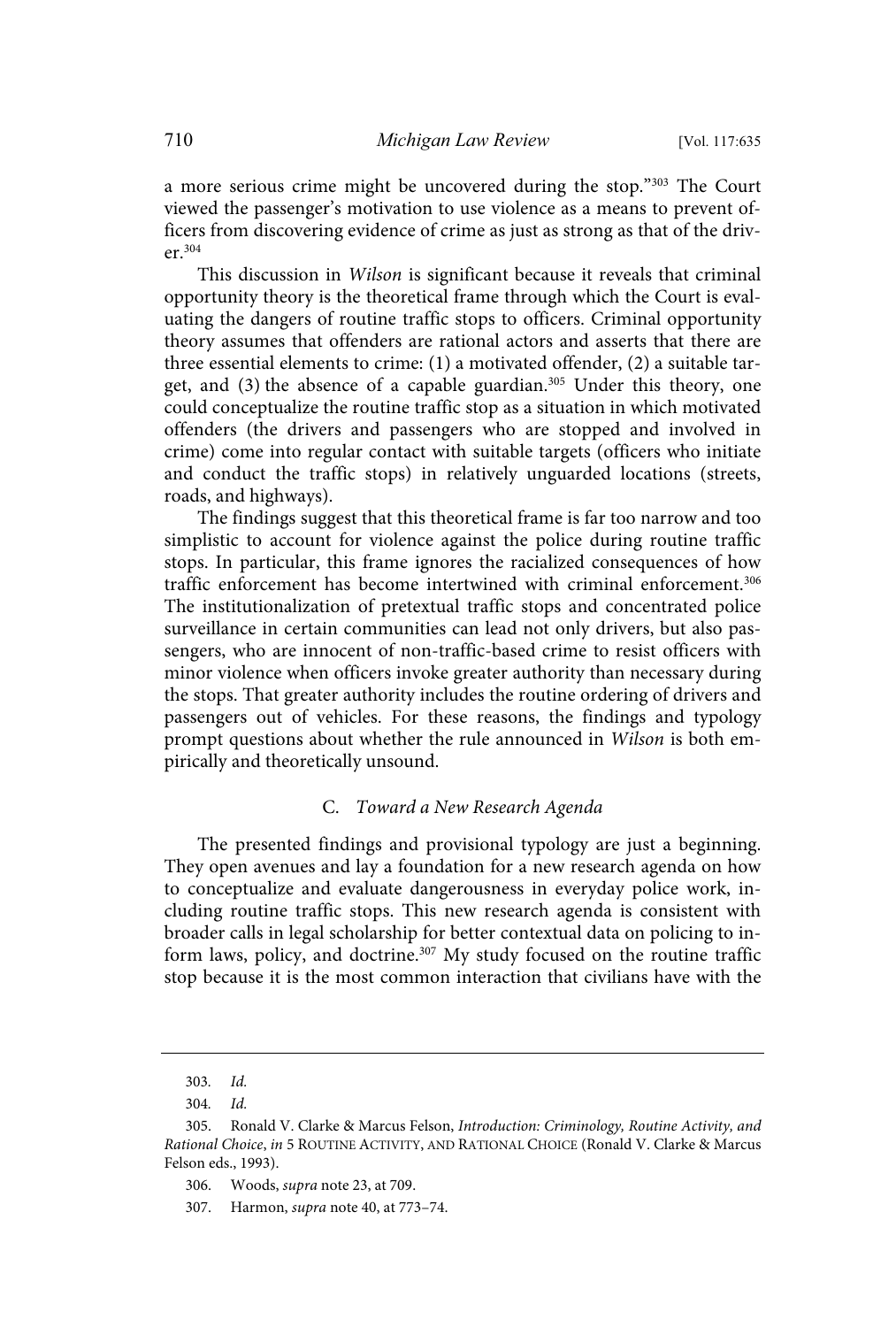police.<sup>308</sup> Future research, however, can shed insight into whether oversimplified archetypes and misguided perceptions of "dangerousness" are also distorting evaluations of policing risks and costs in other policing situations.

In addition, there are still many significant questions about violence against the police during routine traffic stops and other policing contexts that remain unexplored and undertheorized.<sup>309</sup> Scholarship has largely centered on *civilians* as the *targets* of police violence.<sup>310</sup> In the traffic stop context, these critiques have described how expansive police powers to conduct various searches and seizures during traffic stops create multiple pathways to officers victimizing minority drivers and passengers.<sup>311</sup> Although these critiques have done important work to expose and explain injustices in the traffic stop setting, these critiques are limited in their potential to challenge the dominant danger narrative because they focus on civilians as the targets of police violence.

In this regard, the study findings and provisional typology broaden avenues in legal scholarship for critiquing police powers, including the vast powers that officers now have in traffic stop settings, by considering police officers as the targets of civilian violence. To the extent that doctrine, law, and policy rest on non-empirically-based assumptions and myths about officer safety—such as the dominant danger narrative in the routine traffic stop context—it is necessary to pay greater scholarly and empirical attention to connections between assumptions about police dangerousness and the legal and desirable scope of police power. Although more research and theorization are necessary, the findings and provisional typology push the scholarly conversation in this direction.

With regard to the provisional typology, two major areas are especially ripe for exploration. First, future research is necessary to provide a more fine-grained understanding of violence against the police under each of the eight major traffic-stop scenarios. Second, the study did not focus on the question of why civilians use violence against the police at these different points of the routine traffic stop. Having an understanding of these motivations can inform whether it is desirable for institutional actors to grant officers vast police powers under one or more of the major scenarios in the interest of officer safety. This is especially the case given that the findings and proposed typology raise questions about whether greater invocations of police power during routine traffic stops foster escalation in ways that may undermine both officer and civilian safety.

<sup>308.</sup> See Traffic Stops, supra note 2.

<sup>309.</sup> In future work, I intend to examine the questions prompted in this Section through additional findings from the study as well as data from new sources.

<sup>310.</sup> See sources cited supra note 35.

<sup>311.</sup> See, e.g., Carbado, From Stopping Black People to Killing Black People, supra note 35, at 149–62.